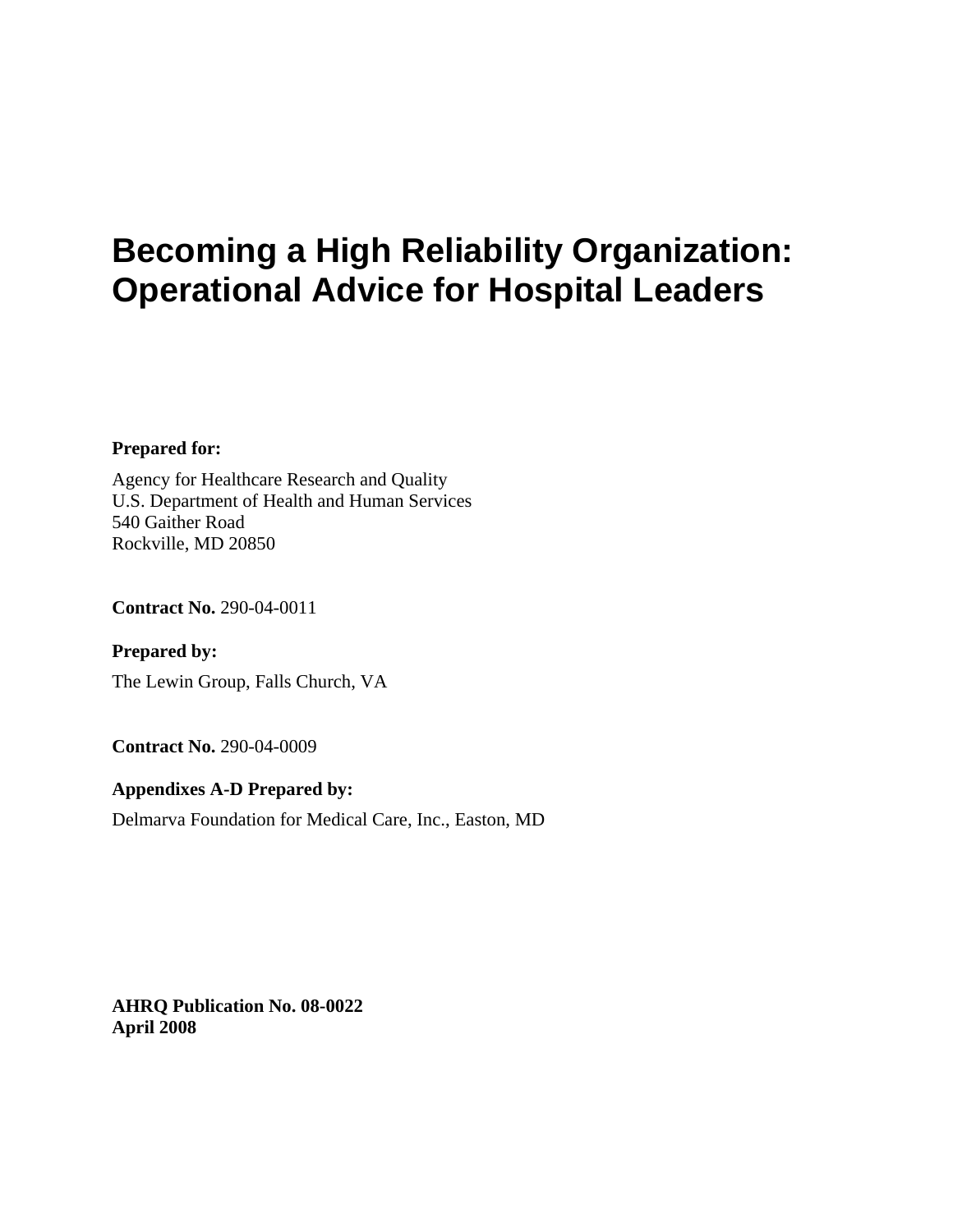This document is in the public domain and may be used and reprinted without permission except those copyrighted materials noted for which further reproduction is prohibited without the specific permission of the copyright holders.

#### **Suggested Citation:**

Hines S, Luna, K, Lofthus J, et al. Becoming a High Reliability Organization: Operational Advice for Hospital Leaders. (Prepared by the Lewin Group under Contract No. 290-04-0011.) AHRQ Publication No. 08-0022. Rockville, MD: Agency for Healthcare Research and Quality. April 2008.

**The authors of this report are responsible for its content. Statements in the report should not be construed as endorsement by the Agency for Healthcare Research and Quality or the U.S. Department of Health and Human Services.**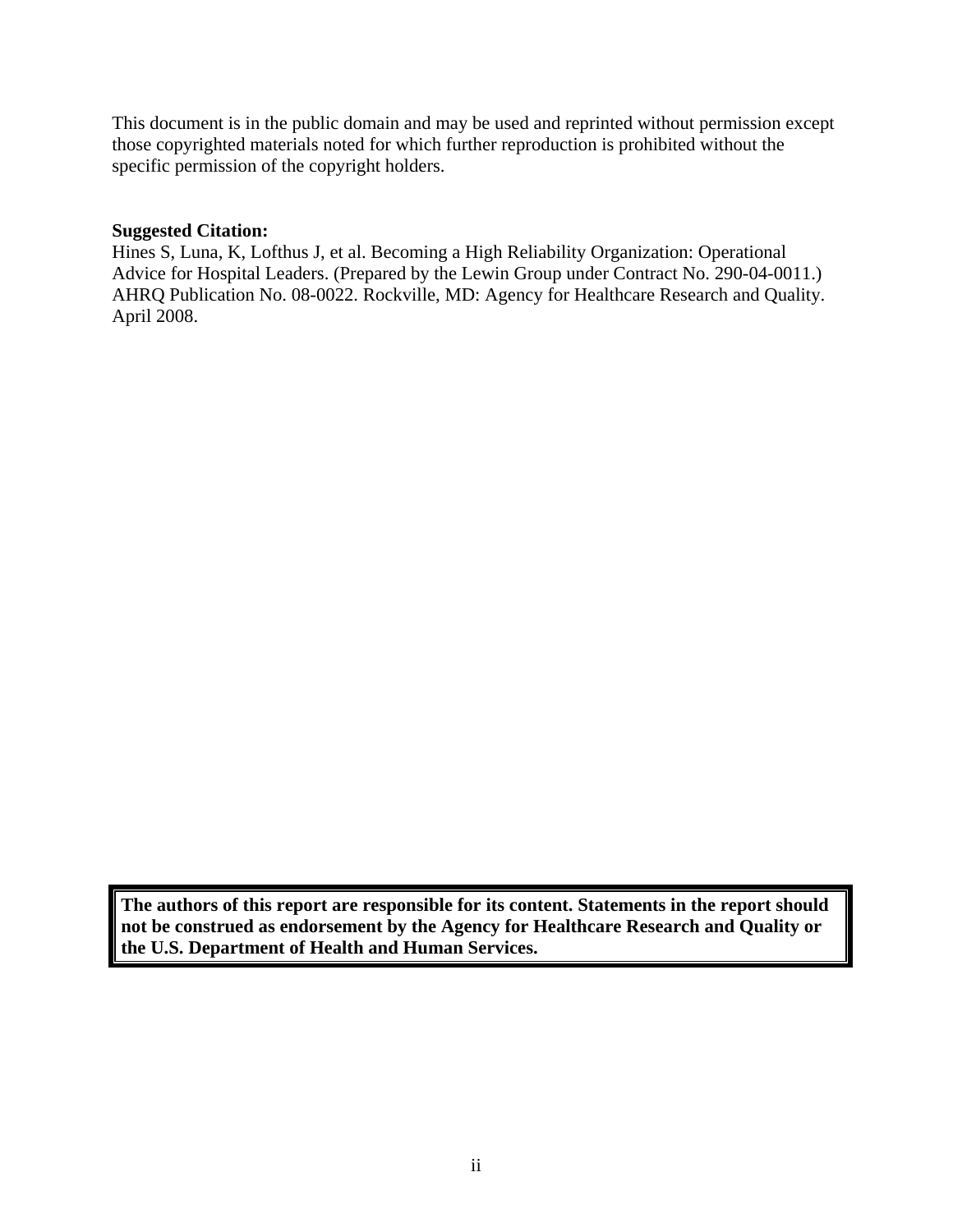# <span id="page-2-0"></span>**Acknowledgements**

We thank the authors, Steve Hines, The Lewin Group; Katie Luna, Delmarva Foundation; Jennifer Lofthus, Delmarva Foundation; Michael Marquardt, The Lewin Group; and Dana Stelmokas, The Lewin Group. Additional thanks to Dave Morrell, Delmarva Foundation, for graphic design.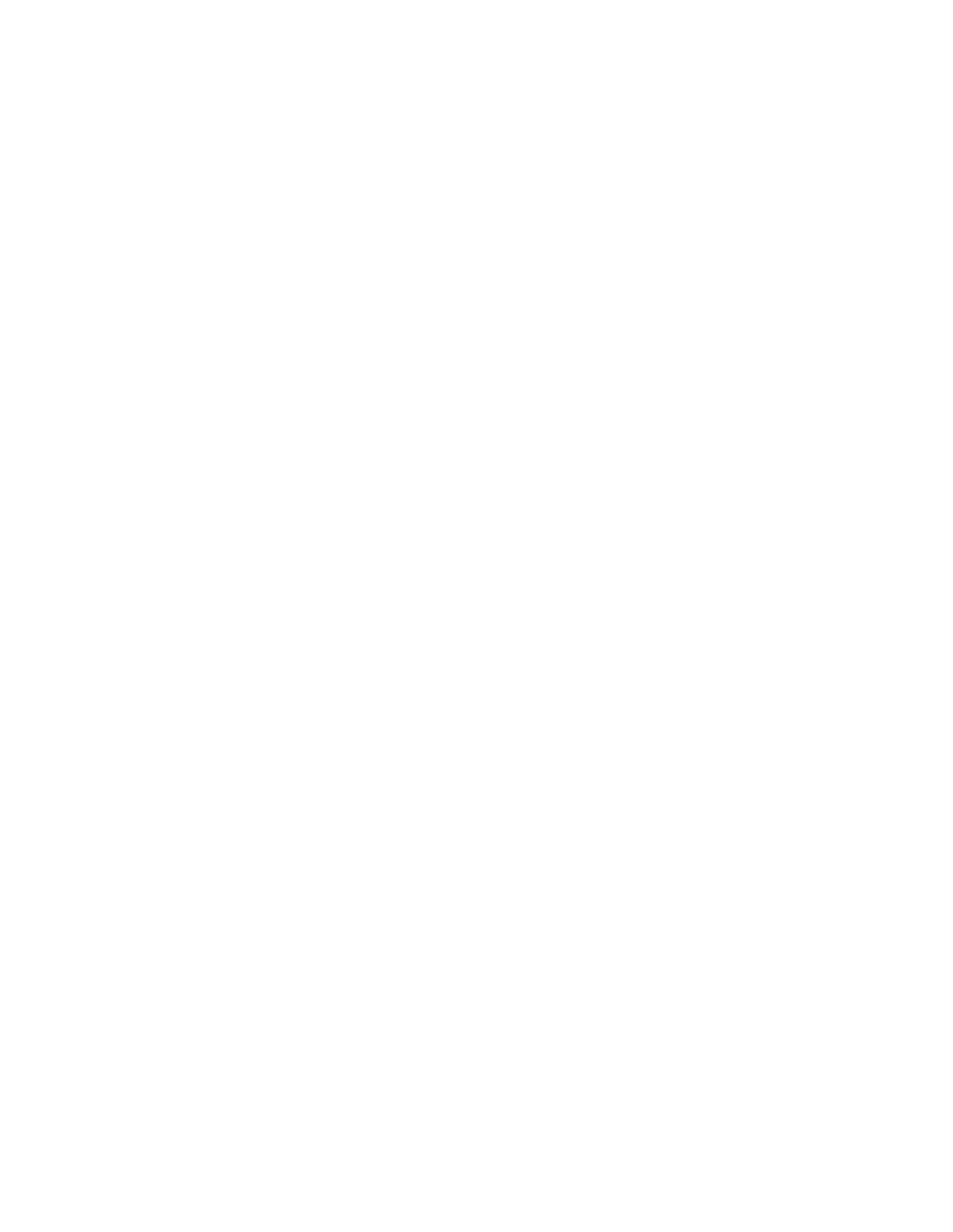# **Contents**

| Appendix A: High Reliability Organization Learning Network Operational Advice from the |  |
|----------------------------------------------------------------------------------------|--|
|                                                                                        |  |
|                                                                                        |  |
|                                                                                        |  |
|                                                                                        |  |
|                                                                                        |  |
|                                                                                        |  |
|                                                                                        |  |
|                                                                                        |  |
|                                                                                        |  |
|                                                                                        |  |
|                                                                                        |  |
|                                                                                        |  |
|                                                                                        |  |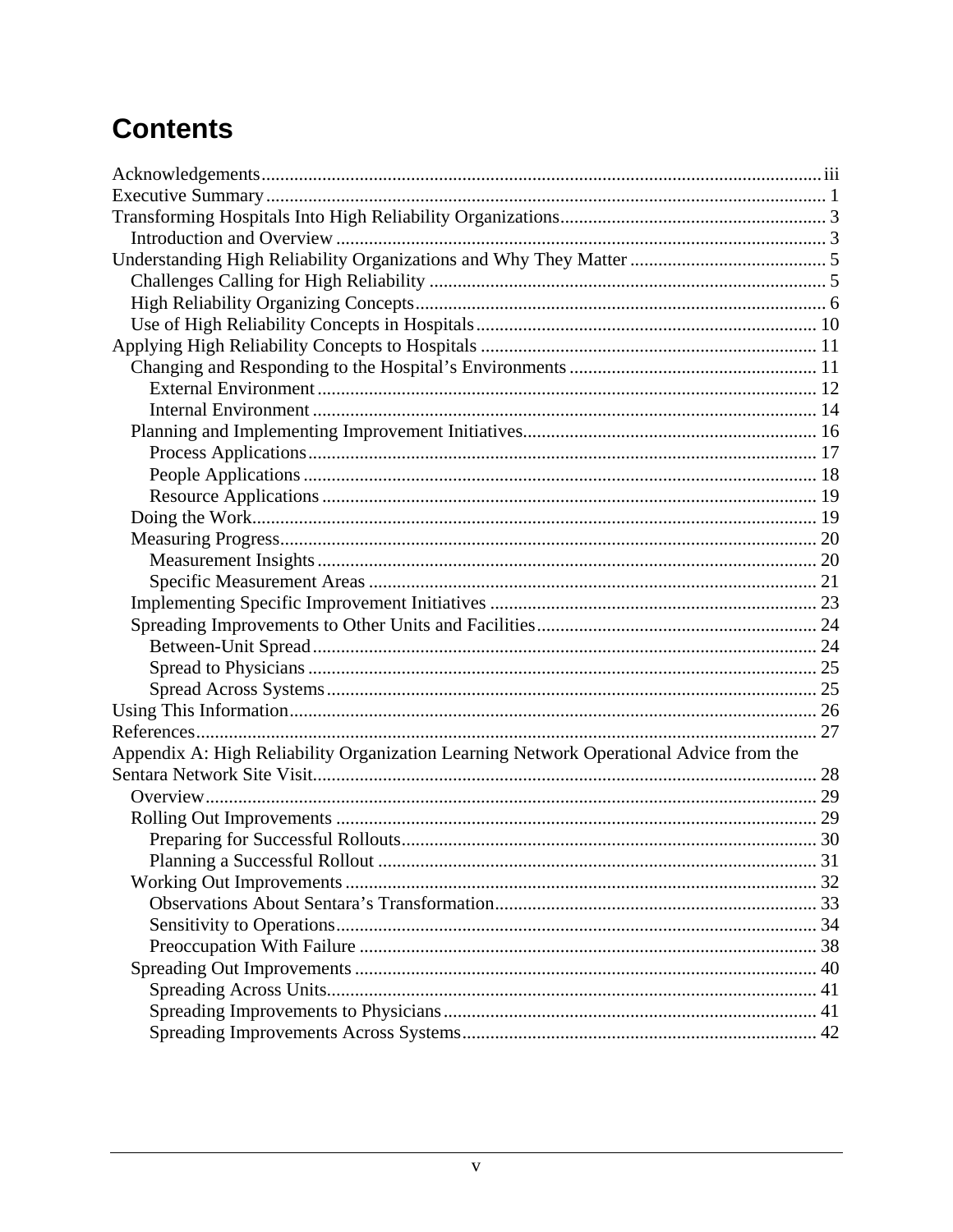| Appendix B: High Reliability Organization Learning Network Operational Advice From the |  |  |  |  |
|----------------------------------------------------------------------------------------|--|--|--|--|
|                                                                                        |  |  |  |  |
|                                                                                        |  |  |  |  |
|                                                                                        |  |  |  |  |
|                                                                                        |  |  |  |  |
|                                                                                        |  |  |  |  |
|                                                                                        |  |  |  |  |
| Alignment of Lean With Organization Goals, Performance Reviews, and Organization       |  |  |  |  |
|                                                                                        |  |  |  |  |
|                                                                                        |  |  |  |  |
| Extensive Communication at the Organization and Microsystem Levels 48                  |  |  |  |  |
|                                                                                        |  |  |  |  |
|                                                                                        |  |  |  |  |
|                                                                                        |  |  |  |  |
|                                                                                        |  |  |  |  |
|                                                                                        |  |  |  |  |
|                                                                                        |  |  |  |  |
| Appendix C: High Reliability Organization Learning Network Operational Advice From the |  |  |  |  |
|                                                                                        |  |  |  |  |
|                                                                                        |  |  |  |  |
|                                                                                        |  |  |  |  |
|                                                                                        |  |  |  |  |
|                                                                                        |  |  |  |  |
|                                                                                        |  |  |  |  |
|                                                                                        |  |  |  |  |
|                                                                                        |  |  |  |  |
|                                                                                        |  |  |  |  |
|                                                                                        |  |  |  |  |
|                                                                                        |  |  |  |  |
|                                                                                        |  |  |  |  |
|                                                                                        |  |  |  |  |
|                                                                                        |  |  |  |  |
|                                                                                        |  |  |  |  |
|                                                                                        |  |  |  |  |
|                                                                                        |  |  |  |  |
|                                                                                        |  |  |  |  |
|                                                                                        |  |  |  |  |
|                                                                                        |  |  |  |  |
|                                                                                        |  |  |  |  |
|                                                                                        |  |  |  |  |
|                                                                                        |  |  |  |  |
|                                                                                        |  |  |  |  |
| Appendix D: High Reliability Organization Learning Network Operational Advice from the |  |  |  |  |
| Fairview Health Services and Allina Hospitals & Clinics Network Site Visit 84          |  |  |  |  |
|                                                                                        |  |  |  |  |
|                                                                                        |  |  |  |  |
|                                                                                        |  |  |  |  |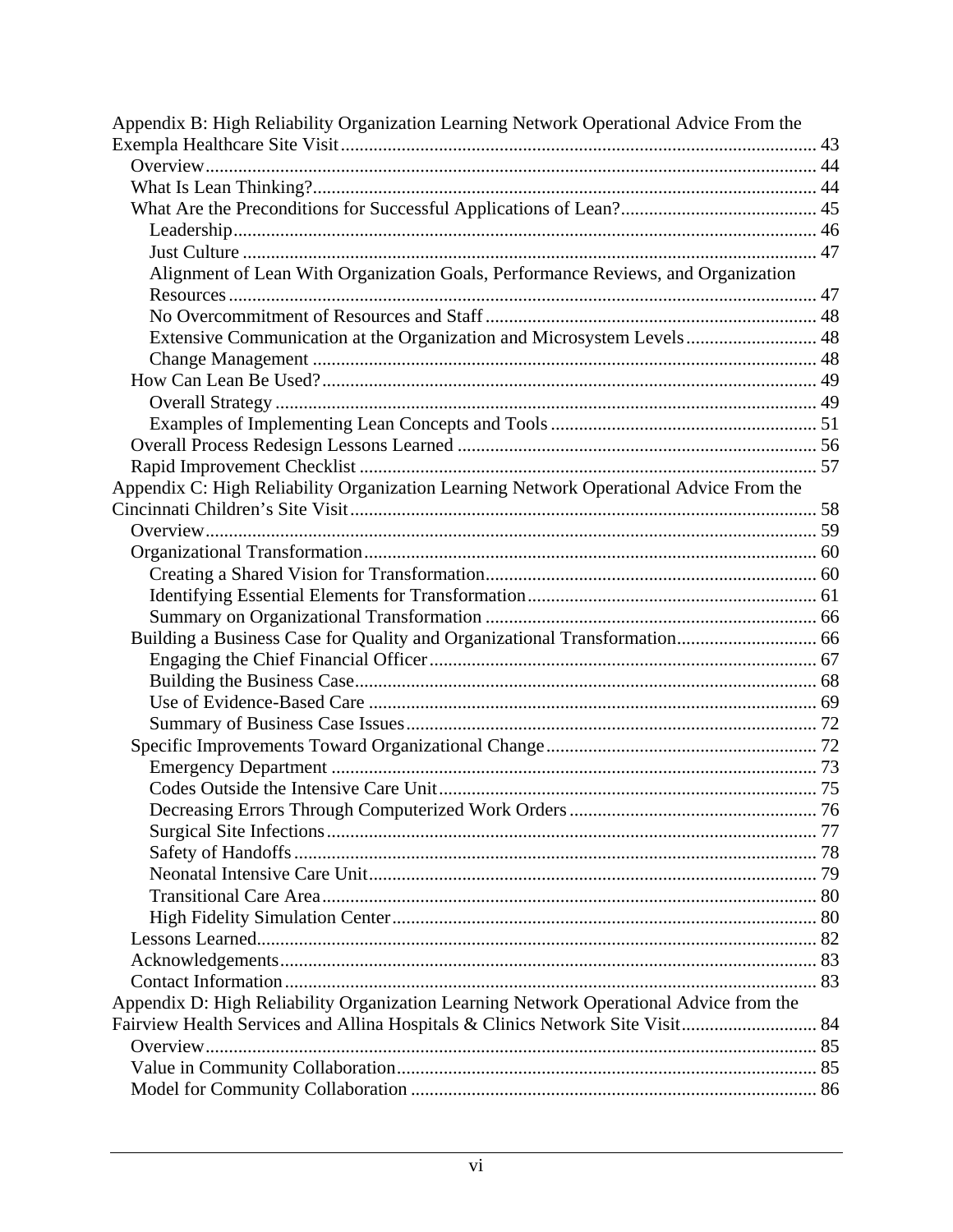| Appendix E: Case Studies in High Reliability Applications: Medication Dispensing Machine  |  |
|-------------------------------------------------------------------------------------------|--|
|                                                                                           |  |
|                                                                                           |  |
|                                                                                           |  |
|                                                                                           |  |
|                                                                                           |  |
|                                                                                           |  |
|                                                                                           |  |
|                                                                                           |  |
|                                                                                           |  |
|                                                                                           |  |
|                                                                                           |  |
|                                                                                           |  |
| Appendix F: Case Studies in High Reliability Applications: EICU and Sepsis Prevention at  |  |
|                                                                                           |  |
|                                                                                           |  |
|                                                                                           |  |
|                                                                                           |  |
|                                                                                           |  |
|                                                                                           |  |
|                                                                                           |  |
|                                                                                           |  |
|                                                                                           |  |
|                                                                                           |  |
|                                                                                           |  |
|                                                                                           |  |
|                                                                                           |  |
| Appendix G: About the High Reliability Organization Learning Network: An Explanation  118 |  |
|                                                                                           |  |
|                                                                                           |  |

Appendixes and indexes are available on the AHRQ Web site:<br>http://www.ahrq.gov/qual/hroadvice.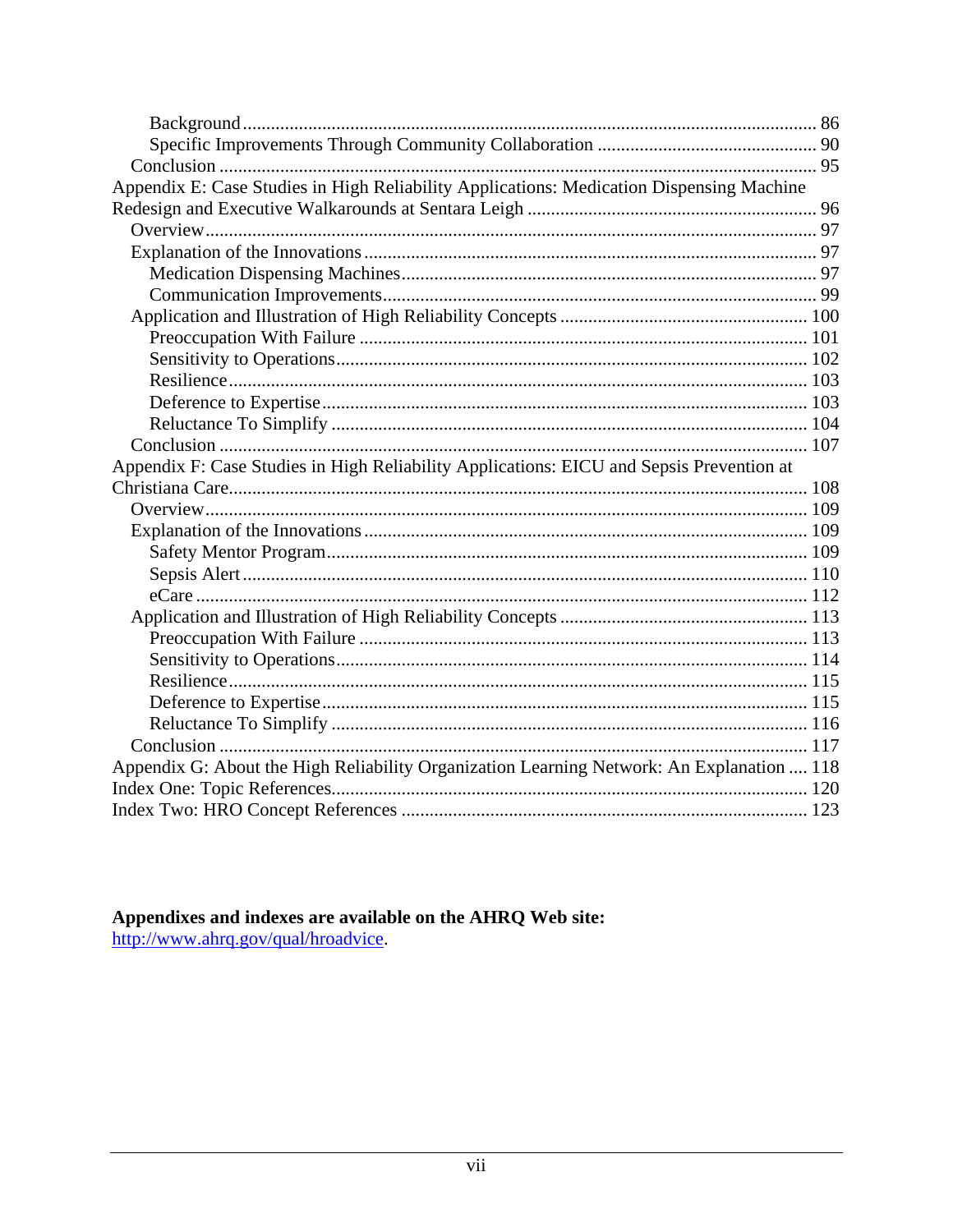# <span id="page-7-0"></span>**Executive Summary**

 This document is written for hospital leaders at all levels who are interested in providing patients safer and higher quality care. It does not contain the views of researchers or theorists on how you can do better. Instead, it presents the thoughts, successes, and failures of hospital leaders who have used concepts of high reliability to make patient care better. It is a guidebook for leaders who want to do the same.

 High reliability concepts are tools that a growing number of hospitals are using to help achieve their safety, quality, and efficiency goals. These concepts are not an improvement methodology such as Six Sigma® or Lean. Instead, they are insights into how to think about and change the vexing quality and safety issues you face. Hospitals do most things right, much of the time. But even very infrequent failures in critical processes can have terrible consequences for a patient. Creating a culture and processes that radically reduce system failures and effectively respond when failures do occur is the goal of high reliability thinking.

 At the core of high reliability organizations (HROs) are five key concepts, which we believe are essential for any improvement initiative to succeed:

- **Sensitivity to operations.** Preserving constant awareness by leaders and staff of the state of the systems and processes that affect patient care. This awareness is key to noting risks and preventing them.
- **Reluctance to simplify.** Simple processes are good, but simplistic explanations for why things work or fail are risky. Avoiding overly simple explanations of failure (unqualified staff, inadequate training, communication failure, etc.) is essential in order to understand the true reasons patients are placed at risk.
- **Preoccupation with failure.** When near-misses occur, these are viewed as evidence of systems that should be improved to reduce potential harm to patients. Rather than viewing near-misses as proof that the system has effective safeguards, they are viewed as symptomatic of areas in need of more attention.
- **Deference to expertise.** If leaders and supervisors are not willing to listen and respond to the insights of staff who know how processes really work and the risks patients really face, you will not have a culture in which high reliability is possible.
- **Resilience.** Leaders and staff need to be trained and prepared to know how to respond when system failures do occur.

 This document shows how hospital leaders have taken these basic concepts and used them to develop and implement initiatives that are key to enhanced reliability. The document shows how the concepts have been used to:

- Change and respond to the external and internal environment
- Plan and implement improvement initiatives
- Adjust how staff members do their work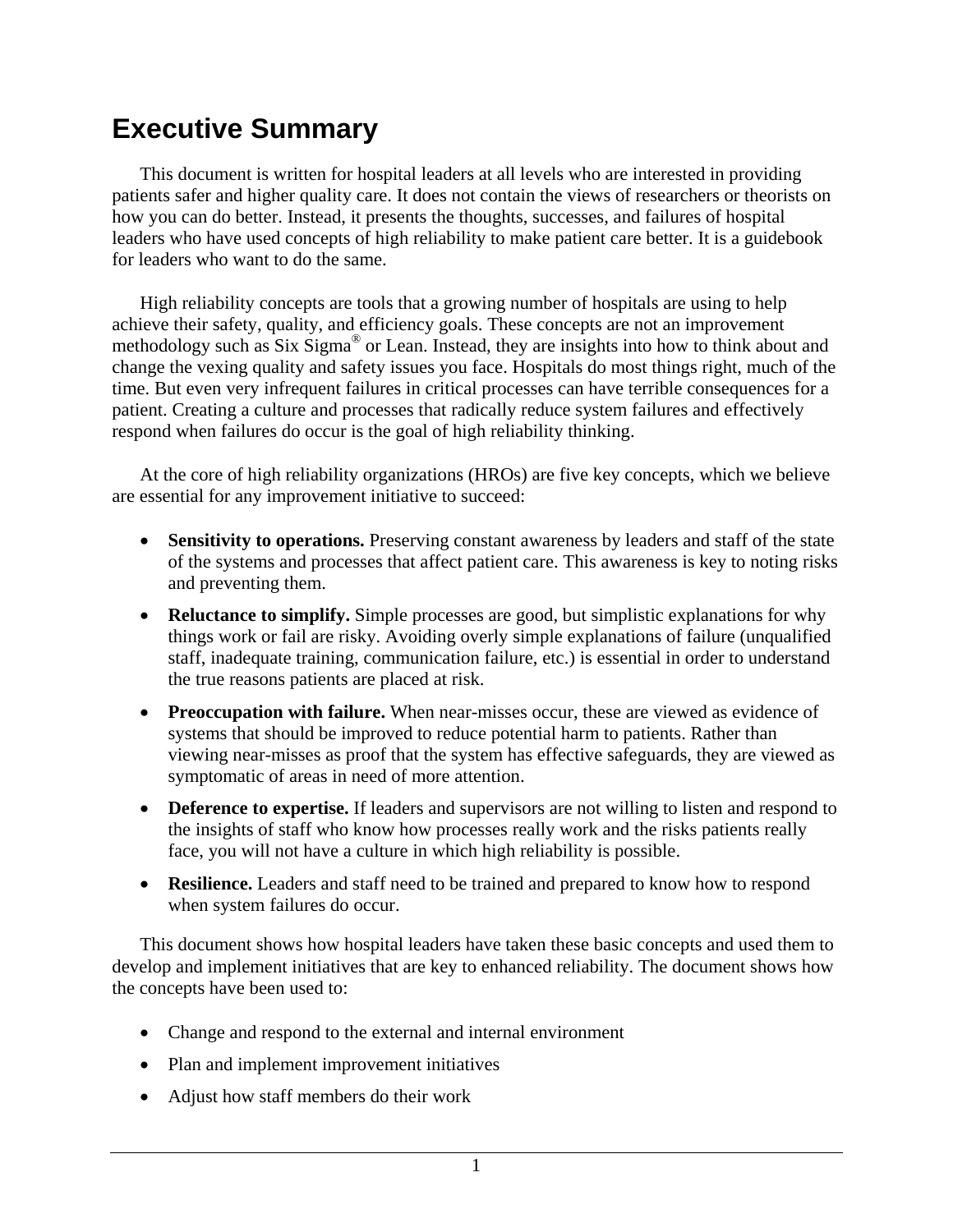- Implement improvement initiatives across a range of service types and clinical areas
- Spread improvements to other units and facilities

 Summaries of applications in each of these areas are followed by more extended discussions of them drawn from a series of site visits and case studies of systems that participated in AHRQ's High Reliability Organization (HRO) Learning Network. Beyond the table of contents, there are two ways to easily locate the issues of most interest to you. One index allows you to locate particular clinical issues to which high reliability concepts have been applied while a second index allows you to locate discussions of particular high reliability concepts.

 Applying high reliability concepts in your organization does not require a huge campaign or a major resource investment. It begins with leaders at all levels beginning to think about how the care they provide could become better. We hope this document will help you see what is possible and that it will help you begin the process of transforming your organization into one where safe, high-quality, and efficient care is received by each of your patients.

#### **Appendixes and indexes are available on the AHRQ Web site:**

[http://www.ahrq.gov/qual/hroadvice.](http://www.ahrq.gov/qual/hroadvice)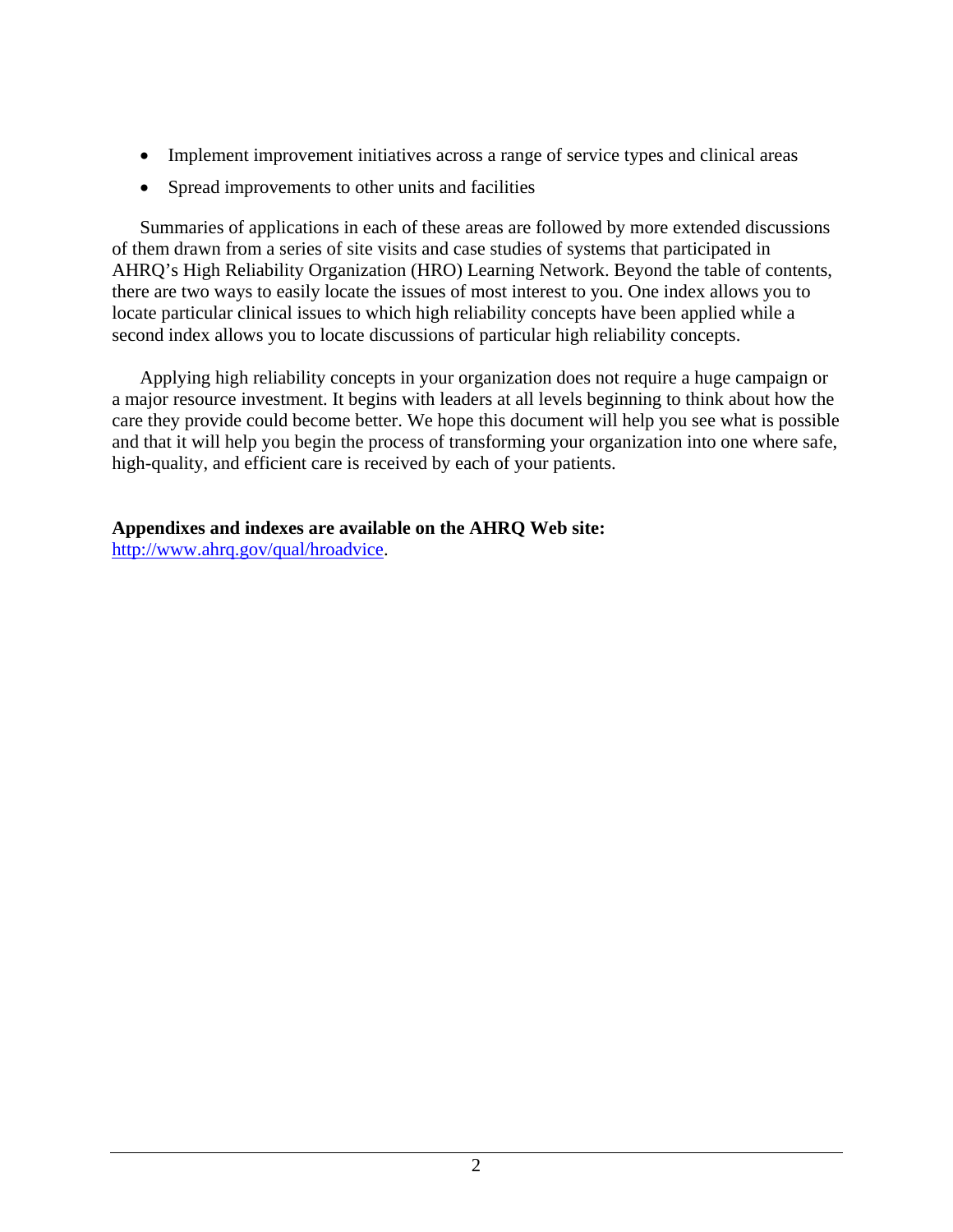# <span id="page-9-0"></span>**Transforming Hospitals Into High Reliability Organizations**

### **Introduction and Overview**

 The Institute of Medicine (IOM) and others have stressed the urgency of transforming hospitals into places where each patient receives the best quality care, every single time. This is a daunting challenge, and there are many reasons most hospital leaders would candidly admit that they are far from this goal. In conversations with leaders of hospitals with national reputations for their accomplishments in the areas of patient safety and quality, one recurring theme emerged: the need to change their systems and processes to achieve substantial increases in reliability over present levels. In their efforts to achieve these changes, innovators have looked outside the health care industry to identify examples of extremely high reliability organizations (HROs), which can, and do, achieve levels of reliability that are exceptionally high. Of course, commercial aviation, nuclear power, aircraft carriers, and other sectors known for high reliability differ from the health care system in critical ways. Concepts and approaches they have used cannot be directly duplicated in American hospitals. Instead, they needed to be applied and adapted to face hospitals' challenges.

 In September 2005, the Agency for Healthcare Research and Quality (AHRQ) convened a group of leaders from 19 hospital systems who were committed to the application of high reliability concepts. While some of the systems had national reputations for quality, others were less advanced. All, however, wanted to learn from each other and from experts inside and outside of health care about how they could apply concepts of high reliability organizing in ways that would make their hospitals better for their patients.

 This document brings together many of the lessons that have been learned working with these systems for the past 18 months. It is important to stress a few things this document is not. It is not:

- A cookbook for producing high reliability. All hospitals are different and have different challenges, resource levels, and cultures. Any cookbook that prescribed exactly what you should do to become a high reliability organization is bound to fail.
- An exhaustive summary of the latest literature and theories about high reliability. We understand that readers of this document are focused on providing high-quality care (and staying solvent)—not on becoming experts in high reliability. We explain the concepts, cite sources where you can learn more, and focus on applications and insights that have proven the most valuable to the leaders with whom AHRQ has been working.
- A description of a new methodology for quality improvement. Different members of the HRO Network use approaches such as Six Sigma®, Lean, Baldrige, and Total Quality Management (TQM). High reliability concepts help focus attention on the mindset and culture that is essential for any of these approaches to work. Although high reliability concepts are very useful, you should not view them as conflicting with strategies or vocabularies that you already may be using to promote quality and safety.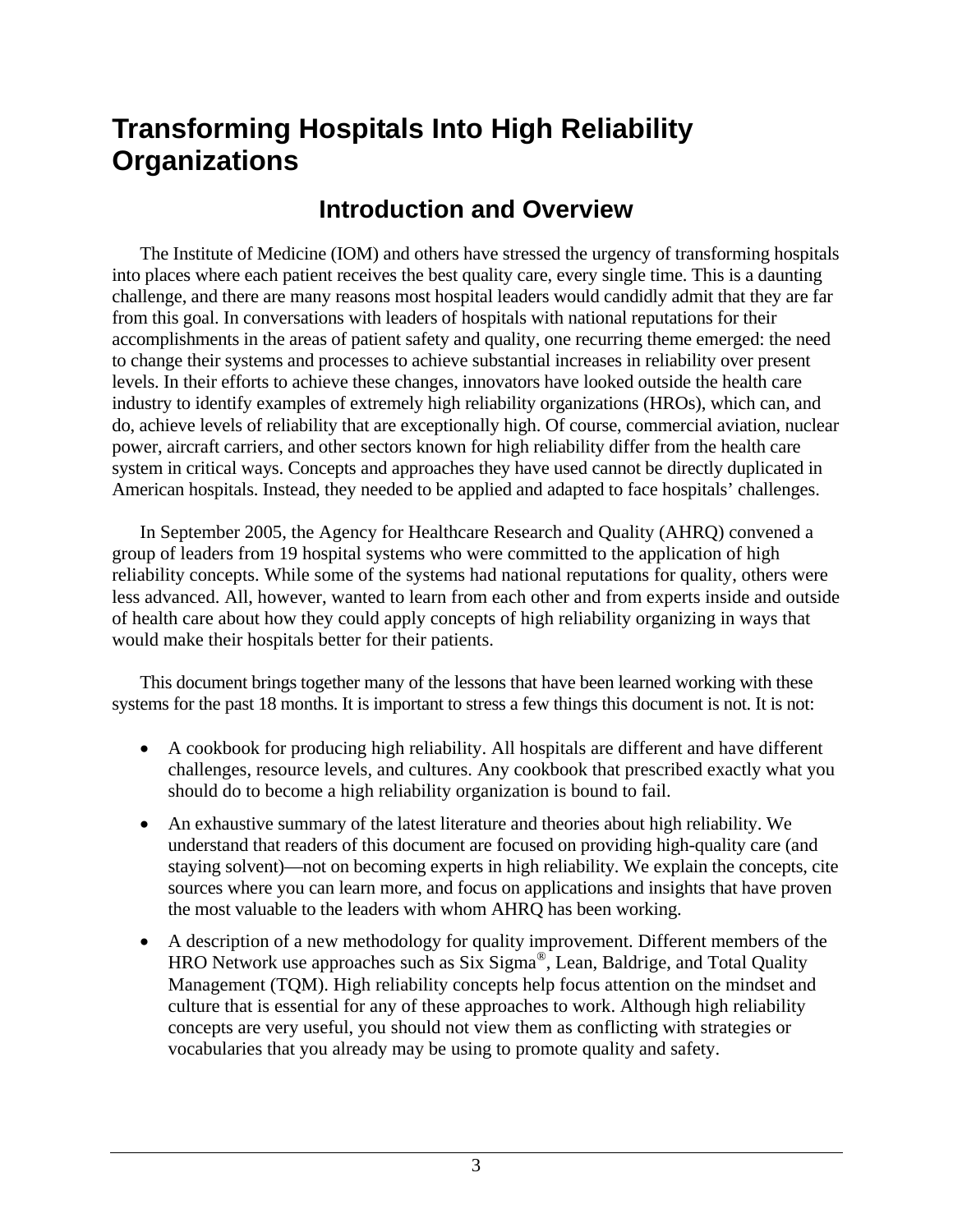• A roadmap to help you arrive at a state of high reliability, in which your hospital has reached a permanent state of high reliability where patients always receive exactly the care they need and the care is provided in systems that have no inefficiencies or waste. High reliability organizing is an ongoing process that is never perfect, complete, or total. Commercial aviation is highly reliable in preventing crashes, but crashes still occur. And we may be willing to trust airlines to protect our lives but are much less confident that we can trust them with our bags. This document will help explain the processes that you can use to improve the reliability of your hospital and will help you understand why high reliability is a continuous action—not a program you can successfully implement and then move on to other things.

The purposes of this document are to:

- Define high reliability concepts and describe the importance of these concepts to hospitals such as yours. The first section of this document will give you a working understanding of the mindset needed for high reliability organizing and why this mindset is indispensable to efforts to improve patient safety and quality.
- Describe applications of high reliability concepts within the field of health care. The examples we describe in this section are drawn from the experiences of the systems who have participated in the AHRQ HRO Learning Network. These systems were able to invest considerable time and effort learning from other industries and experimenting with a range of high reliability applications in their hospitals. They have been eager to share what they have learned through this process with each other and with leaders from other hospital systems. We believe there is much to be gained from seeing how these hospitals dissected their problems and tried to fix them, as well as what they learned through this process about high reliability. These systems are among the first who have operationalized high reliability concepts within health care. Describing what they have done may help you identify your own opportunities to radically enhance the reliability of your own systems.
- Suggest applications of high reliability concepts that you may want to consider for your organization. This section is followed by an appendix that provides additional detail about the HRO Learning Network that AHRQ has sponsored.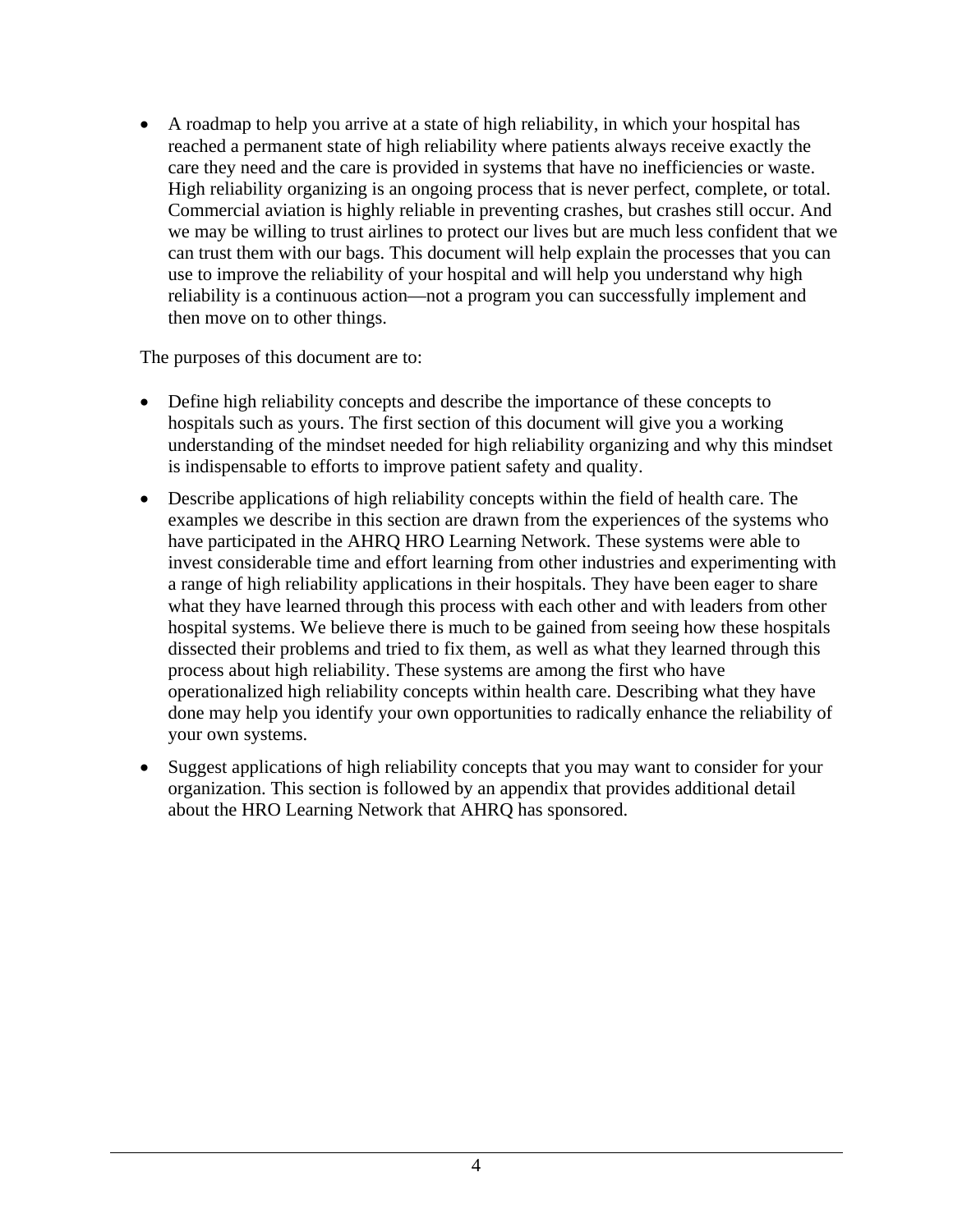# <span id="page-11-0"></span>**Understanding High Reliability Organizations and Why They Matter**

# **Challenges Calling for High Reliability**

 HROs are organizations with systems in place that are exceptionally consistent in accomplishing their goals and avoiding potentially catastrophic errors.<sup>I</sup> The industries first to embrace HRO concepts were those in which past failures had led to catastrophic consequences: airplane crashes, nuclear reactor meltdowns, and other such disasters. These industries found it essential to identify weak danger signals and to respond to these signals strongly so that system functioning could be maintained and disasters could be avoided.<sup>2,3</sup>

 As the responses of these industries to risks were studied, a set of challenges was identified that all the organizations pursuing high reliability had in common.<sup>4</sup> Many of these characteristics exist in the average hospital as well.

- **Hypercomplexity.** HROs exist in complex environments that depend on multiteam systems that must coordinate for safety. The safety of a hospitalized patient depends on the effective coordination of physicians, nurses, pharmacists, medical technicians, technicians who maintain equipment, support staff who provide meals and maintain the physical environment, and many others. Hypercomplexity describes hospitals as well as it describes nuclear power plants.
- **Tight coupling.** HROs consist of tightly coupled teams in which the members depend on tasks performed across their team. A safe surgery depends on the ability of nurses, medical technicians, the surgery team, housekeeping, and transport to coordinate their efforts so that the patient arrives in surgery at the right time, with the right preparation, and with the right tools and supplies available for the operation to proceed smoothly. Every hospital leader recognizes that this coordination is critical but is often far from perfect.
- **Extreme hierarchical differentiation.** In HROs, roles are clearly differentiated and defined. Intensive coordination efforts are needed to keep members of the teams working cohesively. During times of crisis, however, decisionmaking is deferred to the most knowledgeable person on the team, regardless of their position in the organization.
- **Multiple decisionmakers in a complex communication network.** HROs consist of many decisionmakers working to make important, interconnected decisions. Like all hospitals, HROs must develop processes that allow these decisionmakers to communicate effectively with each other.
- **High degree of accountability.** HROs have a high degree of accountability when an error occurs that has severe consequences. In this respect, hospitals differ somewhat from many HROs, because medical errors tend to affect single patients rather than large groups of people at once. Moreover, despite flawless care, patients in hospitals do die, so distinguishing those whose deaths were inevitable from those the hospital could have averted is not easy.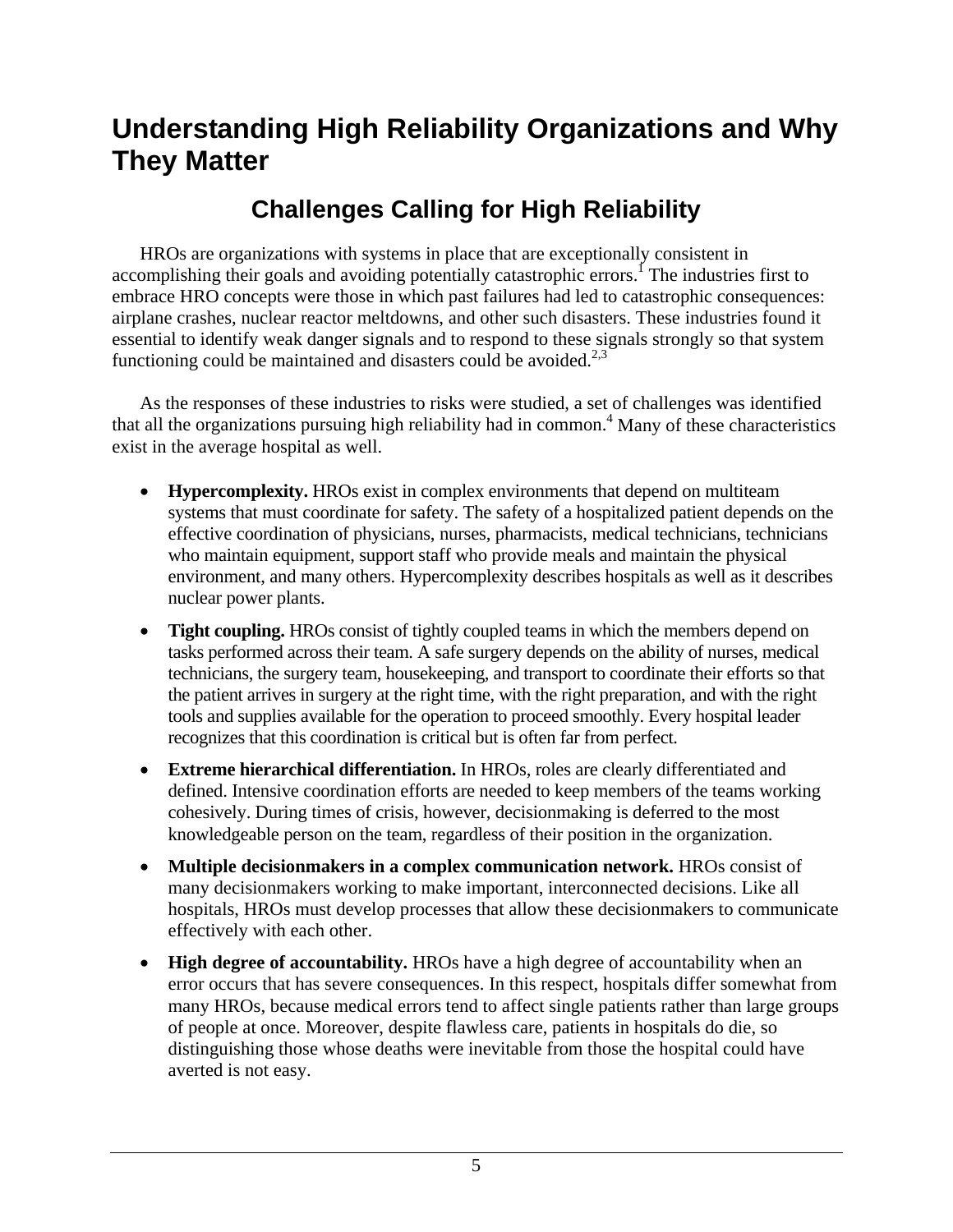- <span id="page-12-0"></span>• **Need for frequent, immediate feedback.** HROs exist in industries where team members must receive frequent feedback at all times. This feedback and the opportunity to make continuous adjustments based on it are essential to anticipate and avert problems before they become crises. Hospitals also are filled with equipment and personnel offering this type of feedback to staff. For them to function as HROs, they need systems and a mindset that will allow people to receive and respond to feedback, rather than being overwhelmed by information.
- **Compressed time constraints.** Time constraints are common to many industries, including health care. In HROs, the systems and culture allow people to identify when they lack time to reliably complete all needed tasks and obtain additional assistance. Hospital staff face the same challenge but do not always have staff with the resources and training needed to maintain high reliability when facing a significant time constraint.<sup>3</sup>

We suspect that the environmental challenges noted above describe your hospital, just as they describe the industries in which high reliability concepts were originally developed. From our conversations with health care leaders, we learned that two other challenges make high reliability in health care even more difficult—and important. These include:

- **Higher workforce mobility.** Hospitals tend to have a workforce that has higher turnover and less intact teams than many other industries. This makes training more critical (and expensive) and increases the importance of standardization of equipment and procedures.
- **Care of patients rather than machines.** Most of the industries emphasizing high reliability deal with machines and processes that are mechanical and whose design and condition are meticulously documented. At the heart of hospital care are patients, about which little is often known, and whose behavior (and whose families' behaviors) varies from others and can change over time. These factors create a degree of unpredictability that creates challenges for hospitals that other industries do not face.

# **High Reliability Organizing Concepts**

 Weick and Sutcliffe have identified five characteristics that need to guide the thinking of people in an HRO. We think it is important to emphasize that these are approaches to thinking about issues rather than behaviors, plans, checklists, etc. If a high reliability mindset does not exist among the people running an organization, no set of behaviors or rules will ever produce extreme high reliability.

 Figure 1 illustrates the relationships between the five characteristics of mindfulness and the ultimate goal of health care organizations: exceptionally safe, consistently high-quality care. We regard these five characteristics as fundamental to successfully reengineering care processes to achieve exceptionally low levels of defects. Without a constant state of mindfulness, an organization cannot create or sustain highly reliable systems.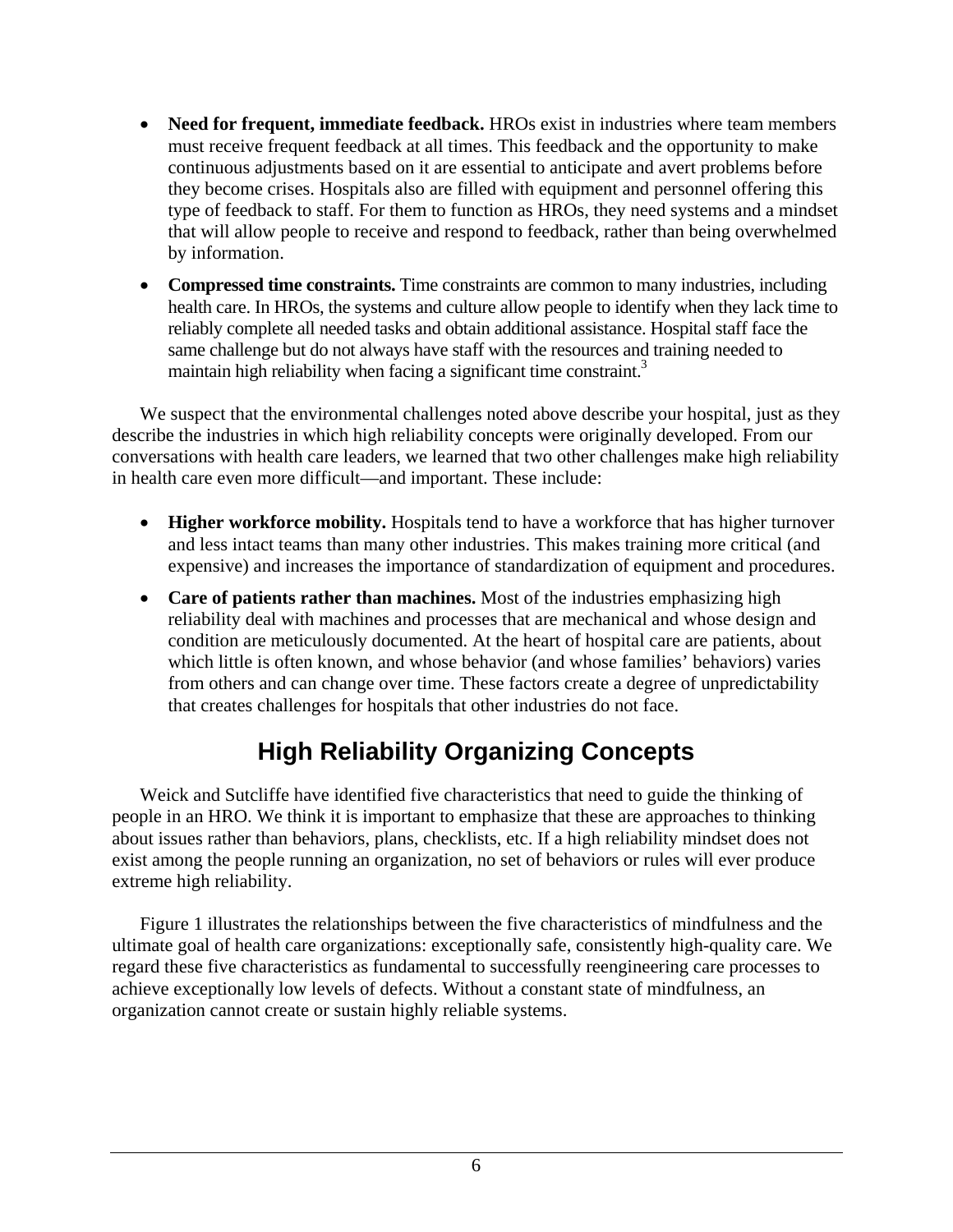| <b>Specific Considerations</b> | <b>General Orientation</b>     | <b>Impact on Processes</b> | <b>Ultimate Outcome</b>                                                       |
|--------------------------------|--------------------------------|----------------------------|-------------------------------------------------------------------------------|
| Sensitivity to<br>Operations   | State of<br><b>Mindfulness</b> | High<br>Reliability        | <b>Exceptionally Safe,</b><br><b>Consistently High</b><br><b>Quality Care</b> |
| Preoccupation<br>with Failure  |                                |                            |                                                                               |
| Deference to<br>Expertise      |                                |                            |                                                                               |
| Resilience                     |                                |                            |                                                                               |
| Reluctance to<br>Simplify      |                                |                            |                                                                               |
|                                |                                |                            |                                                                               |

**Figure 1. The five specific concepts that help create the state of mindfulness needed for reliability, which in turn is a prerequisite for safety** 

 This section describes these five operational processes. A later section will apply them to health care operations more directly.

 **Sensitivity to operations**. **.**HROs recognize that manuals and policies constantly change and are mindful of the complexity of the systems in which they work. HROs work quickly to identify anomalies and problems in their system to eliminate potential errors.<sup>1</sup> Maintaining "situational awareness" is important for staff at all levels because it is the only way anomalies, potential errors, and actual errors can be quickly identified and addressed (see Figure 2). Sensitivity to operations will both reduce the number of errors and allow errors to be quickly identified and fixed before their consequences become larger.

#### **Figure 2. Sensitivity to operations**



Sensitivity to operations encompasses more than checks of patient identity, vital signs, and medications. It includes awareness by staff, supervisors, and management of broader issues that can affect patient care, ranging from how long a person has been on duty, to the availability of needed supplies, to potential distractions.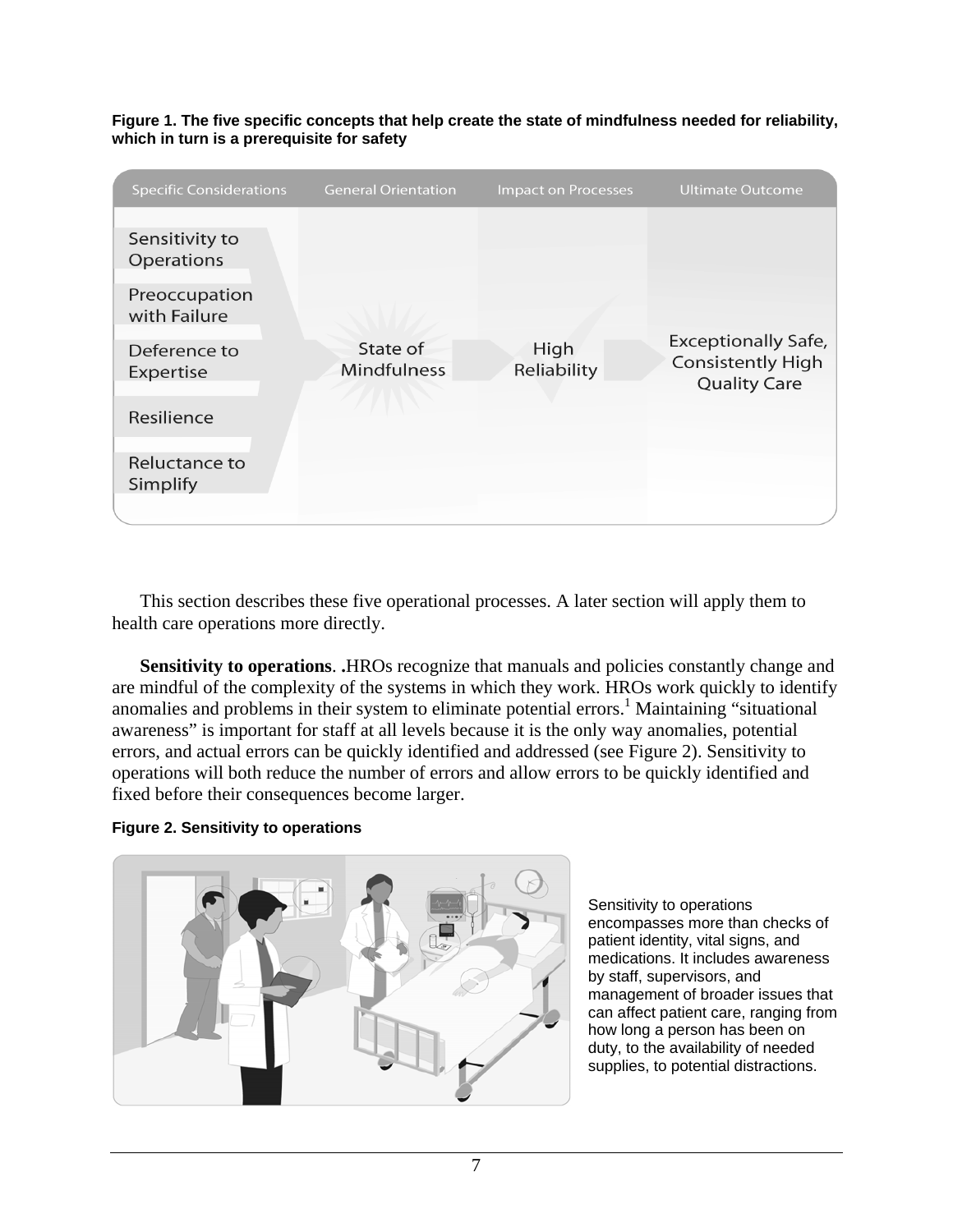**Reluctance to simplify.** HROs refuse to simplify or ignore the explanations for difficulties and problems that they face.<sup>5</sup> These organizations accept that their work is complex and do not accept simplistic solutions for challenges confronting complex and adaptive systems.<sup>5</sup> They understand that their systems can fail in ways that have never happened before and that they cannot identify all the ways in which their systems could fail in the future (see Figure 3).<sup>5</sup> This does not mean that HROs do not work to make processes as simple as possible. They do. It does mean that all staff members are encouraged to recognize the range of things that might go wrong and not assume that failures and potential failures are the result of a single, simple cause. HROs build diverse teams and use the experiences of team members who understand the complex nature of their field to continually refine their decision making methods.<sup>1</sup>

#### **Figure 3. Reluctance to simplify**



Oversimplifying explanations for how things work risks developing unworkable solutions and failing to understand all the ways in which a system may fail, placing a patient at risk.

focused on predicting and eliminating catastrophes rather than reacting to them.<sup>5</sup> These organizations constantly entertain the thought that they may have missed something that places patients at risk. "Near misses" are viewed as opportunities to improve current systems by examining strengths, determining weaknesses, and devoting resources to improve and address them.<sup>1,5</sup> Near misses are not viewed as proof that the system has enough checks in it to prevent errors, because that approach encourages complacency rather than reliability (see Figure 4). Instead, near misses are viewed as opportunities to better understand what went wrong in earlier stages that could be prevented in the future through improved processes.

#### **Preoccupation with failure.** HROs are **Figure 4. Preoccupation with failure**



A preoccupation with failure means that near misses are viewed as invitations to improve rather than as proof that a system has enough checks to prevent a catastrophic failure.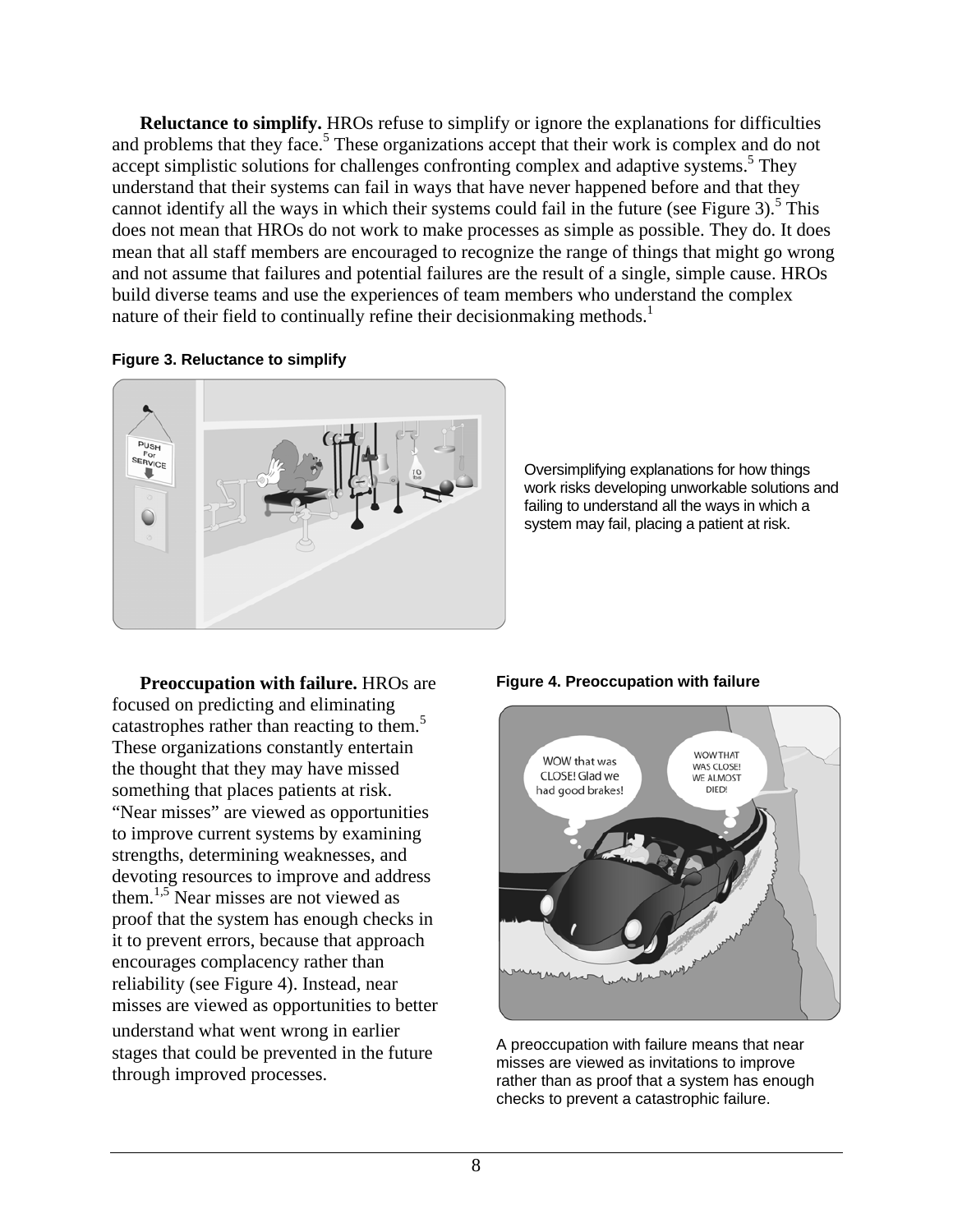**Deference to expertise.** HROs cultivate a culture in which team members and organizational leaders defer to the person with the most knowledge relevant to the issue they are confronting. The most experienced person or the person highest in the organizational hierarchy does not necessarily have the information most critical to responding to a crisis.<sup>1</sup> A high reliability culture requires staff at every level to be comfortable sharing information and concerns with others and to be commended when they do so (see Figure 5). A deemphasis on hierarchy is essential for organizations to prevent and respond to problems most effectively.5



#### **Figure 5. Deference to expertise**

In many situations, different staff members as well as the patient and family may have information essential to providing ideal care. Deference to expertise entails recognizing the knowledge available from each person and deferring to whoever's expertise is most relevant to the choices being made.

**Resilience.** HROs pay close attention to their ability to quickly contain errors and improvise when difficulties occur. Thus, systems can function despite setbacks.<sup>1,5</sup> An HRO assumes that, despite considerable safeguards, the system may fail in unanticipated ways. They prepare for these failures by training staff to perform quick situational assessments, working effectively as a team that defers to expertise, and practicing responses to system failures (see Figure 6).<sup>5</sup>

#### **Figure 6. Resilience**



A good boater never leaves the dock without preparing for many situations that are unlikely but possible. Oars, pump, lifejacket, and fire extinguisher ensure that the boater can quickly respond to unexpected system failures.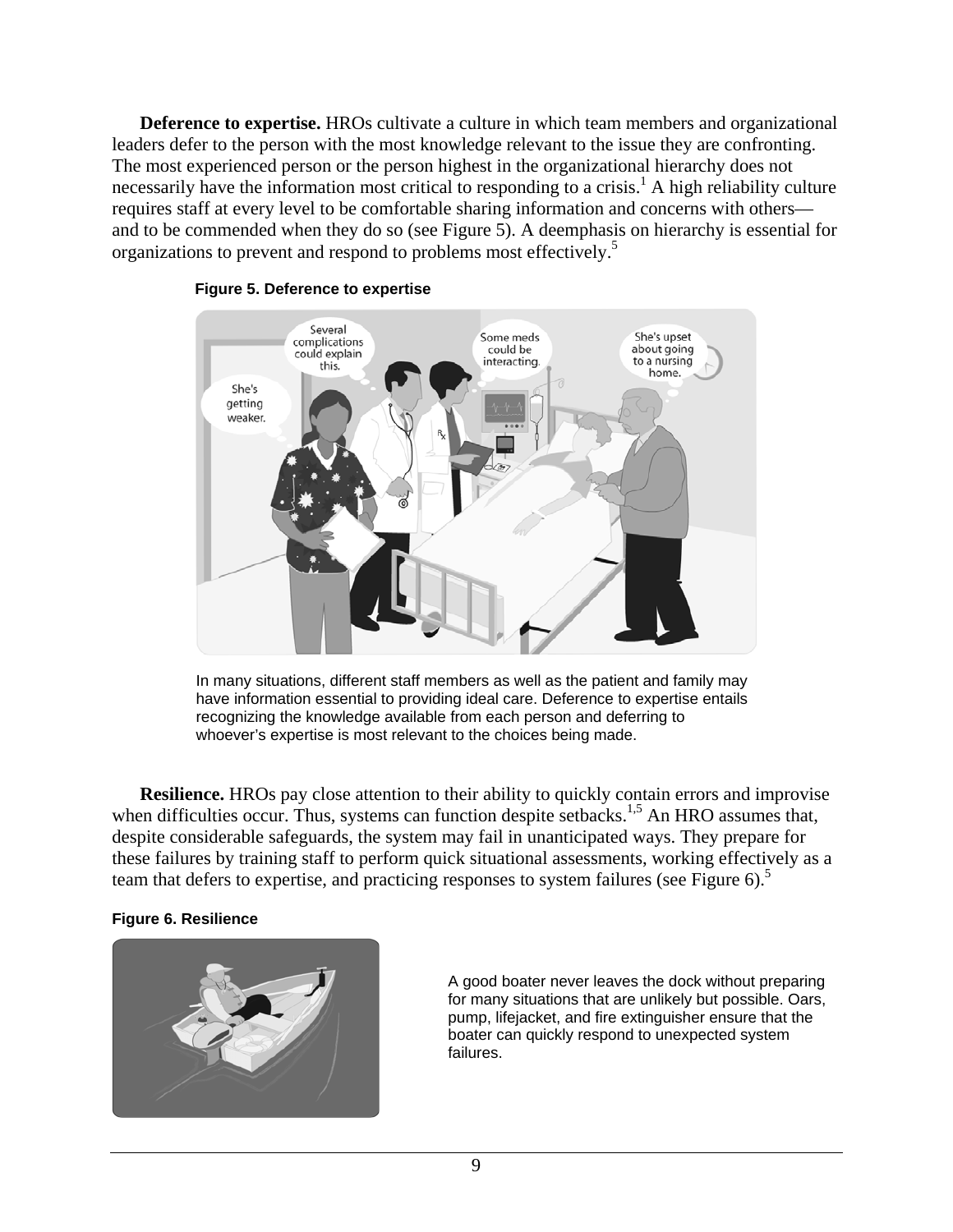## **Use of High Reliability Concepts in Hospitals**

<span id="page-16-0"></span> Organizations have explicitly pursued high reliability concepts for more than 20 years, but these concepts have a shorter history within health care.<sup>3</sup> Reasons for interest are numerous. Lack of reliability contributes to medical errors, inconsistent quality, and inefficiencies. With scrutiny from a growing number of external stakeholders, hospitals must become more reliable to compete and to provide care that meets their patients' needs. Three specific trends in the overall environment have contributed to a growing emphasis on high reliability concepts:

- **Public awareness of medical errors and quality.** Never before have patients, their families, and other stakeholders known as much about the quality and existence of errors in hospitals. The IOM report made hospital errors a part of the public consciousness. Public reporting by the Centers for Medicare and Medicaid Services (CMS) and a growing number of States allows consumers to see and ask questions regarding care quality. Hospitals and the boards that govern them are using these data to compete in the marketplace, or these data are being used against them. Public advertising campaigns encourage consumers to request information from their providers.
- **Health information technology (HIT).** HIT has allowed some hospitals to more precisely monitor their systems of care, the dispensing of medications to patients, and the amount of system waste. These data have focused attention on the frequency with which ideal care is not provided to patients. HIT has also affected hospitals in another way. Hospitals embracing HIT have found that automating flawed systems can make their operations less efficient rather than more. Therefore, making systems reliable before they are automated has become a priority.
- **Emergence of quality improvement methodologies.** A wide range of specific improvement methods have been embraced within health care, ranging from total quality management and continuous quality improvement, to ISO and Six Sigma<sup>®</sup>, to Lean Thinking and Baldrige. Each of these methods has a distinct vocabulary, philosophy, and method, but they all emphasize the need to make all aspects of care better and more reliable than they currently are.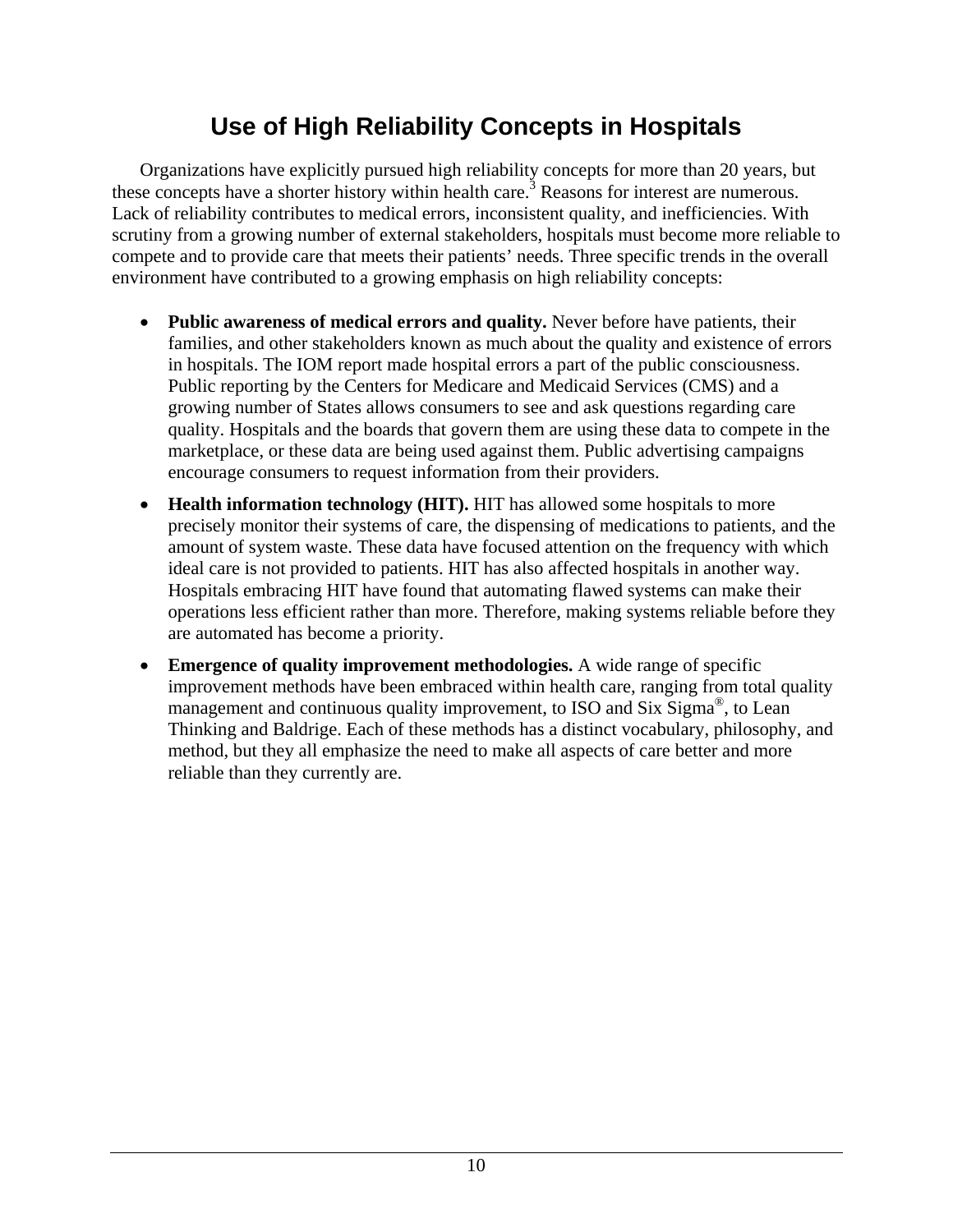# <span id="page-17-0"></span>**Applying High Reliability Concepts to Hospitals**

 Applying high reliability concepts in hospitals is not easy—or easy to explain. Although practitioners want concrete steps to take, the challenge of becoming a high reliability organization is more complex. In fact, this transformation must occur over a period of time and take into account various factors, including general environmental issues; training and oversight of staff; processes for planning, implementing, and measuring new initiatives; and specific work processes occurring on units. A high reliability mindset views each of these levels as important and as a source of opportunities and threats to achieving exceptionally high-quality patient care.

 Discussing and enhancing applications of high reliability concepts was the focus of the AHRQ HRO Learning Network. This section is based on a series of site visits and case studies drawn from hospital systems participating in the Network. These documents are included in their entirety as appendixes. This section synthesizes themes from these documents so that you can understand how a high reliability mindset affects the following areas:

- Changing and responding to the external and internal environment
- Planning and implementing improvement initiatives
- Approaches to doing work
- Approaches to measuring progress
- Specific improvement initiatives
- Spreading improvements to other units and facilities

 The table of contents and index will allow you to locate topics of interest easily across the appendixes attached to this document.

### **Changing and Responding to the Hospital's Environments**

 Hospitals and their staff operate within an external environment shaped by government regulations, characteristics of their patient populations, the job market for health care professionals, and the extent of competition from other sources of care. Hospital workers also confront an internal environment shaped by leadership priorities, resources available for training and improvement initiatives, and policies regarding responses to medical errors and quality defects (see Figure 7). This section summarizes how a high reliability mindset affects responses to these environmental issues.

#### **Figure 7. Hospital leaders must juggle many environmental factors that affect their facilities**

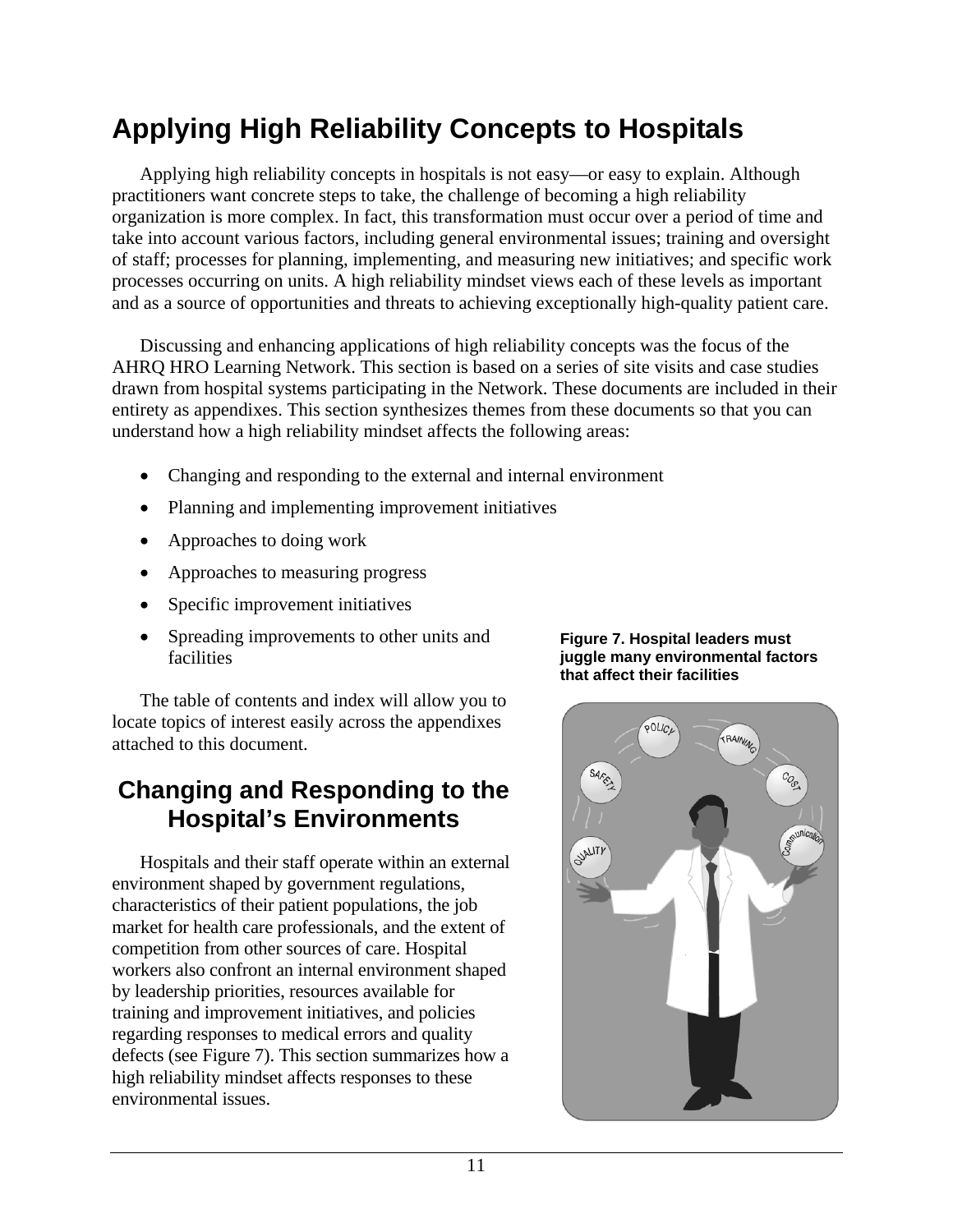### <span id="page-18-0"></span>**External Environment**

 Leaders of hospitals and hospital systems are the people most aware of the environmental factors that affect their facilities and are the ones most capable of attempting to change this environment. In Minnesota, a set of these leaders began to meet informally to discuss issues of mutual concern. Each knew that their facilities had safety and quality concerns, but they recognized that these issues had causes that were more complex than simplified explanations such as inadequate staff training, poor communication, or failure to follow defined policies. This reluctance to simplify was combined with an awareness of operational failures, which hospital leaders sometimes lack. These informal discussions gradually led them to recognize and collaborate on environmental issues that had previously undermined their efforts to become more reliable and safe. Their collaboration allowed them to:

- **Address environmental barriers more effectively.** Collaborating on community-level barriers to improve safety and reliability through collaboration was more likely to succeed than individual organizations' attempts to address the same barriers. These collaborations made it easier to work with legislative groups and occupational oversight boards to change policies needed for a culture of high reliability. Broad-based support was also critical to efforts to develop an innovative and successful system for reporting near misses and errors.
- **Achieve cross-hospital standardization.** Sharing a workforce among hospitals, including nurses and specialists, was a great motivation for standardizing forms and processes across all institutions. This strategy reduced variations in work patterns as well as the potential for errors and unnecessary rework. The collaboration also created opportunities to standardize the measuring and reporting of quality issues. This approach made it easier to more accurately set priorities, develop consistent requirements, and evaluate progress.

 As leaders of these hospitals reflected on these efforts to collaborate, they identified a number of tangible recommendations for ways to make as much progress as possible. These included:

• **Do not compete on patient safety.** It is essential to agree at the beginning of any collaboration that the organizations involved will not compete on patient safety initiatives such as preventing wrong site surgery and medication abbreviation errors. Competing on patient safety will both derail collaborative efforts toward improvement and cause misalignments between individual system focuses and established priorities. Even in areas where hospitals do compete, there still may be grounds for collaborating with each other. In Minnesota, even though there is competition related to performance on quality measures, hospitals have worked collaboratively to develop common quality metrics that can be used to measure comparative performance.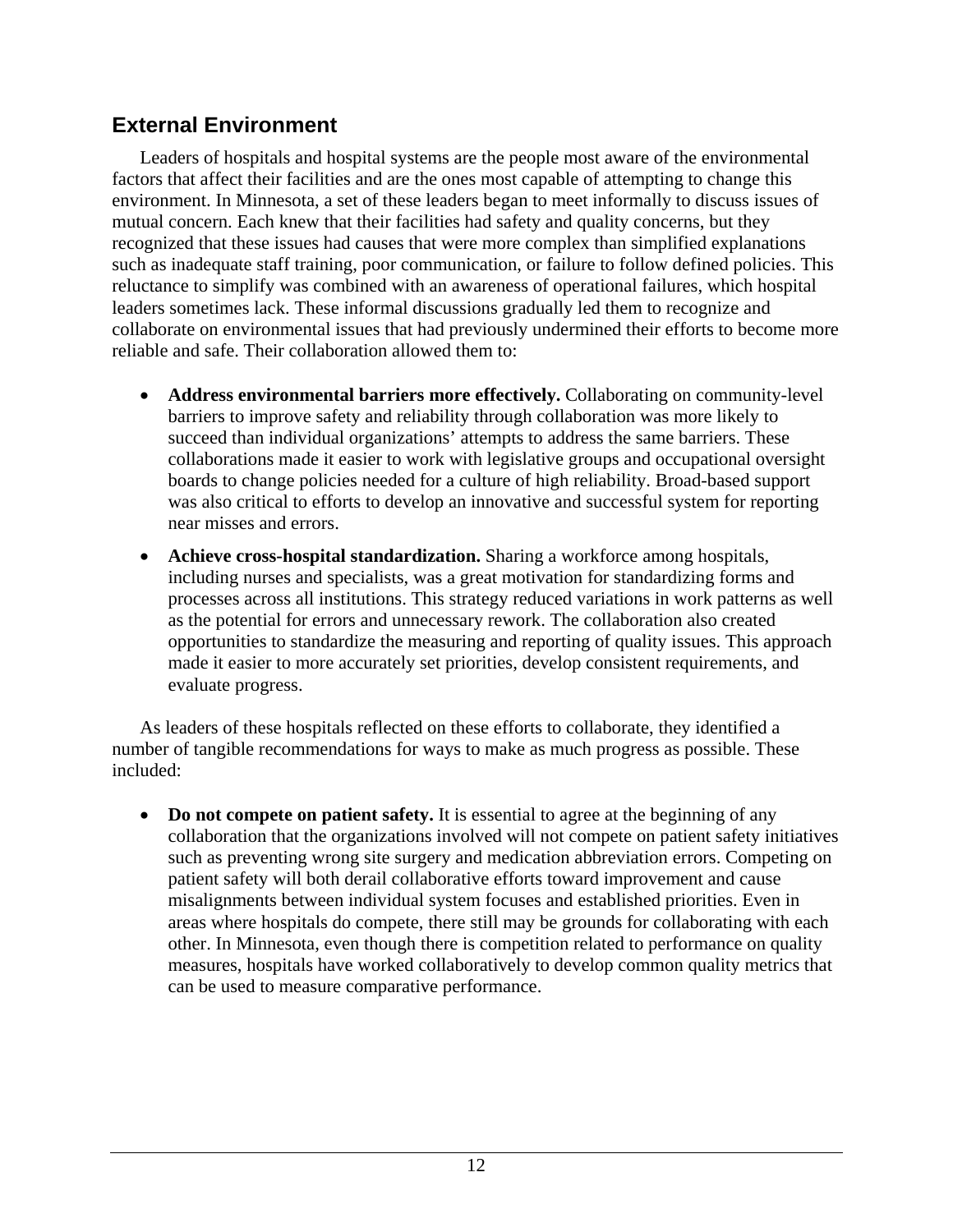- **Do not underestimate the value of incremental muddling.** Many of the successful collaborations began with informal conversations between relevant leaders about issues of potential interest. While some of these discussions did not progress, others evolved into more focused discussions and formal agreements to work together to achieve important goals. This approach to planning allowed ideas to be explored without major commitments of time or resources and reduced the likelihood of a major investment in an idea that lacked widespread support.
- **Local community collaborations can be more powerful than national collaborations.** Geography is an important factor in collaboration because the people involved have a common understanding of the local conditions, such as the market, transportation, and money. National collaborations are sometimes scoped too broadly to apply to local health care systems and practitioners. Collaboration at the local level can be very effective for this reason.
- **Expect building community collaborations to take time.** One criticism of collaboration is that there are so many possible focuses of work. Rather than attempting to involve all of the organizations and their leaders in all initiatives at the same time, Minnesota has been successful by developing collaborations one at a time and including only the relevant groups for specific initiatives. Trying to do too many things too quickly is always in tension with trying to make sure particular initiatives have enough traction to succeed. Building a coalition over time and bringing in different stakeholders with different needs at the appropriate time makes collaborative work more feasible.

 Working together, the organizations in Minnesota have made substantial progress shaping external environmental factors. Three examples reflect the range of what is possible:

- **Changing perceptions of medical errors.** Working together was necessary to educate legislators, regulators, and members of the media on the importance of a nonpunitive approach to medical errors. It is better to focus on understanding and fixing system failures than singling out individuals for blame. Punitive cultures discourage the open communication needed to respond quickly so that small errors do not become large ones. Working together, leaders of these organizations were more successful in educating those in oversight positions as well as media members regarding best approaches to diagnosing and fixing errors and addressing quality issues.
- **Standardizing aspects of care communitywide.** Leaders recognized that workforce members often worked in multiple facilities in which "correct" ways of doing work were inconsistent. They also understood that efforts by one facility to insist that physicians comply with policies regarding surgical markings or medication abbreviations would be compromised if the physician could simply practice elsewhere in a place that was more accommodating. By working together, the leaders created communitywide standards for medication concentrations, surgical site markings, and use of appropriate abbreviations for medications. Creating and implementing these standards together allowed these leaders to reduce threats to reliability in each of their hospitals.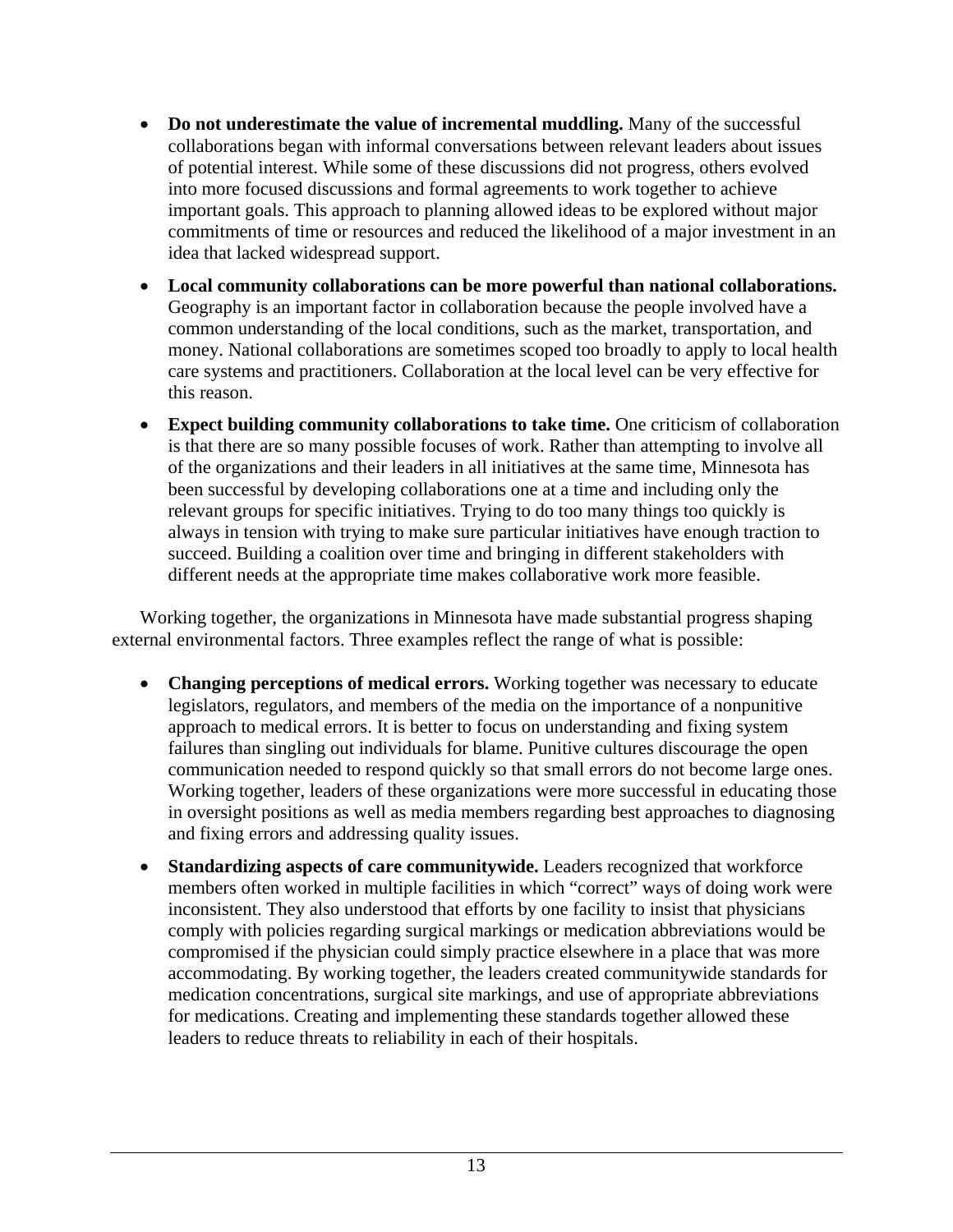<span id="page-20-0"></span>• **Standardizing approaches to measuring and reporting results.** Hospital leaders also worked together to develop and implement common measures and approaches for reporting on quality. This approach enabled them and other stakeholders to have more accurate data regarding their facilities' comparative performance and made it easier to meet the reporting requirements of payers and regulators.

 More details on how this community collaboration worked to modify the external environment so that their systems could be more reliable are provided in the Fairview and Allina Site Visit Appendix.

#### **Internal Environment**

 Hospital staff operate within an internal environment shaped by executive leaders, financial constraints, and human resource policies. Creating an internal environment that supports an HRO mindset is essential to achieve the goals of safety and quality. Four key elements in a supportive internal environment are:

- **Executive leadership support.** Exempla Chief Executive Officer (CEO) Jeff Selberg discussed the importance of supportive executive leadership in achieving high reliability. His observations on what leaders must do reflect many of the HRO principles described above, including:
	- *Culture is the foundation for vision and strategy***.** A culture characterized by fear and self-protection will not lend itself to openness, learning, and improvement.
	- **Transparency is the key to change the culture.** An unwillingness to face and share the hard facts is an indicator of denial, and denial is not compatible with a safe environment.
	- *Safety must be the overarching strategy***.** Safety should be the root cause of achieving efficiency and effectiveness. If the inverse of this relationship exists, the likelihood of having unsafe yet highly efficient processes increases. Only if safety is the starting point can the correlation among safety, efficiency, and effectiveness remain positive.
	- *Leaders must take ownership for setting the climate and focusing the work***.** Generating clarity, setting the example, and demonstrating confidence will help to transform organizational culture. However, without outright acceptance of ultimate accountability for setting organizational direction, a leader's vision will not be legitimized in the eyes of his or her followers.
- **Alignment with your business case.** Hospitals can be highly reliable producers of adequate profit margins at the expense of highly reliable safe and quality care. The only way to ensure that the pursuit of reliability encompasses both is to work to align the business case with the case for quality. This is not easy, but Scott Hamlin, the chief financial officer (CFO) of Cincinnati Children's Hospital, offered his perspective on how this goal can be achieved. He noted that:
	- *Getting the CFO on board is critical***.** To the extent that the CFO influences resource allocation decisions, interacts with the board, and shapes compensation strategies for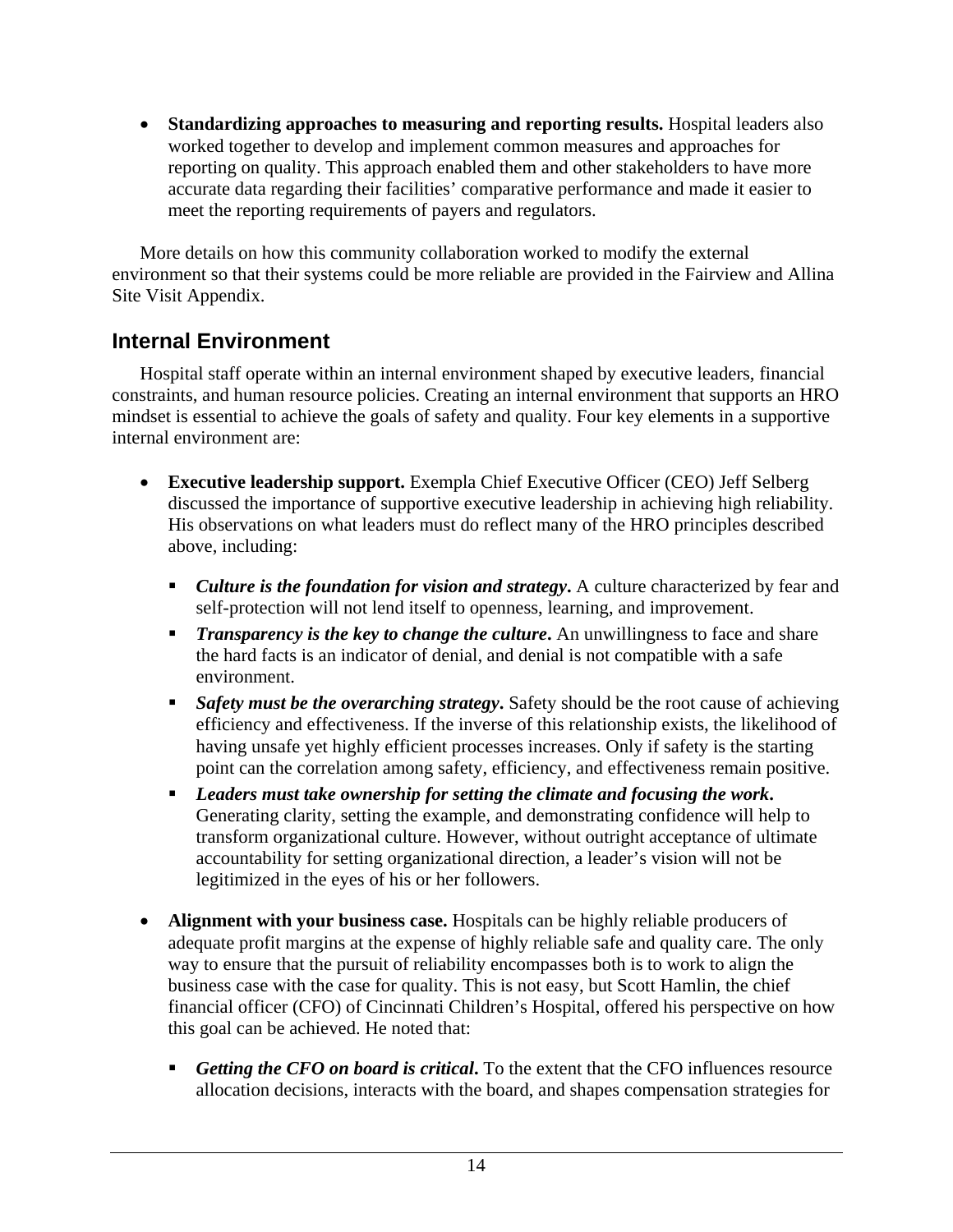organizational leaders, organizational transformation is unlikely without the full support of the CFO.

- *Getting the CFO on board is a gradual process***.** The CFO needs to be tactfully and patiently educated about issues related to quality and safety, as well as how these issues affect the hospital's financial performance. In Mr. Hamlin's case, it took several years for him to evolve from a skeptic about issues related to quality to a champion for quality's role in the hospital's business case. CFOs are trained to be skeptical and focused on financial issues, so it is unrealistic to think that a single presentation, workshop, or set of data will lead to a dramatic change in their outlook. More time and patience will be required.
- *Giving CFOs data and tools that they can use to convince themselves of the business case for quality is essential***.** Cincinnati Children's helped to train the CFO's staff to perform analyses required to convince the CFO of the business case for quality. Analyses performed by quality staff would have been suspect, but once the financial analysts could evaluate data independently to draw financial conclusions, the results were credible to the CFO. The approach used at Cincinnati Children's involved providing the CFO with the data and tools that he and his staff could use to convince themselves of the business case for quality.
- **Linkage of staff behavior with desired outcomes.** Sentara is highly reflective about creating and reinforcing these links, because they recognize that their staff will probably do things they are rewarded for doing. If they want staff to be sensitive to operations and preoccupied with failure, they need to ensure that these behaviors are rewarded. Recommendations based on their experiences include:
	- *Don't introduce interventions unless they are fully linked with policies and aligned with incentives for performance.* Several systems expect all new initiatives to be linked to dashboards reviewed by executives or the board before the initiative can begin. Sentara and other systems also incentivize improvements in areas where they are looking to improve. For example, employee bonuses linked to improvements on behavior-based expectations (BBEs) for error prevention amounted to the equivalent of two weeks' pay. Effective alignment helps new initiatives get running quickly and effectively.
	- *Make sure there are clearly identified owners for all actions that are key to a successful implementation.* Systems reported substantial improvements in performance when actions were assigned to specific owners. When an action is owned by a team rather than an individual, it is less likely to happen.
	- *Make sure that safety and quality issues are carefully linked to operational issues.*  When quality improvement (QI) staff attempt to develop an intervention without close coordination with operational leadership, the project is unlikely to work. If operational and improvement planners work together to link their goals and processes, the project is more likely to have a successful start.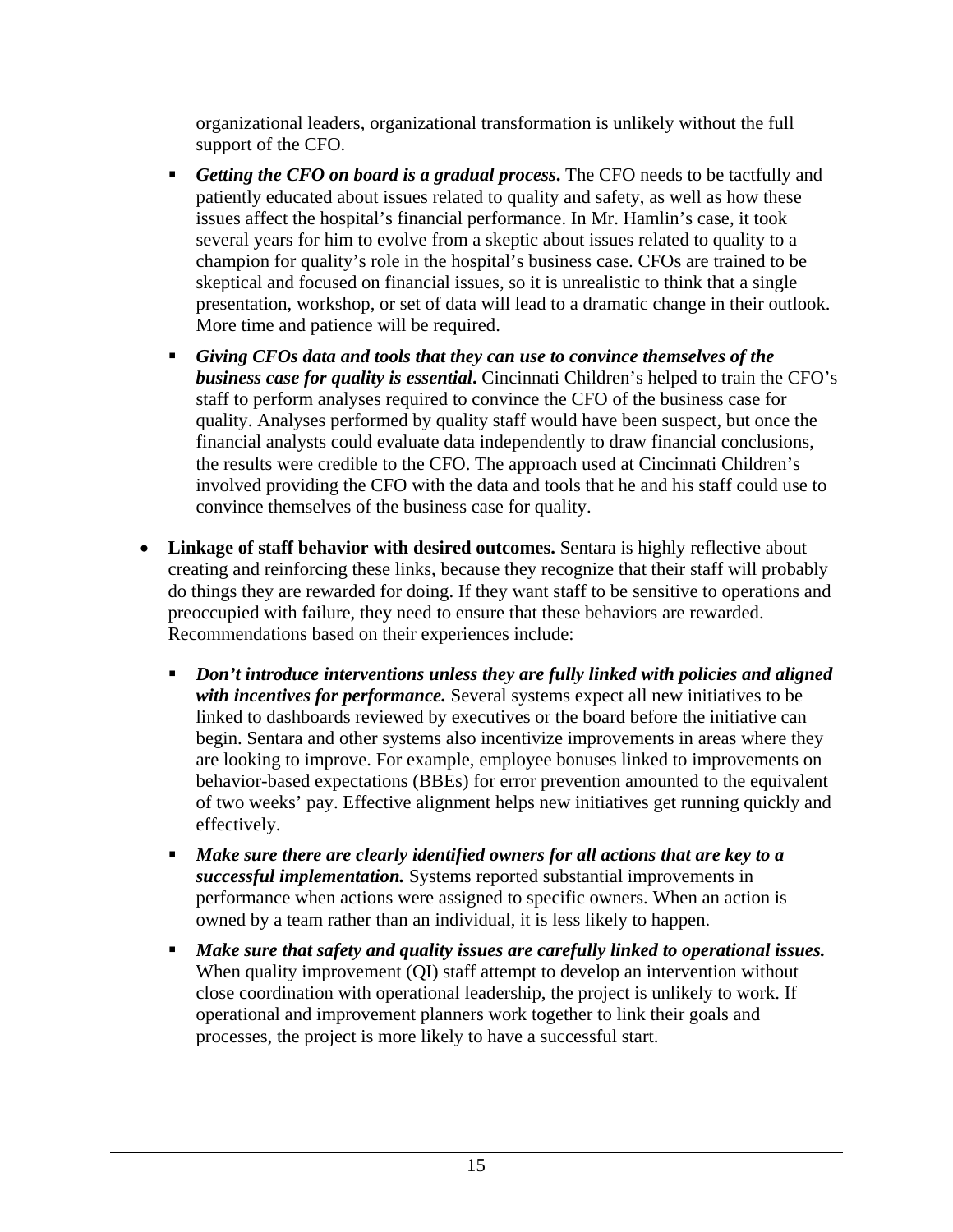- <span id="page-22-0"></span>• **A just culture.** A just culture is one where people can report mistakes, errors, or waste without reprisal or personal risk. This does not mean that individuals are not held accountable for their actions, but it does mean that people are not held responsible for flawed systems in which dedicated and trained people can still make mistakes. All staff must feel empowered to identify errors, defects, and system failures that could lead to an unsafe environment for patients.
	- Christiana Care actively promotes a just culture in their innovative electronic intensive care unit (EICU). A major key to making the EICU successful was to allay concerns that EICU staff were judging the quality of the work performed by staff providing direct patient care in the ICU. The wall of their EICU is covered with fish—each fish represents a good catch of a problem that protected a patient from potential harm. Rather than covering up near misses or threats to patients, Christiana actively acknowledges that these threats exist and celebrates, rather than hides, the fact that they are detected and prevented. It is an approach that reinforces a nonpunitive view of errors and one that encourages preoccupation with failure.
	- Cincinnati Children's has worked with units to increase reliability and celebrate successes. When a near-miss event takes place and a staff member accurately records the event, that staff member is acknowledged for reporting the event. Similar approaches are used in many of the other hospitals.
	- Christiana Care and Sentara staff both relayed the importance of stories in fostering a just culture. When stories are told by staff about being validated rather than criticized by leaders for reporting mistakes, these stories become part of a culture in which potential risks can be discussed and reduced rather than concealed and allowed to continue.

## **Planning and Implementing Improvement Initiatives**

 Improving quality and safety requires both knowing what to do and how to do it. Many initiatives are excellent ideas but still fail because the approach to implementation is poorly designed. A high reliability mindset must be applied to how your organization plans and implements improvements. If you don't understand the pressures and challenges facing the people key to your implementation, you probably won't succeed. You also will not succeed if you oversimplify your implementation strategy, fail to listen to people with the most expertise about what success requires, or fail to constantly consider what can go wrong and work to avoid those challenges.

 Systems in the Network offered considerable practical advice about how to apply high reliability concepts to their planning and implementation activities. This advice falls into three general categories:

- Processes
- People
- Resources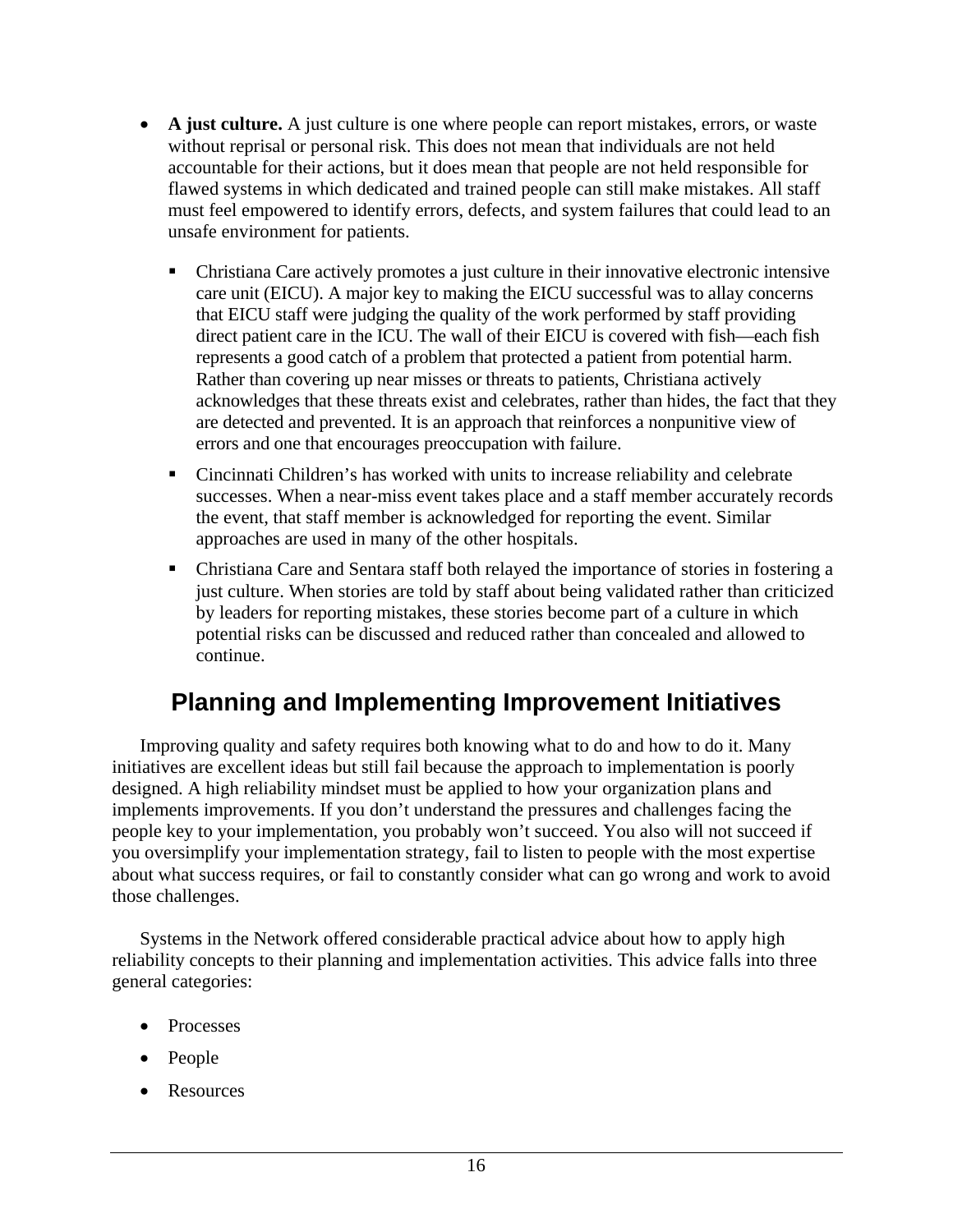### <span id="page-23-0"></span>**Process Applications**

 Success requires introducing innovations into systems that are prepared to respond to them. Systems in the Network have learned much from their successes and failures in rolling out new initiatives. Preconditions for success that they have identified include:

- **If an improvement cannot be integrated into an ongoing initiative or process, do not try it.** Until it is integrated it will not be successful. A key to high reliability is simplifying systems and processes so that they can be performed consistently. The more separate initiatives or processes that exist, the less reliable the overall system will be.
- **Negotiate in advance where savings from an innovation will go.** This will ensure that resources that are freed up can support top priorities and will increase motivation by key people needed to make the innovation successful. Because not all innovations result in cost savings, it is even more important to agree on where savings from those that do are allocated.

 Rollouts also work better if they are sequenced or staged in ways that make them more palatable to staff. Key observations related to success include:

- **Christiana Care embeds initiatives into the training that they provide to new staff.**  This creates the expectation that the initiatives are essential and avoids having to retrain staff after they begin work.
- **Start by simplifying policies and procedures to make it possible for staff to comply.**  Shortly after Sentara introduced BBEs, they began to simplify processes so that people could see that changes would not be a net increase to their workload. Gaining buy-in and appreciation for making jobs easier before adding new procedures or processes helps employees to avoid seeing the new things as an extra burden.
- **Roll initiatives out incrementally and begin with ones that are nonpunitive.** For example, Sentara introduced and educated staff regarding the BBEs first before implementing Red Rules. They did this because they wanted people to believe that they had the training and clarity required to be successful before Sentara introduced Red Rules, which focused on actions that should always be prevented. Without a culture that supports disclosure and questioning, introducing Red Rules could be counterproductive.
- **Exempla uses Lean thinking approaches to rolling out initiatives.** By drawing together key people and allowing them to spend an extended period of time working together to map out the process and then redesign it, they reduce the likelihood of redesign efforts that are likely to fail. Even then, Exempla has learned that further adjustments should be expected once the process redesign is extended to other units or work shifts.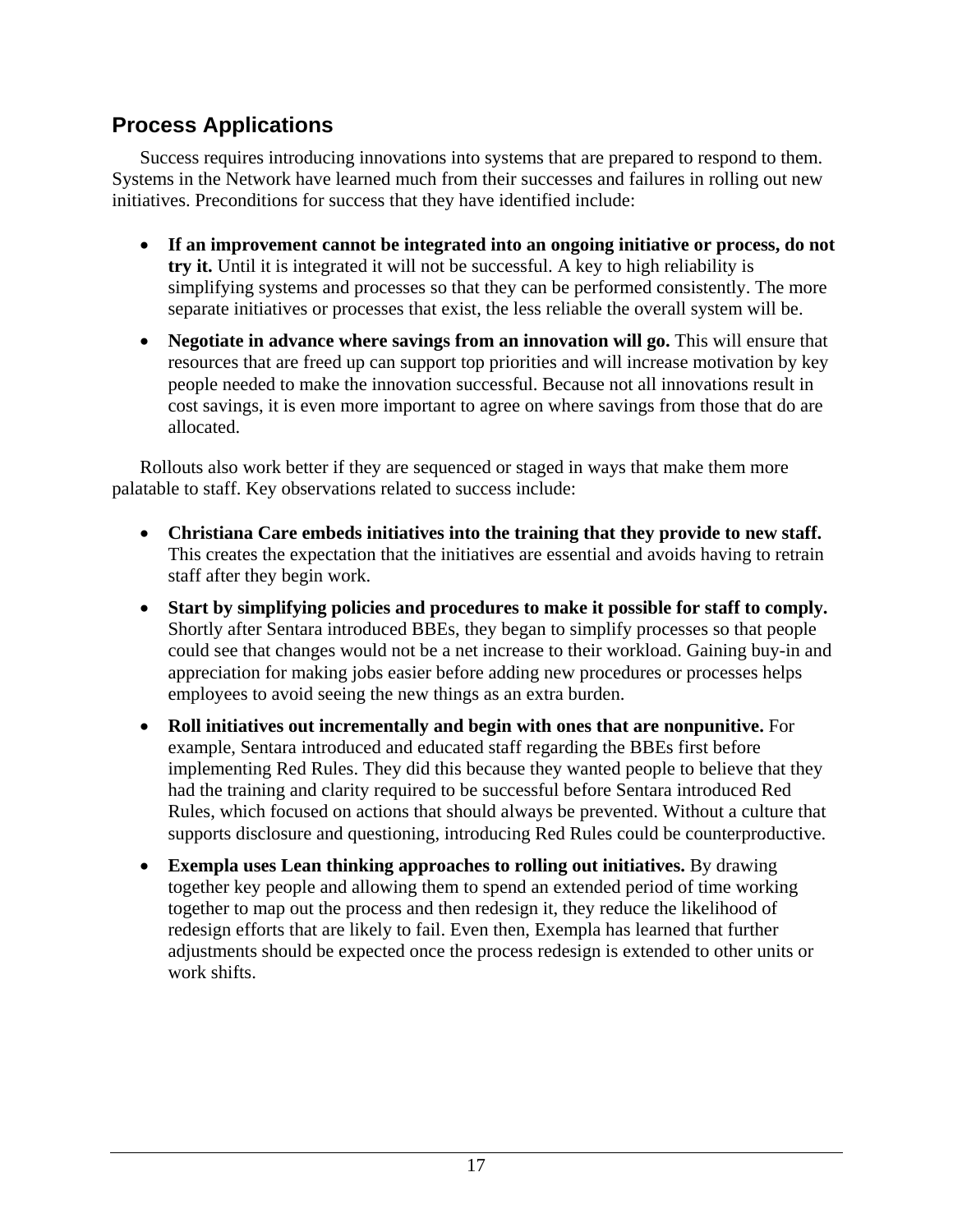### <span id="page-24-0"></span>**People Applications**

 Although the importance of people is obvious, many initiatives in hospitals still fail because key perspectives are overlooked, physicians are not included (or do not want to be included), or improvement staff are different from operational staff. Anticipating the people problems that can prevent your improvements from succeeding is a key dimension of preoccupation with failure. Observations from Network members related to people include:

- **To involve physicians, avoid systems or procedures that decrease their efficiency.** Physicians do not mind changes in how they practice medicine if those changes make them more efficient (or at least do not decrease their efficiency). Involving them in the planning process is crucial toward preventing the implementation of changes that they will perceive as making them less efficient.
- **Provide resources and expertise that allow physicians to help lead improvement efforts.** Cincinnati Children's works extensively to provide resources and expertise that will allow its physicians to help lead improvement efforts. Each Clinical System Improvement Integrating Team is led by a physician and a nonphysician. In this capacity, physicians work collaboratively to help develop and lead initiatives that improve systems and processes. The net effect of this effort is a growing number of physician leaders who can provide valuable perspectives and ideas required to drive the transformational goals that have been established.
- **Include people from multiple shifts and work units.** Each site visit involved at least one story of an implementation that was developed by one set of people and resisted by another because they were not involved in planning. Christiana Care found that their EICU initiative benefited greatly from involving staff from the ICU in planning and having them spend time in the EICU to understand how it works. Exempla found that their pharmacy redesign was resisted by night shift staff who were not involved in its planning. Every system reported that initiatives developed in particular units or hospitals were not as well received in others. Including as broad a set of people who will be affected by the initiative is critical.
- **Encompass multiple staff types in planning.** Sentara's medication dispensing machine system redesign succeeded in part because they included nurses, pharmacists, supervisors, and other staff in the planning process.
- **Avoid having quality improvement staff design initiatives without input from operational staff.** The role of quality improvement staff at Cincinnati Children's is to serve the teams working on the improvement rather than function as the leads responsible for achieving the change. This consultative role ensures that ownership of the improvement efforts remains with the units and teams that provide patient care. This approach increases staff buy-in as well as the sustainability of improvement efforts.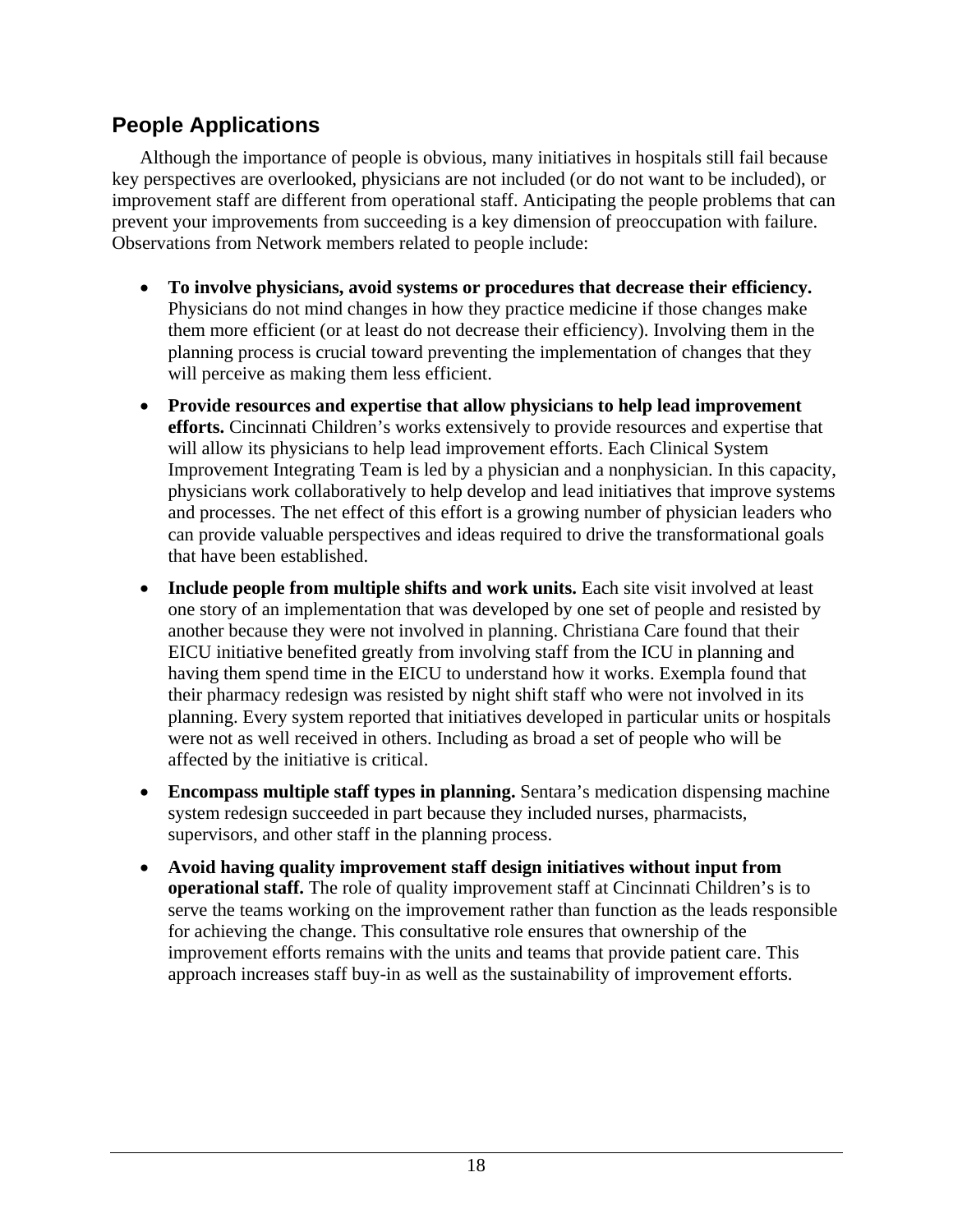### <span id="page-25-0"></span>**Resource Applications**

 Having adequate resources is critical for many initiatives to succeed, and the most important resource is sufficient time for key leaders to focus on the effort. Systems have used a variety of strategies to ensure that sufficient resources are available. These include the following:

- Exempla provides replacement staff for people participating in the Lean Change Process Efforts. It is unreasonable to expect staff to focus on these planning efforts while still attempting to do their normal jobs.
- Cincinnati Children's budgets a substantial amount to support personnel on high-profile initiatives. Particularly for physicians, this support is essential to ensure their participation.
- Resources and labor are always in short supply, so many systems actively monitor the number of priorities to ensure that there are not too many to support. Cincinnati Children's stresses keeping a short priority list. The only way something goes onto this list is if something on the list is completed or removed. This plan ensures the focus new projects require. At the microsystem level, several systems use strategies that require managers to list all the things they are trying to do and then to classify these things based on whether they can or cannot do them. Management then must respond to these lists by setting priorities and making decisions about more resources. This task is very difficult for managers but helps avoid starting new things that personnel feel cannot be done.

# **Doing the Work**

 HRO concepts emphasize a different way of thinking about and performing work at every level. If tasks are too complex it becomes impossible to distinguish doing the work right from doing it wrong. If there are no opportunities to talk about issues with other staff, there is little chance that people will be exposed to other views or information and little opportunity to discuss near misses. If leaders aren't routinely observing and talking with staff providing direct patient care, they will not understand the operations for which they are responsible.

 The Sentara site visit and subsequent case study at Sentara focused attention on a range of strategies that they (and other systems) are using to encourage high reliability thinking as people do their work. These strategies include:

- **Simplifying work process.** If you cannot reduce what you want staff to do into a limited set of clearly defined behaviors, your system will not be reliable. As noted above, Sentara has created a set of behavioral-based expectations (BBEs) for their staff. These BBEs were associated with a substantial reduction in sentinel and other serious events and substantially reduced insurance claims over a 3-year period.
- **Daily check-ins.** These short, focused meetings of leaders and staff on a unit follow a set agenda and occur at the same time each day. The meetings allow staff to raise questions, give them information that may affect their work, and provide a forum for raising issues, which are delegated and handled outside the meeting.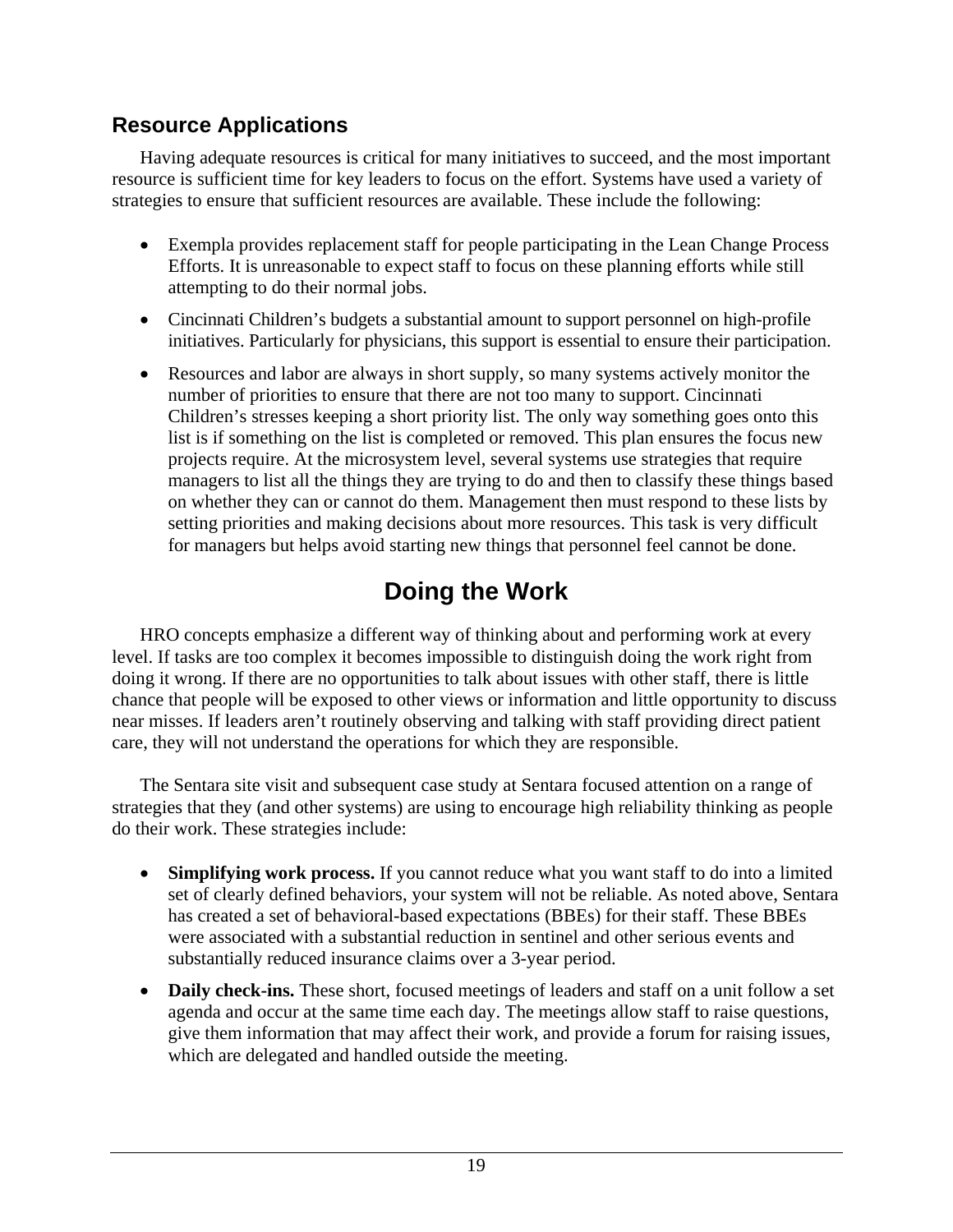- <span id="page-26-0"></span>• **Executive rounds.** Executive rounds enable hospital leaders to retain an awareness of operations that is needed for good decisionmaking. These rounds also create an opportunity for staff to raise issues with leaders and for leaders to model the behaviors they want staff to exhibit, including following up on issues that are raised. They are key to supporting a culture that defers to expertise and encourages staff to speak out about safety and quality concerns. In order for executive rounding to be most effective, however, hospital leadership must follow up on the concerns voiced by staff members in order to ensure receiving continual feedback.
- **Safety huddles.** Sentara uses these huddles in units every 12 hours, which ensures that the unit is thinking specifically about safety issues at least twice a day as a team. The huddles are very short but allow people to comment on any safety issues they observed or were concerned about. They also allow people to comment on their own condition so that people can receive extra assistance on days when they may need it.
- **Performance management.** Many systems in the HRO Network have very rigorous processes for managing performance and rewarding individual and team accomplishment. These approaches often include behavioral observation of staff by trained supervisors and substantial bonuses linked to fulfilling the BBEs. Performance management is key to ensuring that staff are rewarded for desired behavior and discouraged from other actions.

# **Measuring Progress**

 It is impossible to be preoccupied with failure or to respond to system breakdowns if information is not available to measure system performance. A general theme across repeated discussions of measurement with HRO Network systems is that measuring is essential but often does not work as planned. Missing baseline information makes progress hard to assess; excess complexity makes results difficult to understand or use; and measures that are too labor intensive are unsustainable over time.

 This section identifies several general insights about effective measurement shared by systems in the Network. It also addresses issues related to several specific areas where measurement is important.

#### **Measurement Insights**

- **Measure fewer things better.** Multiple systems in the Network noted the common problem of having too much data. Too much information can make it harder to be truly sensitive to operations and to noticing important failures that occur within key systems. Cincinnati Children's uses a series of basic questions to ensure that it is measuring the right things, but not too many things:
	- What do we want to know?
	- How are we going to collect that information in the clinical process?
	- What are we trying to show at the end of the data collection?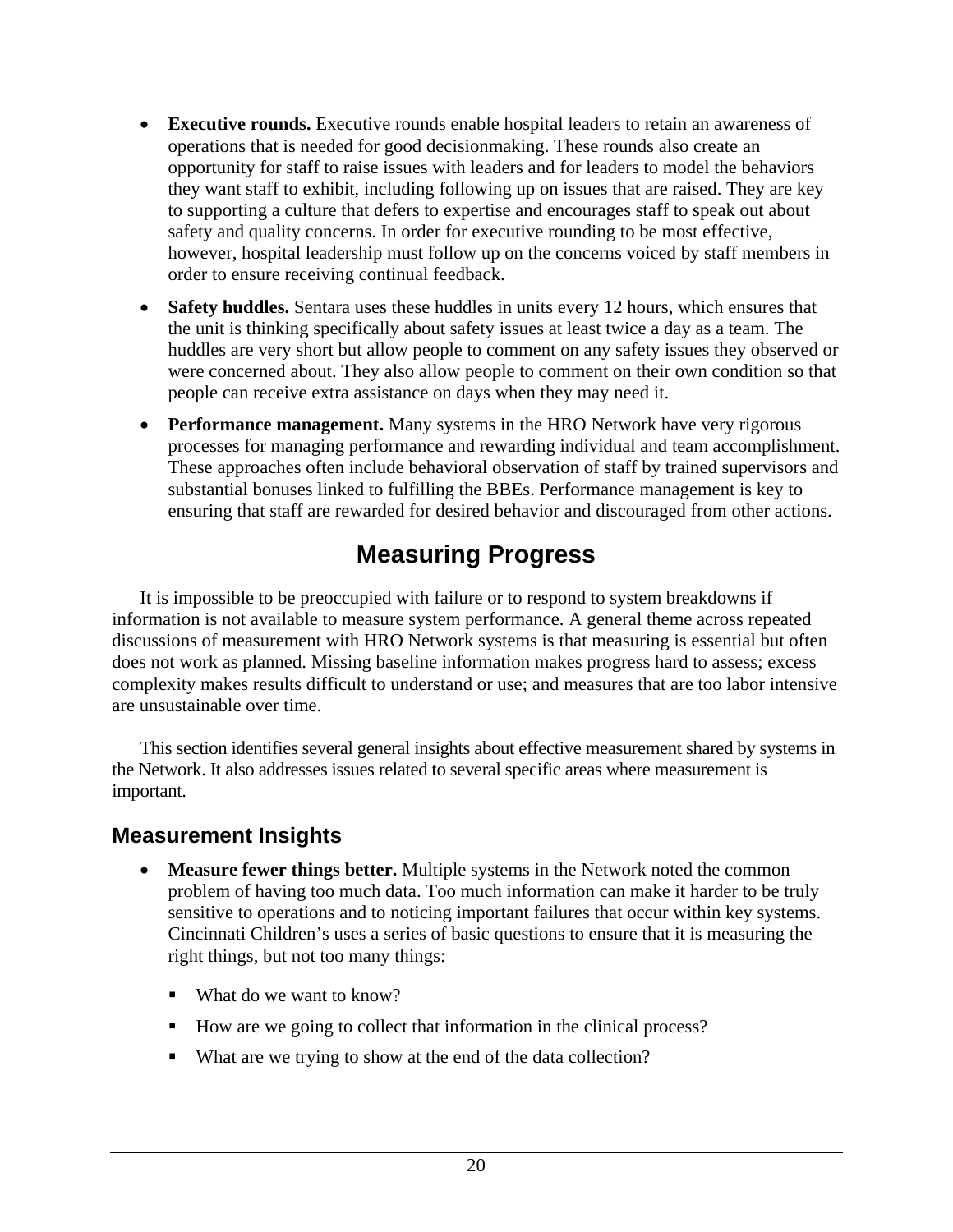<span id="page-27-0"></span>These questions reduce the tendency to measure everything that is measurable, which in systems with strong technology infrastructure can be much more than is meaningful or usable.

- **Stories count and simplify.** We heard as many examples of improvements stemming from a story about a problem than we did about initiatives based on data. Both are very important, but leaders noted that sometimes problems are well known and the need to collect data regarding them is irrelevant and slows the process. If there is agreement related to a problem and a way to fix it, then resources should focus on the fix, not documenting the obvious. Over time, measures become more crucial and their accuracy must be refined, but in many cases, stories are the starting place.
- **Couple measures with high performance standards.** Data can desensitize people to system failures. If a certain failure rate is the norm, then trending data that show no change in that failure rate can contribute to complacency. Each system we visited placed very high importance on establishing goals that were well above current levels of performance on key indicators. This approach reduces complacency and contributes to a culture in which continuous improvement is essential.

### **Specific Measurement Areas**

 Many of the specific initiatives described below include descriptions of how progress was measured over time. The three examples shown here illustrate important measurement concepts: Anything can be measured and measures can be quite simple, but sometimes multiple measures are essential to track system performance.

- Measuring leadership. Jeff Selberg's discussion of leadership's role in creating a high performance culture posed several important questions useful for assessing leadership performance.
	- *Are you committed to your own growth as you grow your organization?* Your organization's ability to transform and improve is directly correlated to your ability as a leader to transform and improve.
	- *Are you creating the environment so that the right and, most of the time, the wicked questions are asked?* It is not your role to have an answer for all of the questions, but rather to create an environment where the right questions are asked and greater personal and organizational awareness are achieved. Asking these types of questions may feel risky, but the result will be greater organizational tolerance for diversity of thought.
	- *Are you engaging in patient-centered versus ego-centered conversations?* You must take yourself out of the center of your strategy and replace yourself with the patient to ensure that you are protecting your patients first and foremost. A great deal of selfawareness is required to know where you are in every conversation.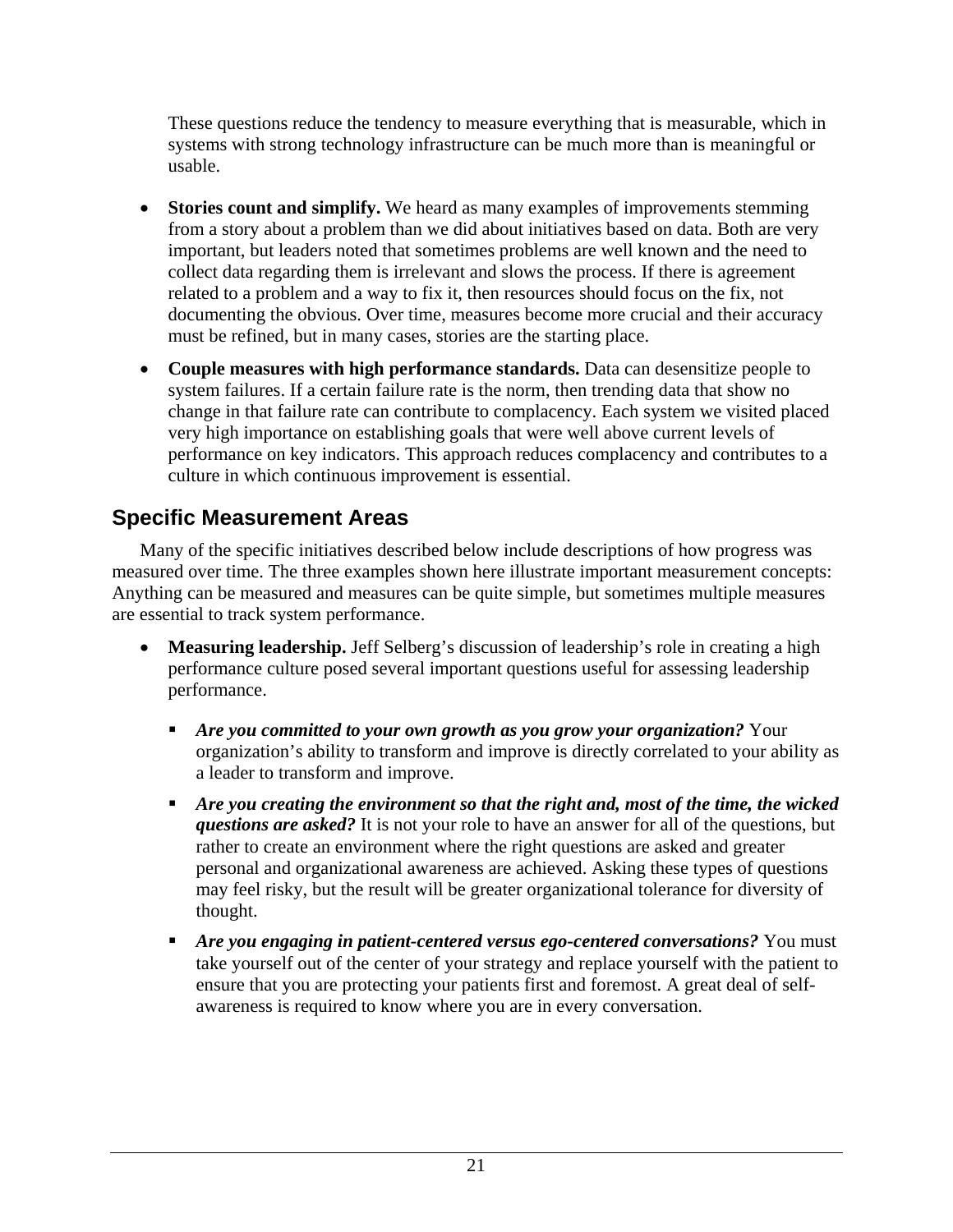*Are you embracing challenges that stretch your capacity as a leader?* Your approach must be that every situation, no matter how challenging, is the perfect opportunity to learn, grow, and meet long-term objectives.

While these questions are basic and the answers subjective, they reinforce the importance of assessment of all aspects of an organization's behavior, including the actions of its leaders. If they are unwilling to assess themselves, they will find it hard to create a culture where assessment is the norm.

- **Measuring chemotherapy orders.** Exempla made changes designed to reduce risks and improve efficiency of chemotherapy orders. The safety metrics they developed (number of abbreviations, use of standardized order sets, illegibility, etc.) were all quite simple and easy for staff to measure before and after the initiative was introduced. But these measures were combined with assessments of nurse's satisfaction with the process and changes. Exempla realized two important things. If they could not make changes that were easy to assess and that were supported by staff, the changes would not be sustainable. In other words, Exempla wanted to ensure that the processes implemented for measuring chemotherapy orders were working effectively for the staff members actually measuring the medications. Tracking both dimensions was simple but also vital to knowing whether they were achieving their goals.
- **Measuring errors and near misses.** Measuring safety events is quite complex. Some systems reported experiencing increases in reported events as they worked to make their cultures more transparent and attuned to safety issues. Other systems reported instances where a large percentage of some kinds of errors (e.g., medication) were not reported. There was general agreement about several issues relating to measuring errors:
	- *Measure both minor and major events so that both can be trended***.** In a punitive culture, both will be underreported. In a just culture, both will be reported more frequently, but major events should decline more substantially than minor ones.
	- **Look for alignment between these measures and other indicators of safety.** Sentara became more confident in their measures because their improvements on event measures corresponded to reduced insurance claims.
	- **Consider measures that examine the ratio of major to minor safety events.** Such measures may encourage reporting of small errors and allow hospitals to see whether the ratio of major to minor errors is declining over time.

While measuring too much can be unhelpful, systems have recognized that for issues such as safety, no single metric will provide a clear sense of how they are actually doing. This reluctance to simplify safety into a single indicator prevents measurements that can be useless or potentially even dangerous to patients.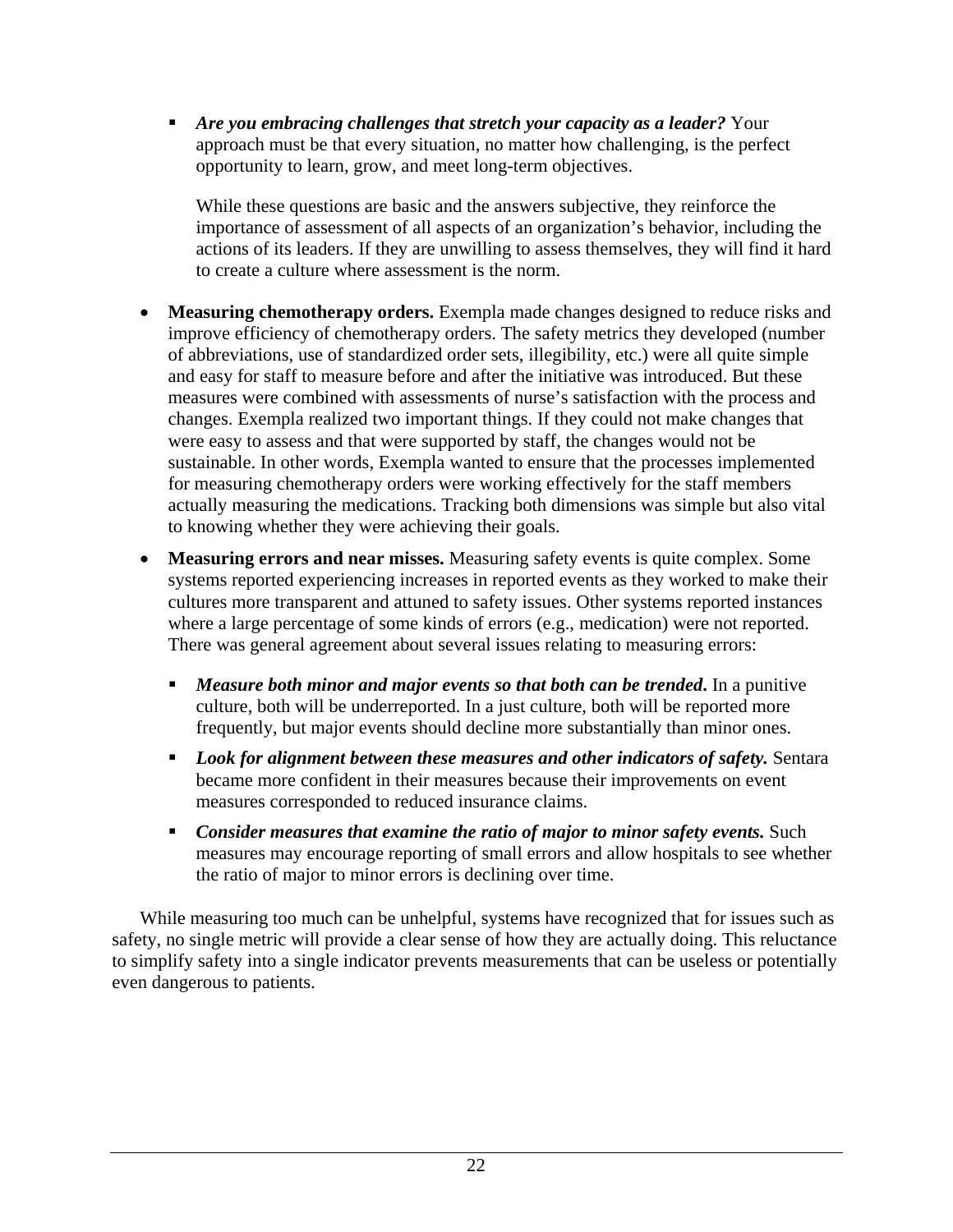## **Implementing Specific Improvement Initiatives**

<span id="page-29-0"></span> Applying HRO concepts to specific improvement initiatives is what truly matters. If the concepts cannot be used to make specific aspects of hospital care safer, higher in quality, or more efficient, then they are of no value to hospital leaders. This section highlights the breadth of applications of HRO concepts to improvement initiatives, all of which are described in more detail in the site visit summaries and case studies. Those sections reflect an important aspect of HRO thinking: that changes are often driven by several or all of the HRO concepts.

- Christiana Care applied concepts of resilience and preoccupation with failure to successfully create an EICU that provides an additional level of support to staff caring for their sickest, highest risk patients.
- Sentara's preoccupation with failure led them to notice and reduce the number of interruptions experienced by people at the medication dispensing machines. This resulted in lowering the risk of drawing the wrong medications and reducing the time lost for staff associated with required rework when medications were forgotten.
- Exempla applied Lean concepts to the challenge of improving chemotherapy orders. In a relatively short time they raised staff satisfaction with the process and reduced problems in orders that increased the risk of medication errors.
- Cincinnati Children's identified flaws in their discharge planning process that kept patients hospitalized longer than necessary and limited bed space for patients scheduled for surgery. Their initiative substantially raised the percentage of patients leaving the hospital within 4 hours of meeting their discharge goals.
- Cincinnati Children's applied a range of strategies to substantially reduce ventilatoracquired pneumonia cases among their patients. The reduction reduced patients' length of stay and freed hospital beds to care for additional patients, which also generated more revenue for the hospital.
- Working together, hospitals in the Minneapolis area agreed to standardize medication concentrations to reduce errors that could occur by staff working in facilities that used different concentrations.
- Exempla redesigned their processes for stocking and using their medication dispensing machines. The changes they made reduced inventory costs, the number of medications that the pharmacy had to send to the ICU, and the number of unused medications in the medication dispensing machine.
- Christiana Care applied the HRO concept of sensitivity to operations to prevent and more quickly detect and treat sepsis. These changes substantially lowered the impact of sepsis in their facility.
- Cincinnati Children's applied the concepts of sensitivity to operations and preoccupation with failure to recognize the need to reduce codes occurring outside the ICU. These efforts have made codes outside the ICU exceptionally rare events.
- Several systems in the Network have computerized physician order entry (CPOE) systems in place. While these systems have much promise, they sometimes have no, or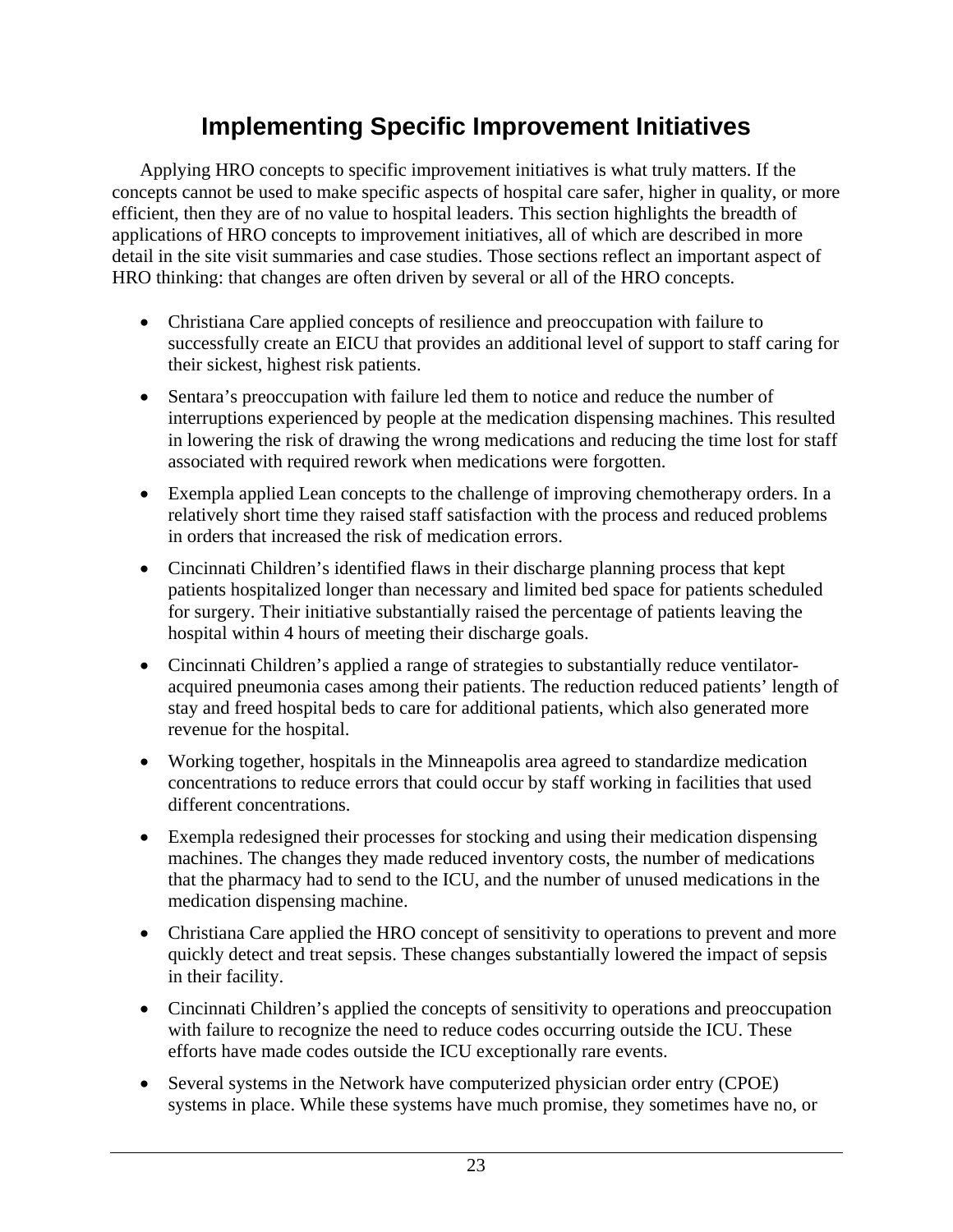<span id="page-30-0"></span>even negative effects on patient safety. Cincinnati Children's deferred to the expertise of the users of the system when designing and implementing it. They rejected overly simplistic understandings of the potential risks and rolled out a system that substantially reduced the number of calls required to clarify orders and cut delivery time of the medications to the unit by over 50 percent.

- Exempla redesigned their specimen processing workstation to improve efficiency and reduce the potential for errors and rework. This process created more workspace and reduced both retesting and the need for redraws of patient specimens.
- Sentara and other systems implemented safety huddles and other processes designed to improve patient handoffs within and between units. These processes allow staff to be more sensitive to operations, understand and attend to risks confronting particular patients, and defer to the expertise of the providers who have been caring for the patient most recently.

 These and the other examples described in the appendixes should provide you with a broader understanding of the potential applications of HRO concepts to the challenges you face. It is important to remember that even the most detailed explanations of these changes might omit key details, and your facility will need to adapt what others have done to make it work for you. But these examples should demonstrate that a culture built on a high reliability mindset is one that will lead to safer, better, and more efficient care for your patients.

# **Spreading Improvements to Other Units and Facilities**

 No system participating in the HRO Learning Network was satisfied that their innovations and improvements had been embraced by all the units and facilities in their systems that could benefit from them. Although it would be wonderful to feature a system that has mastered the process of rapidly spreading improvements, it is unsurprising that this challenge remains unsolved. Often people fear change because it is unknown, can disrupt work patterns, and can take more time to implement. Change does not occur overnight but takes time, and these initiatives are new, so it can be difficult to implement them.

 Much of this challenge relates to the need to establish and sustain a culture built on high reliability concepts. Without leadership and a culture that encourages constant reflection about system risks and opportunities for improvement, initiatives that worked elsewhere may fail. As a result, spreading improvements across a system is part of an even broader challenge: the challenge of spreading a high reliability culture across a system. Cultures change slowly, but systems in the Network identified a number of suggestions for facilitating this process across units, to physicians, and across systems.

#### **Between-Unit Spread**

• Aggregating data and sharing it across the hospital has been used by several of the systems to raise awareness of key issues and to motivate other units to improve to a standard being set in other units. Some hospitals post unit performance data in public places to communicate the norm of transparency and accountability.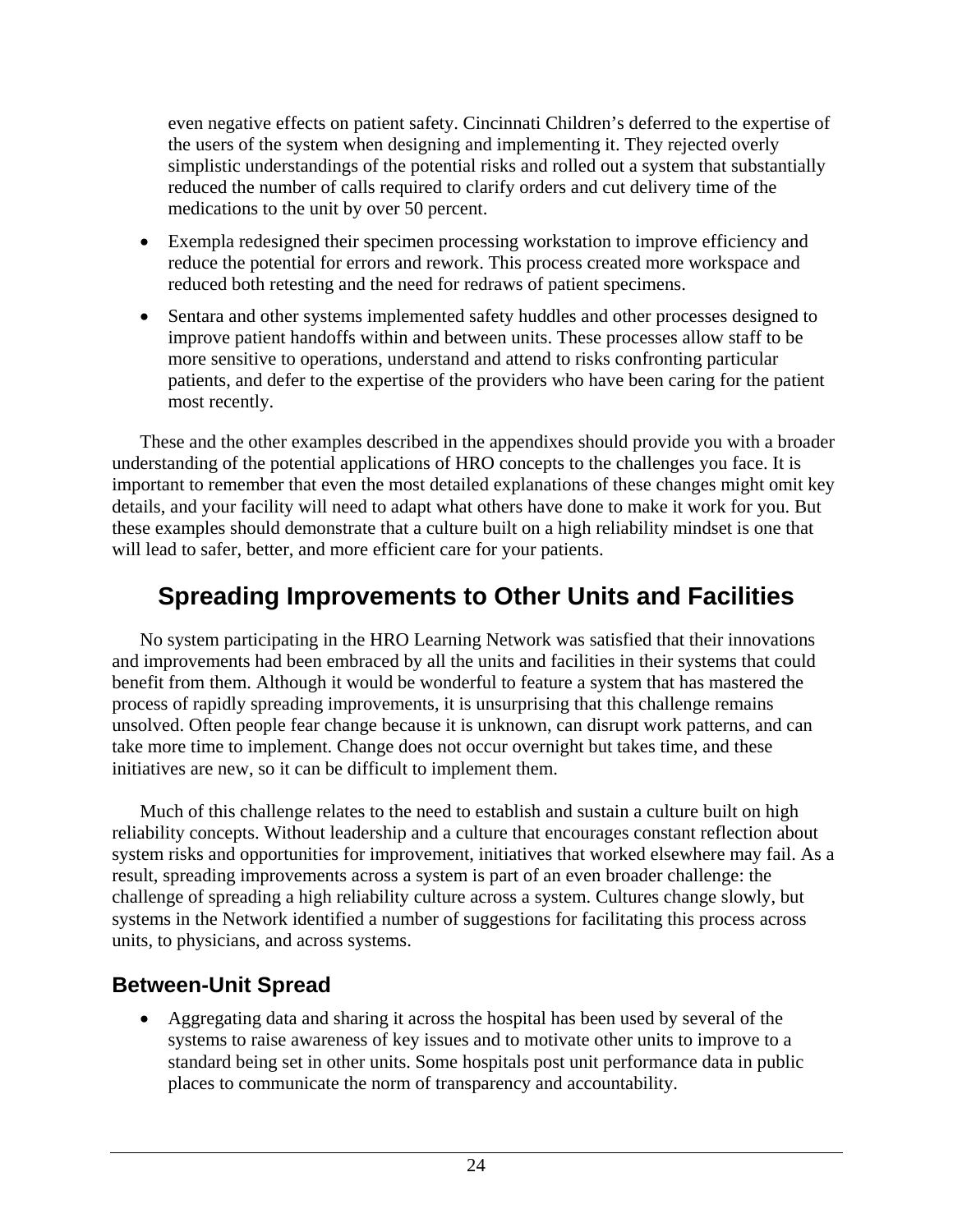- <span id="page-31-0"></span>• Stories were regarded as key to spreading ideas. Specific ideas related to sharing stories effectively included:
	- Capture people doing good things and share those stories. These stories reinforce a culture where doing good gets as much attention as avoiding bad.
	- Talking openly about mistakes and near mistakes reinforces the message that they can occur everywhere and that they should be acknowledged when they occur. This was regarded as essential to creating a high reliability culture across the whole organization.
	- Sharing stories from and about all types of staff and from patients helps reinforce the principle of equality and teamwork.

### **Spread to Physicians**

 Every system present agreed that developing and implementing HRO concepts for staff other than physicians was much easier than doing the same thing with physicians. Although difficult, ideas for supporting spread to physicians include:

- Frame changes in ways that appeal to physicians' needs. When physicians view a change as something that will make them more efficient, they are much more likely to support it.
- Don't even try to implement changes focused on physicians without very strong executive and physician leadership. The few success stories that were shared involving physicians all occurred where strong leadership support existed.
- Begin by making successful changes that involve other staff. These successes increase the willingness of physicians to try them. One hospital in Sentara's system is introducing Red Rules for physicians, but this is still a work in progress.
- Allow physicians to violate some rules based on their clinical judgment—but only if they document the reason for the exception. Some systems felt that allowing these types of exceptions also encouraged mindfulness required to be an HRO.

### **Spread Across Systems**

- Sharing data systemwide can be effective in creating awareness of performance differences between hospitals. If improvements are substantive and effectively measured, demand may increase for these improvements so that other hospitals can achieve similar improvements.
- Creating informal and even formal settings for peers from different facilities to network and share ideas with each other can help spread good ideas. A number of improvements that have spread in Sentara have occurred because of informal discussions between peers.
- Some systems have tried formal rollouts from one hospital to others in the system. It was not clear whether these efforts worked better than spread that occurred informally.
- Seeing where spread may be occurring informally and then supporting those efforts with well-trained staff appeared to work well. This strategy ensures that the interest in change already exists and maximizes the impact of trained staff.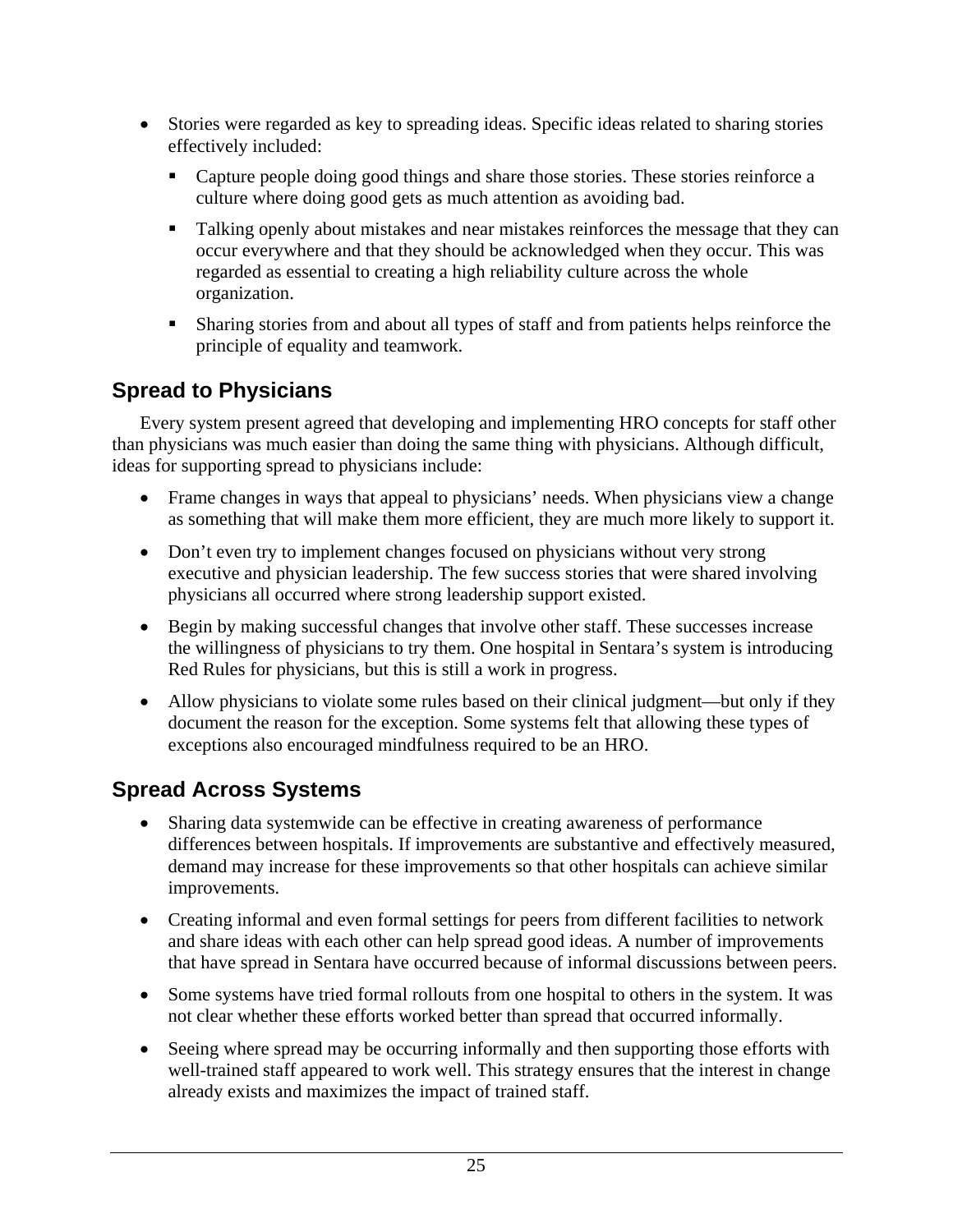# <span id="page-32-0"></span>**Using This Information**

 The preceding section reflects a very broad range of applications of high reliability concepts to the practical challenges faced by hospitals and their leaders. While the appendixes provide more detail about many of the concepts, there are no step-by-step detailed descriptions of exactly how to implement any of the interventions that we describe. What worked for these hospitals will not work exactly the same way for you. You and others in your facility will need to develop strategies for planning, implementing, and measuring your initiatives that match your environment and culture and adapt to your unique challenges and opportunities.

If you have read through the preceding section, we hope you now:

- **Understand high reliability concepts more clearly.** Although the concepts are simple, they can also be threatening. Really embracing them will require that you openly acknowledge and respond to risks your patients face and that you reject a hierarchical approach to decisionmaking in favor of one that defers to the expertise of others—even when they are less senior in the organization or from professions different from your own. To become a high reliability organization, you will need to both understand these concepts and support a culture that makes their application possible.
- **Learn from examples of how these concepts have been applied in hospitals.** We hope you were intrigued and excited by the range of improvements that are described in this document. Some represent small and rapid changes that are likely to produce modest improvements while others are major initiatives that require extended periods of planning and considerable resources. Hospitals in the HRO Network are certainly not the only ones experimenting with ways to make their patients safer and their quality better. But the breadth of their efforts means that the examples offer something of value to every hospital leader.
- **Apply HRO concepts to the most pressing needs you face.** Many people who work in hospitals—even those who are leaders—sometimes feel that they lack the organizational support needed to make substantive improvements. It's clear that executive- and even board-level support are enormously valuable in becoming a high reliability organization, but it's also clear that each person has opportunities to make improvements. We suggest you consider starting with smaller initiatives that don't necessarily require extensive support from others. As you begin to model and use the HRO concepts described in this document you'll learn a great deal. You can also achieve some small successes that can lay the groundwork for bigger initiatives. Each system in the HRO Network made progress slowly and incrementally.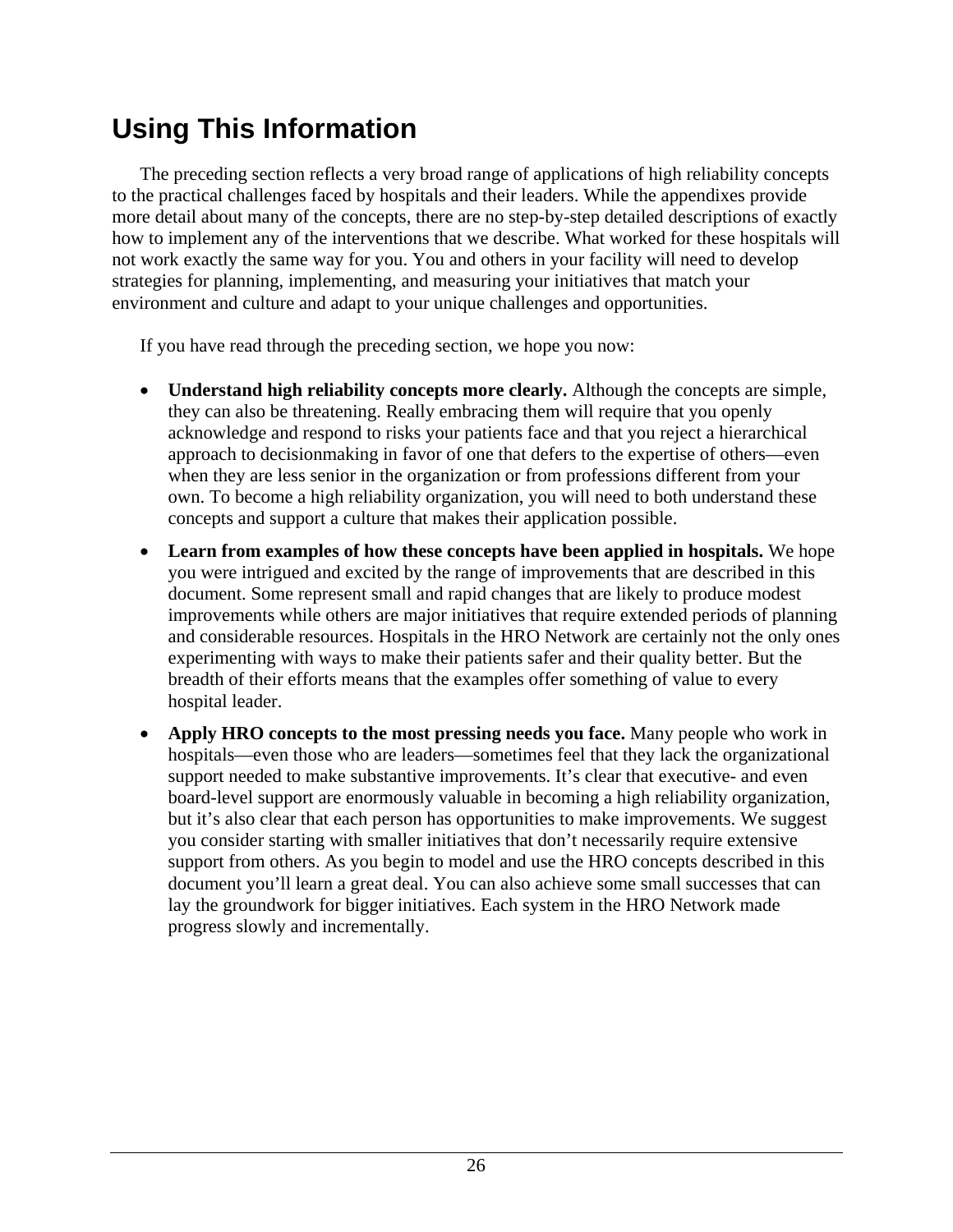# <span id="page-33-0"></span>**References**

- 1. McKeon LM, Oswaks JD, Cunningham PD. Safeguarding patients: complexity science, high reliability organizations, and implications for team training in healthcare. Clin Nurse Spec 2006 Nov-Dec;20(6):298-304; quiz 305-6.
- 2. Weick KE, Sutcliffe KM. Managing the unexpected: assuring high performance in an age of complexity. San Francisco: Jossey-Bass; 2001.
- 3. Baker DP, Day R, Salas E. Teamwork as an essential component of high-reliability organizations. Health Serv Res 2006 Aug;41(4 Pt 2):1576-98.
- 4. Roberts KH, Rousseau DM. Research in nearly failure-free, high-reliability organizations: having the bubble. IEEE Trans Eng Manage 1989 May 36(2):132-9.
- 5. Forest Service, Rocky Mountain Research Station. Managing the unexpected in prescribed fire and fire use operations: a workshop on the high reliability organization. Washington, DC: U.S. Department of Agriculture, 2004. General Technical Report RMRS-GTR-137. Available at:

http://www.wildfirelessons.net/documents/MTU\_Santa\_Fe\_Workshop\_rmrs\_gtr137.pdf.

#### **Appendixes and indexes are available on the AHRQ Web site:**

http://www.ahrq.gov/qual/hroadvice.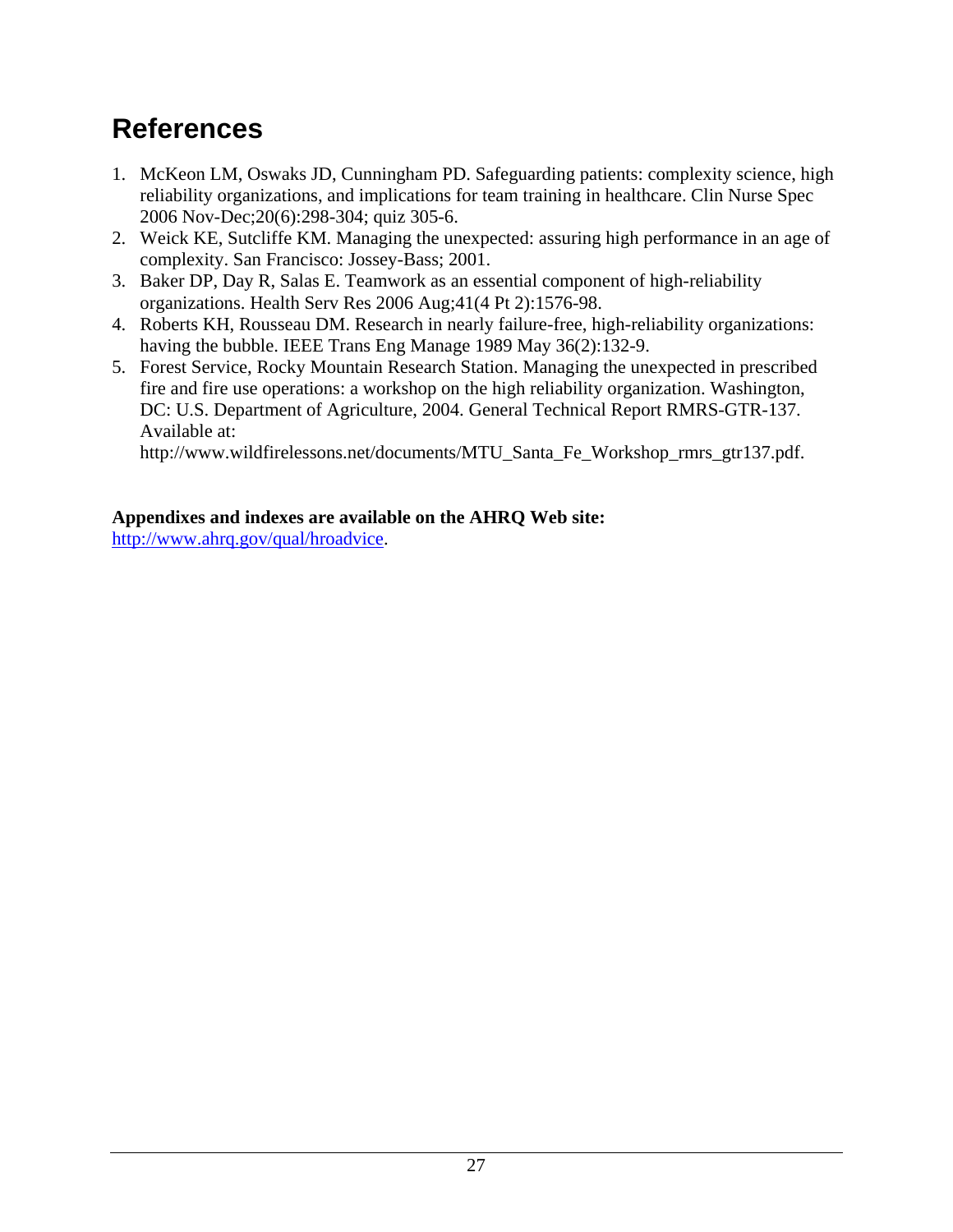# <span id="page-34-0"></span>**Appendix A: High Reliability Organization Learning Network Operational Advice from the Sentara Network Site Visit**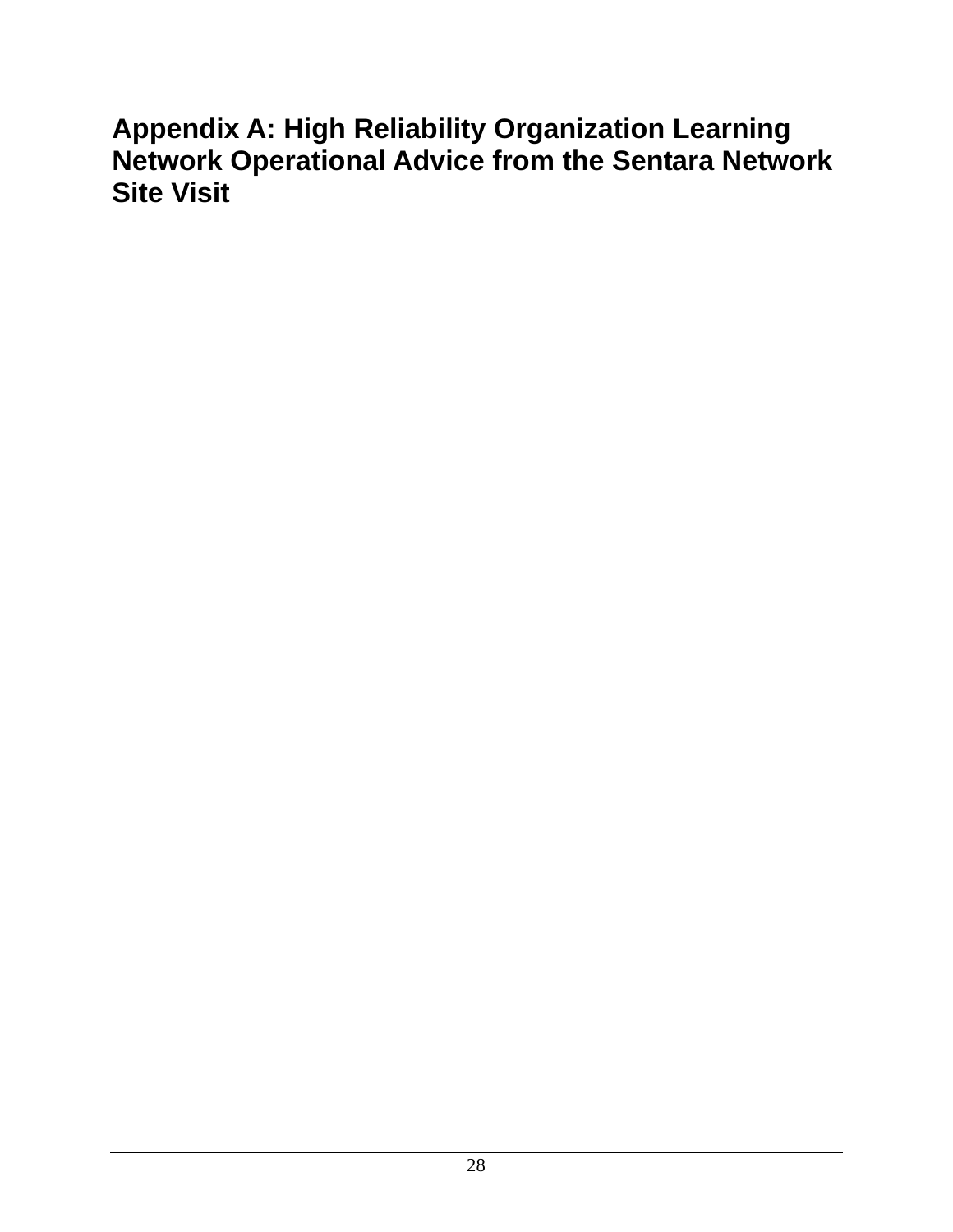## **Overview**

<span id="page-35-0"></span> This appendix summarizes practical suggestions for becoming a high reliability organization that were suggested by representatives of Sentara and other health care systems attending the site visit. All the suggestions reflect ideas that have been tried—some successfully and others not so successfully. The focus of the site visit was on two of Weick and Sutcliffe's aspects of a high reliability organization (HRO):

- How can health care systems become more sensitive to operations?
- How can health care systems develop a preoccupation with failure that reduces the likelihood that failures will occur?

 Detailed slides that cover the topics Sentara discussed as well as other handouts from systems in attendance are available from Margie Shofer at AHRQ [\(Marjorie.Shofer@ahrq.hhs.gov](mailto:Marjorie.Shofer@ahrq.hhs.gov)).

This document organizes the topics discussed into answers to three important categories:

- **Rolling out improvements:** Many good ideas never are implemented—even in systems that want to improve. This section provides practical suggestions on how to overcome these barriers to rolling out high reliability initiatives.
- **Working out improvements**: Sometimes the difference between success and failure is in the details of the initiative. This section discusses how to create and measure high reliability system changes that will work.
- **Spreading out improvements:** Innovations often are tried first in a single hospital within a system or even within a single hospital unit. This section summarizes practical ideas for helping to spread effective ideas across systems and units.

# **Rolling Out Improvements**

 Many specific and general ideas about what makes rollouts more successful were shared. Although some of these seem obvious, systems shared multiple examples of projects that failed or were slowed because they failed to do these things—or succeeded because they did do them. These ideas are divided into the following categories:

- **Preparing for a successful rollout:** making sure the system is ready for the initiative
- **Planning a successful rollout:** making sure you're solving the right problems with the right people
- **Sequencing and staging:** making sure the right things are done in the right order
- **Educating and communicating:** making sure the initiative is effectively introduced to staff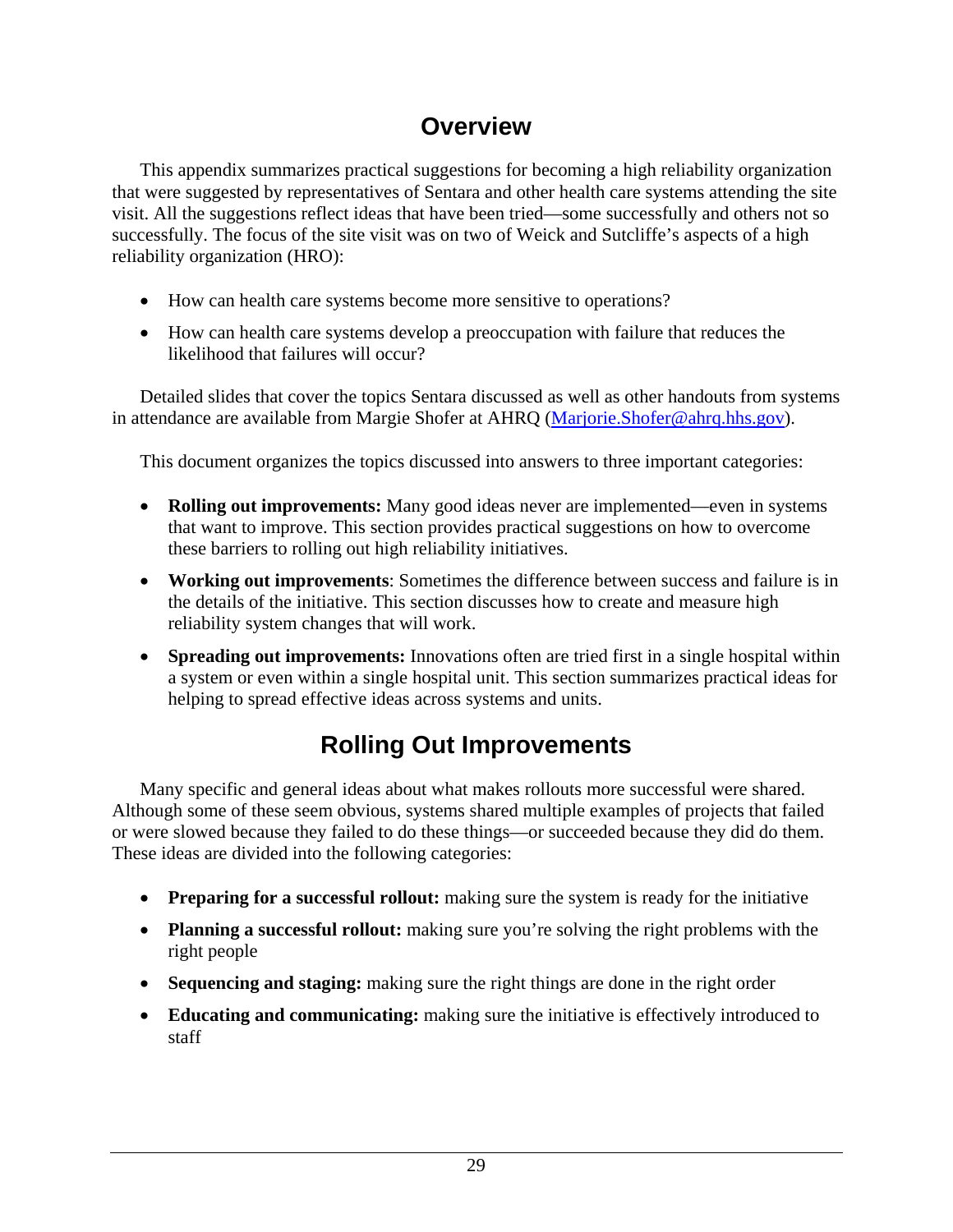## **Preparing for Successful Rollouts**

- Don't introduce interventions unless they are fully linked with policies and aligned with incentives for performance. Several systems expect all new initiatives to be linked to dashboards reviewed by executives or the board before the initiative can begin. Sentara and other systems also incentivize improvements in areas where they are looking to improve. For example, employee bonuses linked to improvements on behavior-based expectations (BBEs) for error prevention amounted to the equivalent of 2 weeks' pay. Effective alignment helps new initiatives get running quickly and effectively.
- Make sure there are clearly identified owners for all actions that are key to a successful implementation. Systems reported substantial improvements in performance when actions were assigned to specific owners. When an action is owned by a team rather than an individual, it is less likely to happen. Ownership occurs at two levels. For important actions, a problem owner is the operational staff person responsible for making something happen. There also should be an executive sponsor who can help overcome barriers that the problem owner can't resolve.
- Make sure that safety and quality issues are carefully linked to the operational issues. When quality improvement (QI) staff attempt to develop an intervention without close coordination with operational leadership, the project is unlikely to work. If operational and improvement planners work together to link their goals and processes, the project is more likely to have a successful start.
- If an improvement cannot be integrated into an ongoing initiative or process, do not try it. Until it is integrated it will not succeed. A key to high reliability is simplifying systems and processes so that they can be performed consistently. The more separate initiatives or processes that exist, the less reliable the overall system will be. Sentara and others avoid introducing new things until they've developed an effective way to integrate them into ongoing processes. For example, if administrators already are rounding to assess the patient experience, add safety assessment to this rounding so that both occur together. This approach also communicates the message that patient satisfaction and safety are equally important concerns.
- Negotiate in advance where savings from an innovation will go. This will ensure that resources that are freed up can support top priorities and will increase motivation by key people needed to make the innovation successful.
- Avoid having too many priorities. Cincinnati Children's stresses keeping a short priority list. The only way something goes onto this list is if something on the list is completed or removed. This plan ensures the focus new projects require. At the microsystem level, several systems use strategies that require managers to list all the things they are trying to do and then to classify these things based on what they can or cannot do. Management then must respond to these lists by setting priorities and making decisions about more resources. This is very difficult for managers but helps avoid starting new things that personnel think cannot be done (like many other things they already believe they cannot do).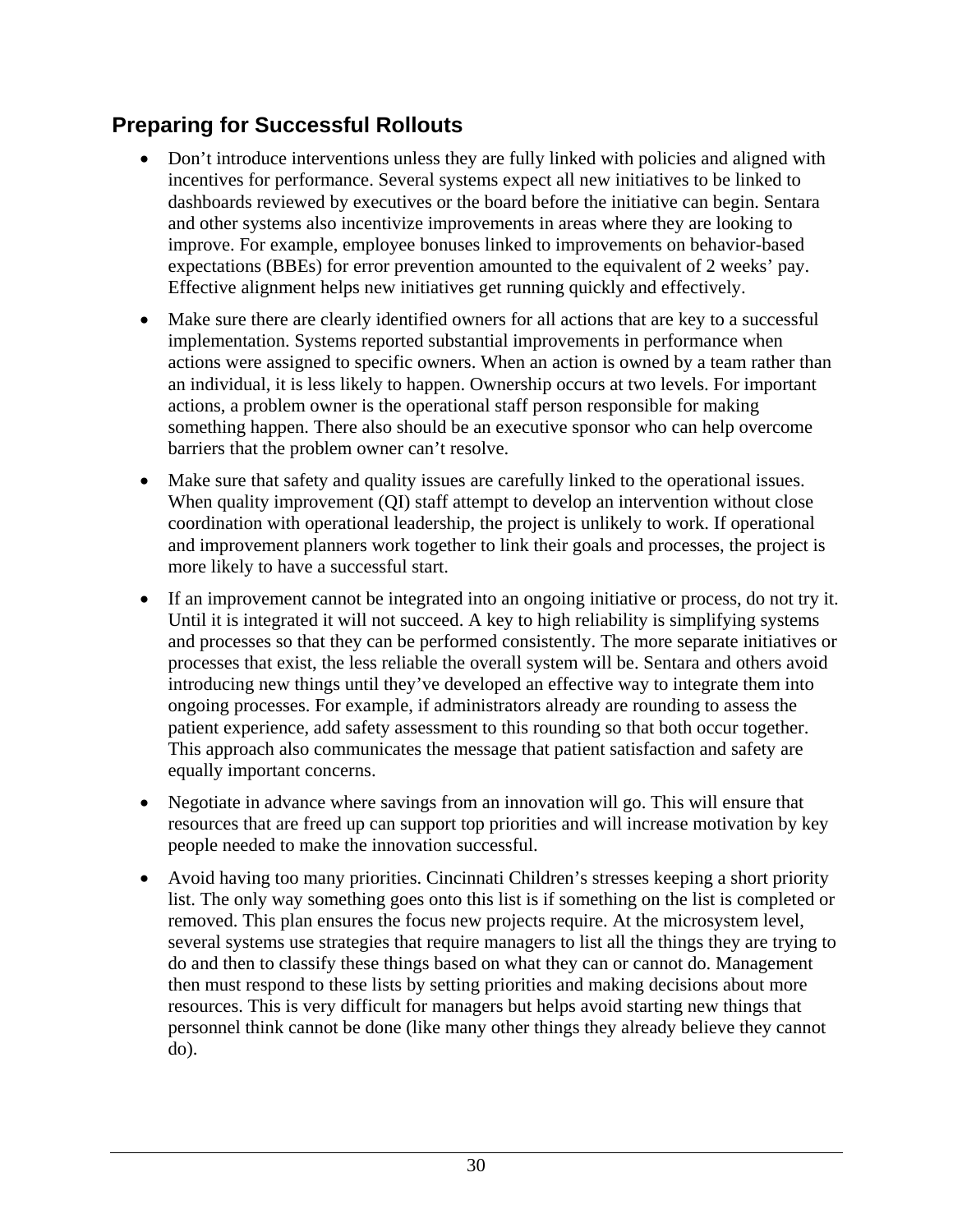• When planning new initiatives, make sure both time and people are built into the budget. When the dollars are there but key people lack the time to work on the project, it creates frustration and reduces success.

# **Planning a Successful Rollout**

### **Solving the Right Problems**

- Make sure the root causes of problems are fully understood. Bad root cause analyses in the past led Sentara to frequently have a twofold solution to whatever the problem was reeducate the staff and develop a new policy, but neither had long-lasting effects. Better understanding of causes led them to identify the systemic issues that were the real reason for the mistake, which in turn led to better solutions that prevented recurrences.
- Assess the problem type or failure mode type (human error, organization and process, management systems, work environment, human factors, or equipment and medical device) before deciding on appropriate diagnostics and measurements. If you know a system is completely broken, analyzing root causes or developing performance measures is likely to be a burdensome waste of time. Focus energy on making the system reasonably reliable and then you can profitably measure it or assess the causes of problems that do occur.

### **Including the Right People**

- The key to involving physicians is to avoid systems or procedures that make them more inefficient. Physicians do not mind changes in how they practice medicine if those changes make them more efficient (or at least do not make them less efficient). Involving them in the planning process is key to avoiding changes that they will perceive as making them less efficient.
- Involve all key players in developing solutions to problems or improvement interventions. This increases their buy-in and reduces the likelihood that important factors are overlooked.

### **Sequencing and Staging**

- Start by simplifying policies and procedures to make it possible for staff to comply. Shortly after Sentara introduced BBEs, they began to simplify processes so that people could see that changes would not create a net increase in their workload. Gaining buy-in and appreciation for making jobs easier before adding new procedures or processes helps employees to not regard the new things as an extra burden.
- Roll out initiatives incrementally. For example, Sentara introduced and educated staff regarding the BBEs first before implementing Red Rules. To avoid the perception that Red Rules are a punitive activity, Sentara needed grounding in behavior accountability for error prevention.
- Introduce nonpunitive changes before changes that could be punitive. Sentara introduced BBEs before introducing Red Rules, because they wanted people to believe they could do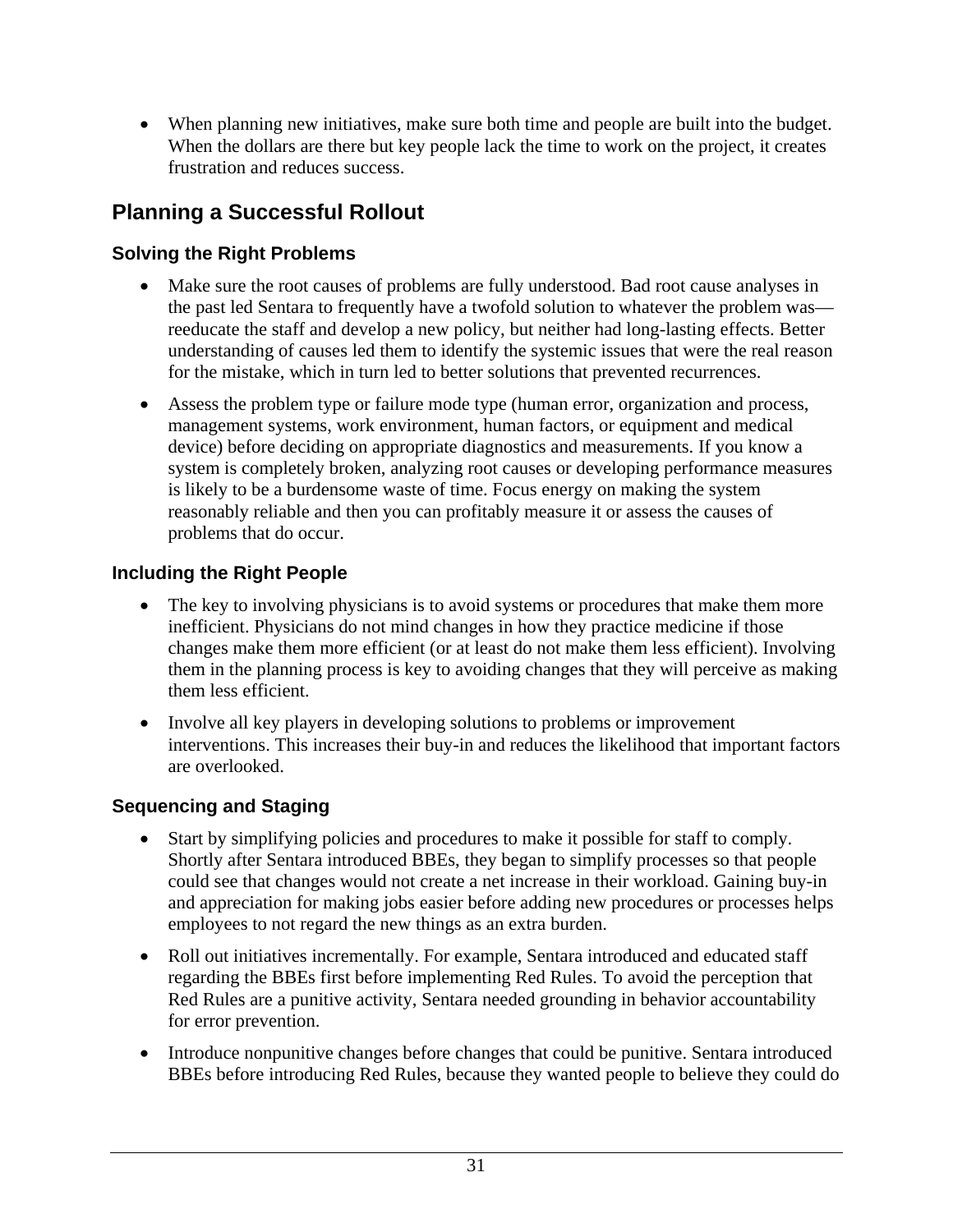what they were supposed to before Red Rules were introduced. Without a culture that supports disclosure and questioning, introducing Red Rules could be counterproductive.

• Fix the processes before you try to automate them. Several systems observed that electronic medical records (EMRs) can be counterproductive if they simply automate processes that are not safe. So they have focused on making the processes safer (and simpler), which means that EMRs can be easier and more successful.

### **Educating and Communicating**

- Focus communication strategies to address vertical alignment of specific and concrete behaviors with the overall organizational mission rather than on general themes. For example, messages to "be safer" are too abstract to produce needed behavioral changes while specific messages, such as, "Never disturb someone at the medication dispensing machine (medication distribution station)," are actionable.
- Build a culture that is supportive of improvements in safety and quality by developing stories and themes that resonate with staff. Because of its proximity to naval bases and nuclear power plants, Sentara staff relate well to the concept of "having a wingman" and to Red Rules and other techniques linked to the nuclear power industry. When new initiatives are linked to these common themes, buy-in is quicker.
- Since behavior change leads to culture change, make education as hands-on and nontraditional as possible. Unless training lets people model and act out desired behaviors (e.g., having a questioning attitude), it is unlikely to change behavior. Sentara has shifted their training approach to include a large hands-on learning component rather than just didactic content, which they are finding works better in achieving the changed behaviors required to become more reliable.
- Train people together as teams when introducing new processes or initiatives. This approach reinforces the need for them to operate as teams, allows for valuable role playing, and reinforces messages of equality and empowerment.

# **Working Out Improvements**

 Sentara provided a set of PowerPoint® slides that addressed their efforts in the following areas:

- How to transform themselves into a high reliability organization
- How to become more sensitive to operations
- How to become more preoccupied with failures and their future avoidance

 Rather than duplicating these slides, which are available on the HRO Learning Network extranet and from AHRQ and [Delmarva,](http://www.delmarvafoundation.org/) this section highlights observations and challenges in these areas that came out of the discussion between system representatives.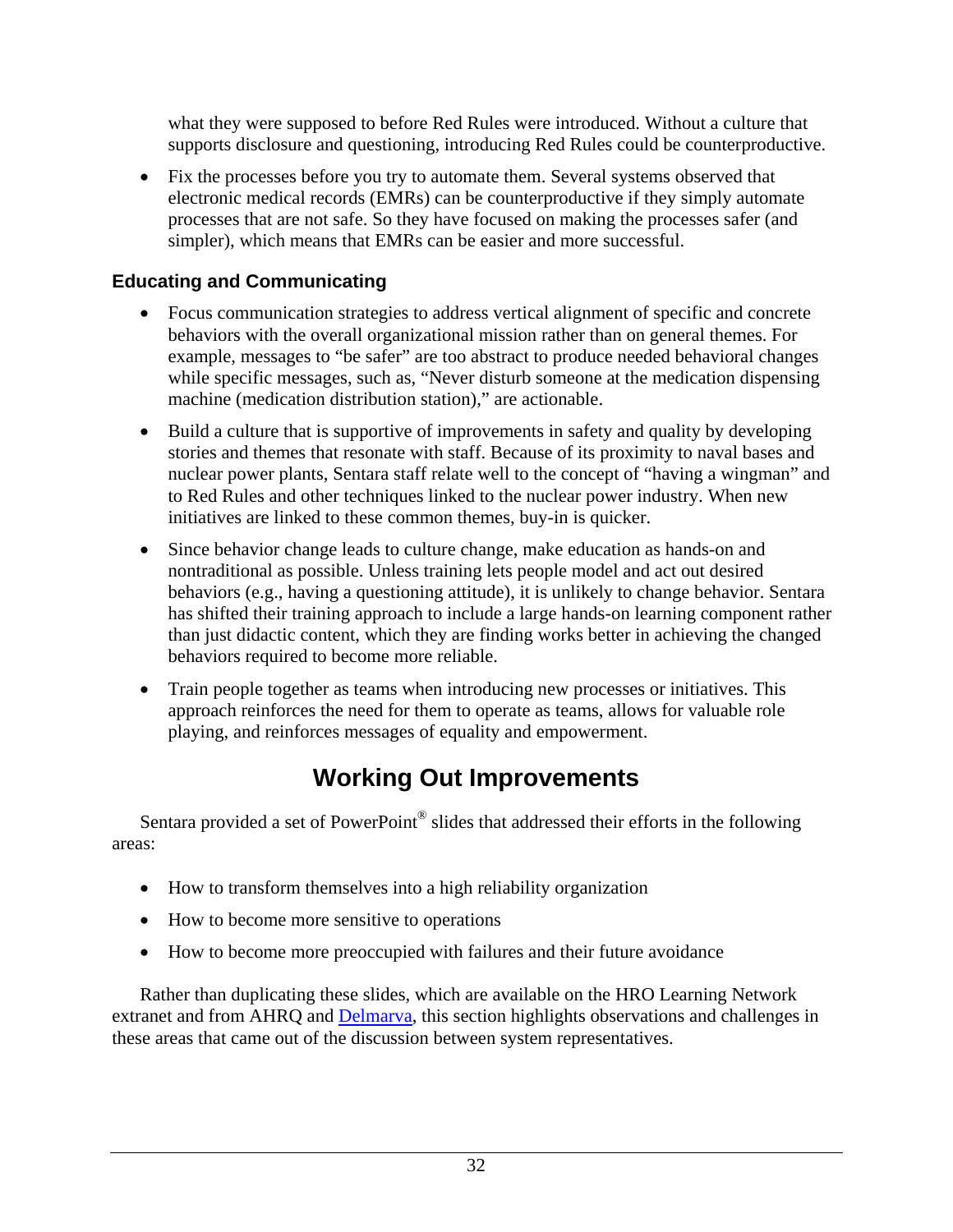## **Observations About Sentara's Transformation**

- By looking outside health care to other industries such as nuclear power, Sentara was able to gain insight into a different approach to accelerating organizational improvement. They also acquired ideas and operational insights that have been essential to the improvements they are making.
- Rather than making the focus specific behaviors and processes, Sentara views both behaviors and outcomes as the product of shared values and beliefs (i.e., their culture). But Sentara has concluded that the way to create the right culture heavily depends on accountability for performing safe behaviors by all levels of staff.
- Different types of assessment tools have different functions. While common cause analyses of past events can help you understand past performance by looking for common themes, human factor analyses shed light on current performance. Cultural assessments provide the best insights into future performance by the system. Understanding the different roles these assessment types can play will help determine which are most appropriate to use in a specific situation.
- Sentara's assessment of past safety events led them to identify poor communication, inadequate attention to detail (especially on repetitive tasks), noncompliance with policies and procedures, and failure to recognize risk and use error prevention techniques as the primary causes. Other systems agreed that these factors were instrumental in safety events in their hospitals as well.
- If you can't reduce what you want staff to do into a limited set of clearly defined behaviors, your system will not be reliable. Sentara has created a set of BBEs for staff that are summarized on slides 11 and 12. For each expected behavior, there is a specific tool or technique to carry out error prevention.
- The process of building accountability around performance of BBEs in Sentara hospitals was associated with a substantial reduction in sentinel and other serious events. An important message to chief executive officers (CEOs) is that implementing BBEs was also associated with a substantial reduction in insurance claims linked to hospital errors. Sentara has sustained a reduction in claims from 25 million to between 10 and 15 million over a 3-year period.
- Measuring sentinel and other safety events is quite complex. Some systems reported experiencing an increase in reported events as they worked to make their cultures more transparent and attuned to safety issues. Other systems reported instances where a large percentage of some kinds of errors (e.g., medication) were not reported. There was general agreement about several issues related to measuring errors:
	- Measure both minor and major events so that both can be trended. In a punitive culture, both will be underreported. In a just culture, both will be reported more frequently, but major events should decline more substantially than minor ones.
	- **Look for alignment between these measures and other indicators of safety. Sentara is** more confident in their measures because their improvements on event measures correspond to reduced insurance claims.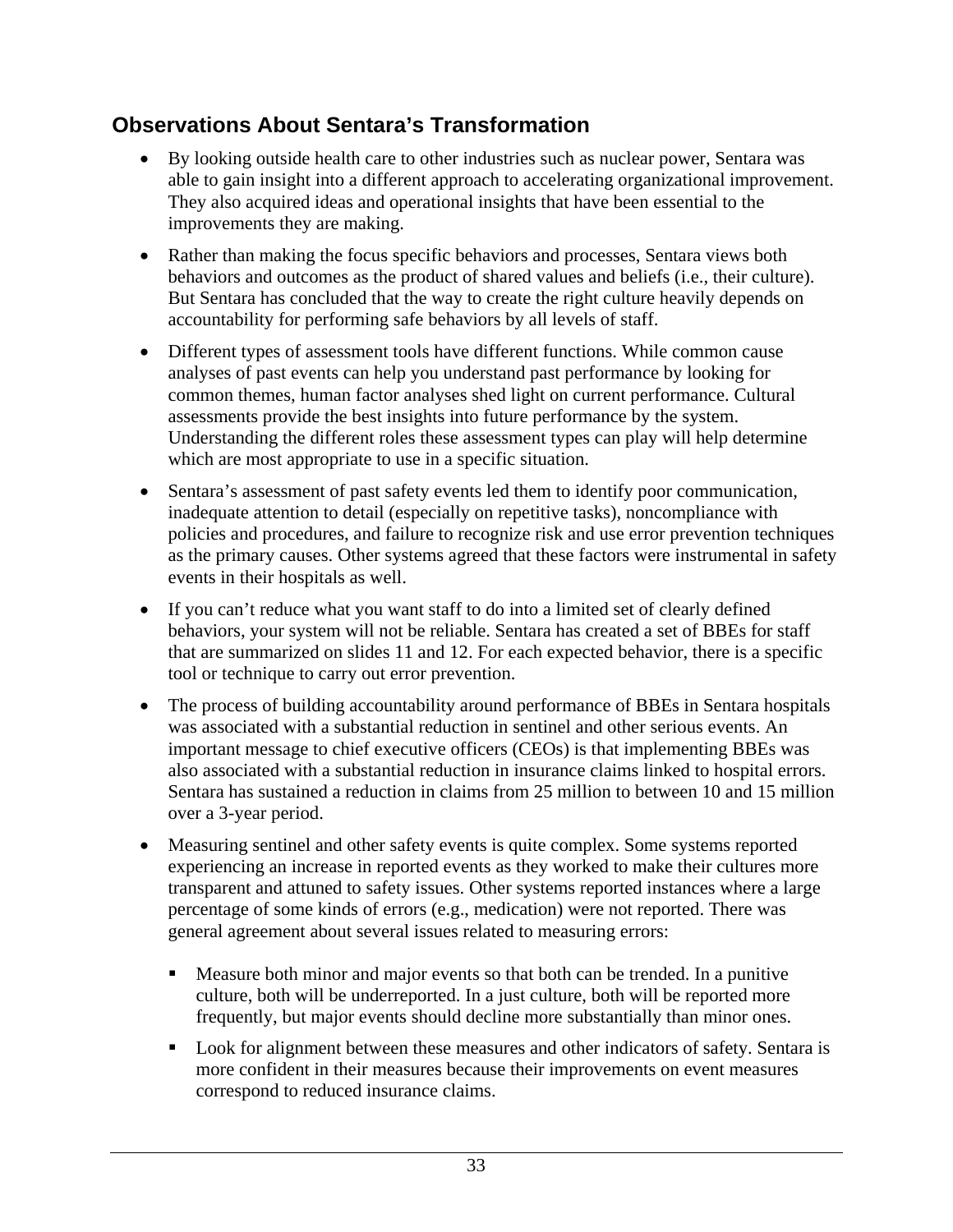- **Consider measures that examine the ratio of major to minor safety events. Such** measures may encourage reporting of small errors and allow hospitals to see whether the ratio of major to minor errors is declining over time.
- Recognize that measurements and results, such as those Sentara is reporting, don't just help to monitor progress toward safety. They are key to reinforcing a culture that values safety and is proud of efforts to improve it.
- Efforts to prevent errors become most powerful when the behaviors become habits that don't require extra work or thought. By converting these behaviors to habits, Sentara hopes to see an 80 percent reduction in safety events after a 2-year period in which they worked to make safe behaviors habits.
- While Red Rules are an extremely valuable part of a safety culture, there were several keys to using them effectively:
	- **Precede the introduction of Red Rules with the rollout of BBEs. That will prevent** Red Rules from becoming punitive.
	- Keep the number of Red Rules quite small. At Sentara each unit has two or three, although one initially proposed 29 Red Rules.
	- Focus on decision-based behaviors rather than skill-based behaviors. Things such as hand washing are important but aren't the best match for Red Rules.
	- Do not overuse Red Rules. Without caution, overreliance on Red Rules risks making people less attentive to detail. Stressing the continued need for professional judgment and introducing other rule types that require conscious decisions may help prevent this problem.
	- Introduce Red Rules to nonphysician staff first. A few systems reported trying Red Rules with physicians, but this requires substantial discipline and support from executive and physician leadership.
	- Recognize that much of the value of Red Rules comes from the staff discussion about what these rules should be. This forces staff to discuss potential threats to safety that exist in their unit and to identify which of those threats most require Red Rules to prevent them.

### **Sensitivity to Operations**

 High reliability systems pay close attention to operations. Weick proposes that by maintaining a high level of situational awareness, a system will be able to deploy resources at the appropriate time, understand the implications of a situation, and use this information to predict events that may occur in the future. Only by focusing on these issues will a system be able to reduce the number of errors likely to occur in the future. This section captures ideas shared by the systems on how to become more sensitive to operations.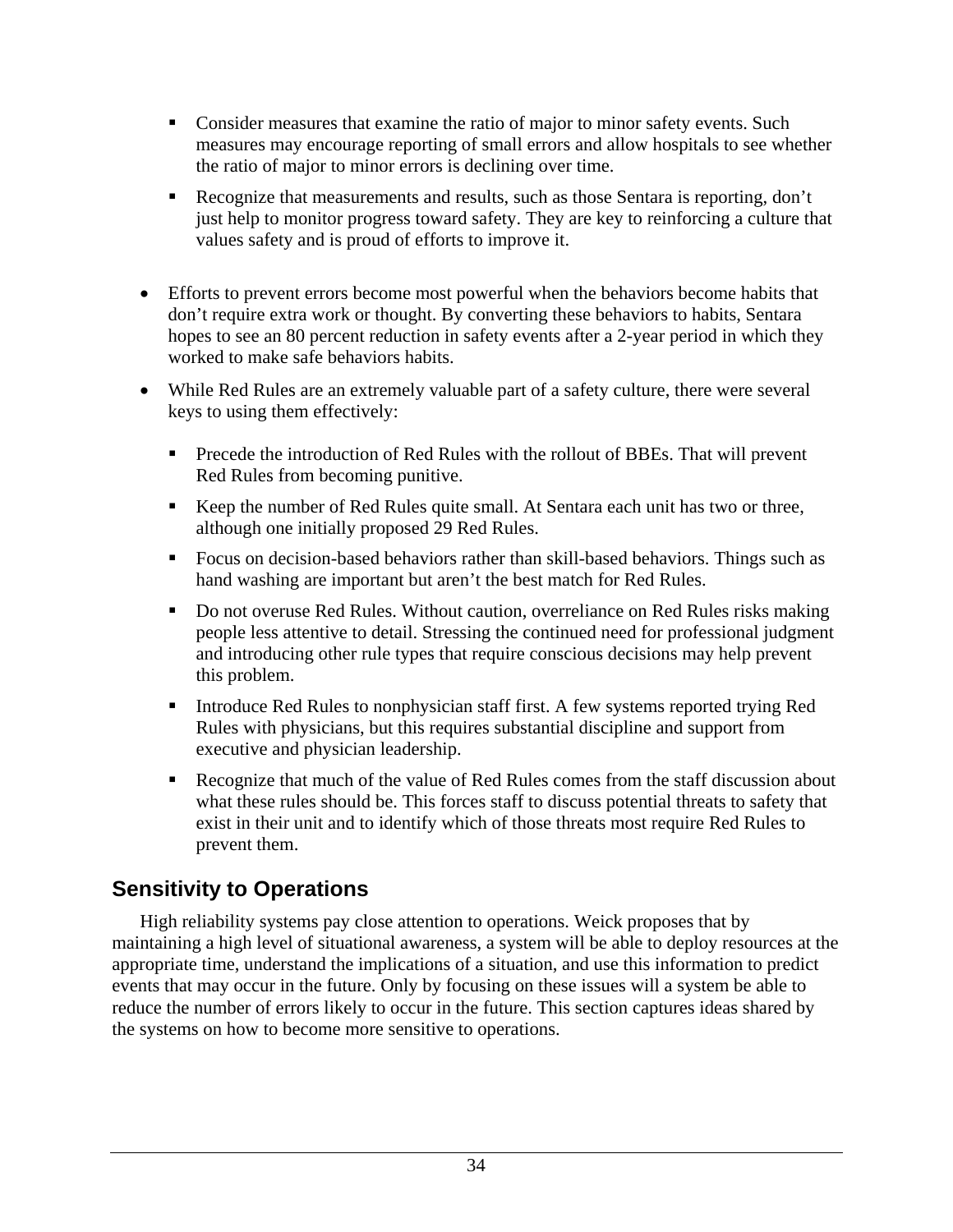- Making people more sensitive to operations requires making them more sensitive to relationships with other people. Because humans play major roles in the operations, they must be attended to in a highly reliable system.
- Daily check-in meetings are an effective way to maintain sensitivity to operations. Here are concrete steps to making them effective:
	- Be extremely consistent. At Sentara the meetings are never canceled and the time is never changed.
	- Make it a stand-up meeting. This will allow meetings to stay very short and focused.
	- Have a standing agenda. One hospital has a check-in package that consists of the nursing supervisor's report, the census report, and the operating room (OR) schedule. The agenda consists of:
		- ο Issues in the past 12 hours
		- ο Any pressing problems at present
		- ο Any anticipated problems coming up
		- ο Staffing issues
		- ο Flow issues
		- ο Facility issues

For each hospital, the agenda would be different, but a standard agenda makes the meetings more efficient.

- Make sure others know about the meeting so that they can show up and announce or raise issues or ask or answer questions.
- Do not try to solve all problems raised at the meeting. Just acknowledge them and determine who will address them later.
- Pick the right time for a meeting. One system has 3 a.m. bed analysis meetings to help plan for transports; other meetings occur at the start of each shift.
- Rounding by supervisors and administrators can strengthen sensitivity to operations. Suggestions for maximizing the value of rounding include:
	- Link it to the check-in meeting. An hour is set aside that begins with the check-in meeting and is then followed by rounding, which helps the people rounding to know specific things they should focus on.
	- **Incorporate multiple purposes for rounding. While some places only round to focus** on the patient experience, Sentara and other systems also focus on safety and use rounding to reinforce the values of teamwork and equality that they want.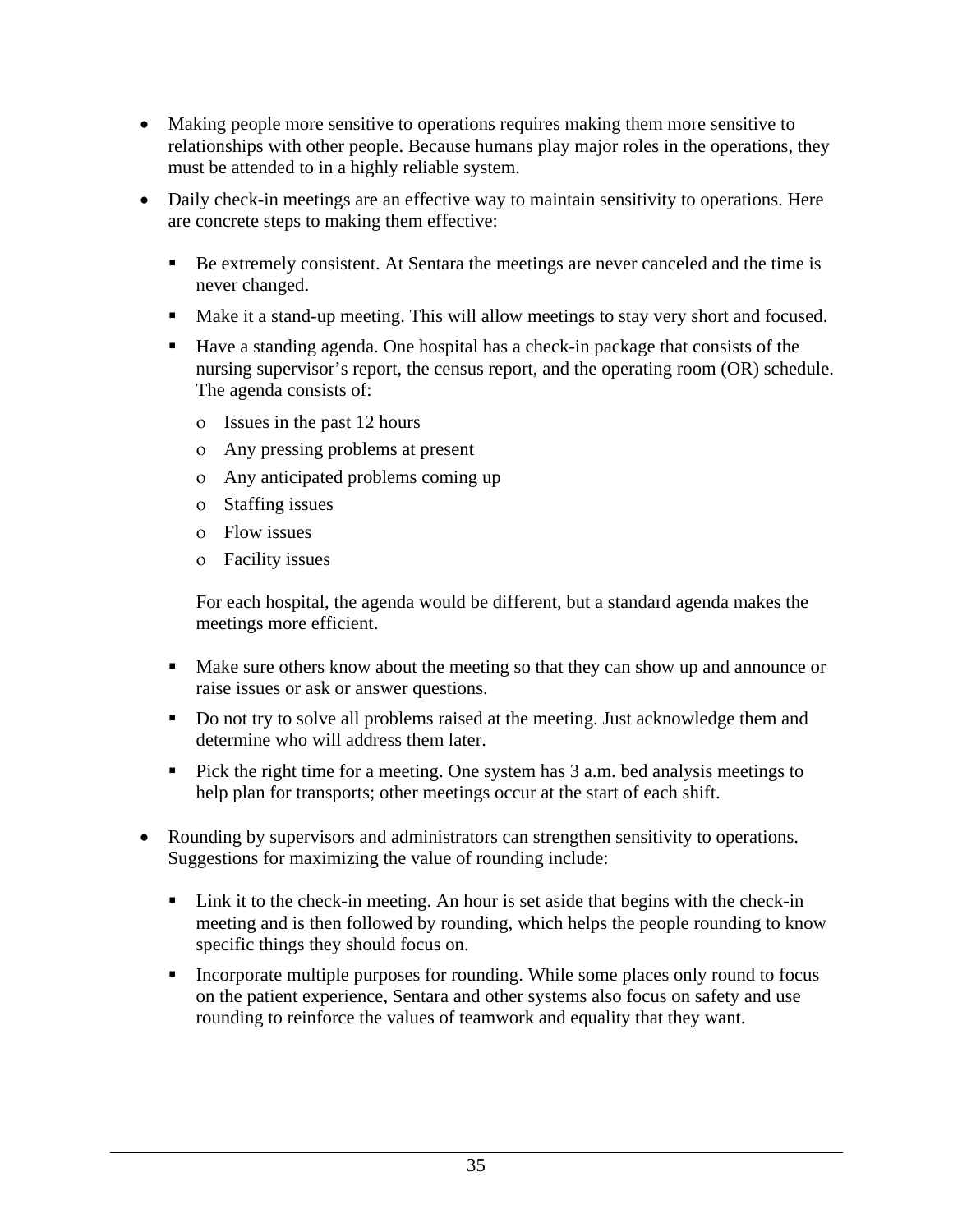- Consider unannounced rounds. Wishard is beginning to use these as a way to increase continuous sensitivity to operations and to prepare for changes in the Joint Commission on Accreditation of Healthcare Organizations (JCAHO) inspection process.
- Action plans can be used to effectively deal with all types of problems. Sentara described level 1 and 2 action plans, borrowed from the nuclear industry, which stress that all identified problems need to have an owner and a plan for fixing the problem. Sentara has introduced these plans to ensure accountability and ownership and to ensure that someone is empowered to fix every problem that's identified. Suggestions for making these plans work include the following:
	- Every problem must have a single owner who is accountable for the problem and can delegate people and resources to fix it. Sentara saw considerable improvements when they began insisting that owners of problems be individuals and not groups.
	- Each action plan needs an executive sponsor who is expected to monitor progress on the activities and to intervene to address any obstacles the problem owner does not have the power or resources to fix.
	- Each problem must have a clear and short explanation and a goal.
	- High-level action plans (level 1) must list required actions in chronological order and be shared with the supervisor of the problem owner.
	- **Level 2 action plans consist of more detailed actions that support each higher level** action. These plans are developed and supervised by staff. Sentara has found that this process also helps to develop leadership skills.
	- **Level 2 plans are the best way to ensure that safety and quality issues are aligned with** operational issues. Plans that are developed by people in operational roles are less likely to cause conflicts between operational processes and safety processes.
	- To be most effective, plans should be tracked. Things that there are value in monitoring include:
		- ο Who is responsible for solving what
		- ο How many action plans are new, open, and closed
		- ο How long it takes for problems to be solved
		- ο How well the problem is resolved
	- Executive leaders should use the plans to set priorities and make sure too many things are not being taken on for them to be successful. Cincinnati Children's has a systematic review of all goals and actions within Microsystems. In some cases, low priority actions are eliminated or filed for later to help focus on the most important issues.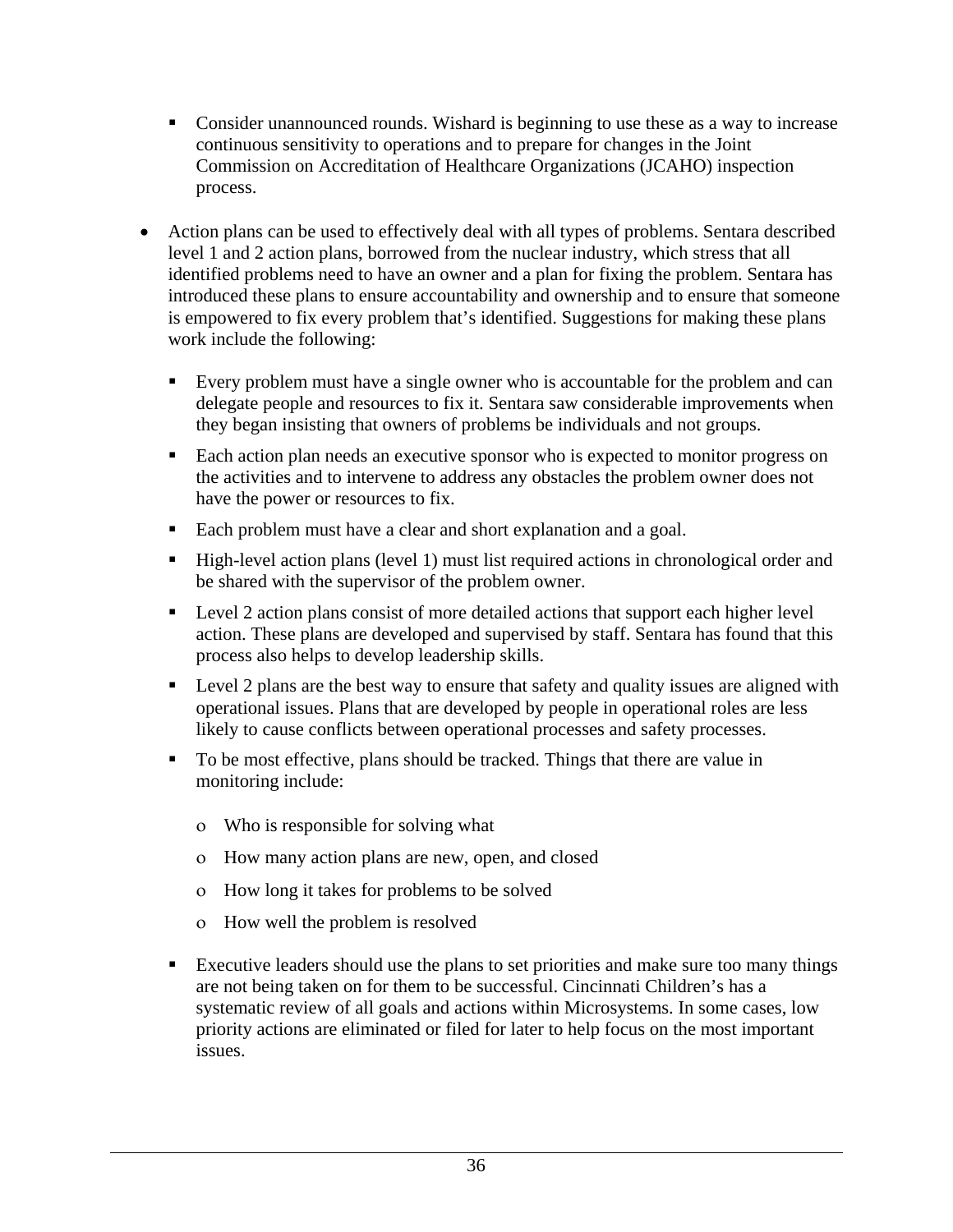- Safety huddles can increase operational awareness. Sentara uses these huddles in units every 12 hours. This plan ensures that the unit is thinking specifically about safety issues at least twice a day as a team. The huddles are very short, lasting only about 4 minutes. A typical safety huddle allows people to comment on any safety issues they observed or were concerned about. They also allow people to comment on their own condition. If they're having a bad day, they can alert their peers and ask for extra attention. Sentara uses the wingman concept to legitimate this type of support for other members within teams.
- Behavioral observation and coaching help reinforce the behaviors that matter most. This type of observation is done by a trained coach, who provides immediate feedback on good or bad things they see and who enters the data into a database to immediately calculate a performance score. Keys to making this approach work include:
	- Simplify job expectations enough so that all key elements can be observed and employees can do all that they're expected to do. Too much complexity makes reliability impossible.
	- Link performance on the BBEs to bonuses. Alignment of incentives is regarded as essential for success.
	- Have appropriate people doing the observation and coaching. Sentara invests a considerable amount of time training these coaches, who need to be respected in their teams, be fully bought into the approach, be effective communicators, and model the BBEs for the unit.
	- Aggregate data that are collected into broader system measures that are monitored across the whole hospital. This reinforces attentiveness to these details by executives and helps set priorities for areas where more training, root cause analysis, or resources may be needed.
- System interruptions are a major cause of momentary losses in situational awareness. Sentara found that in some units, these interruptions were a major cause of errors. They've tried a range of things to both reduce the number of interruptions and to help staff recover from interruptions without causing errors. Ideas discussed for accomplishing these aims included:
	- Identify the causes of interruptions and then redesign systems to reduce these interruptions. For example, Sentara's microbiology and serology unit had many interruptions and errors caused by them. They found that phone calls were a major cause and redesigned processes for handling these calls to reduce the number of interruptions.
	- Develop standardized processes for recovering from interruptions. These include processes to ensure that the person resumes the task in the right place and processes for self-checking when resuming a task. Sentara has seen substantive reductions in interruptions in these units since putting these processes in place.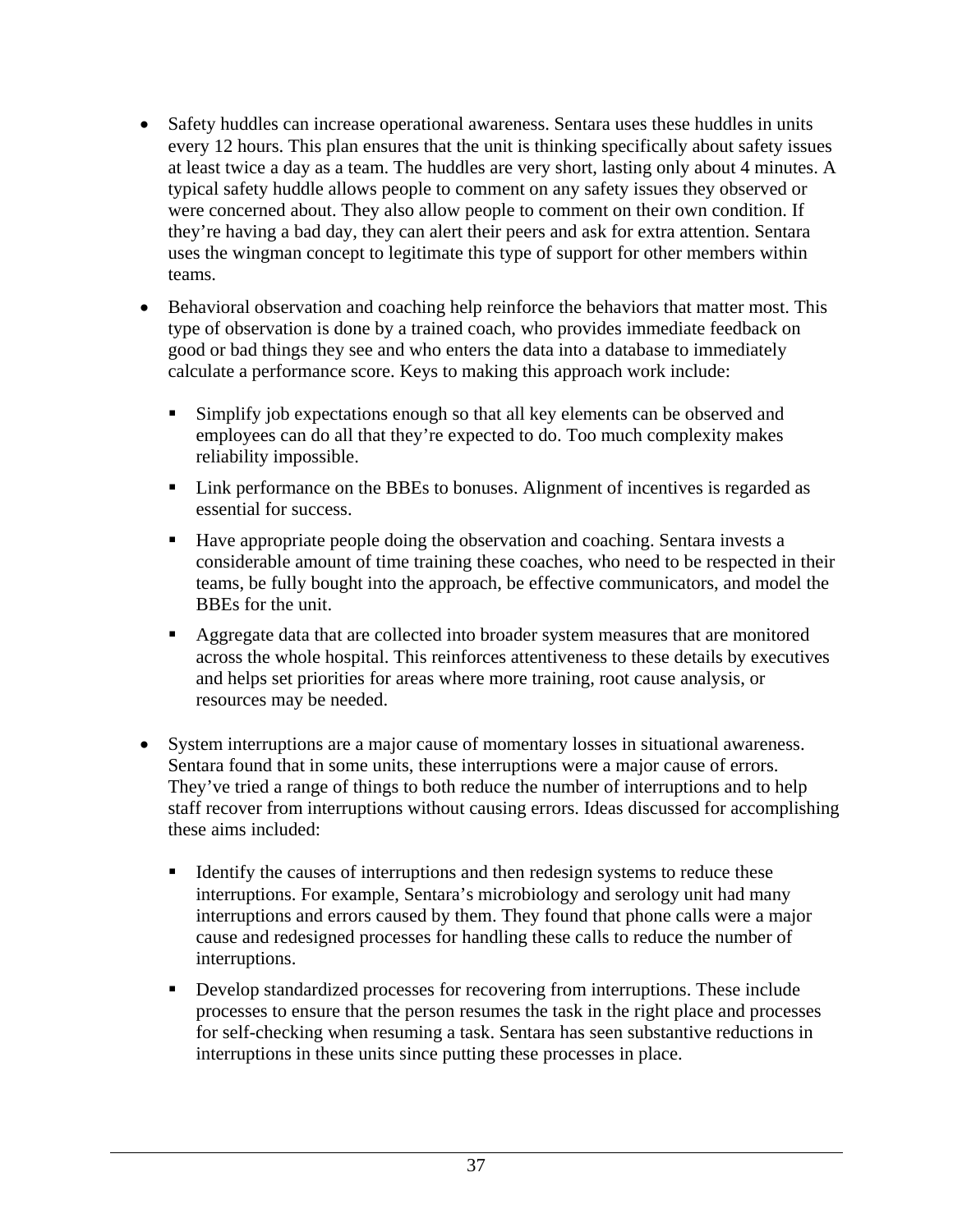- **Properly divide the responsibilities of workers and managers. Managers are** responsible for creating and enforcing processes that minimize interruptions. Workers are responsible for following the correct procedures.
- **Measure system interruptions and other stressors. In areas where interruptions often** cause errors, such as drug dispensing, counting the number of observed interruptions or other things that can stress the system is a good idea. Sentara has put red tape around the medication dispensing machines to warn people not to interrupt the person who is using them. Such interruptions also are a Red Rule in these units and everyone is trained to challenge anyone who may be causing an interruption or distraction.
- Stress the need for all staff to avoid interrupting others and to challenge others who do. This reinforces equality and teamwork.
- Share stories about near misses, mistakes, etc., so that the values are constantly reinforced.
- Consider sharing data. Some hospitals are posting data on key indicators publicly, while others didn't feel they were ready for this. There was agreement that data should be shared with leaders before posting it in any form.
- Hand hygiene remains a major problem in many hospitals. One system took samples from staff members' hands and posted pictures that showed the types of bugs people were carrying. These pictures had a positive effect on efforts to improve hand hygiene.
- Sometimes mistakes happen when equipment made by different suppliers can be mistaken for other things that can be dangerous when used by mistake. Several of the systems keep records of these types of mix-ups and are working actively with the manufacturers so that these types of mix-ups can be eliminated.

## **Preoccupation With Failure**

 High reliability systems are preoccupied with things that can go wrong and things that have gone wrong. Only by focusing on these issues will a system be able to reduce the number of errors likely to occur in the future. According to Weick, high reliability systems encourage people to report errors and examine and talk about errors and near misses so that they can learn from them. They also are constantly alert to the risks that accompany avoiding errors, such as complacency, the temptation to reduce safety margins, and the tendency to do things automatically without thought. This section captures ideas shared by the systems on how to become more preoccupied with failure.

- Sentara and other industries it has learned from use three strategies to reduce complacency:
	- They continuously raise their standards so that what has been good enough is no longer good enough.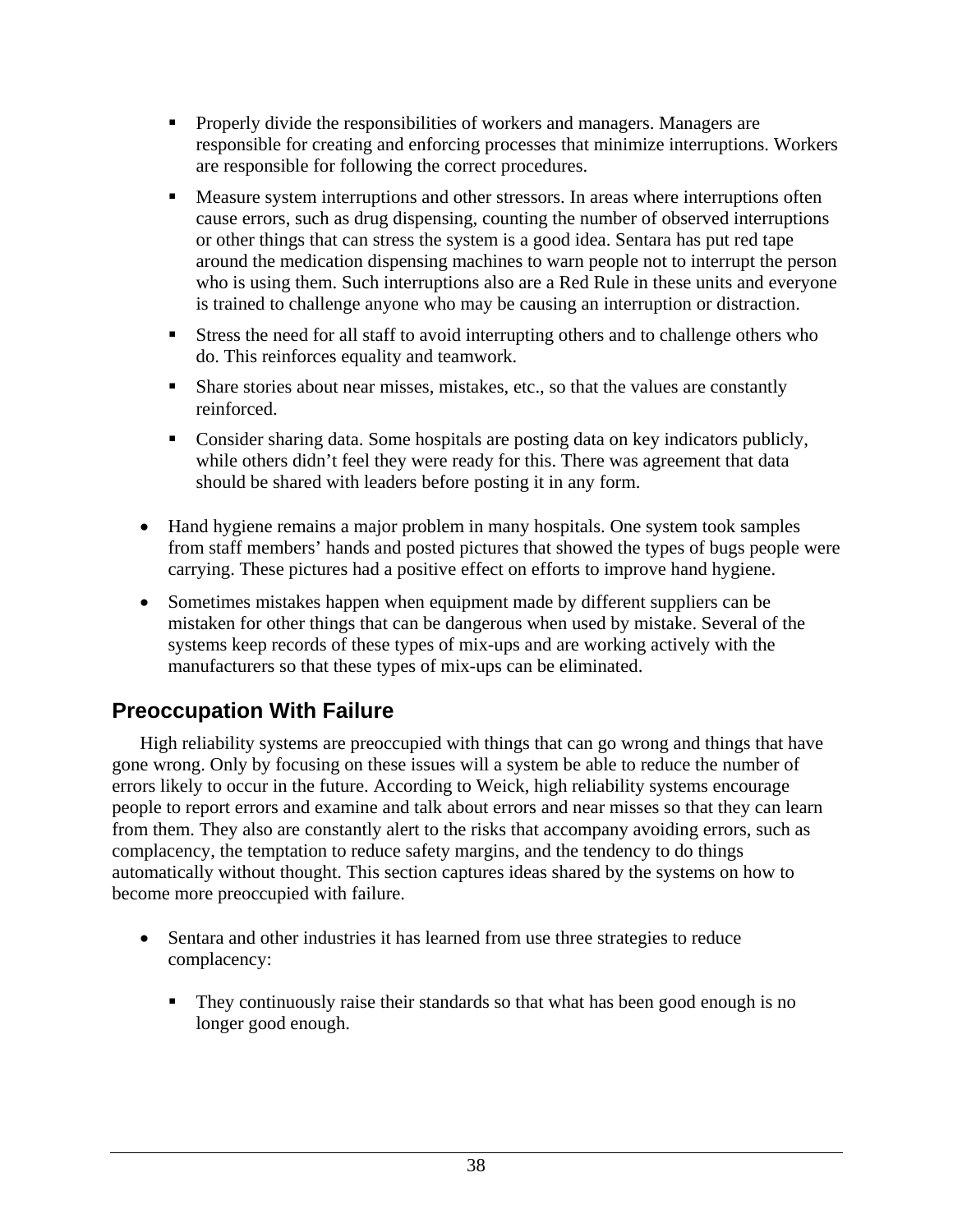- They look to other units and industries for benchmarks. Almost always they find others who are doing things better, which helps drive efforts for continued improvement.
- They use quick and continuous feedback and reinforcement.
- Part of preoccupation with failure is constantly looking at things that went wrong or almost went wrong to find out their causes and improve systems to circumvent the problem. While all hospitals use root cause analysis (RCA), discussion focused on how to maximize the value of these activities, including:
	- Use common cause analysis to aggregate learning from near misses and other less serious events. While RCA is very detailed, a common cause analysis looks for recurring themes (e.g., interruptions) that may have caused a number of events.
	- Use various analytical tools. Sentara uses a less detailed tool of apparent cause analysis to learn from events that are less serious and don't require a full RCA. This approach stresses the need to pay attention to potential problems before they even happen.
	- Make the final step in an RCA an evaluation to see whether the changes designed to prevent a recurrence are working. RCA often stops short of this step, which can make the process seem less valuable to staff.
	- Don't waste time on RCA when you know a system or process is badly flawed. Use the same time and resources to make improvements that you know are needed. When the system is improved, you can then start studying errors more closely.
	- Make sure that the RCA process is owned by staff in operations roles, not QI or safety. Staff in operations know the processes that are really used as opposed to those that may be documented. If they own the process, the solutions they develop are more likely to be workable.
	- Make sure RCA goes all the way back to the management system failures. Without this, it is too easy to blame staff and ignore systemic problems that will cause staff to repeatedly fail.
- Track déja vu errors, which are errors that have happened all over again. These are important because they can help identify where the process for fixing errors has failed to work. Tracking these errors also reinforces the message that solutions to problems do not guarantee that the mistake will not occur again.
- Focus and simplify work processes. There was widespread agreement that staff have too many policies and procedures to consistently follow—or even to recall that they exist when the policy or procedure is relevant. Simplification is at the core of greater reliability. Suggestions for focusing and simplifying included:
	- Have job aids at the site of a specific task as a substitute for policy and procedure manuals on shelves that people cannot easily reference when they need to know how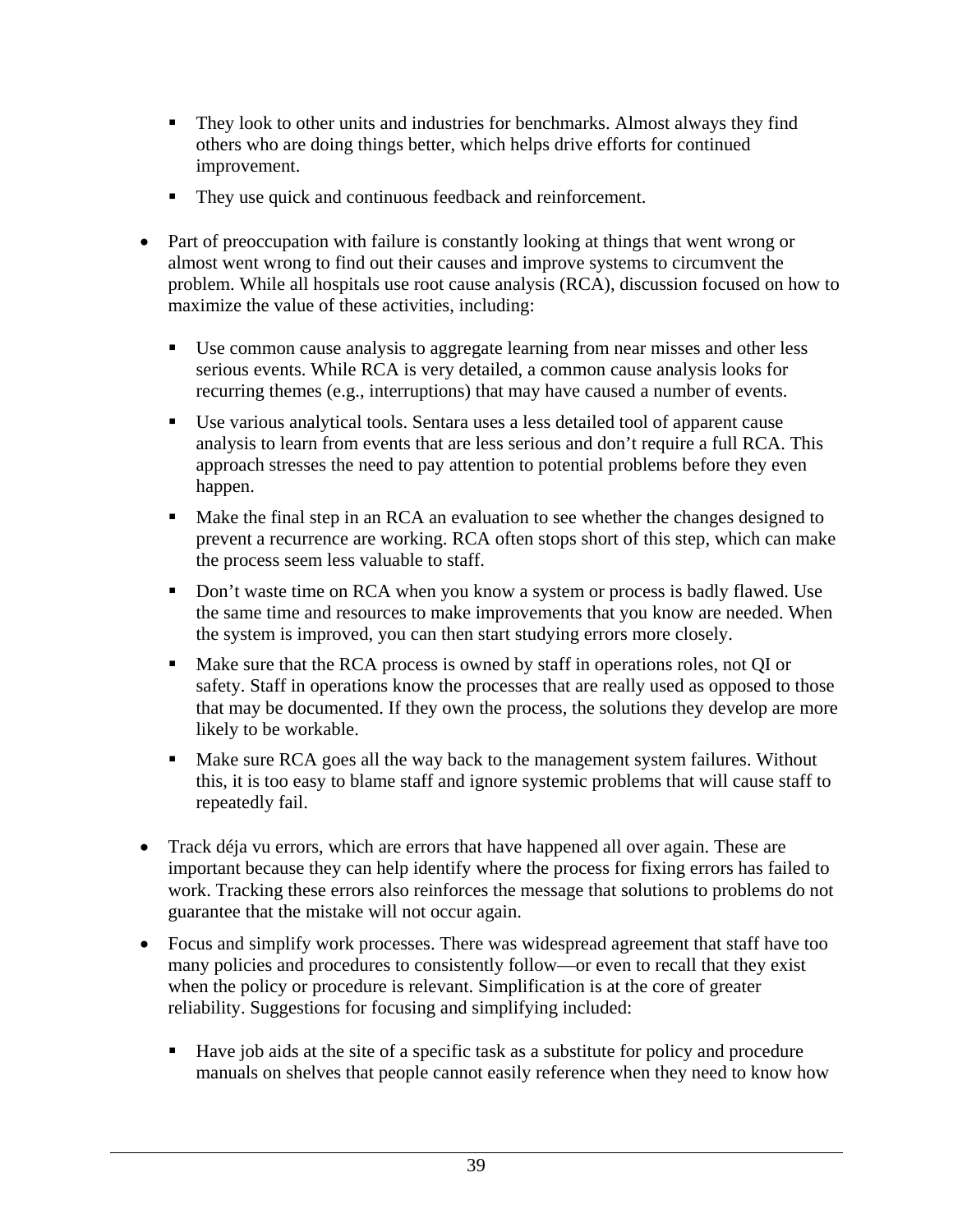to do something. Jobs are complex and staff can be more reliable if they can easily access guidance exactly where they need to use that guidance.

- Develop short handouts that address key issues. Sentara has developed a one-page BBE document related to safety. It summarizes five key concepts required for safety (and is posted on the portal). By doing that, they distilled what was a very large number of documents and policies into something employees could remember and do.
- Make sure that cures match problems. Many times rules are overly complex because people do not really understand the problem. Sentara divides errors into three types: skill-based errors, rule-based errors, and knowledge-based errors. Each error type has a specific type of response.
- Define the process of simplifying processes as a leadership responsibility. Leaders are responsible for making sure that they've designed work processes that make it easy for employees to do the right thing. For example, Sentara put red tape on all the ventilator plug outlets to make sure that they were always plugged in correctly. Although leaders are in charge of simplifying, they can get very good ideas on how to do this from their staff—especially after they've established a climate that encourages sharing ideas.
- Look to simplify all types of rules. One system reduced 70 critical care procedures to 10, making it much easier for the rules to be followed.
- Develop focus and simplification experts to help on key projects. It is not easy to do this, and without expert help, efforts can fail. Sentara has experts who help units get started on simplifying forms. In the process, they train and mentor others who may become experts to help other units.
- Make sure all the key players review the new processes and are comfortable with them. Involving them in the simplification process will increase the likelihood of rapid acceptance.
- Ensure that the changes are translated into work practice, which is the key (and biggest challenge).
- Use Red Rules effectively. While Red Rules are an extremely valuable part of a safety culture, there were several keys to using them effectively. These keys are described in the "Observations" section, last bullet.
- Commit to training staff of all types to champion and support all these efforts. Sentara has worked to develop a pool of staff with training in Lean manufacturing principles, Six Sigma<sup>®</sup>, and human factor approaches. No single approach was enough to give them a full toolkit for taking on problems of all types.

# **Spreading Out Improvements**

Because all participants represent systems that encompass multiple hospitals and other care settings, spread is a significant challenge. During the day, several types of spread were discussed and a range of options were shared. This section addresses ideas and recognized challenges related to spreading: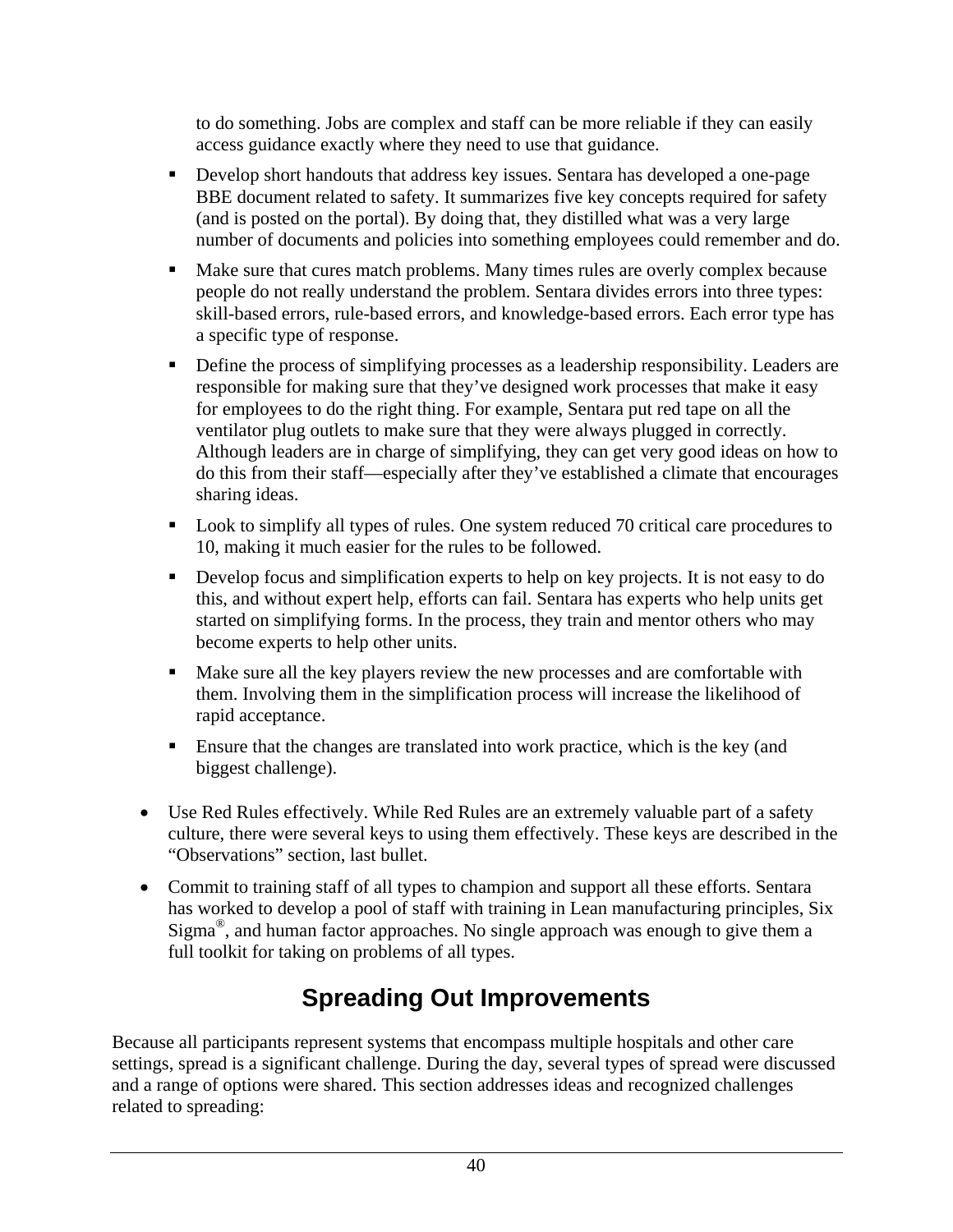- Across units within the care setting
- From nurses and other staff to physicians
- From one setting where an improvement has been made to other hospitals or parts of the system

## **Spreading Across Units**

- Aggregating and sharing data sharing across the hospital has been used by several of the systems to raise awareness of key issues and to motivate other units to improve to a standard being set in other units.
- Stories were regarded as key to spreading ideas. Specific ideas related to sharing stories effectively included:
	- Capture people doing good things and share those stories. Stories about staff who challenged violations of Red Rules with positive outcomes have to reinforce the message that safety is everyone's job and anyone can be asked about an issue of concern. One such story was about a transporter who observed that the blood he was delivering looked different from the blood delivered the preceding day. That led to a discovery that the blood had been irradiated one day but not the other and to the prevention of a serious mistake.
	- Talk openly about mistakes and near mistakes to reinforce the message that they can occur everywhere and that they should be acknowledged when they occur. This was regarded as essential to creating a high reliability culture across the whole organization.
	- **Share stories from and about all types of staff and from patients to help reinforce the** principle of equality and teamwork.
	- **Share success stories. Success stories (and data) make staff feel good about what they** are achieving and create a context in which other units are more willing to try similar types of improvements.
	- Tell success stories about processes, not just outcomes. For example, stories about how the implementation of a new procedure had saved time rather than created more work convey an extremely important message.
	- Make it a habit to begin all staff meetings with a safety-related story. This communicates the importance of a safety focus.

## **Spreading Improvements to Physicians**

 Every system present agreed that developing and implementing HRO concepts for staff other than physicians was much easier than doing the same thing with physicians. Each system acknowledged that their efforts with physicians were much farther behind. This section shares ideas related to involving physicians in high reliability activities.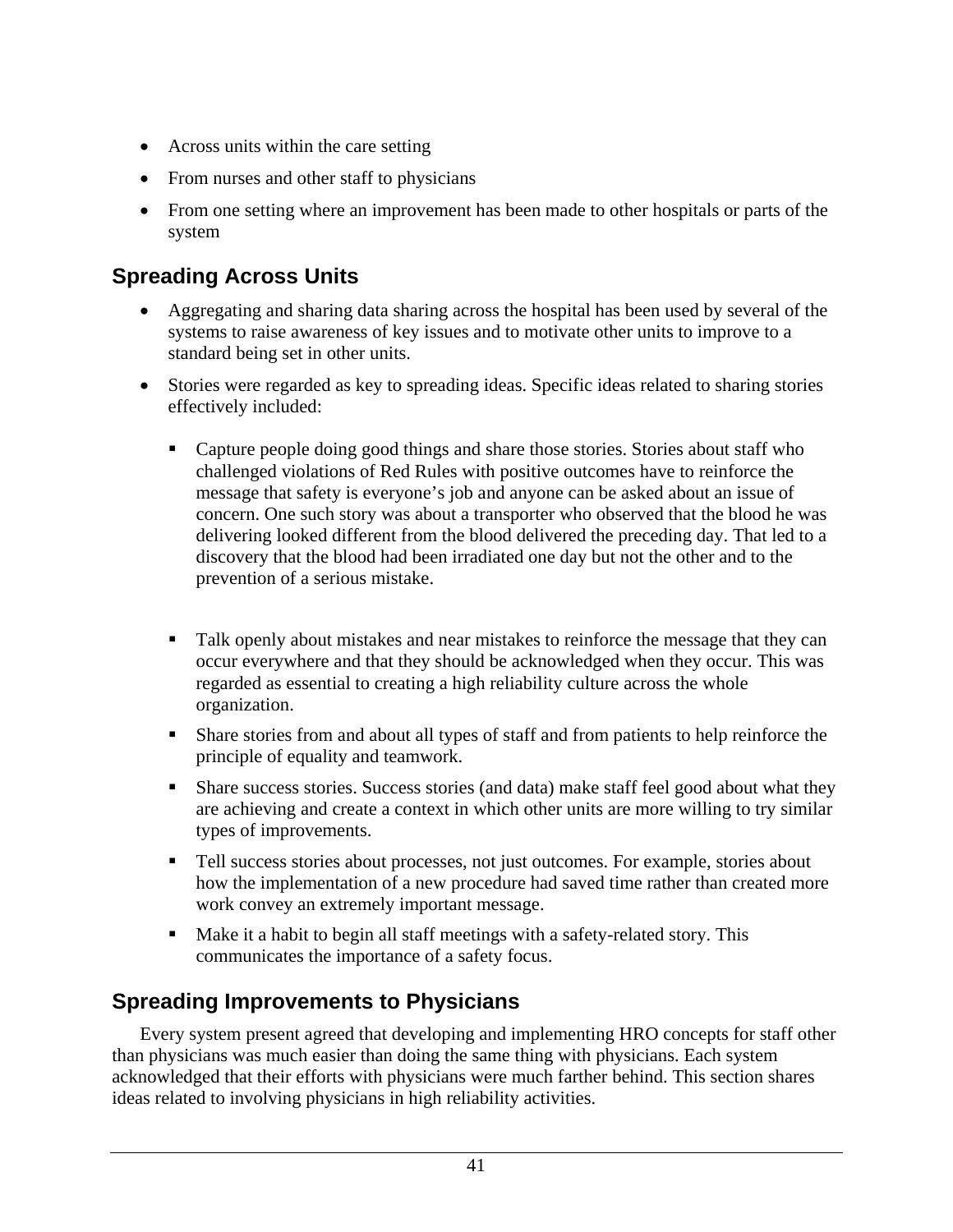- Do not try implementing changes focused on physicians without very strong executive and physician leadership. The few success stories that were shared involving physicians all occurred where strong leadership support existed.
- Begin by making successful changes that involve other staff. These successes increase the willingness of physicians to try them. One hospital in Sentara's system is introducing Red Rules for physicians, but this is still a work in progress.
- Avoid changes that make physicians feel more inefficient. There is a greater willingness to change when physicians think they are becoming more efficient—even if it may involve some loss of independence.
- Allow physicians to violate some rules based on their clinical judgment—but only if they document the reason for the exception. Some systems felt that allowing these types of exceptions also encouraged the mindfulness required to be an HRO.

## **Spreading Improvements Across Systems**

 No system was satisfied with their efforts to systematically and quickly spread improvements across their facilities. However, several approaches were identified that facilitate this type of spread:

- Sharing data systemwide can be effective in creating awareness of performance differences between hospitals. If improvements are substantive and effectively measured, this can create demand for those improvements so that other hospitals can achieve similar improvements.
- Creating informal and even formal settings for peers from different facilities to network and share ideas with each other can help spread good ideas. A number of improvements that have spread in Sentara have occurred because of informal discussions between peers.
- Some systems have tried formal rollouts from one hospital to others in the system. It was not clear whether these efforts worked better than spread that occurred informally.
- Seeing where spread may be occurring informally and then supporting those efforts with well-trained staff was a strategy that appeared to work well. This ensures that the interest in change already exists and maximizes the impact of the trained staff.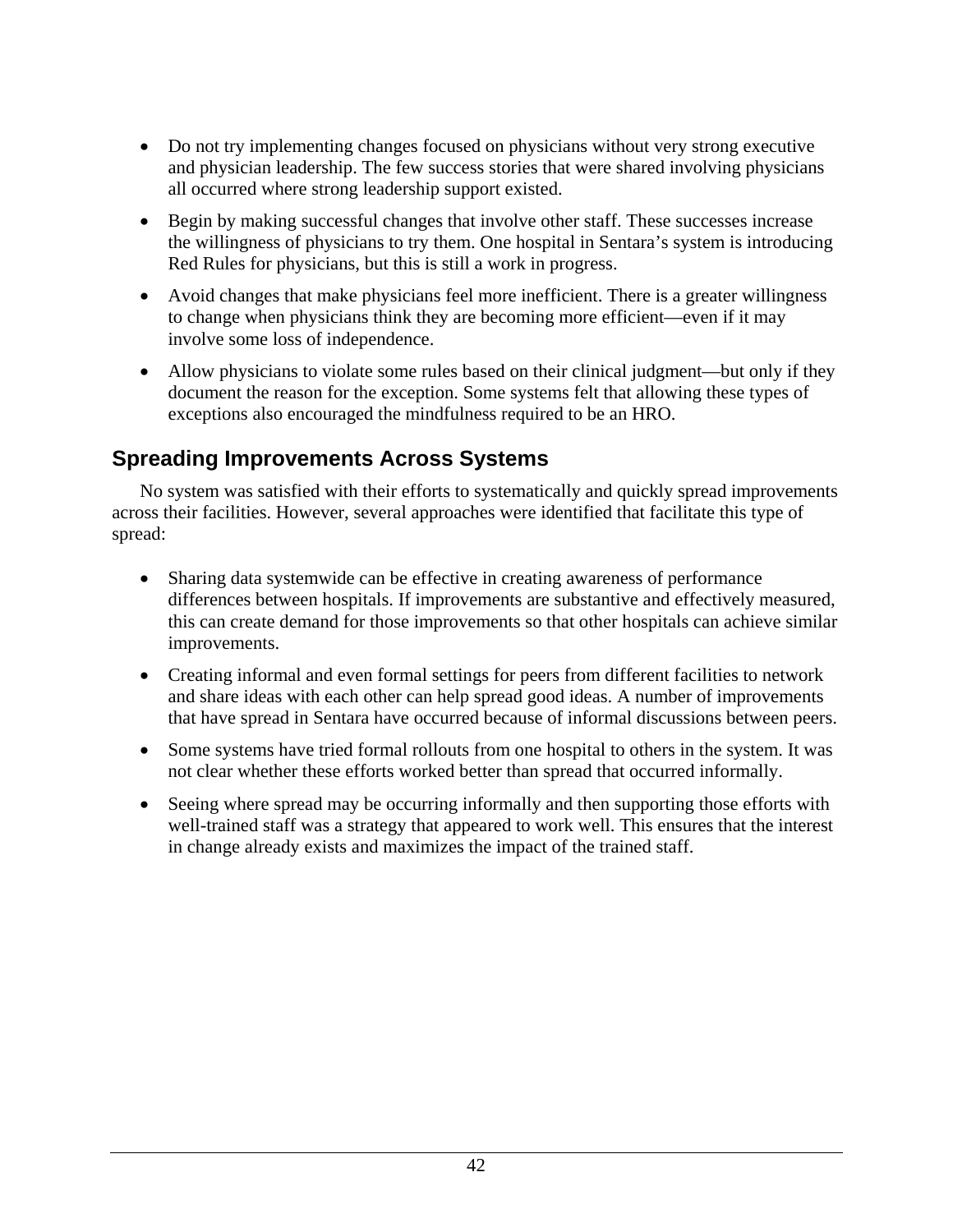# **Appendix B: High Reliability Organization Learning Network Operational Advice From the Exempla Healthcare Site Visit**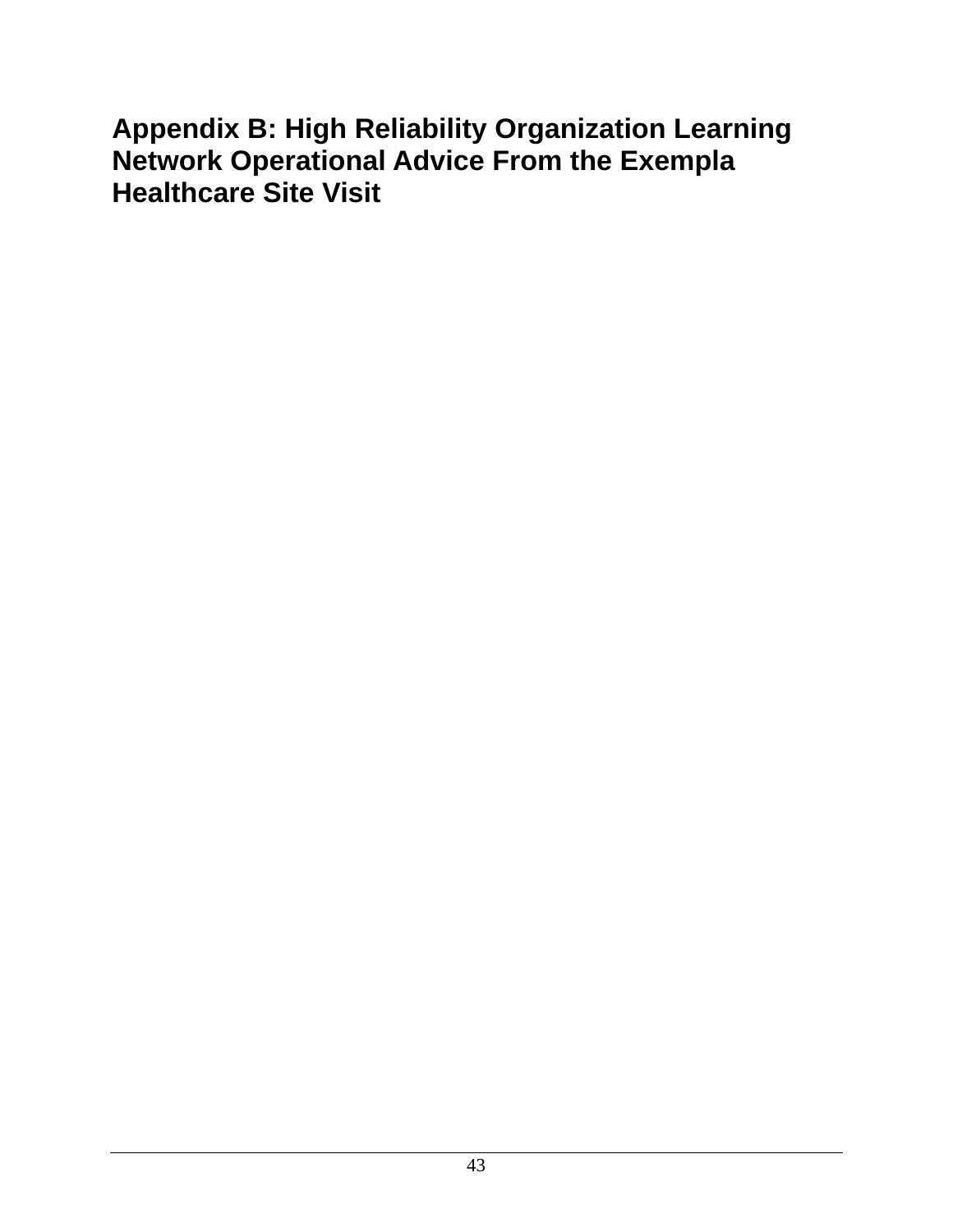## **Overview**

 This appendix summarizes practical suggestions on how to move toward high reliability using "Lean" concepts. These concepts have been adapted from Toyota Motor Company's practices and culture that it developed over the second half of the past century. Lean concepts have been applied by a number of innovative health care systems. Both Exempla Healthcare (who hosted the site visit) and Denver Health are using the Lean approaches and have learned a great deal about the challenges and opportunities they present. Most of the examples in this document were drawn from Exempla Lutheran Hospital, a 400-bed facility in Denver, Colorado.

 Ideas are organized into three general categories to make locating information of most value to you easier:

• What is Lean thinking (in a nutshell)?

1

- What are the preconditions for using Lean concepts and tools effectively?
- What examples exist of improvements that can be achieved using these concepts and tools?

 Slides from Exempla's presentations as well as other materials related to the use of Lean thinking in health care are available on the HRO Learning Network extranet and from AHRQ and [Delmarva](http://www.delmarvafoundation.org/) staff.

# **What Is Lean Thinking?**

 Lean thinking is an interpretation of an organizational philosophy that evolved within the Toyota Motor Company over the last half of the 20th century. The motor company's application of its own Toyota Production System (TPS) has resulted in unparalleled success. In this document, the terms *Lean* and *TPS* are used interchangeably. Understanding the tools, leadership behaviors, and cultural underpinnings that led to Toyota's success have been elusive. A few scholars have recently contributed to our understanding of these elements. For example, Jeffrey Liker, in his book *The Toyota Way*, described [1](#page-52-0)4 management principles.<sup>1</sup>

 Although the term *lean* suggests that the core focus of this approach is increased efficiency, the true focus of "Lean" is on evolving to a state in which work processes relentlessly emphasize eliminating waste. *Waste* is defined as acts that do not add value to customers and includes wasted resources, time, and human spirit.

 Like Alcoa (one the most successful adopters of the TPS), Exempla chose safety as the first area for application of Lean strategies for its hospitals. That is, Alcoa chose employee safety; Exempla chose patient safety. In both organizations, the leadership realized that the economic connotations of Lean as a cost-cutting strategy could lead employees to reject the approach out of hand. Instead, Exempla emphasized that standardizing work processes and minimizing

<sup>&</sup>lt;sup>1</sup>Liker, J. The Toyota way: 14 management principles from the world's greatest manufacturer. New York: McGraw-Hill; 2004.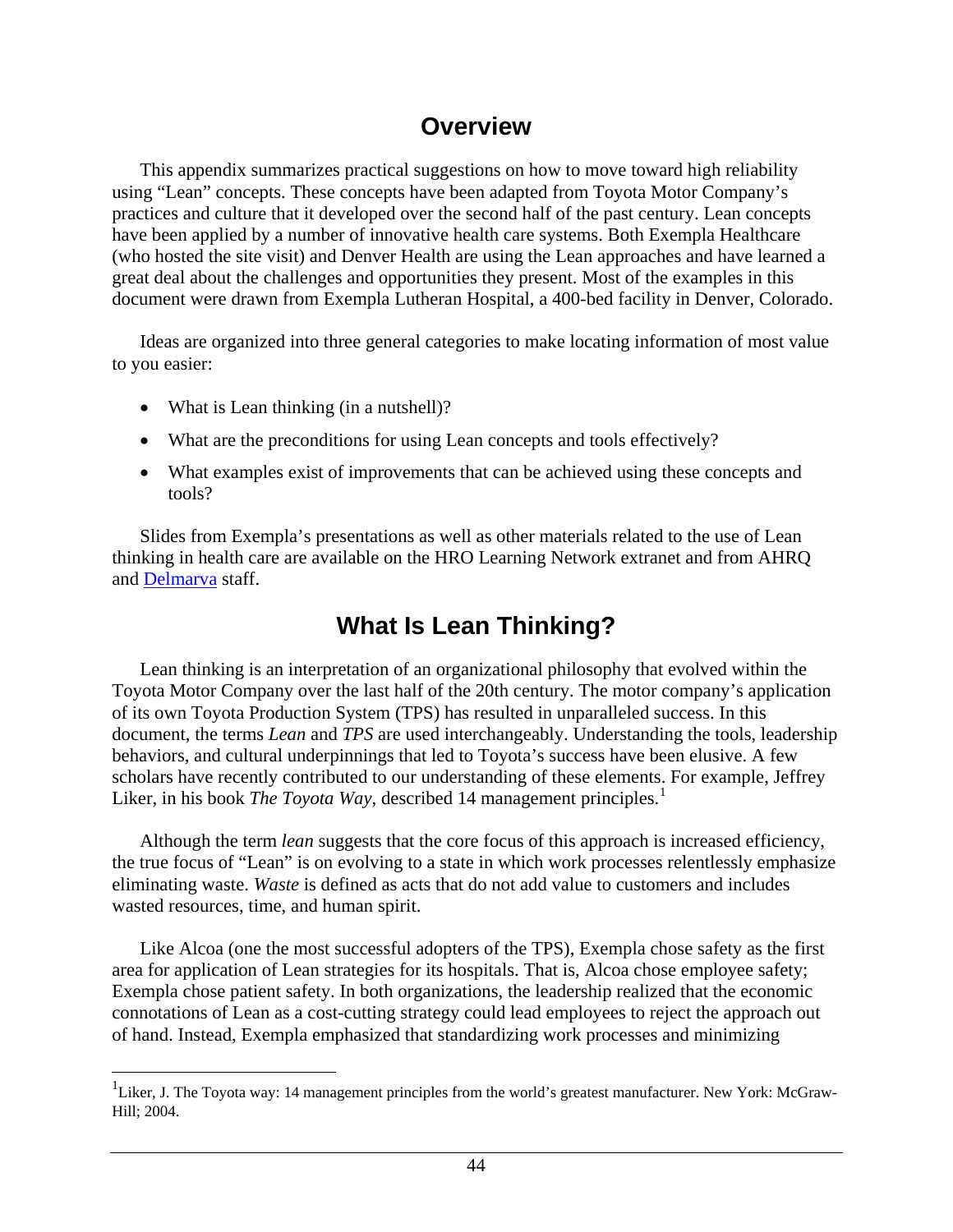variation, as embedded in Lean tools, would result in safer care. Further, by corralling employees around a morally unquestionable goal (safety), the essential culture and leadership principles are more likely to take hold. Thus, Lean principles were introduced as a tool for ensuring safer care rather than cheaper care.

 Exempla shared its recognition of the many areas of overlap between Lean principles and hospital models to increase safety, quality, and reliability. As shown in Table 1, the four key concepts of the TCP correspond to hospital models for increased safety and quality.

| <b>TADIO TET OUT TO Y OUTDONG BULTOUT EGATT THIOINGO AND HOOPILAL MOUGH</b> |                                             |  |  |
|-----------------------------------------------------------------------------|---------------------------------------------|--|--|
| <b>Lean Principles</b>                                                      | <b>Hospital Model</b>                       |  |  |
| Continuous improvement driven by the frontline team                         | Malcolm Baldrige Pursuit, Shared Governance |  |  |
| All work focused on customer needs                                          | Patient-centered care                       |  |  |
| Eliminating waste                                                           | Eliminating waste of time, lives, materials |  |  |
| <b>Eliminating defects</b>                                                  | Eliminating medical errors                  |  |  |

**Table 1. Four Key Concepts Between Lean Principles and Hospital Models** 

Several key emphases of Lean principles are reflected in Table 1:

- Although leadership action, teaching, and support are essential, operational change is driven by the frontline staff who best understand the processes that need to be improved.
- Rather than organizing work processes to accommodate physicians, nurses, ancillary departments, or other hospital needs, Lean stresses the need to make the customer or patient the *starting point* for all process design, with all subsequent decisions guided by the notion of narrowing down all actions to only those that the patient deems valuable. Examples of occurrences that the patient does not perceive as valuable include waiting to be seen, getting a hospital-associated infection, not having a medication when needed, and so forth.
- Lean stresses the need to continuously drive both waste and defects out of processes. This includes not only lost lives and resources, but also lost human potential that can be applied more usefully to providing better care if waste and defects are eliminated.

 The remainder of this document discusses what Exempla and other systems have learned about how to succeed in applying Lean concepts to their efforts to become a safer organization. It starts with key success factors and then provides examples of how Exempla has applied Lean concepts and tools to the hospital.

# **What Are the Preconditions for Successful Applications of Lean?**

 Members of the Exempla team stressed that they found no magic checklist for applying Lean concepts or tools with certain success. Experience, persistence, and effective execution help, but using Lean is not easy. That said, there are some factors to consider before even starting a Leandriven initiative. Many of these preconditions are applicable to a broad range of strategies and tools you may use to transform your system into one that is highly reliable.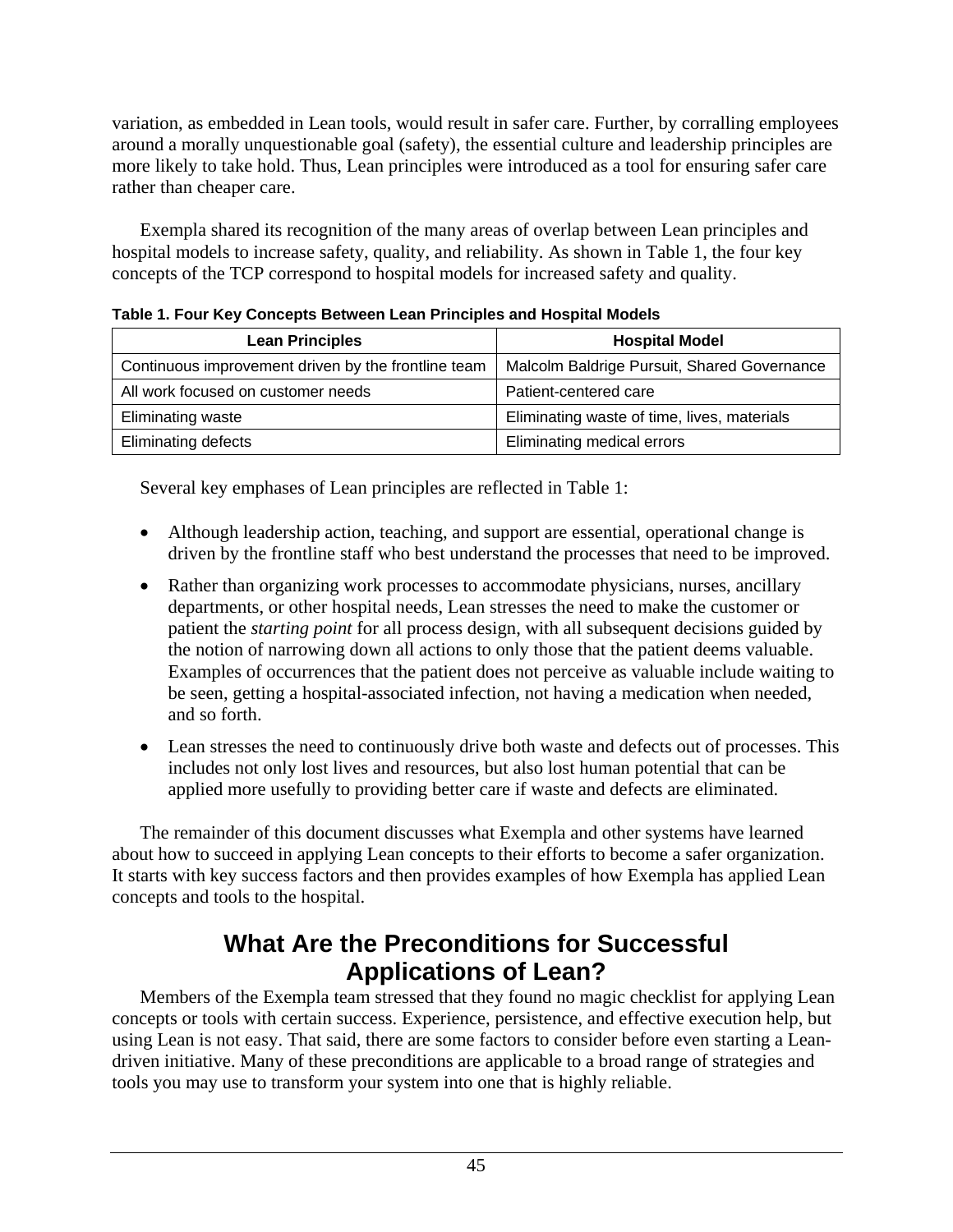### <span id="page-52-0"></span>**Leadership**

 Although committed leadership is essential for success, Jeff Selberg, CEO at Exempla Healthcare, noted that in many cases, commitment still does not lead to the desired results. His assessment is divided into two sections:

- What leaders must understand
- How leadership should be assessed

#### **What Leaders Must Understand**

Creating a culture of safety requires that leaders understand three things:

- Why and how systems currently function
- A vision for how to arrive at the desired end state
- The resolve to carry out the transformation

Organizational leaders must fully understand what the organization is and why the organization is what it is in order to generate clarity about its current and desired state. Only with this clarity can transformation occur.

- Creating a high reliability organization that is safe requires that leaders recognize the following:
	- **Culture is the foundation for vision and strategy.** A culture characterized by fear and self-protection will not lend itself to openness, learning, and improvement.
	- **Transparency is the key to change the culture.** An unwillingness to face and share the hard facts is an indicator of denial, and denial is not compatible with a safe environment.
	- **Safety must be the overarching strategy.** Safety should be the root cause of achieving efficiency and effectiveness. If the inverse of this relationship exists, the likelihood of having unsafe yet highly efficient processes increases. Only if safety is the starting point can the correlation among safety, efficiency, and effectiveness remain positive.
	- **Leaders must take ownership for setting the climate and focusing the work.** Generating clarity, setting the example, and demonstrating confidence will help to transform organizational culture. However, without outright acceptance of ultimate accountability for setting organizational direction, a leader's vision will not be legitimized in the eyes of his or her followers.

#### **How Leadership Should Be Assessed**

• Leadership actions must clearly support the vision laid out for the desired state of the organization. Priority setting and adoption of a learning organization mentality are only valuable if both are truly used to guide the decisionmaking process.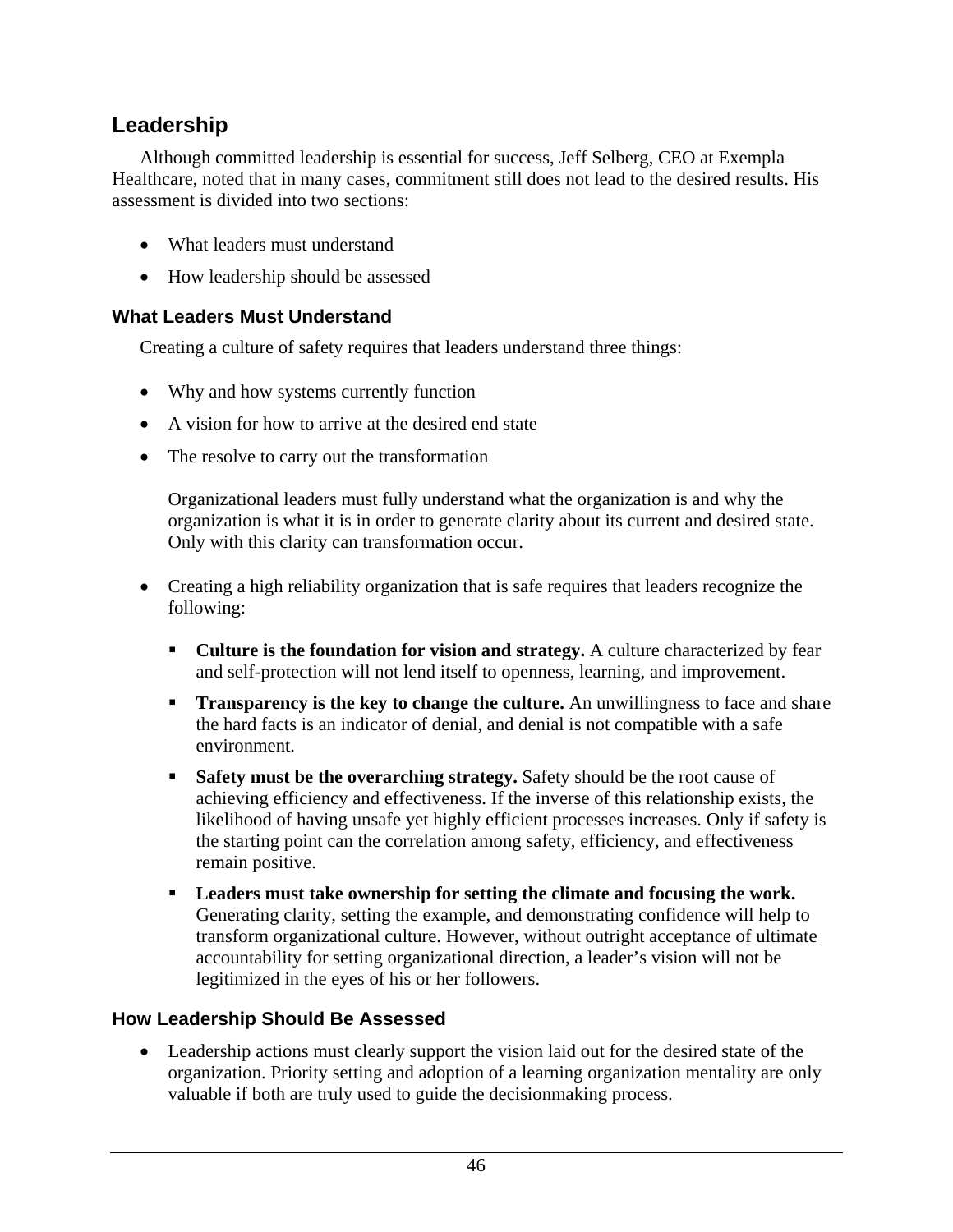- One way to assess whether leadership decisions are aligned with stated priorities is to track management-based sentinel events. As much as leaders promote evidence-based medicine, they must also promote evidence-based management practices. Decisions based on environmental pressures and fear of market retribution do not illustrate a leader's commitment to the priorities he or she outlined and do not illustrate alignment.
- In gauging success as a leader, the following key questions can be used as a guide:
	- **Are you committed to your own growth as you grow your organization?** Your organization's ability to transform and improve is directly correlated to your ability as a leader to transform and improve.
	- **Are you creating the environment so that the right and, most of the time, the wicked questions are asked?** It is not your role to have an answer for all of the questions but, rather, to create an environment where the right questions are asked and greater personal and organizational awareness are achieved. Asking these types of questions may feel risky, but the result will be a greater organizational tolerance for diversity of thought.
	- **Are you engaging in patient-centered versus ego-centered conversations?** You must take yourself out of the center of your strategy and replace yourself with the patient to ensure that you are protecting your patients first and foremost. A great deal of self-awareness is required to know where you are in every conversation.
	- **Are you embracing challenges that stretch your capacity as a leader?** Your approach must be that every situation, no matter how challenging, is the perfect opportunity to learn, grow, and meet long-term objectives.

### **Just Culture**

 A just culture is one where people can report mistakes, errors, or waste without reprisal or personal risk. This does not mean that individuals are not held accountable for their actions, but it does mean that people are not held responsible for flawed systems in which dedicated and trained people can still make mistakes. A just culture that promotes sharing and disclosure is a precondition for using Lean because it depends heavily on frontline staff to drive improvements. All staff must feel empowered to identify errors, defects, and system failures that could lead to an unsafe environment for patients.

### **Alignment of Lean With Organization Goals, Performance Reviews, and Organization Resources**

- **Lean applications must be aligned with the organization's core values and mission.** This is why Exempla's first applications of Lean were to strengthen patient safety rather than to save money.
- **Lean should be aligned with performance reviews for both people and units.** Exempla is just starting this process but has already seen the value of this alignment. Currently, some training in Lean is required of certain staff, and completion of this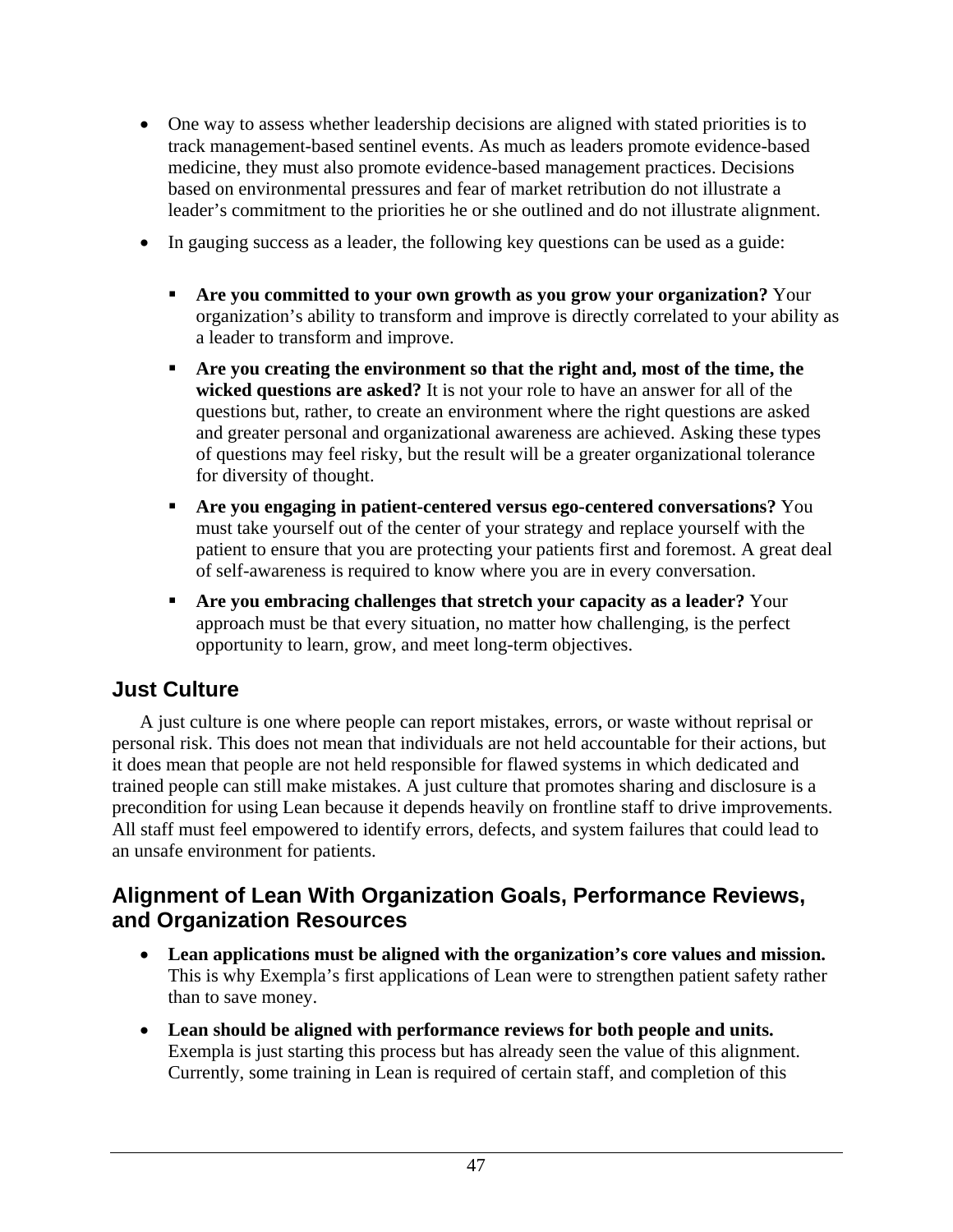training is a component of the performance review. A substantial pay-for-performance component exists in the physician contracts.

## **No Overcommitment of Resources and Staff**

 Exempla has recognized the importance of understanding its capacity for quality improvement efforts at the organizational and microsystem level.

- **Too many initiatives can overwhelm frontline staff who are working diligently to provide safe care.** Exempla has coined the phrase, "Get it right for every patient, every time," and encourages frontline staff to consider patient safety one patient at a time.
- **At the organizational level, there is only so much capacity for change.** Exempla has realized that the threshold for change depends on many things, such as staff, facilities, timing, and funds. When staff members are recruited to participate in intensive system redesign activities, Exempla finds replacement staff for them during that period. Without this, it is unrealistic to expect that efforts will succeed.
- **Extensive research on Lean should occur before implementation and the initial focus should be kept small.** Exempla's capacity to use Lean was expanded to other areas as efficiencies were gained.

### **Extensive Communication at the Organization and Microsystem Levels**

- **Communication is key throughout the organization.** Exempla has struggled with explaining the term *Lean* to staff, as it may be misconstrued with reducing the workforce or changing a job or job description. This can prove problematic when getting frontline staff to be actively involved in Lean because people are hesitant to participate in efforts that may lead to the loss of their job or a change in their job description. The pharmacy department currently is coping with low morale from technicians whose physical location and job description have been changed due to recent efforts using Lean.
- **Including only some frontline staff in quality improvement efforts may be a struggle.** Exempla's pharmacy department has found that some frontline staff feel left out when one individual is representing the team on a Lean initiative. This has led to a need for improved communication.

## **Change Management**

- **Change management training is important to leaders in Lean.** Many frontline staff are placed in difficult positions as change agents, often feeling the brunt of negativity from other colleagues who are not as involved.
- **One key to successful change management is avoiding taking on tasks that are too large.** One of Exempla's first applications of Lean was to redesign patient flow. However, it quickly found that this process was too complex, and the effort bogged down. To succeed, changes needed to be limited to manageable chunks, particularly when just starting to use Lean tools.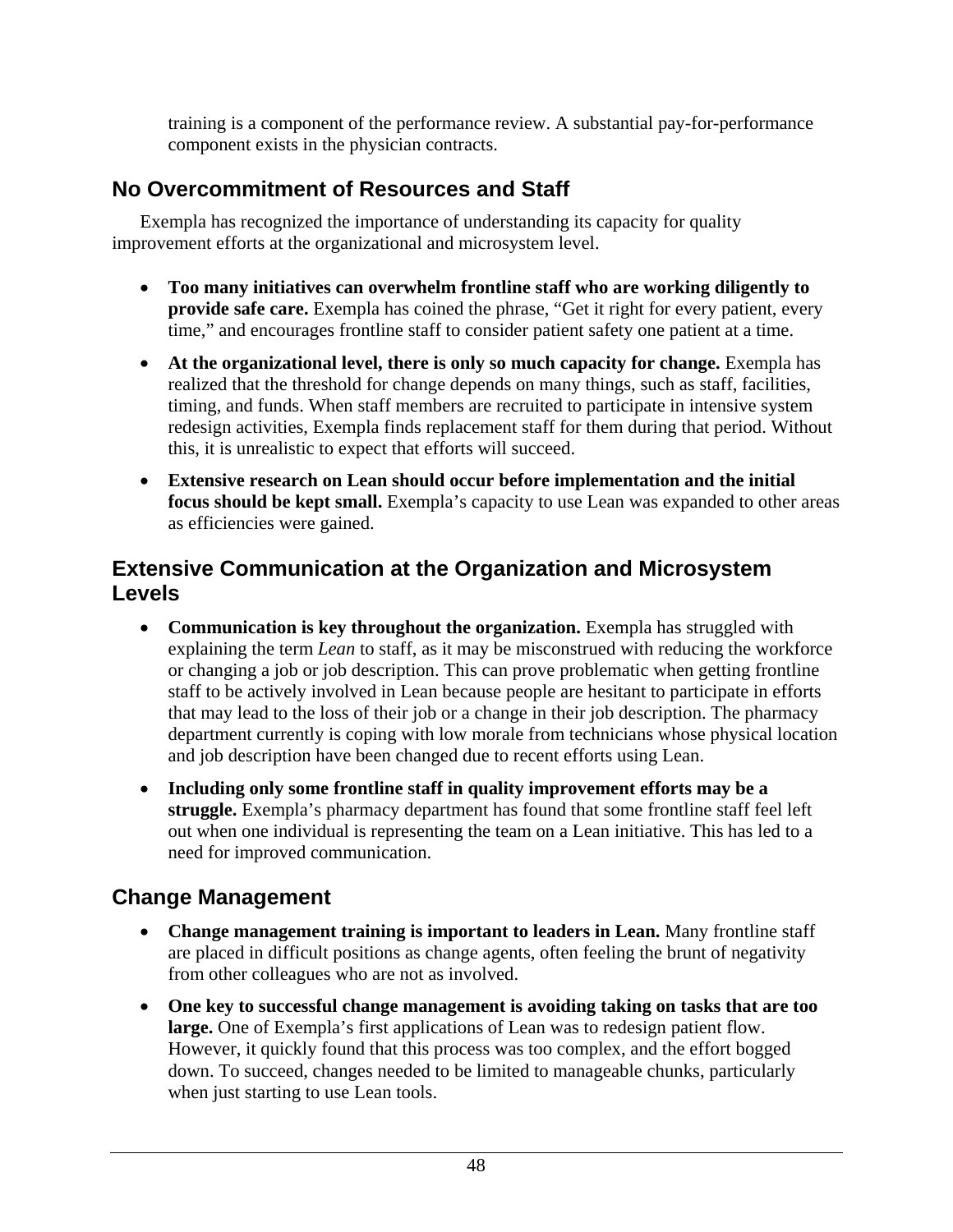# **How Can Lean Be Used?**

 This section captures ideas about how Exempla applied its overall Lean strategy and summarizes, through examples, how it used the strategy.

### **Overall Strategy**

 Health care organizations have used several approaches to implementing Lean principles. Exempla has elected to use "Kaizen Events," which involve selecting a specific process for improvement and identifying a team to spend one week studying, redesigning, and deploying a new Lean-inspired process with the guidance of a corporate facilitator. These Kaizen Events involve three key components:

- Planning
- Change processes
- Appropriate tools

### **Planning**

 During this phase, a multidisciplinary team is first formed to work on the quality improvement initiative. Exempla found that these teams should include 8 to 10 people.

- About one-third of the team should be directly affected by the outcomes of the change because they are most knowledgeable and motivated.
- One-third should be leaders in their units, whose opinions and choices will be respected by their peers.
- The remaining third should include individuals from multiple disciplines involved in the process. Exempla also has found value in including one or two outsiders, called "spotters," who have no familiarity with the process. The role of spotters is to:
	- Be an advocate for team members.
	- $\blacksquare$  Help others to ask the question behind the question.
	- Help to mitigate unintended consequences.
	- Challenge assumptions and assist others to voice concerns.

 Second, before a Kaizen Events team is convened, the Exempla facilitation team spends several weeks preparing. An [example preparation checklist](#page-66-0) is found at the end of this appendix.

 Third, a Value Stream Analysis, which is the flow of steps that result in a specific output, is conducted. Multidisciplinary teams at Exempla use Post-it notes to outline the flow on a conference room wall to facilitate structuring the analysis. The Value Stream Analysis has two components: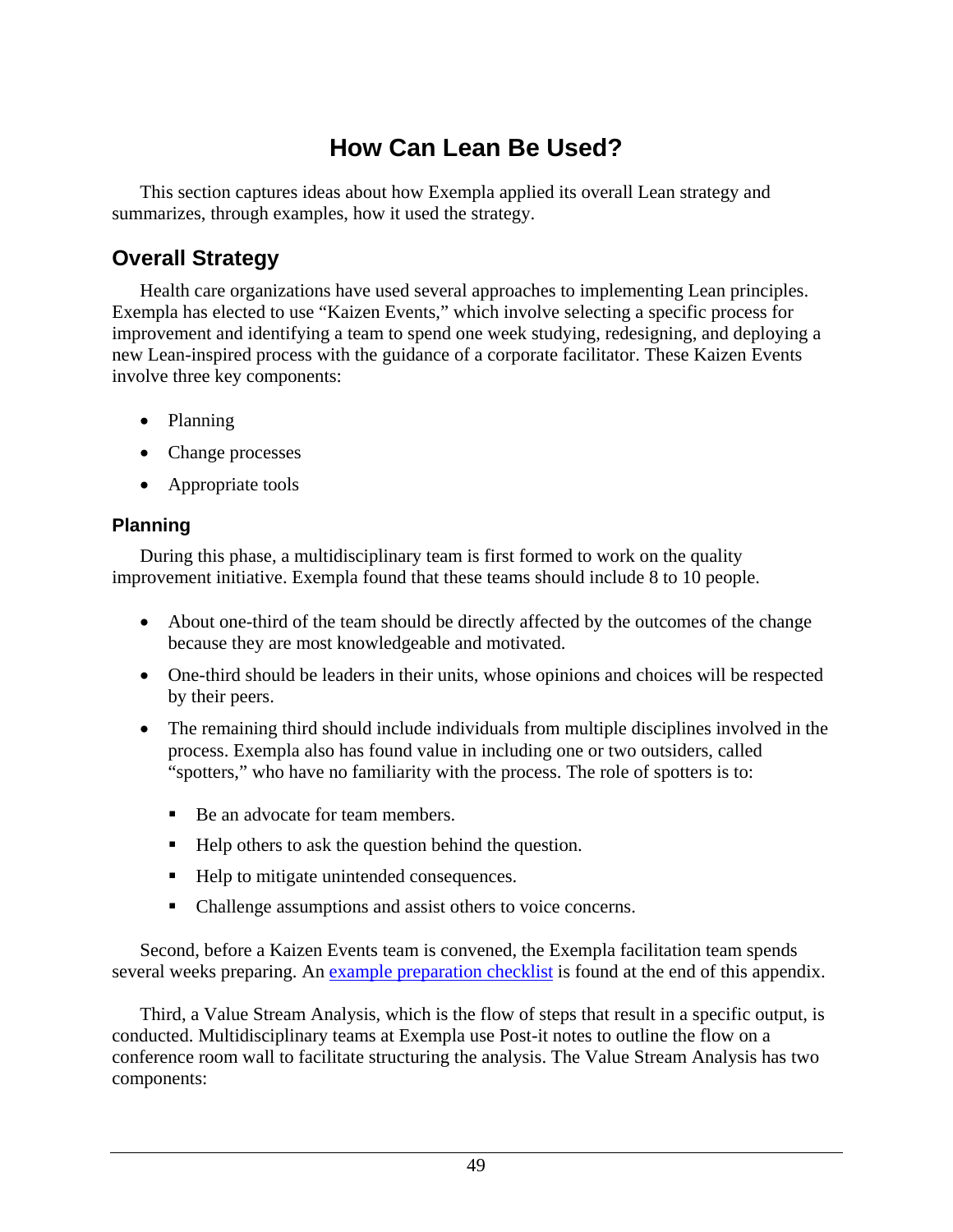- **Current state analysis:** This analysis outlines which steps in the process are value added and which are not needed to achieve the desired objective from the patient's perspective.
- **Future state design:** This component lays the groundwork for next steps. It identifies the quality improvement initiatives, including the very small (do-its), the medium (events), and the large (projects). This component also considers the upstream and downstream impact of the initiatives as well as the proper sequencing and prioritizing of these initiatives.

#### **Change Processes**

 Following the planning component, the quality improvement initiative is implemented. The Lean quality improvement initiative is called a Kaizen (Kai = change, zen = good) Event. These rapid-improvement events involve multidisciplinary and interdepartmental teams, including frontline staff.

A Kaizen Event comprises the following steps:

- 1. Three weeks of preparation: topic, team, targets.
- 2. Five days of rapid, focused team action.
	- Day 1: Study current state.
	- Day 2: Redesign to a future state.
	- Day 3: Test and implement changes.
	- Day 4: Develop standard work and plan for implementation.
	- Day 5: Present and communicate.
- 3. Three weeks of followup: mentoring, monitoring, measuring.
- 4. Ongoing monitoring. Exempla has found that changes need to be studied 30, 60, 90, and 120 days from implementation. Longer periods are needed to understand the true impact of the change. Exempla also has found that this process rarely leads to the ideal future state. Instead, it may take several iterations to get gradually closer to the final goal.

#### **Appropriate Tools**

 A range of tools and concepts are considered when developing and implementing a change. Potential concepts and tools are summarized in the next section and described in much greater detail in other sources. Failure to select the right tools is one reason change processes fail.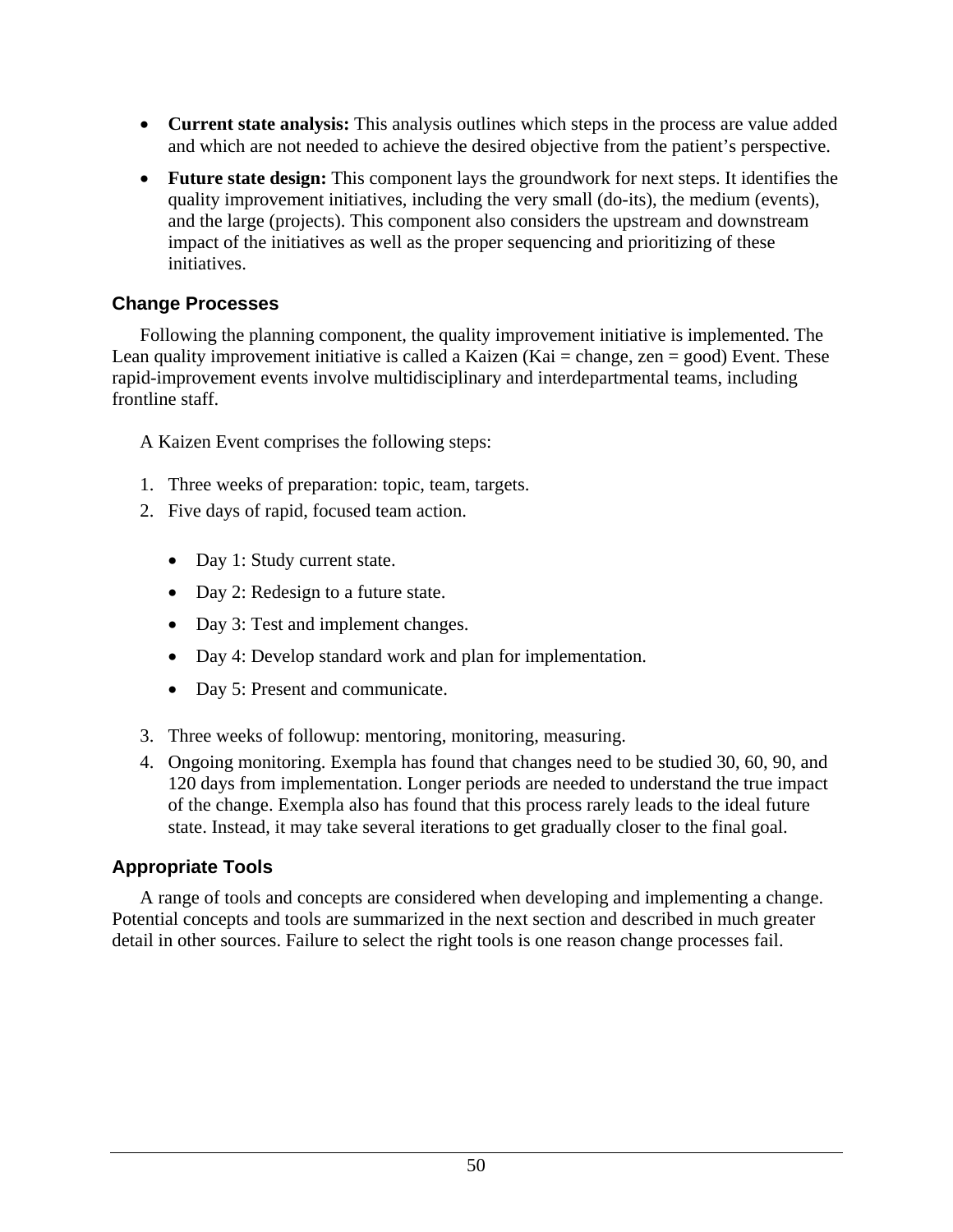## **Examples of Implementing Lean Concepts and Tools**

For a glossary of Lean tools, visit one of the following Web sites:

- [http://www.shopwerkssoftware.com/lean\\_glossary.aspx](http://www.shopwerkssoftware.com/lean_glossary.aspx)
- [www.tpslean.com/leanglossaryall.htm](http://www.tpslean.com/leanglossaryall.htm)

 The following are examples of using Lean. Many relate to the pharmacy department because it has had supportive leadership to drive the redesign process. Exempla has attempted 16 Kaizen Events, with 60 percent achieving positive results. As the examples show, further progress often is still needed.

#### **Specimen Processing Improvement**

**Challenge.** The laboratory at Exempla receives 127 specimens per hour. Each specimen is matched with orders, recorded into the computer system, and prepared for distribution to testing sites. The laboratory found that 35 percent of specimens arrived without orders, causing these to be reworked and the patient and specimen to wait.

#### **Objectives**

- Redesign the Specimen Processing workstation.
- Create process flow, standard work, and an organized and improved work area.

The Laboratory team used the following tools and concepts to meet the objectives:

- **Six S** to organize and redesign the space:
	- 1. Sort out: Get rid of what is not needed.
	- 2. Straighten: Organize what is needed (visual management).
	- 3. Scrub: Clean up (see and solve).
	- 4. Safety: Address unsafe acts, conditions, and motions.
	- 5. Standardize: Establish who, what, and when for upkeep.
	- 6. Sustain: Be self-disciplined and care.
- **Standard work,** or process, for all procedures
- **Work flow** for processing specimens
- **Eight wastes:** 
	- 1. Overproduction: rainbows on ED patients
	- 2. Overprocessing: retesting
	- 3. Excess inventory: batching lab samples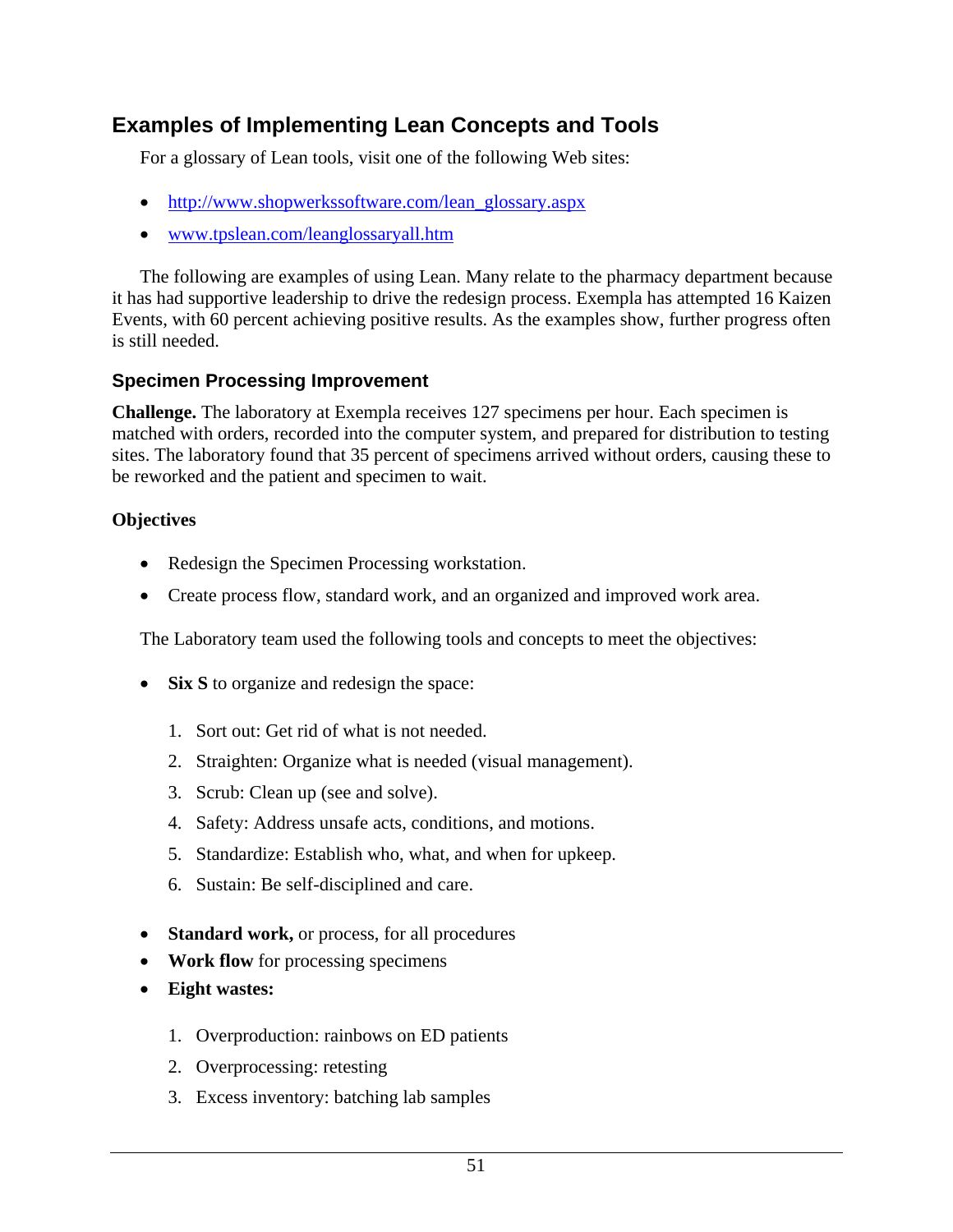- 4. Defects: redraws
- 5. Unused employee creativity: grassroots improvement
- 6. Excess movement: too many handoffs
- 7. Excess transport: delivering specimens
- 8. Waiting: ED for test results

#### **Metrics and Results**

- Redesigned Specimen Processing workstation using six S.
- Created more workspace (increased counterspace by at least 33 percent), an organized area, and flow of work in L-type shape—the HIGHWAY.
- Created visual workspace and reduced inventory.
- Moved equipment to aid in flow for specimen processing, phlebotomy, and hematology.
- Wrote standard work for specimen processing for all procedures.
- Learned one important lesson about the need to involve all shifts in the redesign. Night shift staff members were not included initially, and they did not like or understand the changes, which they promptly undid. Further discussions with the night shift were needed to obtain agreement and understanding.

### **Chemotherapy Process Improvement**

**Challenge.** Problems were identified with providing chemotherapy treatment to adult patients in the oncology unit. This improvement was prioritized as very important due to the high risk related to chemotherapy. Problems existed in the following areas:

- **Storage and procurement:** drug not available or limited strengths, look-alike–soundalike drugs stored together
- **Prescribing:** lack of standardization, abbreviations causing errors, illegible handwriting, look-alike–sound-alike prescribing, no weight, poor fax quality
- **Transcribing:** errors on medication administration record
- **Pharmacy review and order entry:** labs not available; references not current; errors in order entry; height, weight, and body surface area not available; no alerts to prevent errors
- **Preparation and dispensing:** mislabels, such as wrong drug, diluents, and volume; check process inconsistent; nurse unable to find where the drug was delivered
- **Administration:** inconsistent check process
- **Monitoring:** missed vitals and monitoring parameters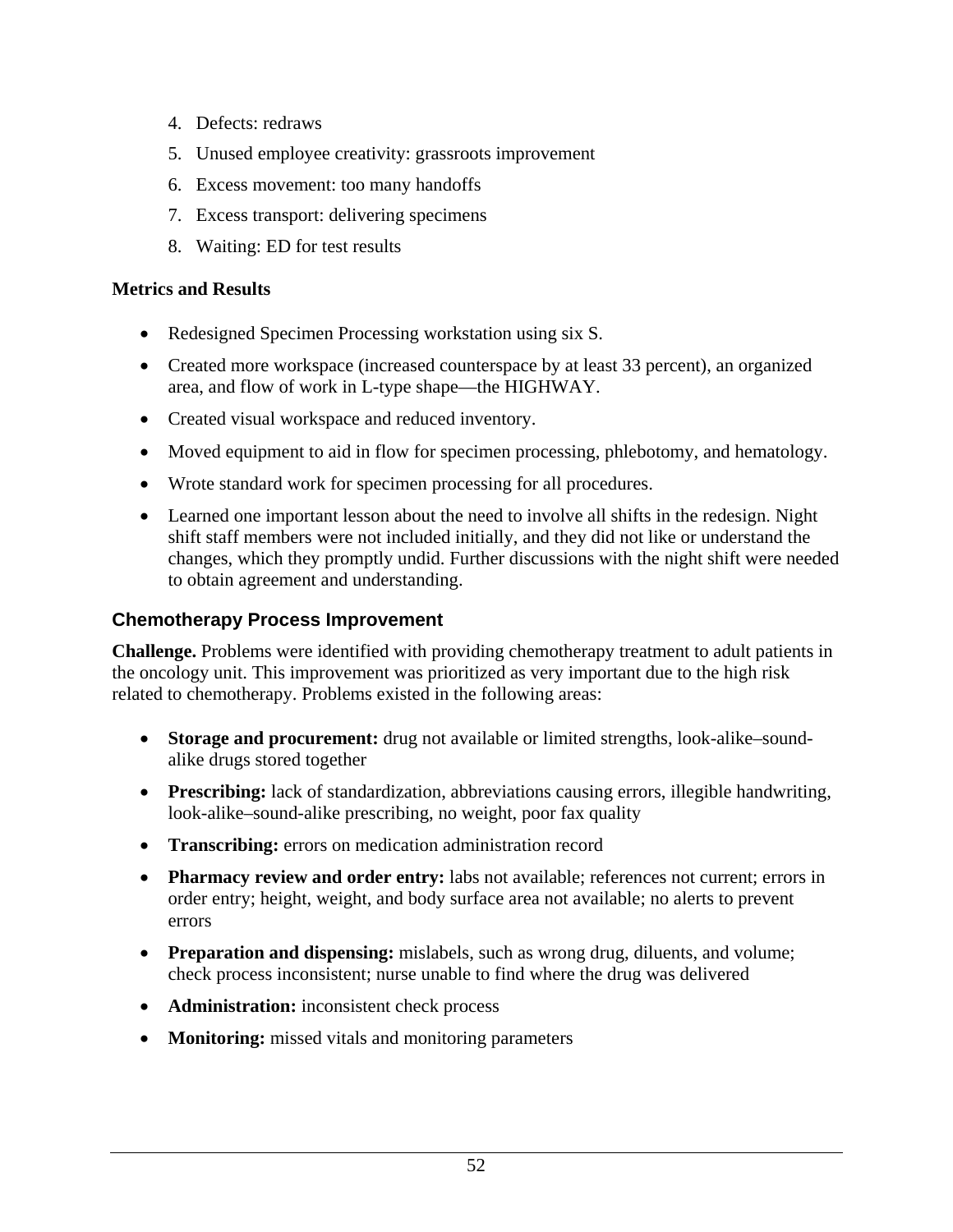#### **Objectives**

- Map out details of current process.
- Label steps as value added or waste.
- Review concepts of error proofing.
- Create ideal state.
- Create future state.

The Chemotherapy team used the following tools and concepts to meet the objectives:

- **Identification of waste:** reduced interruptions (change location of chemo preparation).
- **Error proofing:** standardized chemo orders, up-to-date references, competency, standardized checklist for pharmacist and nurses
- **Standard work:** medication locations, chemo medication administration record in same sequence as administration, improved pharmacy–nurse communication

#### **Metrics and Results**

#### **Safety Metrics**

| <b>Metric</b>                          | <b>Baseline March 2006</b> | <b>Followup September 2006</b> |
|----------------------------------------|----------------------------|--------------------------------|
| Abbreviations (avg. #)                 |                            |                                |
| Standardized order sets (%)            |                            | 80                             |
| Illegible orders (%)                   | 56                         | 28                             |
| With diagnosis (%)                     | 78                         | 91                             |
| Protocol (%)                           | 9                          | 81                             |
| Weight/body surface area available (%) | 16                         |                                |

- While early results are promising, Exempla commented that the results are still not at their target.
- More than one cycle of Lean will be performed and additional tools may have to be applied to improve the process and decrease abbreviations and improve order legibility.

#### **Staff Satisfaction Metrics: Nursing**

| <b>Metric</b>                   | Baseline March 2006 <sup>a</sup> | Followup September 2006 <sup>a</sup> |
|---------------------------------|----------------------------------|--------------------------------------|
| Overall satisfaction            |                                  |                                      |
| Comfort with chemo process      |                                  |                                      |
| Safety of process               |                                  |                                      |
| Orders clear and understandable |                                  |                                      |

<sup>a</sup>Pharmacy survey:  $1 =$  worst/never,  $5 =$  best/always.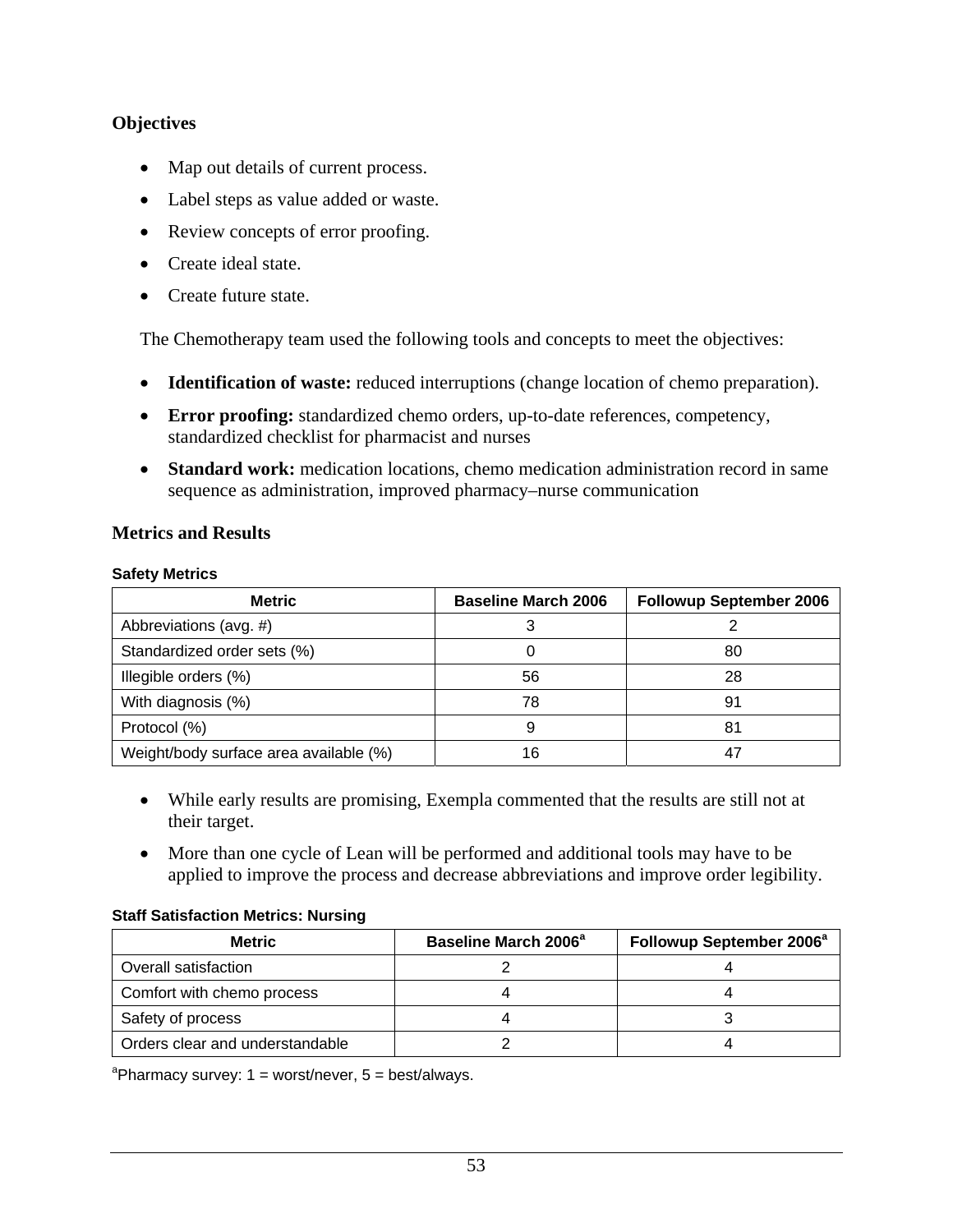• The drop in the nurses' perception of safety may be because the nurses were not completely aware of all the potential for error at the time of the baseline measurement and their awareness was heightened through the Lean process.

#### **Medication Dispensing Machine**

**Challenges.** The following problems were identified with the use of medication dispensing machines on the floors:

- Three separate medication dispensing machines existed on each floor.
- Each medication dispensing machine had different inventory, and there was no way of knowing which machine had the medication the nurse was looking for.
- All three medication dispensing machines were located away from the patient care areas.
- Some medications that looked alike or sounded alike were placed next to one another within the machines.
- Inventory within the medication dispensing machines was difficult to manage.

### **Objectives**

- Reevaluate standard medications.
- Determine inventory needs based on usage.
- Redesign medication dispensing machine locations to improve nursing efficiency.
- Establish a process for separating high-risk medications.

 The medication dispensing machine team used the following tools and concepts to meet the objectives:

- **Gemba walk:** moved the medication dispensing machine to its own room so that it was easy to locate
- **Create standard work for medication dispensing machine maintenance:** consolidated the three medication dispensing machines to one
- **Reduce wastes:** decreased number of stock-outs
- **Reduce wait or delay of care:** standardized medication delivery times to the medication dispensing machines and decreased the time until the medication was available for administration
- **Waste in motion (nurse):** reduced the distance that nurses had to travel to access the medication dispensing machines
- **Overprocessing:** changed inventory to meet the needs of the patients instead of stocking excess medications that did not get used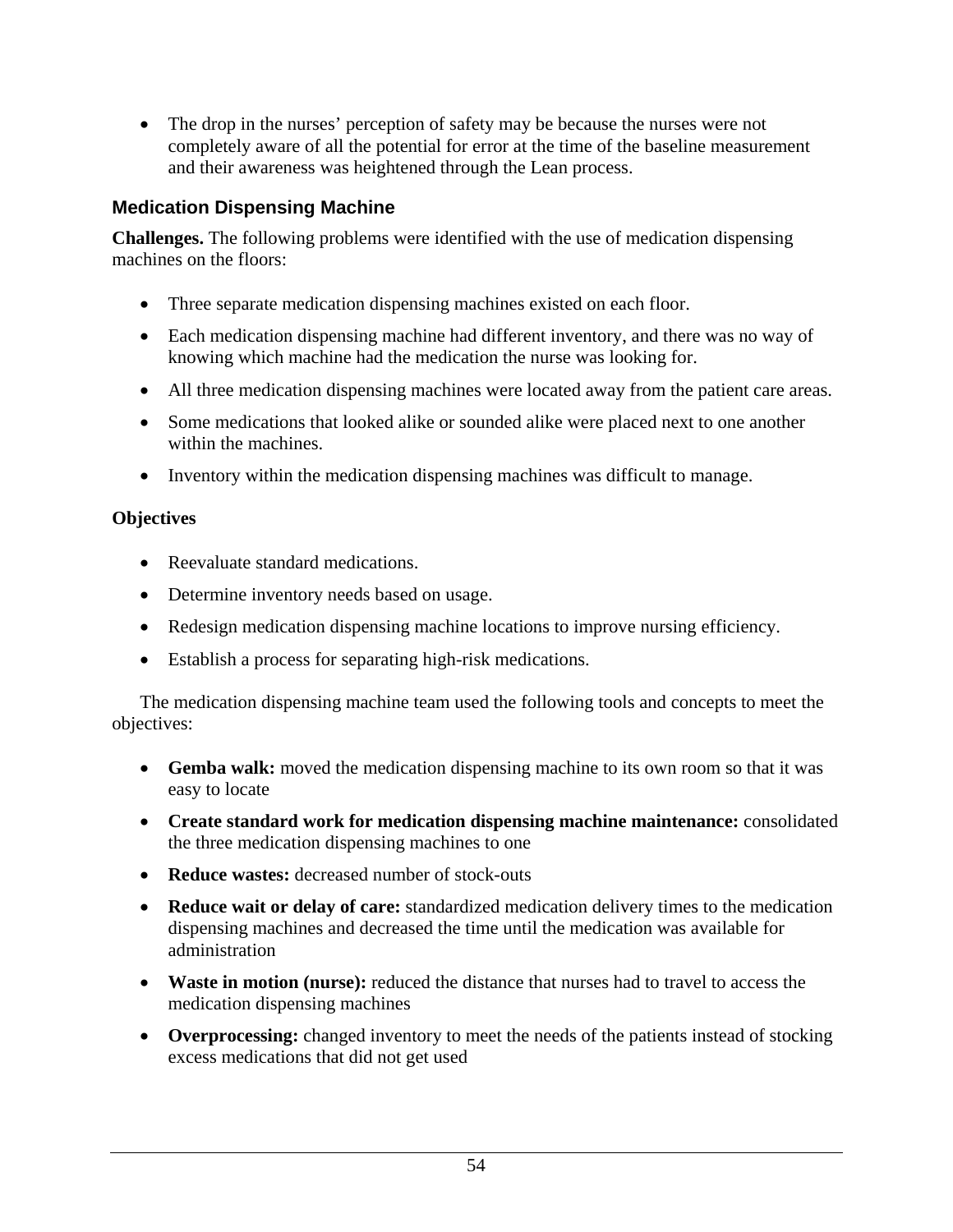#### **Metrics and Results**

#### **Medication Dispensing Machine Team Results**

| <b>Metric</b>                                                      | <b>Baseline</b>            | <b>Result</b>            | <b>Comments</b>         |
|--------------------------------------------------------------------|----------------------------|--------------------------|-------------------------|
| Inventory reduction                                                | 3 machines:<br>\$16,163.59 | 1 machine:<br>\$8,276.26 | \$7,887.33<br>reduction |
| Number of medications sent to ICU (3 days)                         | 255                        | 184                      | 28% decrease            |
| Number of medications in medication<br>dispensing machine not used | 362                        | 136                      | 62% decrease            |

- Consolidated medication dispensing machines from three to one
- Decreased the distance traveled by nurses to access medication dispensing machine
- Decreased stock-outs
- Changed inventory to meet the needs of the patients
- Decreased the time until the medication was available for administration
- Still working to ensure that only one medication at a time is being removed from the medication dispensing machine

### **Patient Transfer Process**

**Challenges.** The following problems were identified with the patient transfer process between floors and to testing areas:

- Communication was lacking about patient ready-for-transport status; patients not ready for transport resulted in delays.
- Patient transportation log did not exist.
- Patients were not placed on monitors when returned to room.
- Isolation precautions were not followed during transport and testing.
- Transport equipment storage was lacking on units.

**Objectives.** The transfer process team outlined the following objectives to address the problems with the transfer process:

- Improve the handoff of patients between transporter and requester.
- Review the communication process between transporters and requesters.
- Evaluate the transport process.
- Develop script for transport team members.
- Determine how to add in-house transfers to current workload.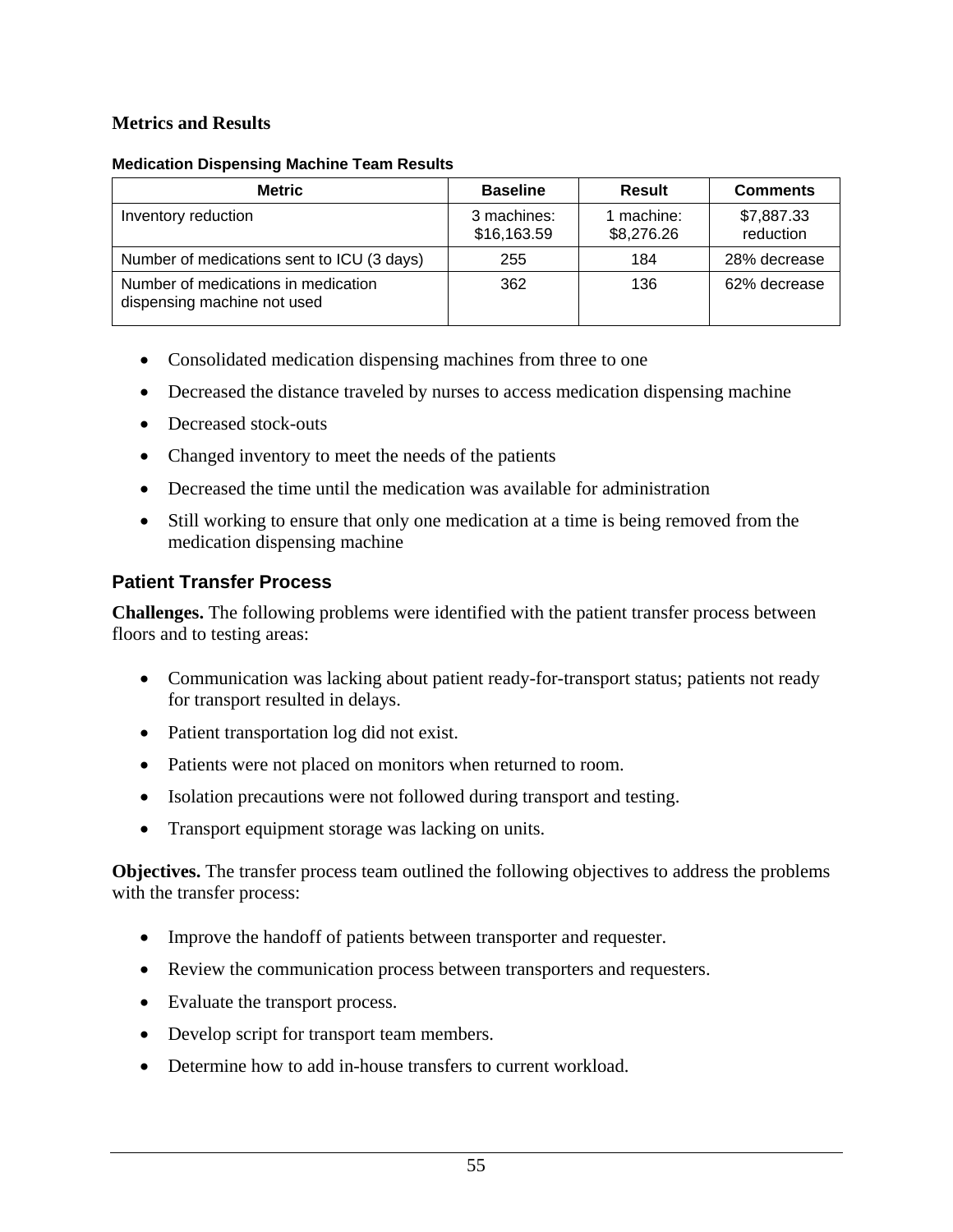The Transfer Process team used the following tools and concepts to meet the objectives:

- **Visual workplace:** use of transport safety checklist sticker to identify patients ready for transport
- **Standard work**
- **Gemba:** creation of central dispatch station to control all in-house transfers

**Metrics and Results.** The transfer process team expects to achieve the following results:

- Improved flow from more efficient communication
- Decreased wait times pre- and posttest

# **Overall Process Redesign Lessons Learned**

- Even a seemingly simple process can be very complex.
- Mapping out the discrete steps in any process can highlight additional challenges and problems not previously identified.
- The team needs to dig deeper (collect more information on all aspects of event) before the event and consider increasing the planning time.
- The team has to have a reason to buy in for change.
- All team members need to be unified about the purpose before the event starts.
- There never is too much communication among team members.
- The scope of work must be kept manageable.
- Frontline staff should be responsible for deciding what changes need to be made.
- Required engagement of various physician groups and physician availability are a challenge for the dedicated time needed to complete an event.
- Patient-centered solutions can help to keep the team on track.
- Solutions can be reached more quickly by pulling together a multidisciplinary team.
- Staff members must remember to listen to others before speaking.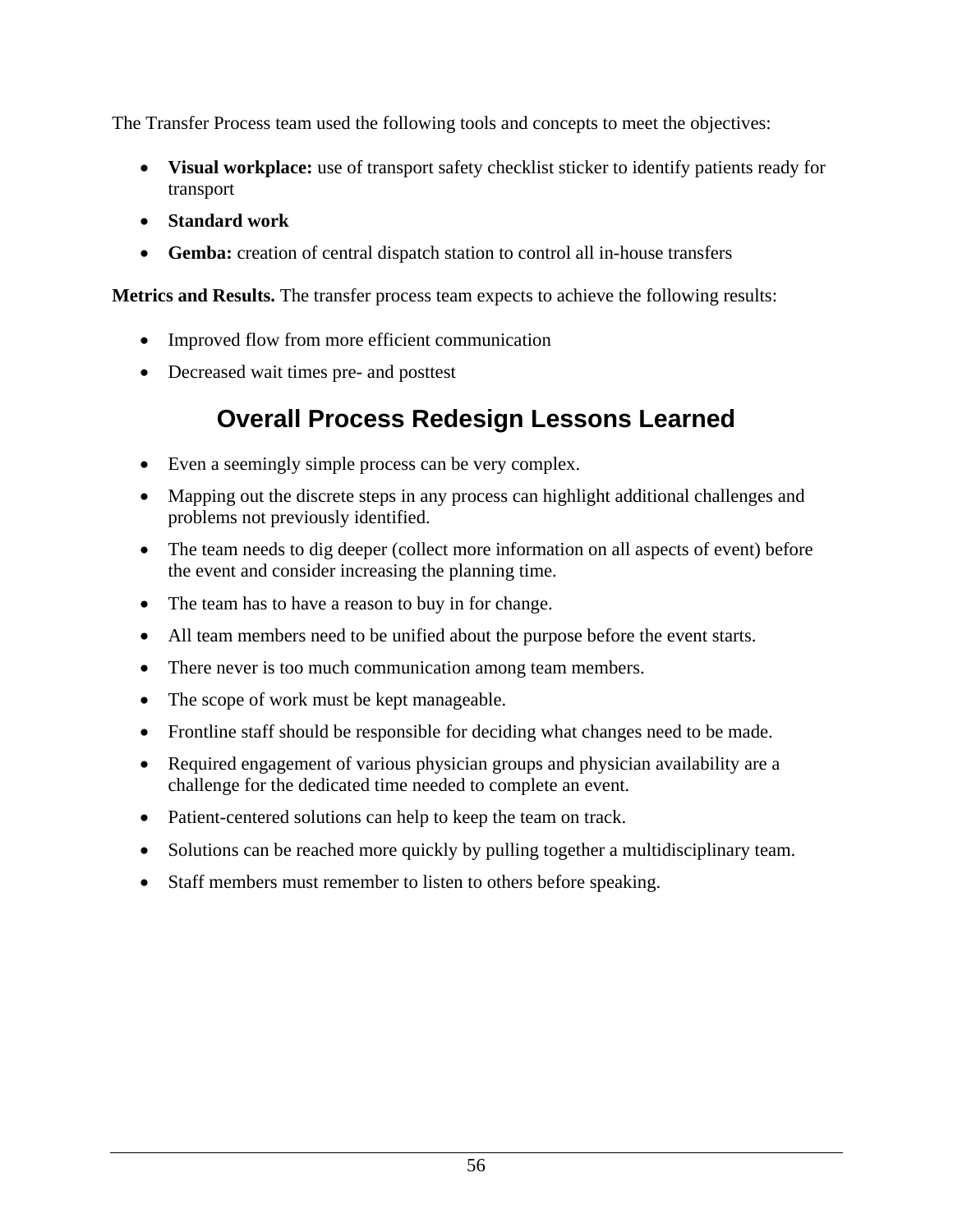# **Rapid Improvement Checklist**

| Team:                                                                |                                                                                           |                                                           |
|----------------------------------------------------------------------|-------------------------------------------------------------------------------------------|-----------------------------------------------------------|
| Date of Event:                                                       |                                                                                           |                                                           |
| 6 Weeks Before Event Due Date                                        | 2 Weeks Before Event Due Date                                                             | 1 Week Before Event Due Date                              |
| <b>Project Planning</b>                                              | Project Planning-Develop Plan To Gather                                                   | $\Box$ Resolve open items.<br>1.                          |
| 1. □ Select area and topic.                                          | <b>Current State Data</b>                                                                 | 2.<br>$\Box$ Define clearly the boundaries of the         |
| 2. $\Box$ Determine coleader and team                                | $\Box$ Determine actual customer demand.<br>1.                                            | event:                                                    |
| members.                                                             | 2.<br>$\Box$ Determine backlog or wait times.                                             | -Who are the customers? What are                          |
| □ Complete Team Charter.<br>3.                                       | 3.<br>$\Box$ Determine actual output.                                                     | the outputs? What triggers the area                       |
| 4. Ask a few hard questions, e.g.:                                   | □ Determine total hours worked to create<br>4.                                            | to do something for a customer?                           |
| - Will this team improve your value                                  | this output.                                                                              | -Who are the suppliers? What are the                      |
| stream?                                                              | $\Box$ Calculate productivity: output/total                                               | inputs?                                                   |
| - Will this team improve the area's                                  | hours worked.                                                                             | -Prepare additional flowcharts,                           |
| key measurements?<br>$\Box$ Prepare the business case for this<br>5. | $\Box$ Calculate relevant cycle times.<br>6.<br>7.<br>$\Box$ Determine top 5-10 problems. | spaghetti diagrams, layouts, and time                     |
| improvement event.                                                   | $\Box$ Review occurrences/complaints in the<br>8.                                         | studies, as needed.<br>$\Box$ Brief the consultant.<br>3. |
| $\Box$ Define the objectives and deliverables<br>6.                  | past 12 months, if applicable.                                                            | 4.<br>$\Box$ Prepare supplies and logistics for the       |
| expected from the event team.                                        | 9. $\Box$ Review customer and patient                                                     | team:                                                     |
| 7. <b>Q</b> Define the measurements and targets                      | satisfaction comments. List top five                                                      | -Locations and schedules                                  |
| for the team. Make sure there are only                               | issues from complaints, rework, and                                                       | -Food, supplies                                           |
| three or fewer key measurements.                                     | delays.                                                                                   |                                                           |
| 8. <b>Q</b> Review action deliverables,                              |                                                                                           | <b>Team Meeting</b>                                       |
| measurements, and targets with the                                   | <b>Communication</b>                                                                      | □ Review measurements, targets, and                       |
| external or internal consultant. Revise                              | 10. □ Post announcement about rapid                                                       | objectives.                                               |
| if needed.                                                           | improvement event date, time, and                                                         | $\Box$ Review data collected to date.<br>6.               |
|                                                                      | focus.                                                                                    | 7.<br>$\Box$ Ask for feedback; try to address             |
| <b>Details</b>                                                       | 11. □ Put up a blank flipchart to get                                                     | concerns.                                                 |
| 9. <b>Q</b> Schedule event team meetings for next                    | suggestions/feedback. Ask questions,                                                      | $\Box$ Reinforce what's in it for them.<br>8.             |
| 2 weeks.                                                             | clarify, and put these ideas on a list.                                                   | 9. $\Box$ Establish group norms.                          |
| 10. □ Schedule meeting to educate                                    | 12. Discuss rapid improvement event in                                                    | 10. □ Discuss roles of team members during                |
| stakeholders (ssc/managers/directors                                 | staff meetings. Explain objectives,                                                       | week.                                                     |
| of involved departments).                                            | measurements, and targets.                                                                | 11. □ Reconfirm scheduled commitments                     |
| 11. □ Send invitations to join to team                               | 13. <b>Q</b> Review and confirm team members.                                             | with each team member, supervisor,                        |
| members.                                                             | Confirm entire week commitment.                                                           | etc.                                                      |
| <b>Schedule Team Meetings</b>                                        | <b>Team Meeting</b>                                                                       |                                                           |
|                                                                      | 14. <b>Q</b> Team introductions                                                           |                                                           |
|                                                                      | 15. □ Why are we here? What is the scope?                                                 |                                                           |
|                                                                      | 16. □ Lean orientation                                                                    |                                                           |
|                                                                      | 17. <b>D</b> Event schedule, measurements,                                                |                                                           |
|                                                                      | targets, and action deliverables                                                          |                                                           |
|                                                                      | 18. Q Business case and Team Charter                                                      |                                                           |
|                                                                      | 19. □ Tasks to team for data preparation                                                  |                                                           |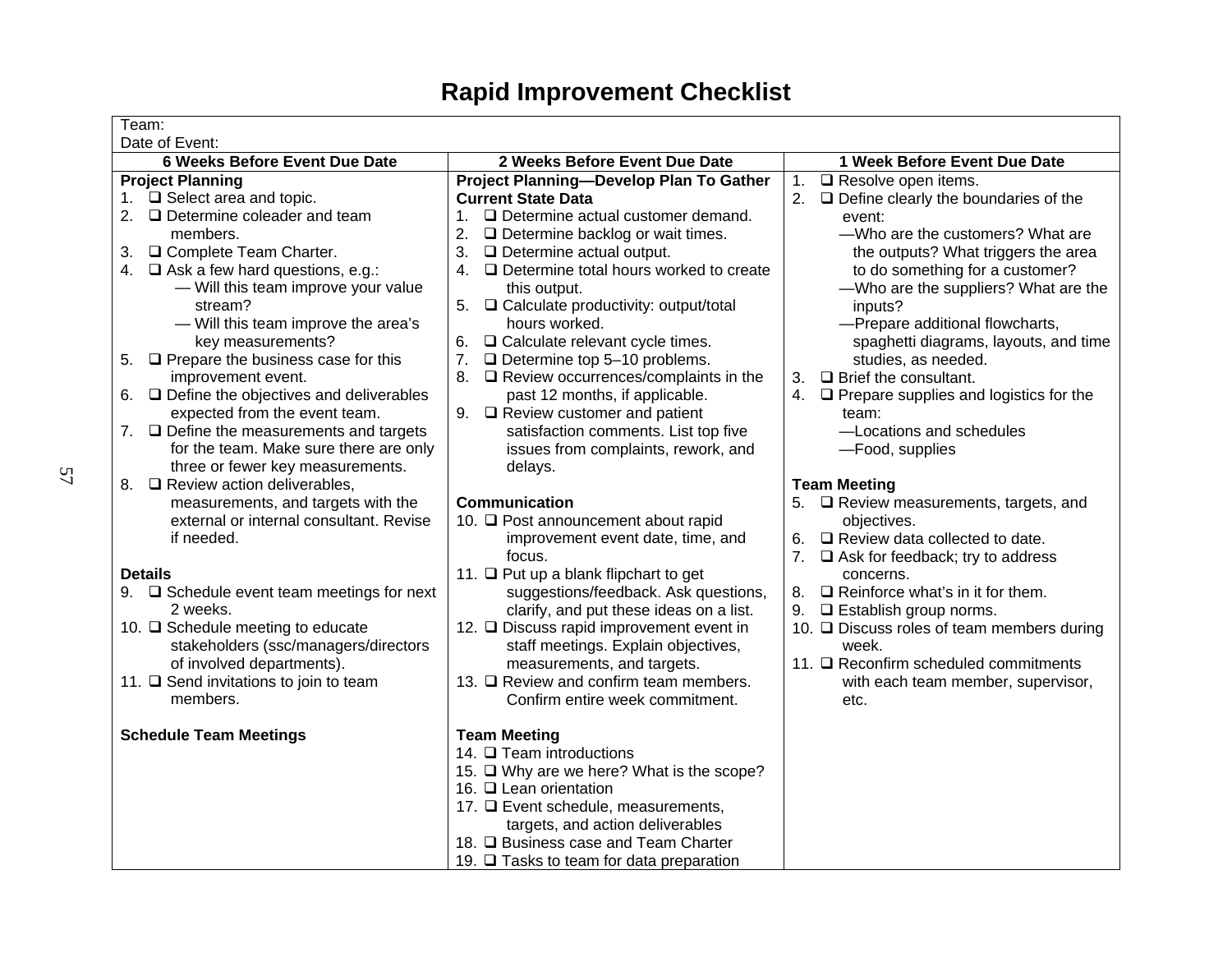# **Appendix C: High Reliability Organization Learning Network Operational Advice From the Cincinnati Children's Site Visit**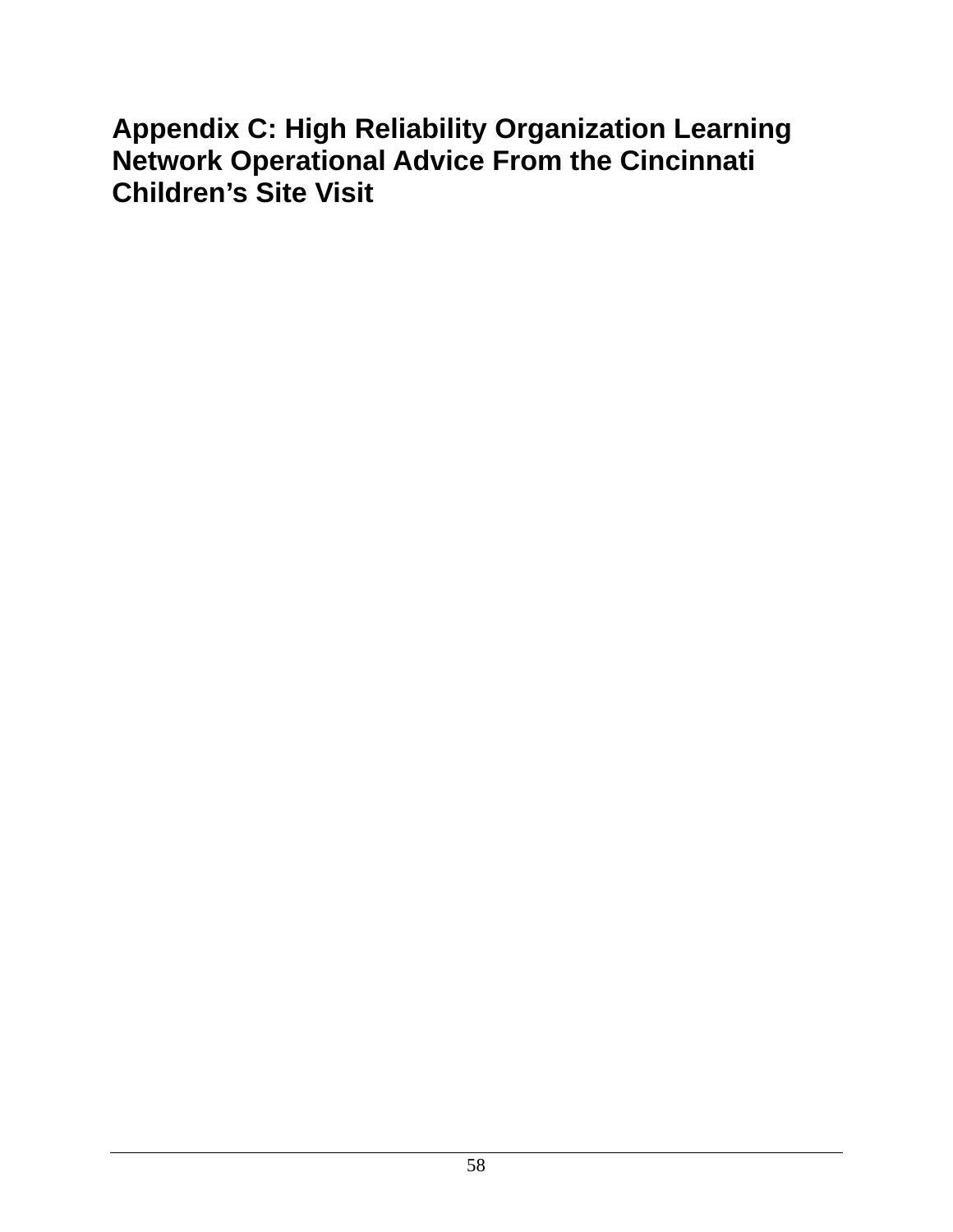# **Overview**

 This appendix summarizes practical suggestions on how to transform an organization by creating an infrastructure for supporting improvement initiatives geared toward making the organization more reliable. All ideas reflected in this document were suggested by representatives of Cincinnati Children's Hospital Medical Center and other health care systems attending a site visit as part of the AHRQ-sponsored High Reliability Organization (HRO) Learning Network.

 Cincinnati Children's is a world-class facility, with an endowment of more than \$1 billion, more than \$900 million in research contracts and grants, and a history of innovation that includes a Robert Wood Johnson Foundation (RWJF) Pursuing Perfection grant. As a prestigious children's hospital, Cincinnati Children's attracts 50 percent of its patients from outside its service area.

 Participants in the site visit were interested in how Cincinnati Children's is transforming itself into a national leader in quality improvement and safety initiatives, as well as how its efforts could be adapted to different systems.

 This document synthesizes the site visit discussion to answer several key questions about organizational transformation toward high reliability:

- What does it mean to transform a hospital using high reliability concepts?
- How can an organization build a business case for organizational transformation and quality?
- How has the broad commitment to organizational change been translated into specific initiatives to improve patient care and the patient experience?
- What can be learned about how process redesign efforts can drive organizational transformation?

 The discussion of these questions relates specific activities and initiatives to a framework for high reliability organizing. In addition, specific examples are provided to help illustrate the tangible impact of a commitment to organizational transformation. Finally, by focusing on change processes and not just end products of improvements, other systems can understand the processes that led to Cincinnati Children's improvements and be better able to take these insights and create processes that will work in their own systems.

 Other materials that were shared at the site visit, including slides from the presentations and other examples of improvement materials, are available on the HRO Learning Network extranet and from AHRQ and [Delmarva](http://www.delmarvafoundation.org/) staff.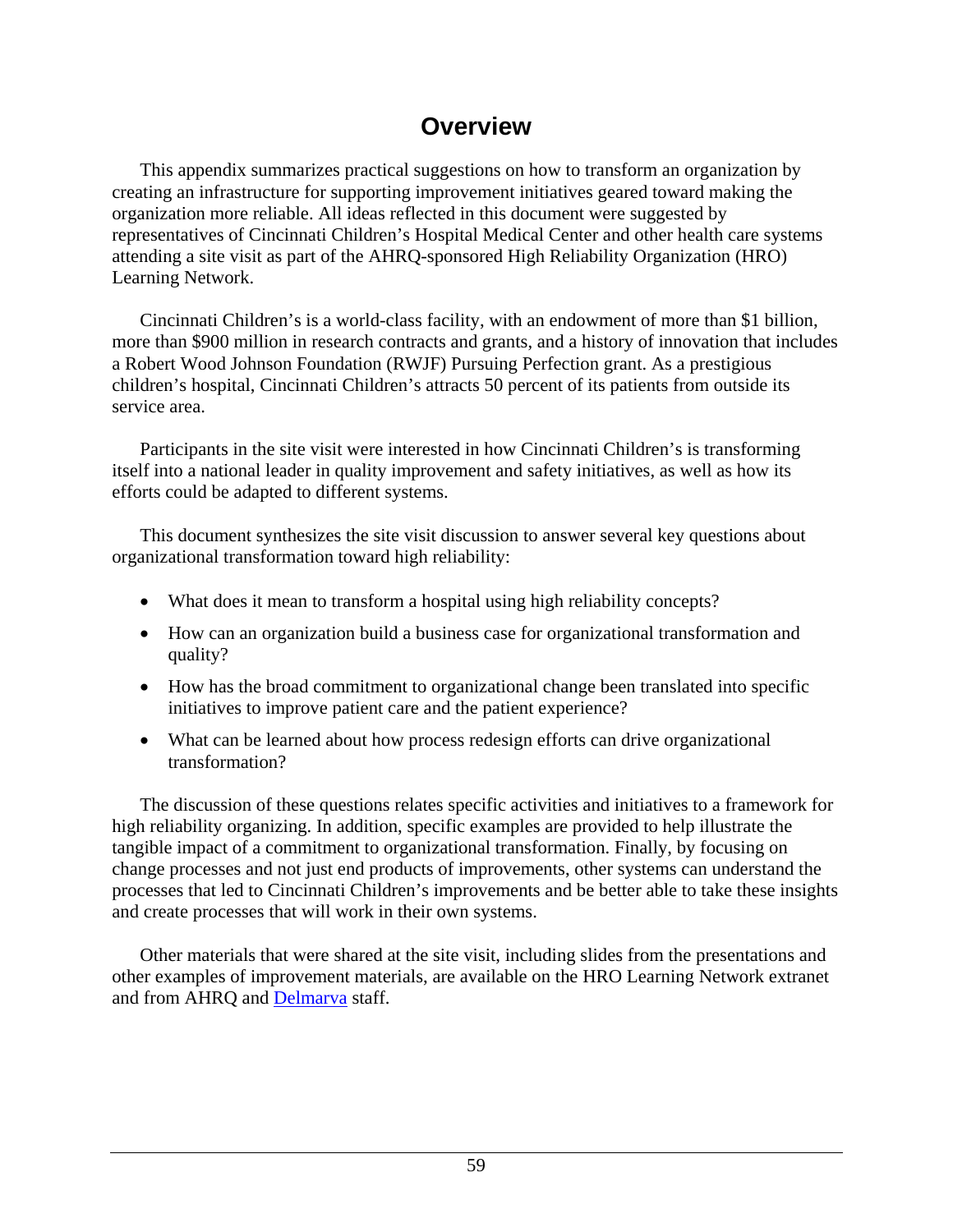# **Organizational Transformation**

<span id="page-66-0"></span> Although Cincinnati Children's has been nationally prominent for many years, the organizational commitment to fundamental improvement is less than 10 years old. When Cincinnati Children's received the RWJF Pursuing Perfection grant in 2001, it lacked a comprehensive quality improvement strategy or clear understanding of where its improvement efforts should be focused. The IOM Report *Crossing the Quality Chasm* provided a conceptual framework for the organization to think about its quality improvement efforts and aspects of care in which improvement could occur. While Cincinnati Children's has made great progress on its transformation journey, key leaders from Cincinnati Children's strongly emphasize that they are still on the transformation journey and believe that improving reliability will be a continuous process.

 This section addresses two key questions one would ask when starting to transform an organization into one that provides highly reliable, high-quality care:

- How can a vision for transformation be created?
- What key components need to be addressed as the transformation process begins?

## **Creating a Shared Vision for Transformation**

 Cincinnati Children's spent a significant amount of time defining what transformation should mean for its organization. These discussions led to the conclusion that achieving organizational goals requires more than a series of incremental performance improvement projects. Instead, the vision for transformation emphasized:

- **The need to focus on large-scale organizational changes that are linked directly to the strategic plan.** Particularly given Cincinnati Children's size, the only way the organization as a whole could be transformed was through aligning strategic planning with the investments being made in safety and quality improvement.
- **Goal setting for systems based on 100 percent performance and 0 percent defects.** Leaders agreed to establish these perfection-oriented goals even when it was not clear whether those goals were achievable. They reasoned that these standards of excellence were the only way to avoid accepting errors and defects that were inconsistent with the organizational mission.
- **An emphasis on creating transparent processes for sharing successes and failures with internal and external customers.** To build a foundation for a culture in which ongoing improvement was the norm, Cincinnati Children's accepted that almost every process in the system could and should be better and that leaders needed to talk about what they were learning as they attempted to improve these processes. By creating extremely high standards, the leaders made it easier for staff to discuss failures and opportunities for improvement because the failure to achieve something extraordinary is not anything to be embarrassed about. But high standards also made it more difficult to remain complacent, even in systems where performance was comparable to those of their peers.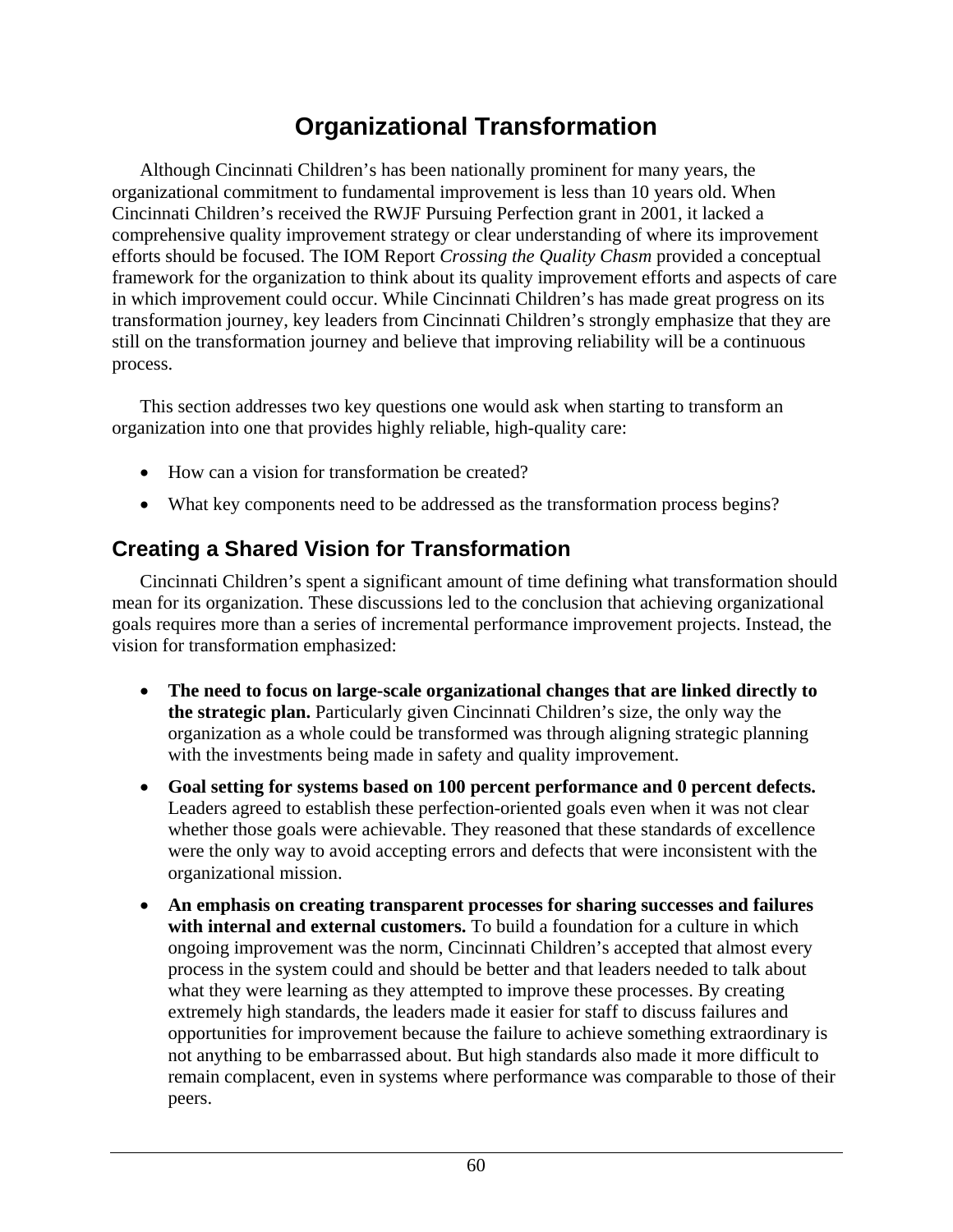### **Identifying Essential Elements for Transformation**

 Like other organizations who have committed to major change, leaders at Cincinnati Children's view transformation as a continuous process that requires persistence. A mantra that senior leadership has used to avoid "overplanning" was to "start before they were ready"; this coupled with setting audacious goals has helped them begin the transformation process more quickly.

 Cincinnati Children's leadership has found it useful to think about the following five elements as key focus areas for their journey:

- Leadership
- Institutional infrastructure, organizational alignment, and resource investment
- Rigorous measurement
- Transparency
- Accountability

#### **Leadership**

 Leadership at the system and unit levels has proven to be essential for jump-starting and sustaining organizational transformation. Cincinnati Children's identified three leadership essentials that help to clarify how leaders drive organizational change:

- **Leaders must own the process of creating the culture and focus required for transformation.** It is up to leaders to help others clearly understand priorities. Leaders also have to model the transparency and accountability that transformation requires. Perhaps most important, leaders are responsible for ensuring that staff can succeed in their improvement efforts and for sustaining the positive outlook that encourages people to continue trying to make changes successful even when progress is slow. Each example of major change within a unit reflected the efforts of a leadership team who exhibited these characteristics.
- **Leaders must remain united.** A key success factor at Cincinnati Children's is support for transformation from the entire leadership team. This process did not happen immediately. Key leaders, including the chief financial officer (CFO), only gradually bought into the commitment to a quality-based transformation of the organization. Over time, some leaders who remained uncommitted to transformation left or were replaced by others who were supportive. As the commitment to transformation grew, it became easier to attract and retain leaders committed to transformation. Now that transformation is central to organizational culture, there is a consistent senior leadership response to complaints related to the transformation: "This is how we work, and this is now part of your work." Although this response might have been inconceivable or highly risky 5 years ago, unity among leaders now enables Cincinnati Children's to respond to complaints in ways that help to drive organizational transformation.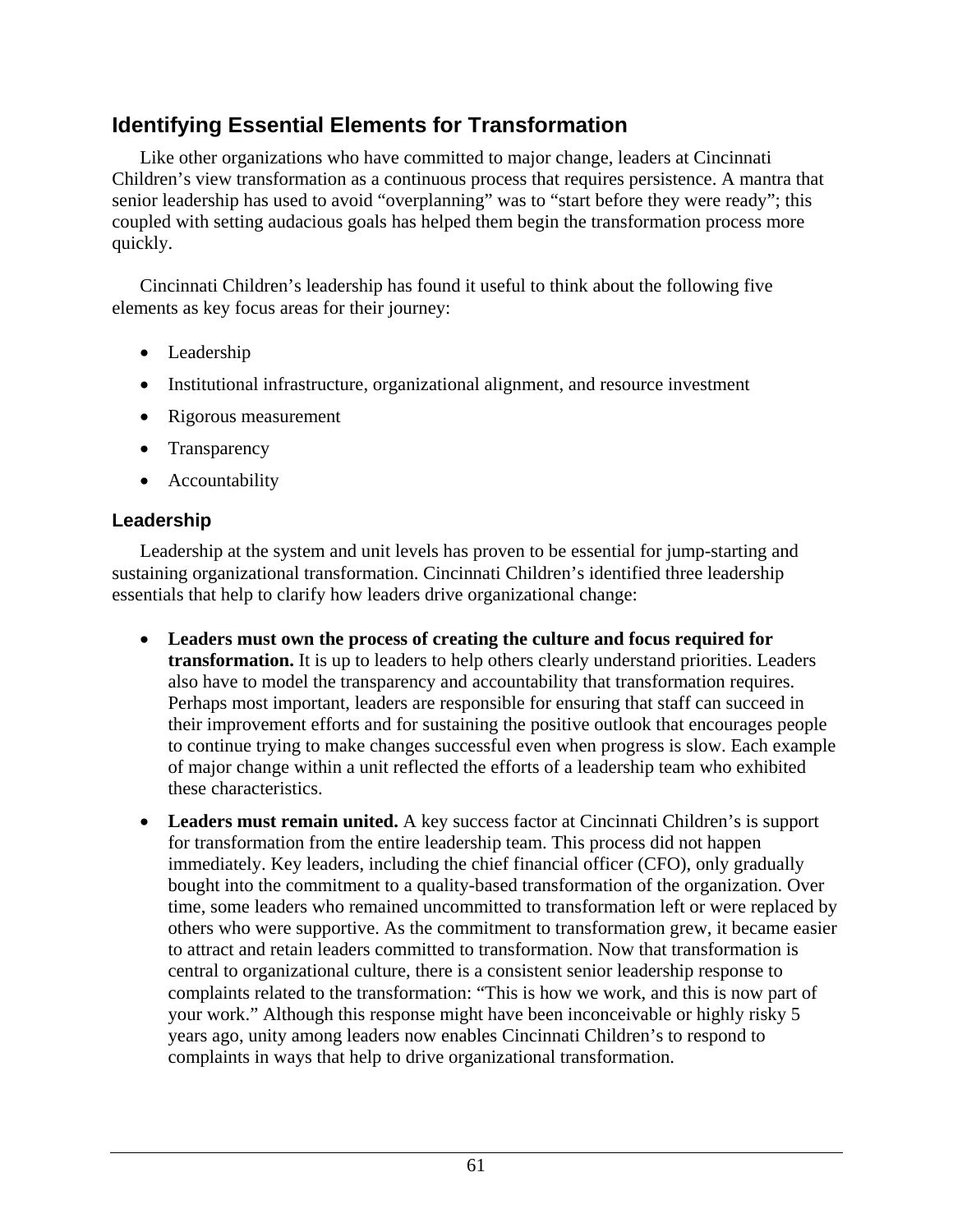- **Leaders are more effective when working in teams.** Many improvement projects have a team leadership structure that brings complementary skills and influence to a project and may include a physician, nurse, and sometimes an administrator. This structure is used for several reasons:
	- *It helps to avoid the perception of winners and losers, which can lead perceived losers to withdraw from the improvement effort***.** Problems owned by the physician and nursing staffs are much more likely to be solved in ways that are supported and sustainable for both groups.
	- *It fosters a breakdown of the traditional cultural barriers between physicians and nurses and leads to an atmosphere where everyone recognizes the contributions of multiple staff types.* Transformation requires a culture that rejects hierarchy and embraces relevant expertise. By creating leadership teams, Cincinnati Children's is modeling the type of culture required for all types of staff to feel that their insights are valued and that their warnings of potential risks to patients will be taken seriously.
	- *It creates more favorable conditions for stimulating enthusiastic physician engagement and involvement.* In some hospitals, physicians are regarded as obstacles to quality improvement, and those perceptions create resentments that lead to selffulfilling prophecies. Cincinnati Children's works extensively to provide resources and expertise that will allow its physicians to help lead improvement efforts. Each Clinical System Improvement Integrating Team is led by a physician and a nonphysician. In this capacity, physicians work collaboratively to help develop and lead initiatives that improve systems and processes. The net effect of this effort is a growing number of physician leaders who can provide valuable perspectives and ideas required to drive the transformational goals that have been established.

#### **Institutional Infrastructure To Support Transformation**

 Having a well-developed organizational infrastructure is key to efforts to achieve organizational transformation. Typically, infrastructure is equated with technology and information systems required to support an organization's mission. But when Cincinnati Children's began its transformation, it defined infrastructure development more broadly. This section addresses infrastructure at two levels: support infrastructure and technology infrastructure.

#### **Support Infrastructure**

 Initial efforts focused on developing a support infrastructure for improvement that would provide the units and teams working on initiatives the expertise and resources they would need to succeed. This investment supports efforts to make the right thing to do the easy thing to do.

 Cincinnati Children's also regarded support infrastructure as essential for addressing quality improvement at points where distinct subsystems intersect with one another. Facilitating improvement and breaking down silos within the system were major emphases. Developing this support infrastructure made it easier for Cincinnati Children's to establish unit and leadership accountability for improvement efforts by ensuring that units and their leaders had the resources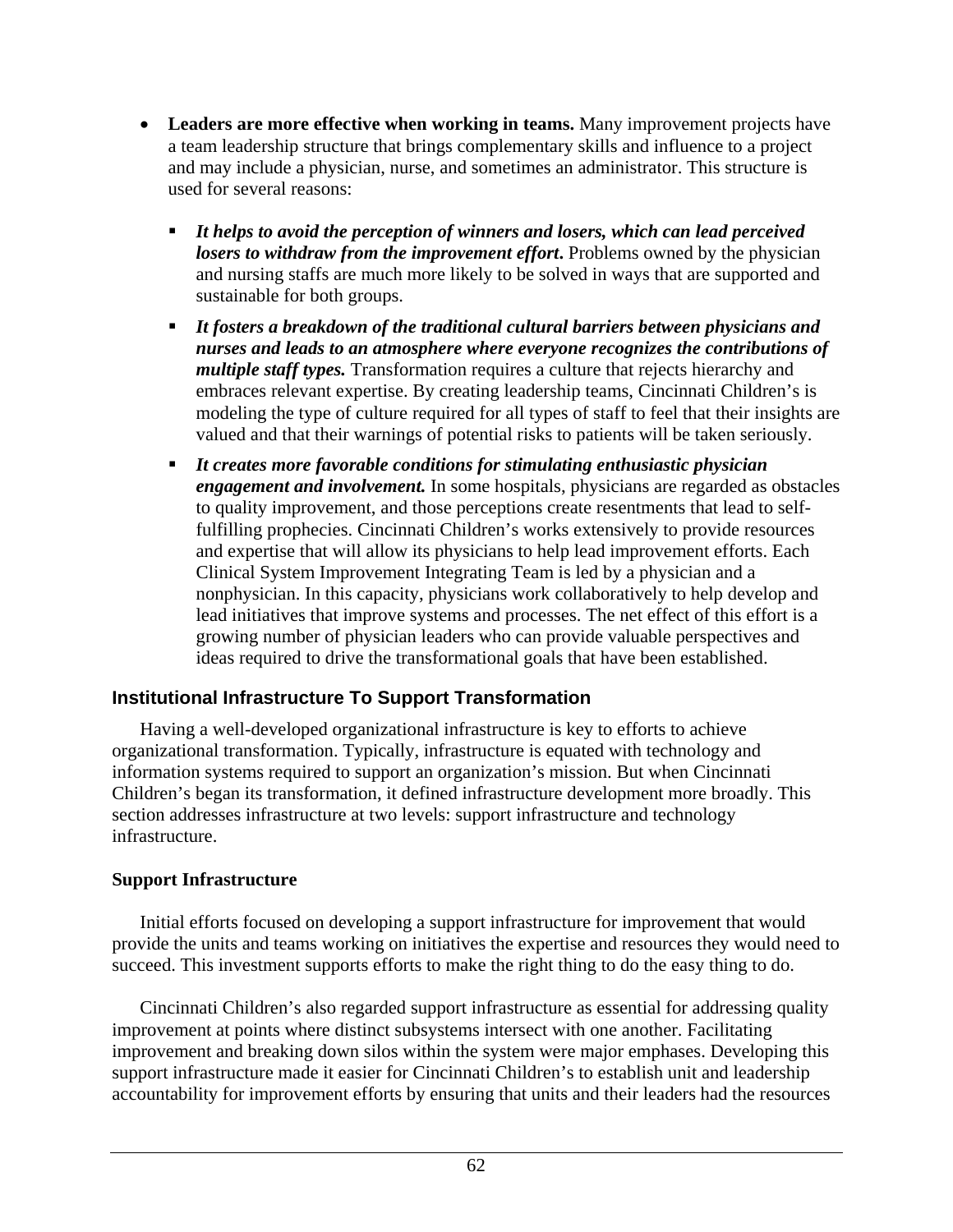needed for them to succeed. The remainder of this section describes in more detail the support infrastructure that was created.

 Central to the support infrastructure is the Division of Health Policy and Clinical Effectiveness, which was created to support the needs of the improvement teams. This division has grown to 30 full-time employees, including experts in patient safety, evidence-based care, measurement and analysis, and quality improvement. Rather than hiring clinical experts who had some training in quality improvement or people who really wanted to help improve care processes, Cincinnati Children's has chosen to hire quality improvement consultants from outside the field of health care. Several factors make these consultants unique:

- They have established track records of improving processes that give them credibility with the clinicians they work with. Because they do not have clinical backgrounds, they are well suited to ask process and flow questions without threatening the clinical staff. Most of these consultants have a minimum of 5 to 7 years of experience in quality improvement and training in Lean methodology and Six Sigma.
- Their role is to serve the teams working on the improvement rather than the leads responsible for achieving the change. This consultative role ensures that ownership of the improvement efforts remains with the units and teams that provide patient care. This approach increases staff buy-in as well as the sustainability of improvement efforts.

 In addition to these consultants, the division includes data analysts. Typically, data analysts have master's degrees; a background in clinical or health services research; and competency in precise definition of metrics, study design, internal review board (IRB) processes, and project management. Beyond these skills, the analysts must be able to communicate effectively with clinical staff to define measures, explain results, and support the development of processes for collecting and reporting data in ways that help drive improvement.

Cincinnati Children's support infrastructure also encompasses the budgeting of:

- Time for staff training off of their unit on quality improvement strategies.
- Resources, such as additional staffing, funding, and enhanced data analysis capabilities, to support staff working on high-priority quality improvement projects and to support the testing of new ideas and innovative practices to determine whether they work and can be spread across the organization.

### **Technology Infrastructure**

 Cincinnati Children's has invested a substantial amount of time and money in technology to collect and monitor key clinical and efficiency measures more easily and efficiently. Although it regards these initiatives as critical, a major emphasis has been placed on ensuring that processes are designed well before they are automated.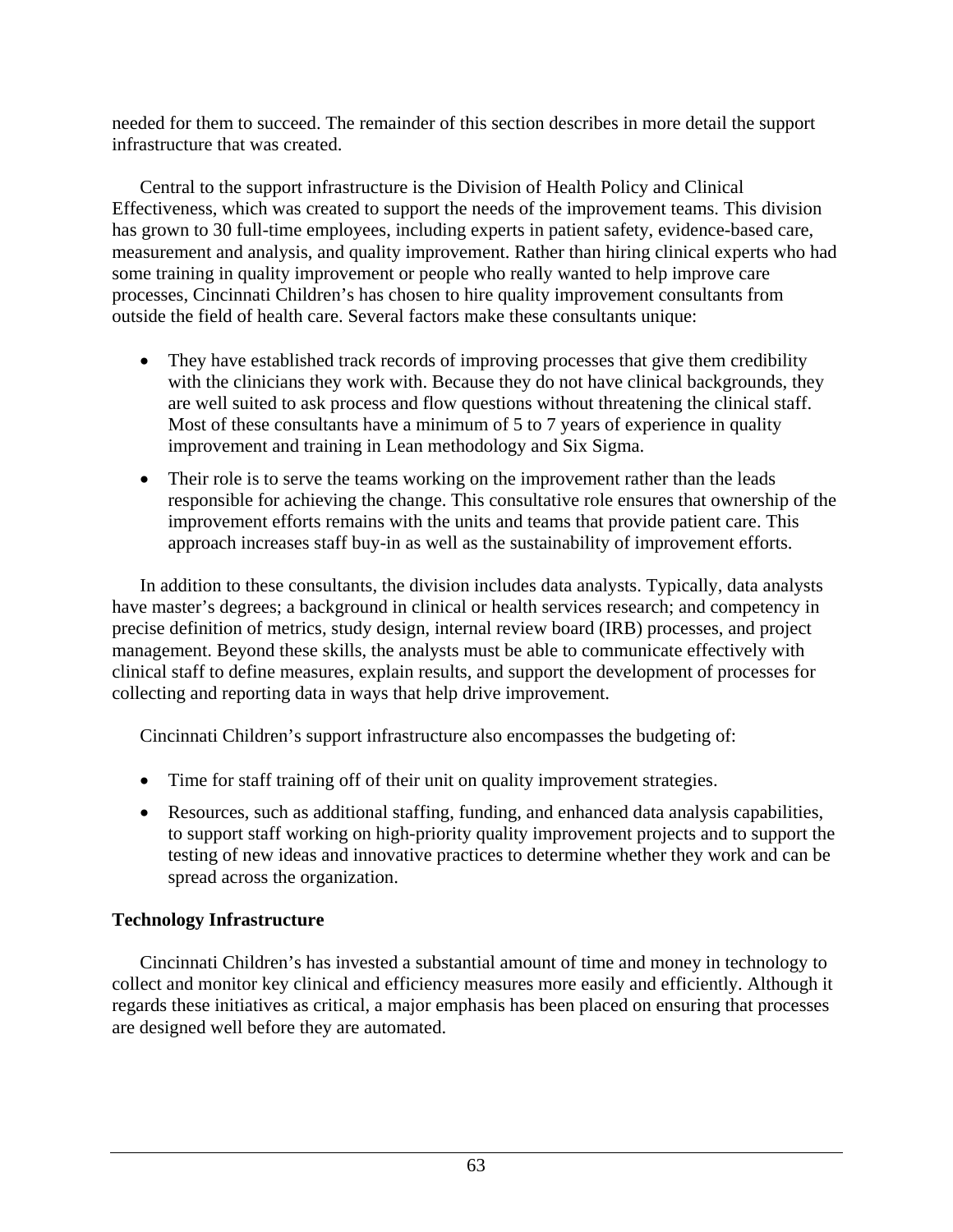At present, the organizational infrastructure is the foundation for efforts to monitor performance at the unit and system levels. This allows clinical systems improvement teams, business units, and clinical divisions to be held accountable for improving and sustaining performance measures. This infrastructure also supports the commitment to rapid cycle improvement driven by current and accurate data.

 Some participants in the site visit were impressed with the resources available at Cincinnati Children's to help drive organizational transformation, so group discussion addressed similarities and differences between the organization's situation and those of other hospitals. Cincinnati Children's does not believe that additional funding and extra staffing were key to the success of its initiatives, and there are many examples of organizations with a great deal of funding and limited staffing constraints who have accomplished very little. At Cincinnati Children's, there is a clear recognition of ongoing challenges that it must still address, including:

- Building capability for widespread use of improvement and reliability sciences
- Creating sufficient time to do improvement work and embedding it into daily activities
- Recognizing improvement work as a legitimate academic pursuit

 Clearly, investments in the infrastructure required for transformation are important, but even organizations that may lack capital for major technology investments can profit from what Cincinnati Children's has learned about how to most efficiently invest in support infrastructure.

#### **Rigorous Measurement**

 Although it is a world-class research center, Cincinnati Children's began its transformational journey with comparatively little data about many important clinical outcomes. Absent such information as well as much research on expected outcomes for pediatric care drawn from the published literature, it was difficult to determine where to focus improvement efforts and hard to motivate units to work on improving outcomes. Recognizing the importance of these limitations, a major effort was made to develop, implement, and monitor an expanding set of process and outcome measures. Several important insights from these efforts to promote rigorous measurement have broad relevance:

- Concentrate on developing useful and measurable outcome measures as a main goal. Through its transformational development, Cincinnati Children's has learned that it is more important to measure fewer, yet significant, outcomes and resist the temptation to measure too much too soon.
- Ask key questions before starting the data collection process:
	- What do we want to know?
	- How are we going to collect that information in the clinical process?
	- What are we trying to show at the end of the data collection?
- Hire a manager for data infrastructure, if possible, who will lend credibility to the process.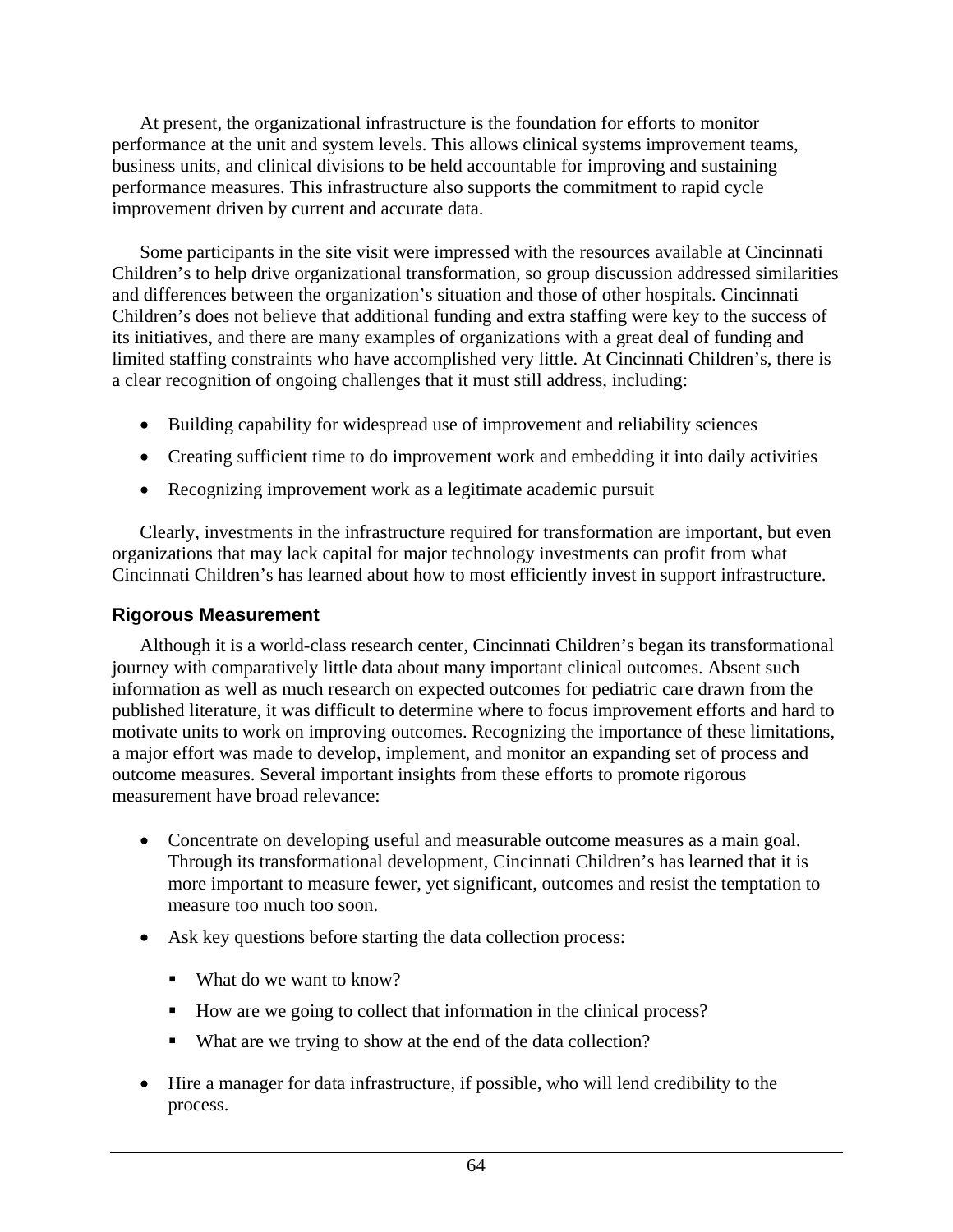- Establish regular reporting schedules and stick to those schedules, be it monthly, quarterly, or yearly.
- Use the information collected to help drive improvement. If information is not used, it is important to understand why so that either the measures can change to ones that are more relevant or the information can be compiled and shared in ways that are easier for people to use.

### **Transparency**

 In a culture that stresses continuous improvement, easy and open access to information is essential. Like other organizations that have embraced high reliability organizing, Cincinnati Children's embraces the belief that open communication is necessary for its transformation to succeed. The following are key aspects of transparency:

- **Transparency must span all levels of the organization.** Holding information about organizational successes and failures at the leadership level often can be counterproductive. If you don't make information available to all staff, they cannot fully participate in rapid-cycle improvement. Moreover, in order to motivate staff to change behaviors and give them freedom to think creatively about potential improvements, they need full access to information about what is working well and what could be working better. Once information is shared, the opportunity exists to actually address the underlying cause.
- **Transparency must include recognition of successes as well as failures.** Improvement can only occur if failures are identified and addressed, but building a culture of trust that encourages staff to report failures is difficult. Cincinnati Children's has worked with one unit in particular to increase reliability and celebrate successes. When a near-miss event takes place and a staff member accurately records the event, that staff member is acknowledged for reporting the event. Because continuous improvement efforts will entail both successes and failures, communicating about both is essential for transformation to occur.
- **Transparency should include patients and families.** Sharing information with patients and families can actually alleviate questions and concerns that may arise during the course of care. The key is to ensure that any information shared is presented in a way that is meaningful to the families and is easily understood. Involving families in organizationwide advisory councils and unit-based improvement teams is an effective way of sharing information and soliciting feedback on opportunities for improvement. In some units of systems in the HRO Learning Network, information about unit performance is posted in public locations where it can be seen by patients and their families.
- **Transparency should occur through multiple media.** Reporting information in multiple locations and through multiple media increases the odds that the information will be seen by a larger audience. Cincinnati Children's takes advantage of bulletin boards, computer screensavers, its intranet, and the Internet to share information with staff, patients, and families. Although it is a challenge, the organization has made a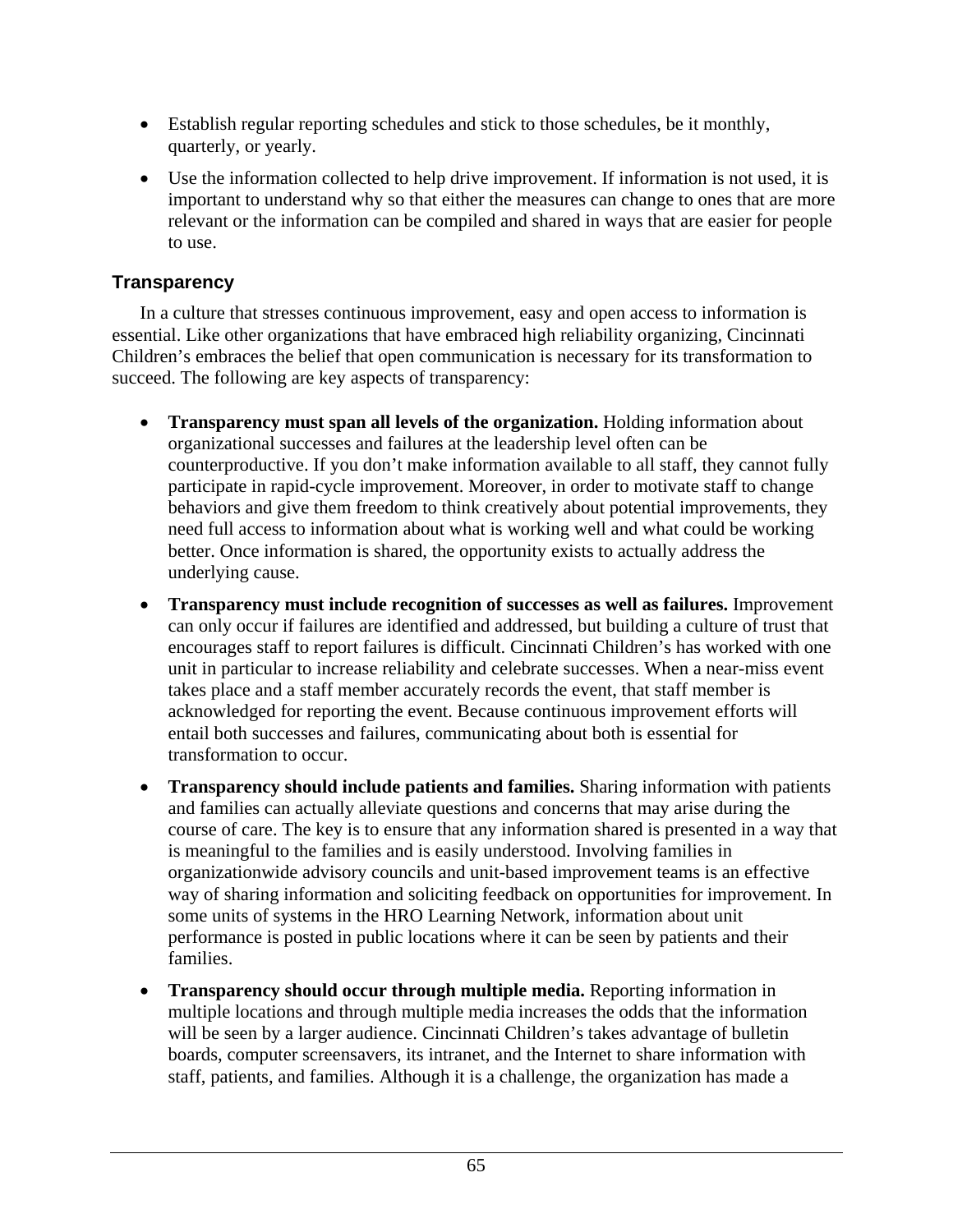commitment to posting information in ways that patients and their families will be able to understand and use.

#### **Accountability and Alignment**

 To drive system change, people and units must know what they are being held accountable for, and these goals must be aligned with one another and a range of performance incentives. Developing a culture of accountability for outcomes takes good data and time. Cincinnati Children's has found value in taking the following factors into account:

- **Recognition and responsibility for outcomes have to be at the unit or division level to make the leaders more aware of, engaged with, and accountable for the initiatives.** This requires plausible data at the unit and division level, not just data that are aggregated across the entire facility.
- **Individual providers must clearly understand and buy into their role and contribution and that they are accountable for outcomes.** Discussion at the site visit addressed the issue of whether this is easier or more difficult when physicians are directly employed by the hospital. On one hand, physician employees may be easier to incentivize through bonuses; on the other hand, physician employees who are uncooperative are more difficult to replace or eliminate than physicians with looser connections to the hospital.
- **Accountability at the provider and all other levels should be embedded into the annual review.** Beyond the ability of the review process to reward achievements, embedding performance metrics into the annual review reinforces the importance of performance measurement and quality improvement to the organization. Unit directors and division and department heads should be responsible for delivery system performance metrics because system performance is a key aspect of their responsibilities.

## **Summary on Organizational Transformation**

 Much discussion at the site visit focused on the role that resources play in achieving substantial and rapid organizational transformation. Cincinnati Children's clearly has made a major financial commitment to its organizational transformation. Although resources may have enabled the organization to attempt more transformation efforts more rapidly than would be possible in other systems, they are convinced that the success factors relate to the dimensions noted previously. Although resources are essential, leadership, support infrastructure, rigorous measurement, and accountability are the keys to maximizing available resources in support of transforming the organization.

## **Building a Business Case for Quality and Organizational Transformation**

 Building a business case for quality is critical to achieving the unified support for organizational transformation on which success depends. If quality, safety, and continuous improvement are not regarded by the CFO and the board as key elements of the business model, the organization will lack the full alignment required to achieve substantial change. When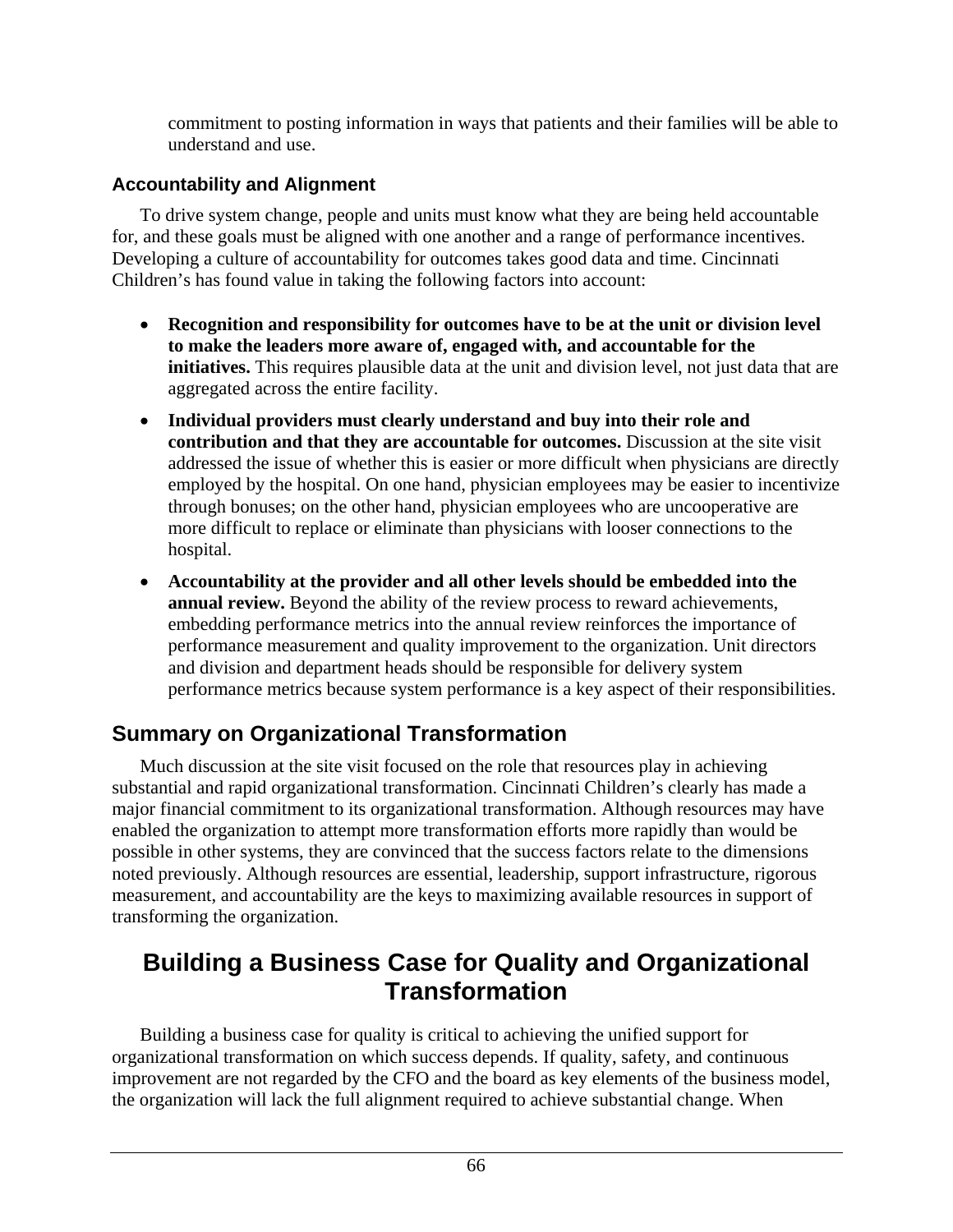Cincinnati Children's began its transformation, it did not have the CFO's full support. Instead, the CFO asked the leadership team at Cincinnati Children's to help him understand the benefits of investing in quality improvement initiatives so that he could set up a business model based on science and data that would still protect the institution's financial well-being.

 Being a pediatric hospital, Cincinnati Children's generates much of its revenue from patients with highly complex conditions who travel distances to receive care at their institution because of the quality of care they believe they can obtain. Pediatric hospitals receive little revenue from Medicare, so their revenue is directly linked to the services they provide as opposed to the diagnosis-related-group (DRG)-based system through which most adult hospitals are paid. Despite the differences between pediatric and adult facilities, the process Cincinnati Children's used to engage its CFO and build its business case is one that, potentially, can be applied to other systems.

## **Engaging the Chief Financial Officer**

 Three themes emerged in the presentation by Scott Hamlin, Senior Vice President, Finance, and Chief Financial Officer of Cincinnati Children's, and subsequent discussion:

- Getting the CFO on board is critical. To the extent that the CFO influences resource allocation decisions, interacts with the board, and shapes compensation strategies for organizational leaders, organizational transformation is unlikely without the full support of the CFO.
- Getting the CFO on board is a gradual process. The CFO needs to be tactfully and patiently educated about issues related to quality and safety, as well as how these issues affect the hospital's financial performance. In Mr. Hamlin's case, it took several years for him to evolve from a skeptic about issues related to quality to a champion for quality's role in the hospital's business case. CFOs are trained to be skeptical and focused on financial issues, so it is unrealistic to think that a single presentation, workshop, or set of data will lead to a dramatic change in their outlook. More time and patience will be required.
- Giving CFOs data and tools that they can use to convince themselves of the business case for quality is essential. Cincinnati Children's helped to train the CFO's staff to perform analyses using matched-case designs (see page 78) that helped convince the CFO of the business case for quality. Analyses performed by quality staff would have been suspect, but once the financial analysts could evaluate data independently to draw financial conclusions, the results were credible to the CFO. The approach used at Cincinnati Children's involved providing the CFO with the data and tools that he and his staff could use to convince themselves of the business case for quality. This self-persuasion worked for them and was consistent with the experiences in other HRO Learning Network systems.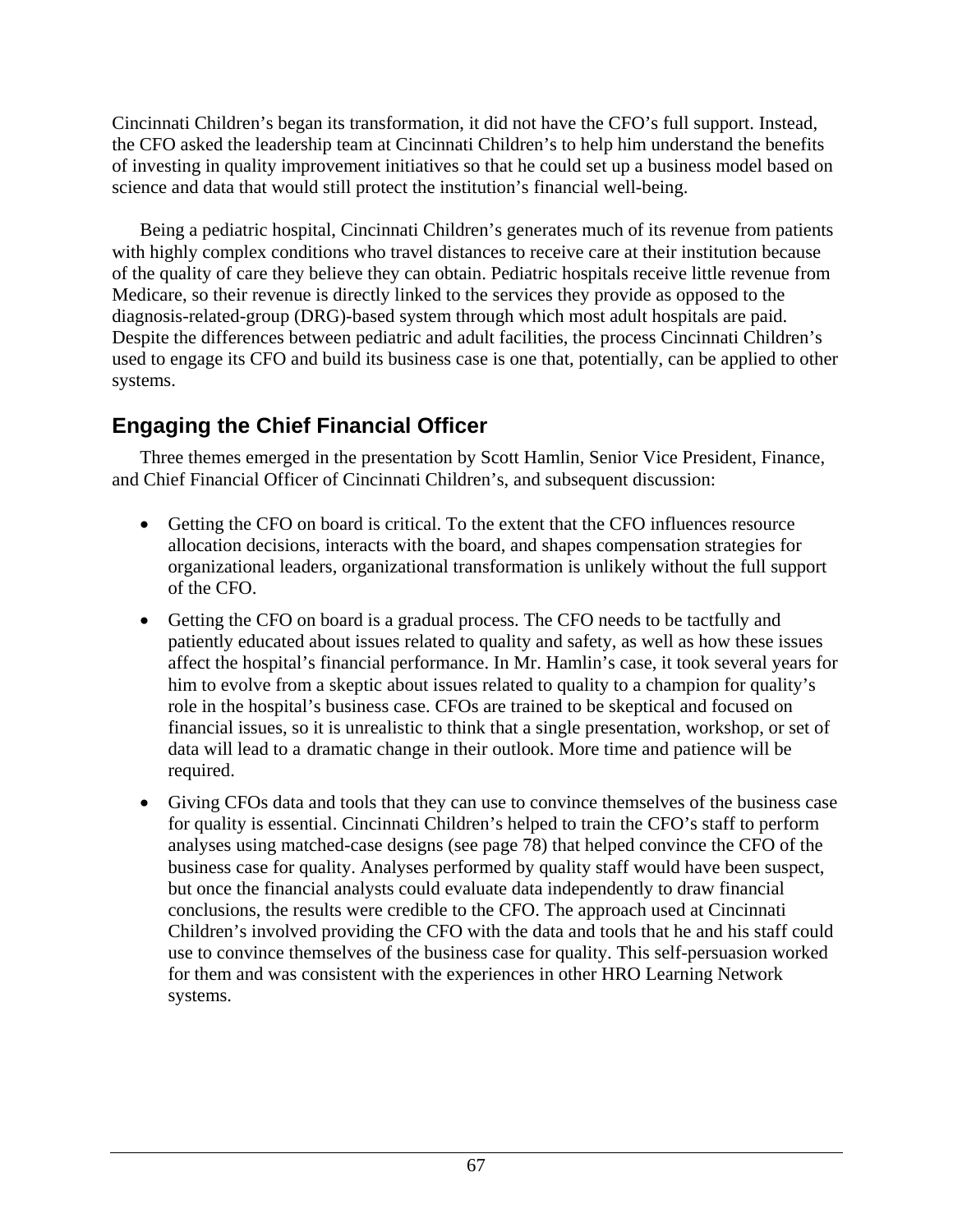### **Building the Business Case**

 Cincinnati Children's business case grew out of some basic assumptions that leaders made about what the organization must do to attract patients. Over time, these assumptions have been synthesized into three value statements that form the basis of their business case for quality.

#### **Value proposition: Success requires providing things of value to our patients.**

- Patients and their families place value on:
	- Quality (the best opportunity for a positive outcome and an experience with the hospital and its staff that is better than with competitors)
	- Cost (both direct costs of care and indirect costs associated with travel, length of hospitalization, etc.)
- The goal is to provide the highest possible quality in our target price range (we will earn our price).

#### **Value orientation.**

• Conclusion about value: Improving quality (outcomes and experience) will create value for which customers will pay. More often than not, improved quality can either reduce cost or create opportunities to generate more revenue.

#### **Value commitment.**

- We must continuously prove our current value (which is only possible through the measurement and analyses that are part of improvement initiatives).
- We must constantly be in a position to improve our future value (which requires ongoing strategic improvement activities).

 A key insight to creating this business case was the recognition that better utilization through quality improvements can increase revenue. Most hospitals try to increase revenue by building more buildings and adding more staff. Although such growth was a part of its strategy, Cincinnati Children's leaders also recognized that they could increase revenue by more efficiently using existing resources. For example, preventing infections and other complications through a commitment to quality allowed patients to spend less time in the hospital. Beyond greater levels of patient and family satisfaction associated with shorter hospital stays, reduced infections also made more beds available for sicker patients, who generate more revenue for the hospital in the early days of their hospitalizations. Cincinnati Children's has created demand for these beds and increased its patient population by positioning themselves as a leader in treating rare and complex childhood disorders, which has led to referrals and patients outside the Cincinnati region. These efforts have led to 17 percent annualized revenue growth over the past 5 years, with 50 percent of that revenue coming from outside the region.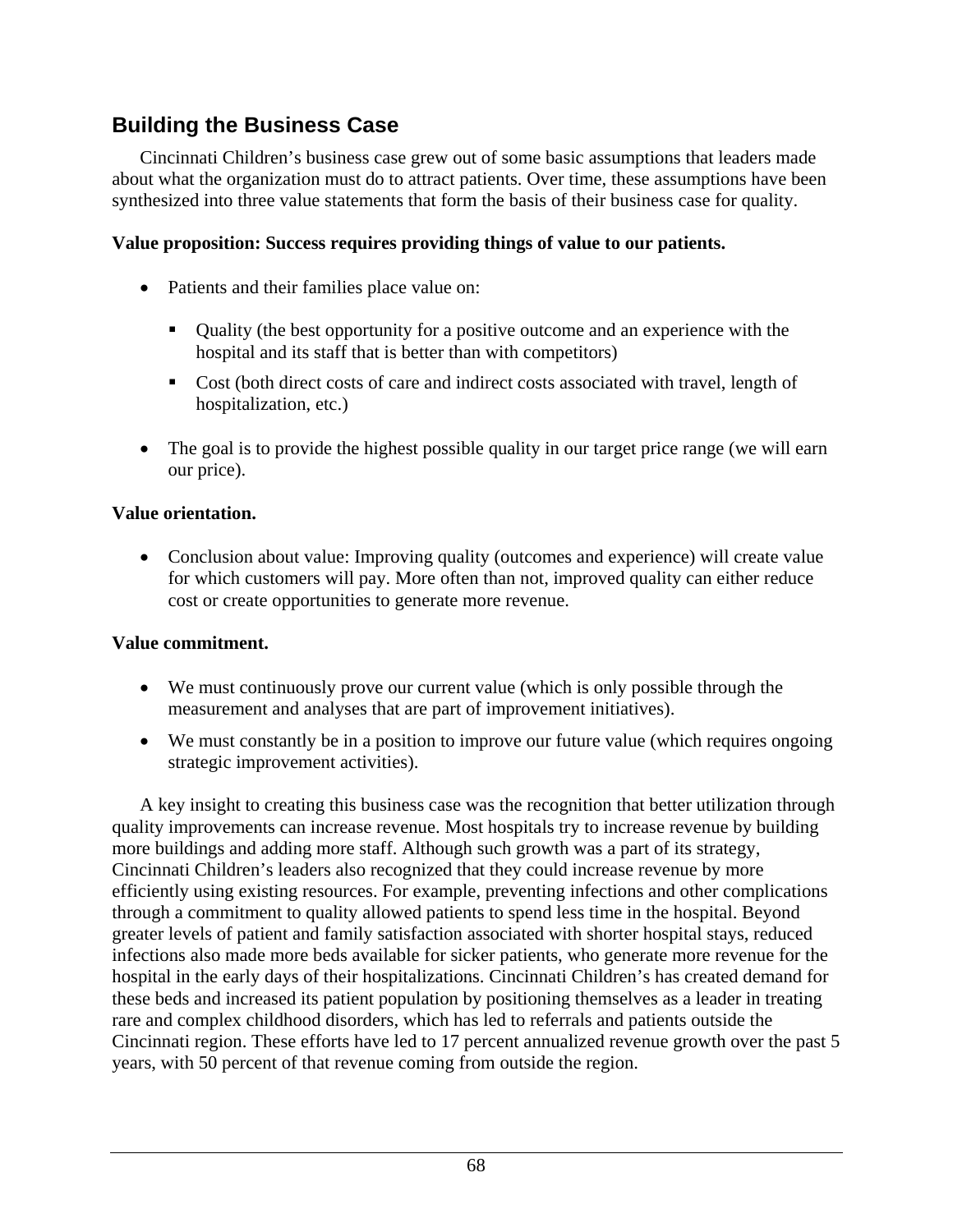Beyond general recognition that quality is a key component to the value proposition of its system, Cincinnati Children's leaders have monitored their investments in quality infrastructure to assess their ability to simultaneously increase quality and reduce costs. Three examples of these efforts are provided to illustrate an approach to building a concrete business case.

## **Use of Evidence-Based Care**

 The organization works in a collaborative effort with community physicians to improve care given at home to children with asthma, bronchiolitis, fever of an uncertain source, and gastroenteritis. Evidence-based medicine (EBM) shows that for many children, these conditions can be effectively treated by community physicians without admission to the hospital. In addition, they are low revenue-generating conditions. As a result of this effort, length of stay and need for hospital admission decreased from 1996 to 2005 for children with the diseases targeted by clinical guidelines and improvement initiatives (see Table 1).

| <b>Condition</b>          | Decrease in Admission |
|---------------------------|-----------------------|
| Asthma                    | 376%                  |
| <b>Bronchiolitis</b>      | 436%                  |
| Fever of uncertain source | 586%                  |
| Gastroenteritis           | 6%                    |

#### **Table 1. Reduced Inpatient Bed Utilization**

 Because Cincinnati Children's has limited capacity, the bed space created by keeping these children out of the hospital created space for patients whose conditions generated more revenue for the hospital. Being able to schedule care more rapidly for these patients with complex needs contributed to greater patient and family satisfaction and probably reduced the number of patients who went elsewhere with shorter waiting times.

### **Effective Discharge Planning**

 Cincinnati Children's recognized that an improved discharge planning process would free beds for other patients and cut the number of beds occupied by patients who were generating little revenue for the hospital. The impact of their efforts to improve flow and inpatient capacity is illustrated below in Figure 1.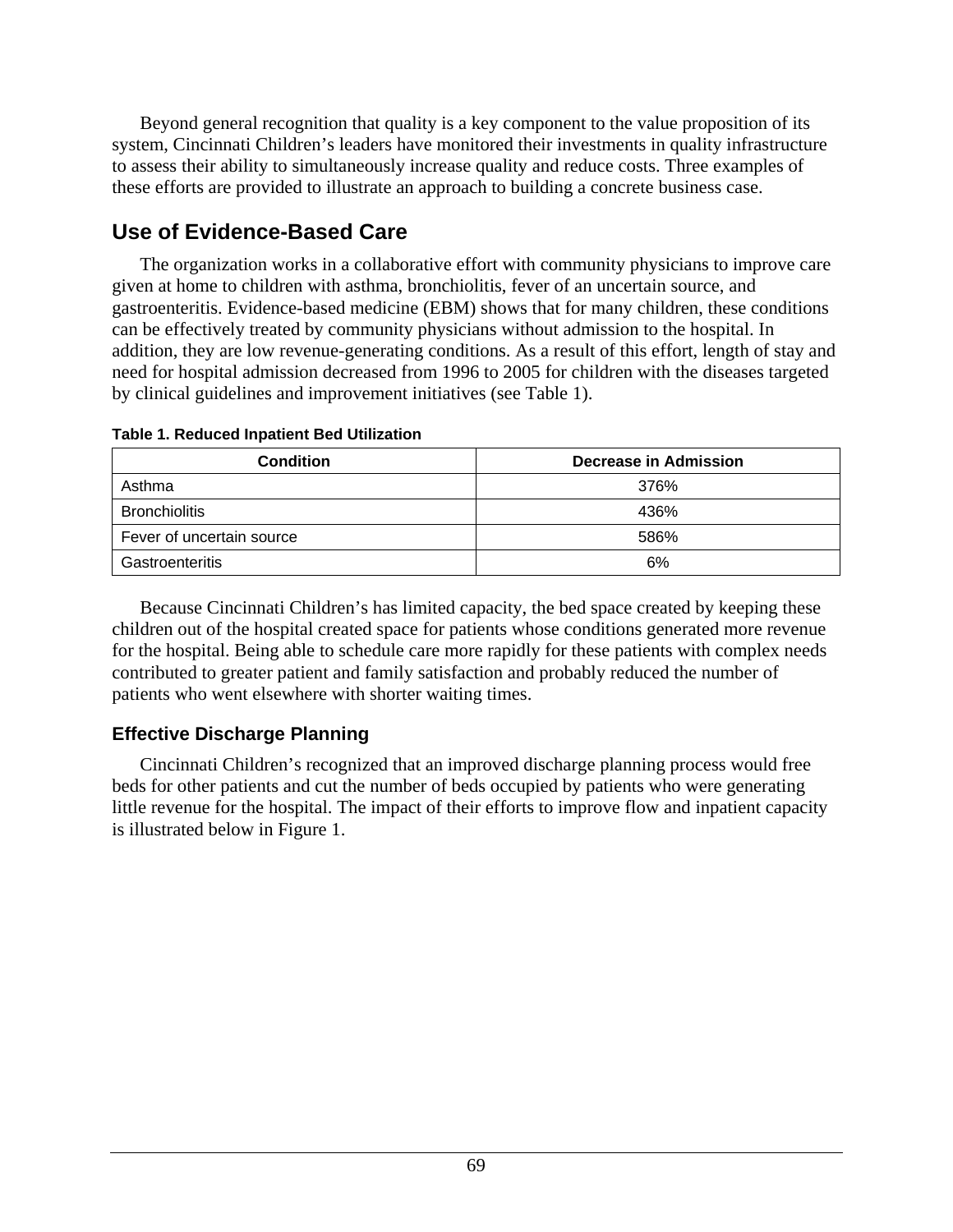

#### **Figure 1. Percentage of Patients on General Pediatric Unit Who Go Home Within 4 hours of Meeting Discharge Goals**

#### **Effective discharge planning improves flow and inpatient capacity.**

 Beyond the clear impact that improved discharge planning had on bed capacity, this initiative allowed Cincinnati Children's to better monitor the availability of different types of hospital beds required for patients of different ages and with different medical issues. These kinds of initiatives make a compelling case for increasing capacity without the expensive capital investments required to expand hospital facilities.

 Discussion at the site visit also turned to the impact of improved flow on a range of staffing issues. To the extent that better flow reduces delays and ensures that beds will be available, Cincinnati Children's reduces the need to reschedule surgical procedures that inconvenience both patients and the surgical teams. Moreover, improved ability to manage bed space is key to staffing units, such as assuming full capacity rather than assuming less than full capacity and needing to pay expensive overtime or add staff when a unit is full. Converting to this staffing model helps to reduce staffing costs while providing employees with a more consistent schedule.

#### **Reducing Ventilator-Associated Pneumonia and Surgical Site Infections**

 Using a bundle of interventions to reduce ventilator-associated pneumonia (VAP), Cincinnati Children's saw an increase in days since the previous VAP from 7 days in December 2003 to 238 days in May 2005 (see Figure 2 below). VAP increases mortality as well as the patient's length of stay and cost of hospitalization.

 In addition to VAP, Cincinnati Children's is implementing an Institute for Healthcare Improvement (IHI) bundle of interventions to reduce surgical site infections (SSIs). There has been a decrease from 1.5 infections per 100 procedure days in December 2004 to just over 0.5 in May 2006.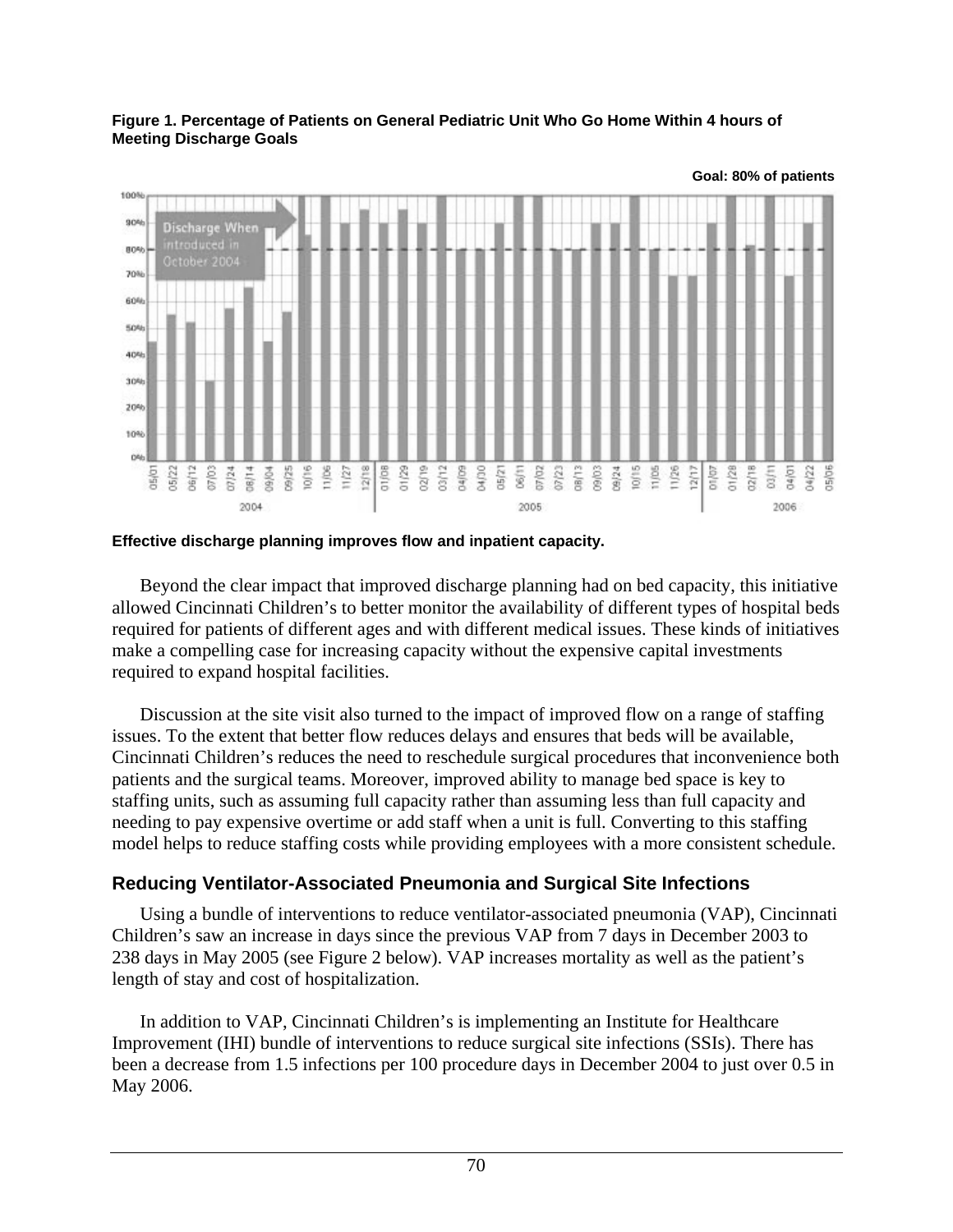

**Figure 2. Clinical Excellence: Reduction in VAP Infections per 1,000 Ventilator Days** 

 Some hospital administrators might regard these initiatives not as improvements in quality, but as reductions in the amount of revenue generated by the hospital. Cincinnati Children's examined the financial impact of these activities more closely using a matched case–control design study. Their analysis matched patients who did not have SSIs with the same or equivalent surgical procedure, age, procedure date, and comorbidities with patients who had SSIs. Chart reviews were conducted to refine candidates and assess whether the SSI was preventable.

 As they expected, the SSIs added on average 10.4 days to the length of stay and \$60,480 in additional charges (see Figure 3 and Table 2). They also found, however, that the SSIs in their study caused a loss of 208 days of time that beds could have been occupied by higher utilization, sicker patients. Moreover, because many of Cincinnati Children's patients are on Medicaid, which pays only one rate for a stay regardless of an SSI, the costs associated with the SSI for these patients were entirely borne by the hospital.



**Figure 3. SSI Study Results: Aggregate Cumulative Charges**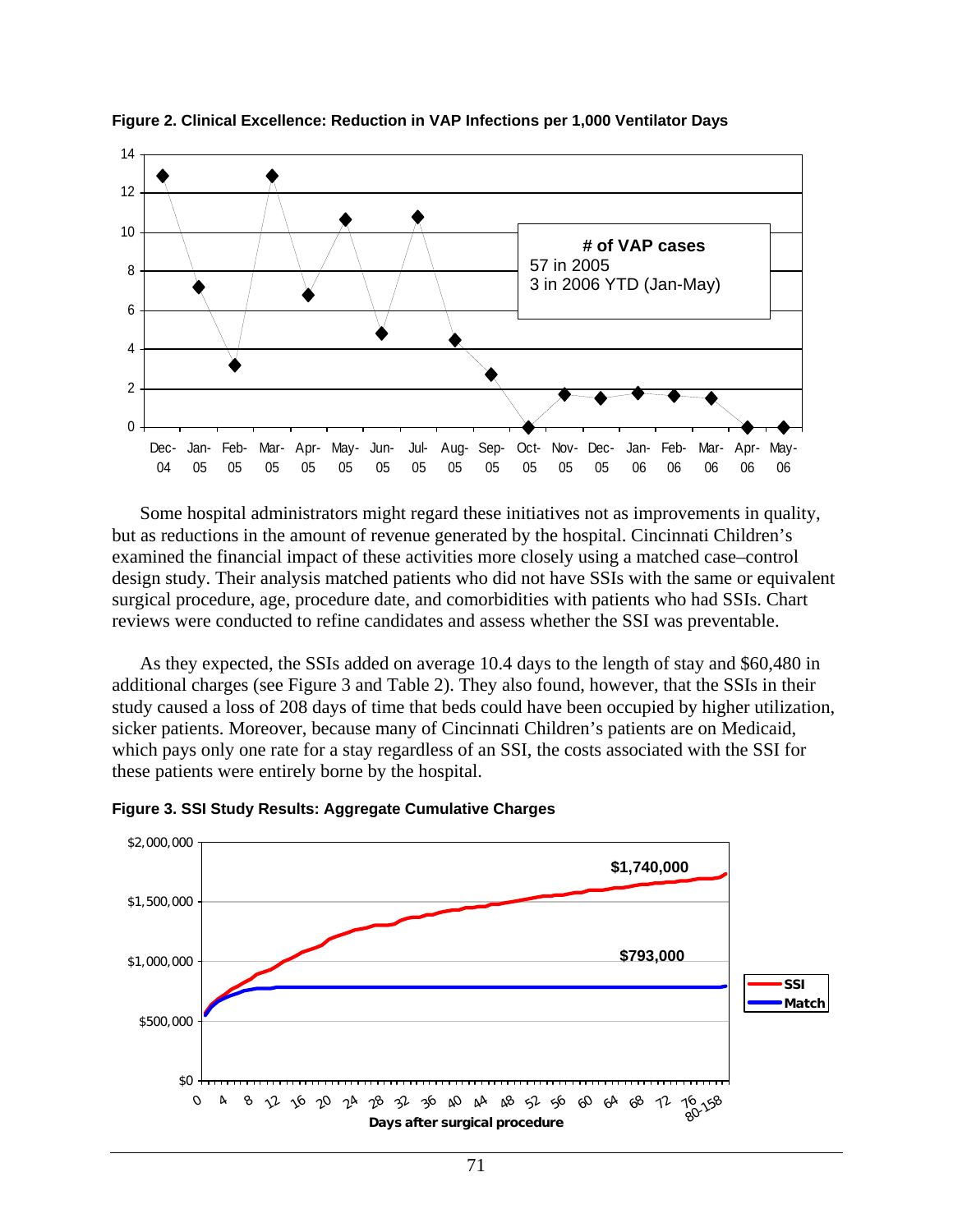|                    | <b>Aggregate 16 Patients</b> |                      | Average per Case $(n = 16)$      |                      |
|--------------------|------------------------------|----------------------|----------------------------------|----------------------|
|                    | <b>Hospital Days</b>         | <b>Gross Charges</b> | <b>Average Length</b><br>of Stay | <b>Gross Charges</b> |
| <b>Pre-SSI</b>     | 74                           | \$772,000            | 4.6                              | \$48,250             |
| Post-SSI           | 166                          | \$968,000            | 10.4                             | \$60,480             |
| <b>Total SSI</b>   | 240                          | \$1,740,000          | 15.0                             | \$108,730            |
| <b>Total match</b> | 70                           | \$793,000            | 4.4                              | \$49,563             |

#### **Table 2. SSI Overall Results**

 This example illustrates how a matched case design can help assess and document the business case for many quality improvement initiatives. By considering costs resulting from complications, the extent to which those costs are (and are not) passed on to payers, and the opportunity costs associated with those complications, Cincinnati Children's was able to provide compelling financial reasons for supporting a key quality improvement initiative.

## **Summary of Business Case Issues**

 Building a business case for quality is a slow process that requires the ability to measure quality, assess costs accurately, and engage the CFO and financial analysts in developing analyses to assess financial impact accurately.

# **Specific Improvements Toward Organizational Change**

#### **How has the broad commitment to organizational change been translated into specific improvements that make patient care and the patient experience better than it used to be?**

 More often than not, more improvement opportunities exist than an organization has time to tackle at any given time. Given the excess projects and the competing demands for time and resources, how can improvement priorities be set?

 At Cincinnati Children's, several factors influence improvement priorities, including the significance of the clinical outcome, national imperatives for improving patient safety, and national benchmarking. Leaders at Cincinnati Children's have also developed a system for setting improvement priorities based on managing internal demands, which is described below.

 All new initiatives at Cincinnati Children's are classified as a system-level, department-level, or unit-level project. An upfront determination about the project level will help to determine the scope and resources needed to complete the project. A unit-level project, for example, may require a greater time commitment from the nursing staff on a specific unit and less time from a senior executive. By recognizing the difference, the hospital can plan additional staffing resources for the unit to compensate for time invested in the project.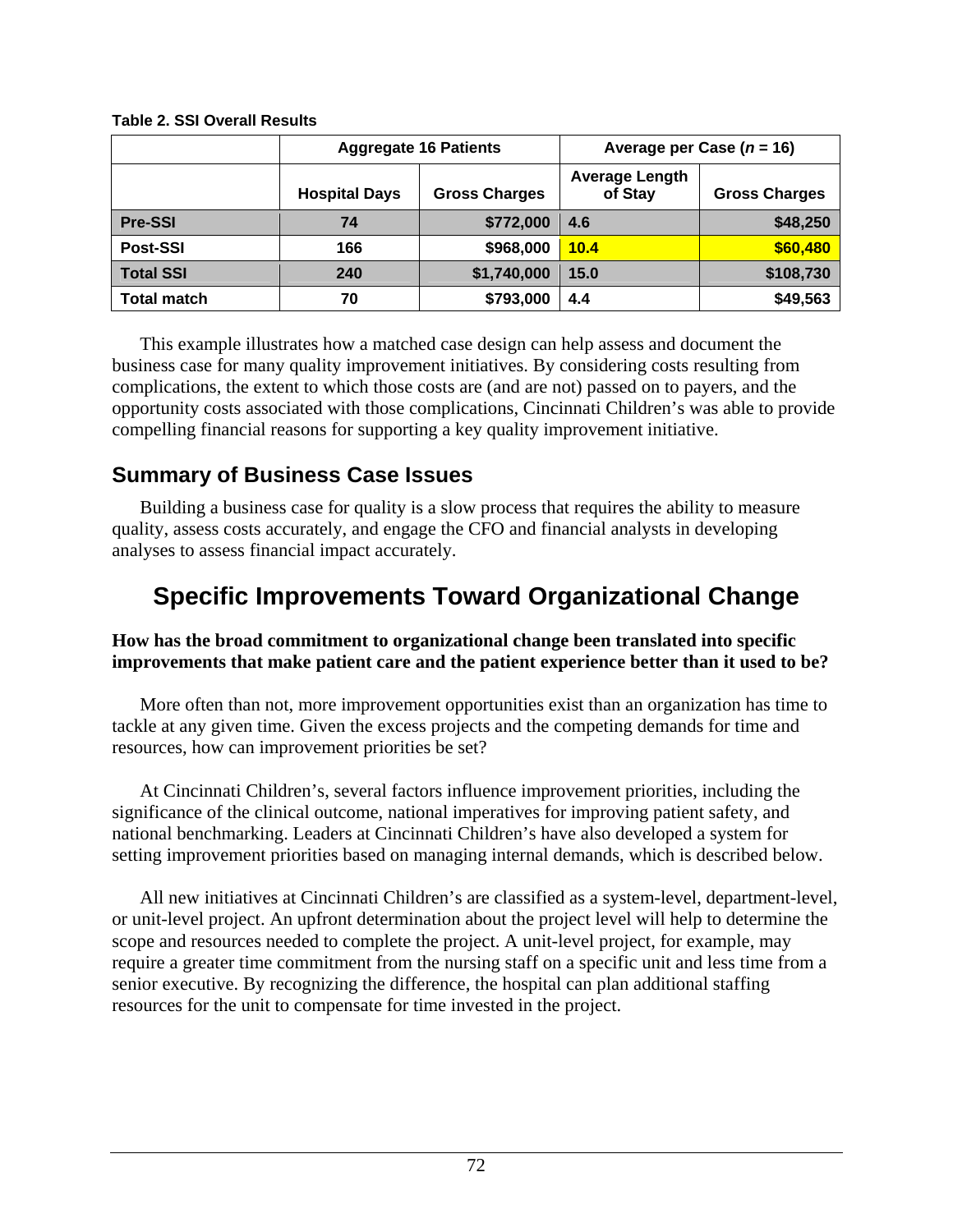Once initiatives are classified by level, how are they prioritized at each level? Cincinnati Children's prioritizes initiatives with what it calls the DICE methodology, which is an acronym for a set of guiding questions to help with the prioritization process. The DICE guiding questions are:

- Duration: How long will this initiative take to complete?
- Integrity: Will this initiative break down if manipulated?
- Capability: Do we have the skill set within our staff to successfully complete this initiative?
- Effort: How much effort is required for this initiative?

Initiatives that score high on the DICE scale receive highest priority and access to resources.

 After improvement priorities are set, the work of implementing the initiatives begins. The following are examples of improvement initiatives from Cincinnati Children's that helped to make processes and systems more reliable. These specific examples were highlighted during walkabouts on the first morning of the site visit. The information reported below is a reflection of the information reported by the groups who participated in those walkabouts.

 To make this section easier to navigate, each example is structured to answer the following questions:

- What is the challenge being addressed in this initiative?
- What are some of the HRO concepts taken into account during this initiative?
- What was the transformation process for this initiative?
- How did Cincinnati Children's know whether the process changes represented improvements for this initiative?

# **Emergency Department**

 **Identified challenge.** The Cincinnati Children's emergency department recently underwent physical plant renovations. As a result of the renovations, the emergency department had an opportunity to change the existing processes for admissions, triage, and electronic registration to be more reliable and efficient. To date, the emergency department has not shown significant improvement in the flow measures, yet the team is continuing to look for and test factors in trying to find that breakthrough.

 **HRO concepts employed.** The emergency department process redesigns primarily involved two high reliability concepts:

- Preoccupation with failure
- Deference to expertise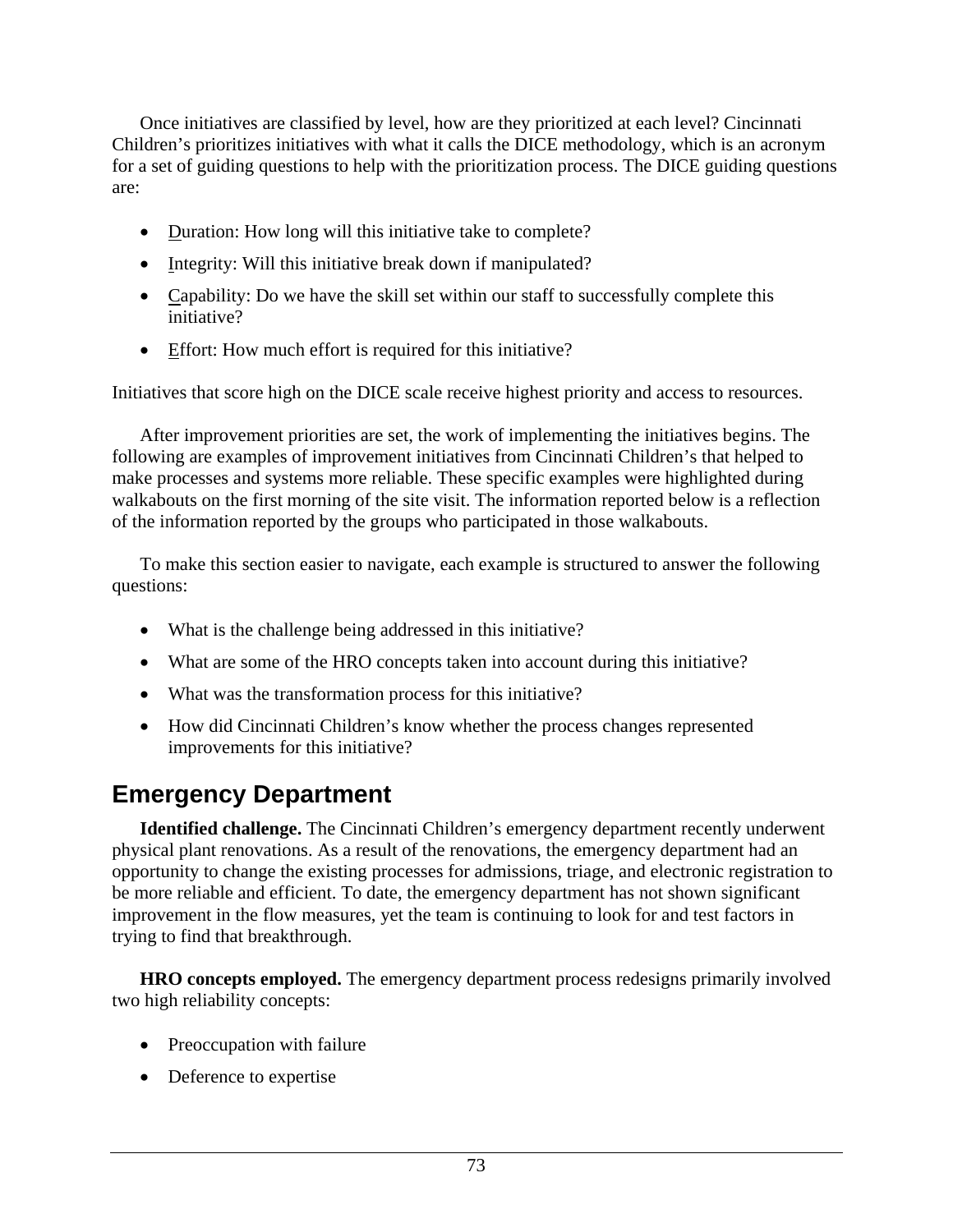**Transformation process.** The new admissions process in the emergency department employs clerks at the front desk who greet and admit the patient, asking only for the patient's name, age, and chief complaint. The patients are directed to the newly designed waiting area and are called back by pager to the desk when a nurse is ready for triage. Sensitivity to patient privacy has ruled out the old method of calling the patient's name to the group. Using the HRO principle of deference to expertise, the new admissions process requires a clear understanding that admitting clerks are not assessing patients beyond the "first look" method in which they have been trained. If they, or the family, believe that there may be reason for concern, a nurse is made available immediately to assess the patient's condition.

 During triage, a nurse assesses the patient in an individual room located in a separate triage area. A process change based on preoccupation with failure has made it more reliable for nurses to document and monitor each patient's condition by having access to a computer terminal in each triage room. This changed from entering and referencing information with the electronic medical record (EMR) system at a central terminal after the triage examination. Similarly, as in the example above, deference to expertise is practiced during the nurse triage process. The nurses do not give any medication beyond Tylenol or fever reducers. If they or the family believe that immediate medication or treatment is needed, an emergency department physician is made available.

 The EMR process further helps staff to be more preoccupied with failure by using a colorcoding system that alerts all staff to the progress of a patient's care, monitoring levels of acuity and sending alerts to staff based on certain preset parameters about the patient's condition. All staff have received training on the EMR system.

 **Observed improvements.** For more information about the observed improvements in the emergency department, please feel free to contact a Cincinnati Children's representative. Contact information can be found at the end of this appendix.

## **Pharmacy Redesign**

 **Identified challenge.** The pharmacy department at Cincinnati Children's faced three challenges: alleviate inefficient use of workspace in the pharmacy; decrease the number of missing, wasted, or returned medications from patient rooms; and reduce the processing time for medication orders.

 **HRO concepts employed.** The high reliability principles used to address the pharmacy challenges were:

- Sensitivity to operations
- Preoccupation with failure

 **Transformation process.** One way in which the pharmacy addressed some of the challenges was by using a real-time observation and implementation plan. A team was formed and asked to observe the process and workflow of pharmacists and pharmacy technicians during a regular workday. In one example, the observation team noted an inefficient use of lab workspace and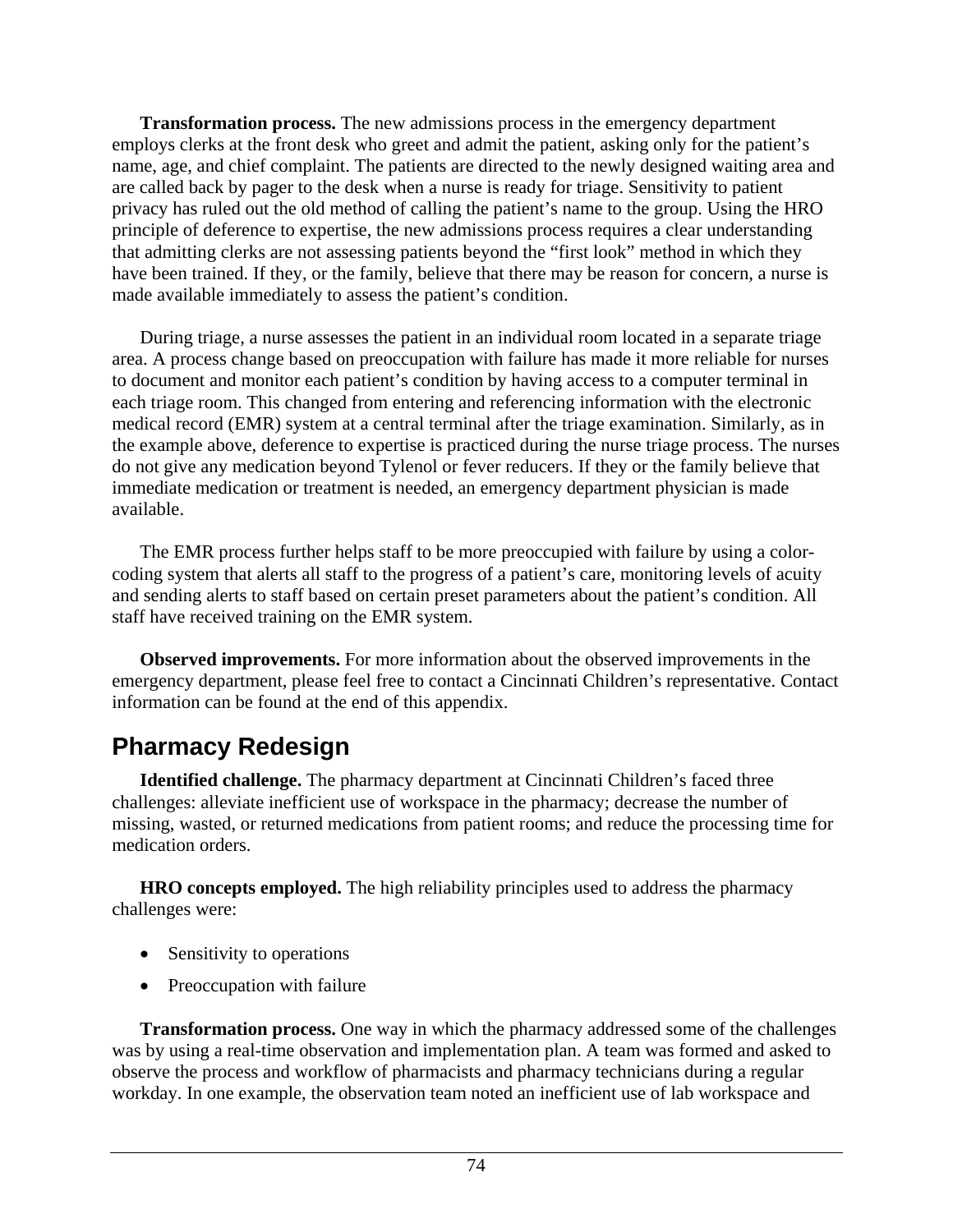asked the technicians for improvement suggestions. The technicians suggested that the addition of extra shelves would create a less cramped and more reliable workspace. A member of the observation team phoned the maintenance staff in the moment, and temporary shelves were installed so that the team could determine whether the additional shelves had a positive impact on the workspace. Following subsequent observations of that space, it was determined that the shelves had made a positive impact on the reliability of the technicians' work, and permanent shelves were installed.

 The second way in which the pharmacy addressed some of the challenges was to adopt the Lean methodology coupled with physical plant renovations to remove waste in existing processes. A Lean consultant was hired to train staff on how to look for waste in processes. Physical plant renovations also reduced the distance that pharmacy staff had to walk to process and deliver medication orders.

 **Observed improvements.** Results have shown a 50 percent reduction in the number of returned medications from patient rooms. Process efficiency measures also show a 58 percent reduction in pharmacy technicians' walking distance, a 43 percent increase in workspace and a 75 percent reduction in processing time, shortening the lengthy full-day process to just 5 hours.

## **Codes Outside the Intensive Care Unit**

 **Identified challenge.** Cincinnati Children's staff on unit A6S noticed that there was a higher than expected rate of codes occurring outside the ICU. To address this problem, a decision was made to focus on prevention in their unit, which had already begun adopting high reliability concepts to improve quality and patient safety. The unit developed the Pediatric Early Warning Score (PEWS) as an improvement initiative aimed at reducing codes.

 **HRO concepts employed.** The PEWS initiative primarily involves two high reliability concepts:

- Preoccupation with failure
- Sensitivity to operations

 **Transformation process.** While A6S tried to find solutions to help prevent codes in the unit, the clinical director found an early warning score system for adults in the United Kingdom. Adapting that to children, the unit developed PEWS, which is an objective assessment of every patient to determine their clinical deterioration and how likely they may be to code. Depending on the score (ranging from 0 to 10), staff must take certain actions to ensure proper treatment and decrease the likeliness of a code.

 When the unit first began implementing the initiative, it discussed PEWS with unit staff. Because staff were already doing the different clinical assessments, they just needed to change how they were reporting and using this information. The PEWS chart has specific instructions for what to do depending on a patient's score. This is sensitive to the fact that sometimes nurses are reluctant or hesitant to call interns and residents if they are unsure of the necessity. Instead, the PEWS algorithm makes this decision for the nurses, so no debate or questioning is necessary.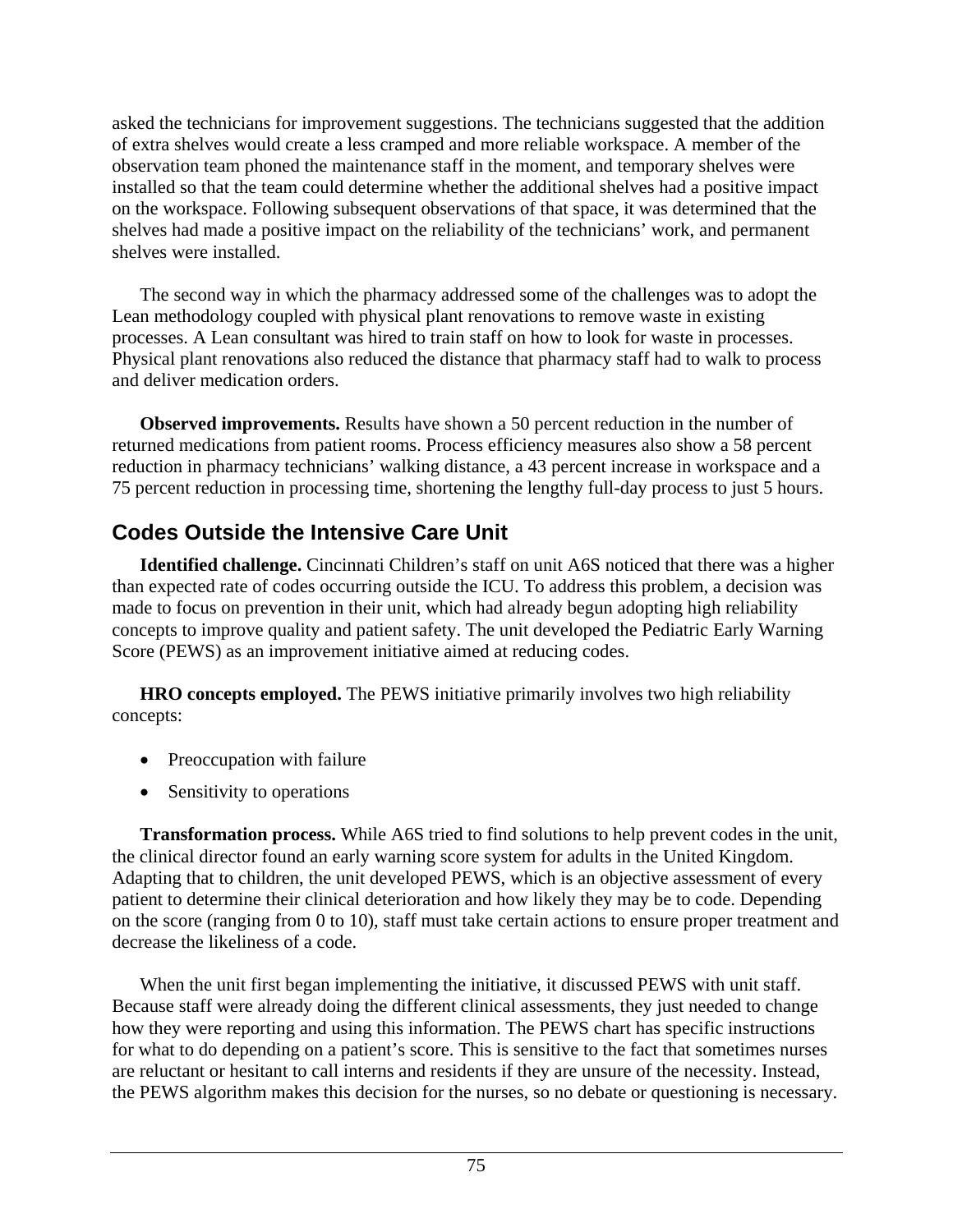In addition, the unit discussed the initiative with patient families and got family buy-in for the display of a large PEWS chart in the hallway, which shows each patient's PEWS and allows the staff to review it regularly as they walk by.

 **Observed improvements.** There are two major ways that Cincinnati Children's knows that the PEWS initiative has made a difference. First, at the time of the site visit, it had been 164 days since the last code in the unit, which is an improvement. The unit has a goal of reaching one full year since the last code. Second, the staff has incorporated PEWS review as part of their daily activities. After reviewing the PEWS chart, they are immediately aware of the overall status of each patient and where and how to devote their attention.

## **Decreasing Errors Through Computerized Work Orders**

 **Identified challenge.** Another area where Cincinnati Children's wanted to focus its improvement efforts and become more reliable was with physician order entry. The challenge was to reduce errors in orders and transcriptions.

 **HRO concepts employed.** The implementation of computerized physician order entry (CPOE) was successful because of its focus on:

- Deference to expertise
- Reluctance to simplify

 **Transformation process.** Cincinnati Children's began using a Siemens Web product for its CPOE, although the system has been greatly customized to meet the organization's specific needs. Cincinnati Children's first began implementing the CPOE in a few of its inpatient units and then expanded the implementation to almost all its inpatient units within 18 months. In most of these units, two mobile laptops now are used on clinical rounds. One of these computers is devoted to computerized work orders so that staff can enter work orders during rounds. In addition, there are workstations in the hall where work orders are entered. During the initial implementation, residents found the order sets too complicated, and they actually got actively involved in the redesign.

 One of the unique aspects of Cincinnati Children's CPOE system is that the help desk support team is composed of clinical staff as well as technical staff. Therefore, the help desk staff fully understand clinicians' language, needs, and processes.

 **Observed improvements.** Immediately upon implementing the CPOE system, Cincinnati Children's found fewer clarification calls about orders, an elimination of transcription errors, and a 52 percent decrease in medication delivery time to the unit. The intermediate results included a decrease in unsigned verbal orders from 40 percent to 8 percent. The system itself has built-in improvements, such as automatic hard stops and automatic links for certain drugs. If a clinician ignores a system recommendation, he or she must give a reason in the comment box. Therefore, the work order system is designed to be comprehensive and to improve care, not to be the quickest to navigate and put in entries.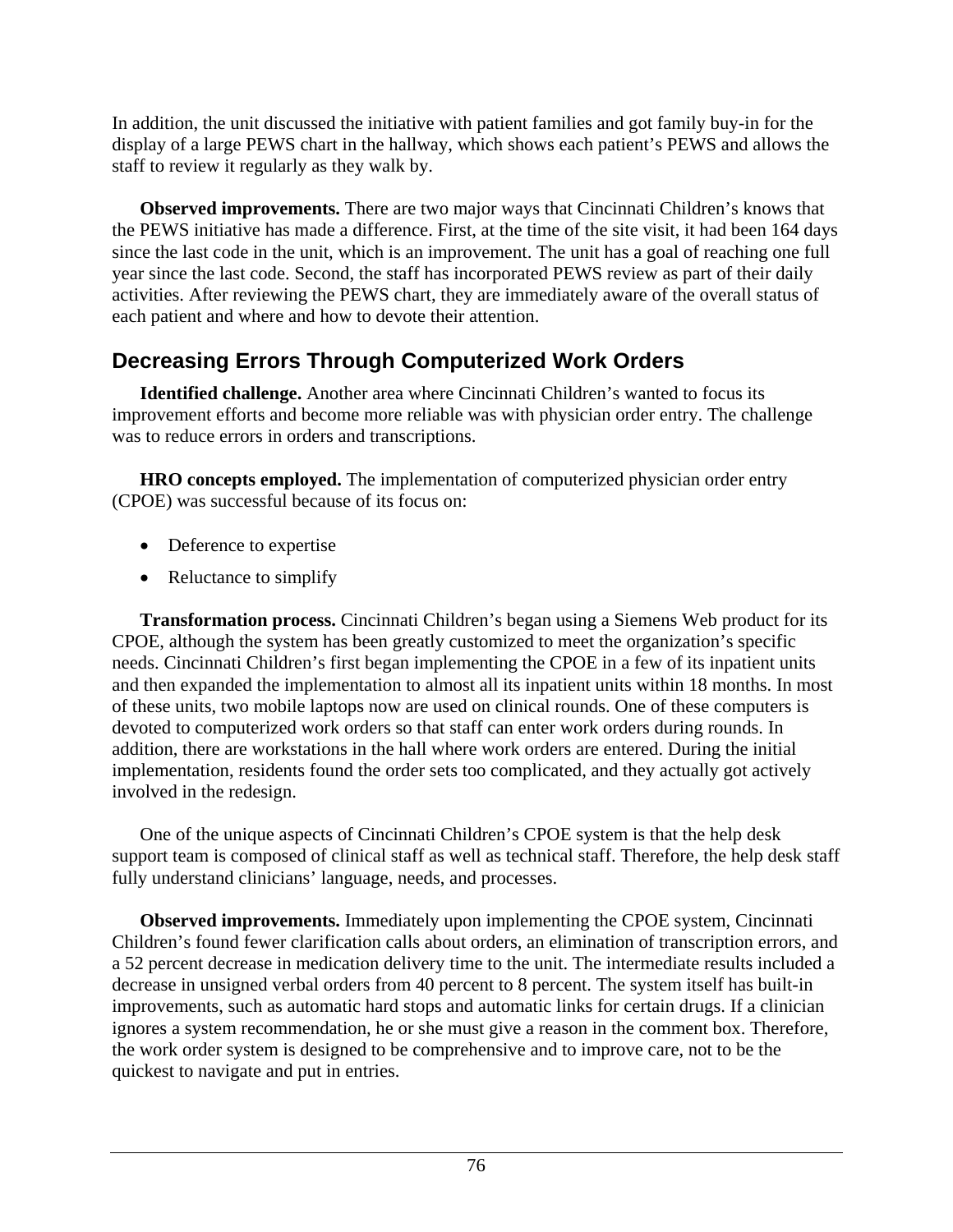## **Surgical Site Infections**

 **Identified challenge.** Cincinnati Children's recognized the need to address the challenge of SSIs in both inpatients and outpatients. Evidence-based studies demonstrate that patients receiving prophylactic antibiotics before surgical incision have lower SSI rates. Cincinnati Children's same-day surgery and inpatient surgery units are implementing evidence-based practices to reduce Class I and II nosocomial SSIs to 0.75 and 0.25 per 100 procedure days, respectively, by July 2006. The outcome measure is: nosocomial SSI rate/100 procedure days for Class I and II procedures. Process measures include timely antibiotic administration (percent given within 0 to 60 minutes before incision) and complete preoperative antibiotic orders received before 10 a.m. the day before surgery for same-day surgery patients and timely antibiotic administration (percent given within 0 to 60 minutes before incision) for inpatients. The site visit focused on same-day surgery.

 **HRO concepts employed.** The SSI initiative primarily involves two high reliability concepts:

- Preoccupation with failure
- Sensitivity to operations

 **Transformation process.** Cincinnati Children's used a bundle of interventions in this initiative. The transformation process included the following phases: define opportunities, measure performance, analyze opportunity, PDSA (plan, do, study, act), improve and sustain performance, and spread improvement. Two examples of how it implemented the bundle follow:

- Cincinnati Children's recognized the need to ensure that all patients wear a proper indicator identifying whether they received a preoperative antibiotic. A patient wristband is placed over the patient identification band on the same wrist to remind the clinician to check whether the patient received preoperative antibiotics when he or she checks the patient identification wristband. In addition, other preoperative antibiotic reminders, such as stickers, all use the same color: orange. Cincinnati Children's engraved this into the minds of its staff through a marketing campaign: ABC—Antibiotics Before Cutting. These methods of preoccupation with failure work to minimize errors.
- As an example of sensitivity to operations, Cincinnati Children's recognized the need for one form for surgical prophylaxis antibiotic orders for all physicians to use. In addition, the department realized the need for a nurse to check all orders the day before the scheduled surgery. The nurse checks the next day's schedule, the antibiotic list, and the physician order form, paying particular attention to missing information. Because of the time it takes for the nurse to perform this function (2 hours), the role of "antibiotic nurse" was created. Some nurses on the floor are trained, and the 2 hours of time is built into their schedule to be used for this function only.

 **Observed improvements.** Efforts led to a decrease in Class I infections from an average of 1.57 per 100 procedure days in 2004 to 1.15 in April 2006. Class II infections decreased from an average of 0.76 per 100 procedure days in 2004 to 0.30 in April 2006.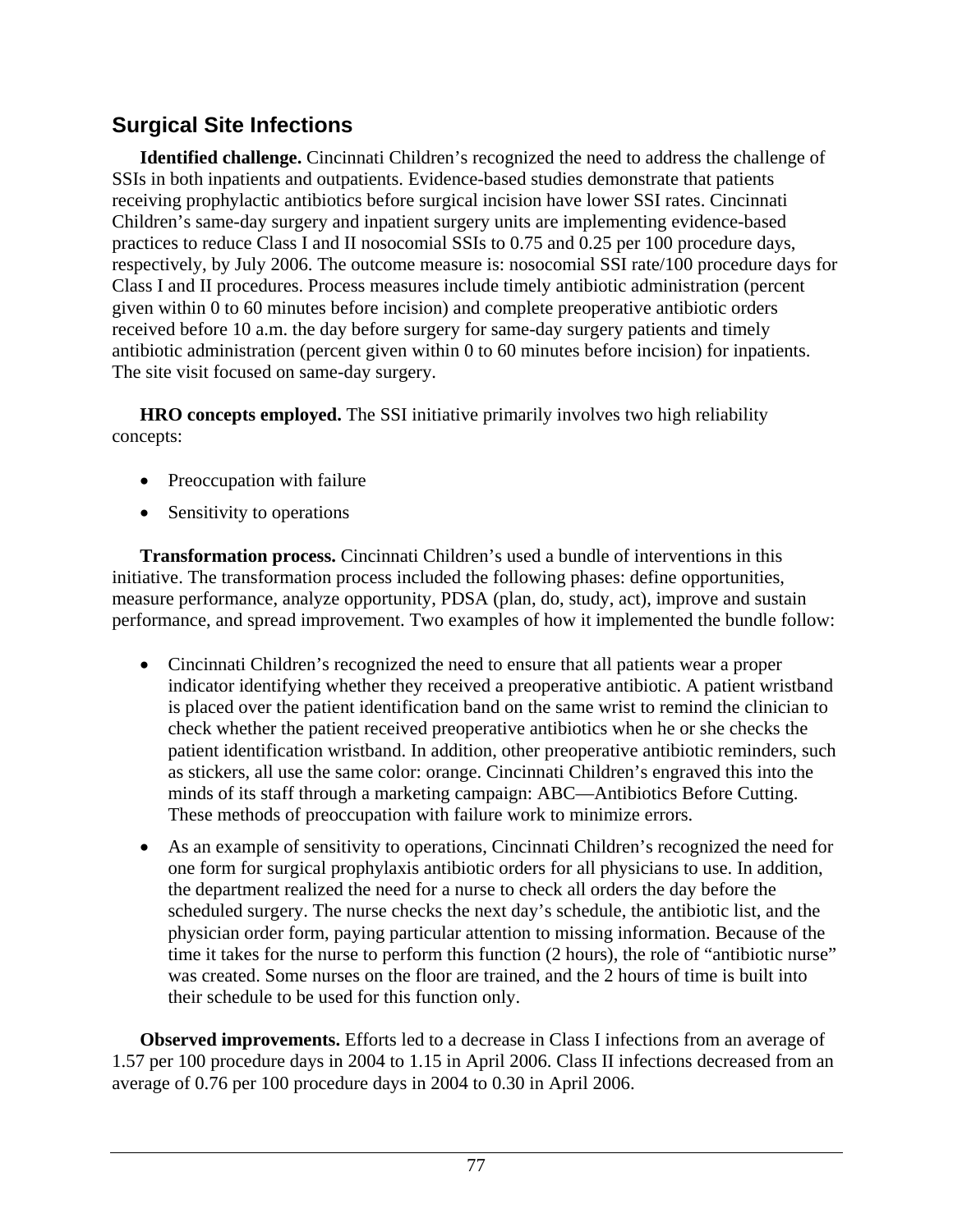## **Safety of Handoffs**

 **Identified challenge.** A lack of clear communication among staff may have contributed to a child's death during a transfer from a unit to surgery. In response to this event, Cincinnati Children's is in its third year of an effort to improve communication between clinicians when a patient is transferred between departments.

**HRO concepts employed.** The handoff initiative primarily involves two high reliability concepts:

- Deference to expertise
- Reluctance to simplify

 **Transformation process.** A checklist for patient transfers has been created and is used throughout the hospital. In addition to the checklist, Cincinnati Children's requires the anesthesiologist to receive a handoff before the child is transported to surgery. After surgery, the attending surgeon or fellow must accompany the child back to the receiving floor for a handoff. Handoffs are measured on a 200-point scale where 100 points are based on objective measures regarding the completion of the handoff, 20 points are based on physician satisfaction, and 80 points are based on nurse satisfaction. A score of less than 180 is considered a failure. The HRO site visit focused on transfers to and from the cardiac care ICU.

 The transformation unfolded over the course of 3 years. Cincinnati Children's rolled out this initiative with cardiac surgeons and otolaryngologists. As the improvement initiative spread, other specialties were included. Gaining the support of one neurosurgeon in particular was the tipping point for gaining the support of the rest of the surgeons.

 In addition, when this initiative was initially instituted, the attending physician, fellow, and residents could act as the single physician present during the handoff. It was soon realized that residents did not have enough knowledge to be the sole physician at a handoff, and the rule was changed to attending physicians or fellows. This shows the organization's commitment to defer to expertise, which the residents had yet to develop. However, residents may accompany attending physicians or fellows.

 Finally, the patient transfer checklist indicates the names of the physician and nurse present. Although many in the hospital know one another, Cincinnati Children's requires all handoffs to begin with introductions by all present. This reluctance to simplify a process addresses instances where staff do not know one another, which could occur often because of the various schedules both nurses and physicians keep.

 **Observed improvements.** For more information about the observed improvements in the safety of handoffs, please feel free to contact a Cincinnati Children's representative. Contact information can be found at the end of this appendix.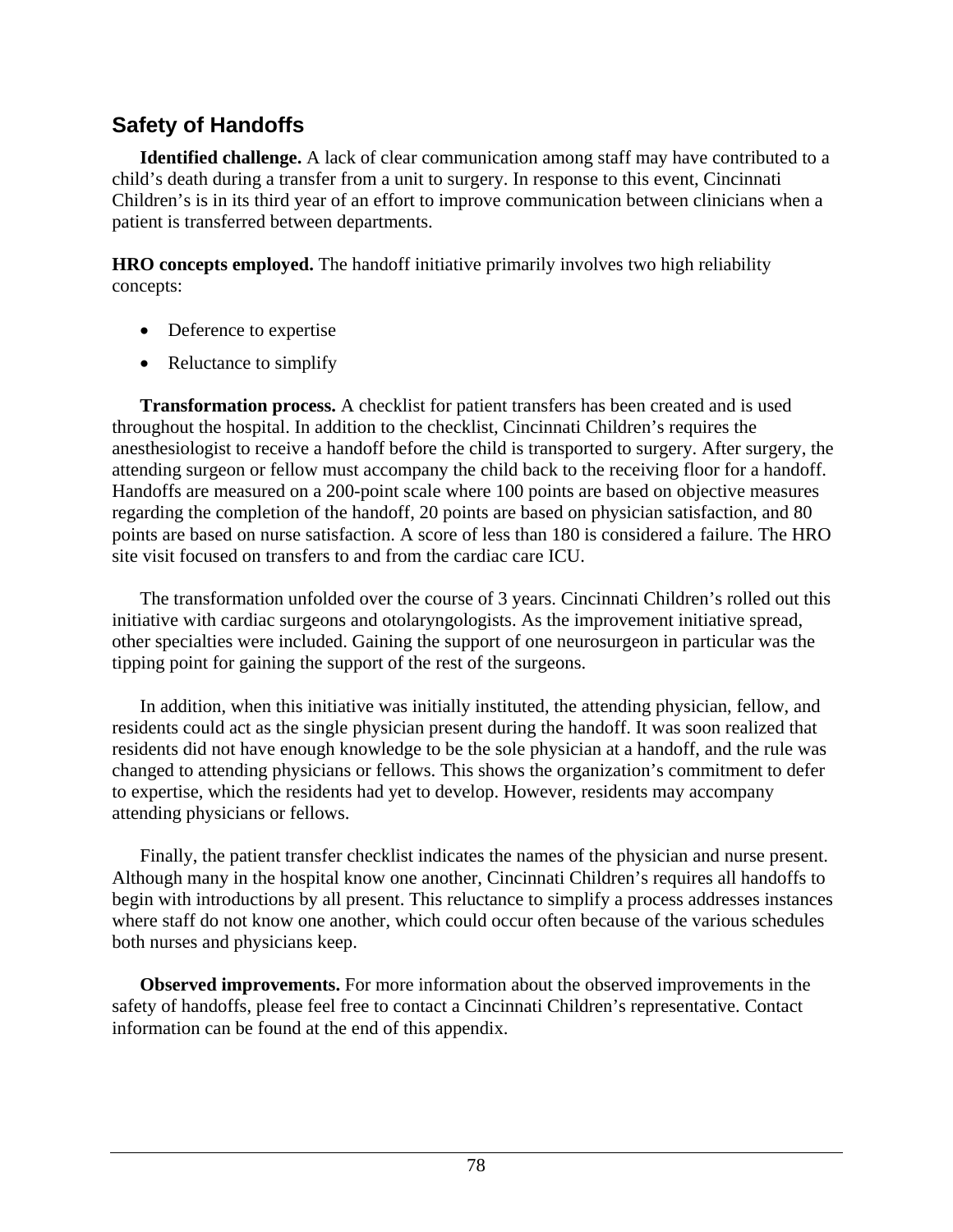### **Neonatal Intensive Care Unit**

 **Identified challenge.** The neonatal ICU (NICU) at Cincinnati Children's faced the challenge of decreasing occurrences of VAP on its unit. In March 2005, the NICU experienced 11.3 VAP infections per 1,000 device days. At that time, Cincinnati Children's believed that the number of occurrences of VAP could be reduced and began working to create a more reliable process for preventing VAP.

 **HRO concepts employed.** In working to reduce the occurrence of VAP, the two primary HRO principles that emerged during the transformation process were:

- Preoccupation with failure
- Sensitivity to operations

 **Transformation process.** To address the challenge of the increasing occurrence of VAP, the NICU chartered a VAP team to create a bundle for preventing VAP using evidence-based medicine, as well as an education plan for teaching staff how to use the bundle. By May 2005, a bundle had been created, and education had begun. With the implementation of the bundles, the NICU saw the VAP infection rate drop to 0 per 1,000 device days by July 2005.

 During August and September 2005, a small spike in VAP infection rates prompted the team to become more preoccupied with failure. The team put together a couple of job aids, including a ventilator care checklist, to help nursing staff document and remember the important points outlined in the bundle. In addition, the bundles were attached to all ventilators for quick reference.

 Being sensitive to operations, the NICU partnered closely with the infection control department to receive information about potential VAP cases earlier. This allowed the ICUs to conduct real-time investigations. Root cause analyses are always conducted for process and practice failures, and changes to the process are made immediately to improve patient care.

 **Observed improvements.** Since the implementation of the new checklist in August 2005 and the addition of a few new heaters in September 2005, the NICU was able to track and post infection rates of 0 per 1,000 device days between October 2005 and May 2006.

The NICU credits sustainability of the reduced VAP infection rate to the following:

- Promoting ownership of work at the staff level
- Hard wiring the VAP bundle into flowsheets
- Including improvement work measures in performance evaluations
- Updating orientation competencies to include the VAP bundle
- Measuring compliance with the bundle elements as well as patient outcomes continuously
- Testing the use of real-time notification of VAP from infection control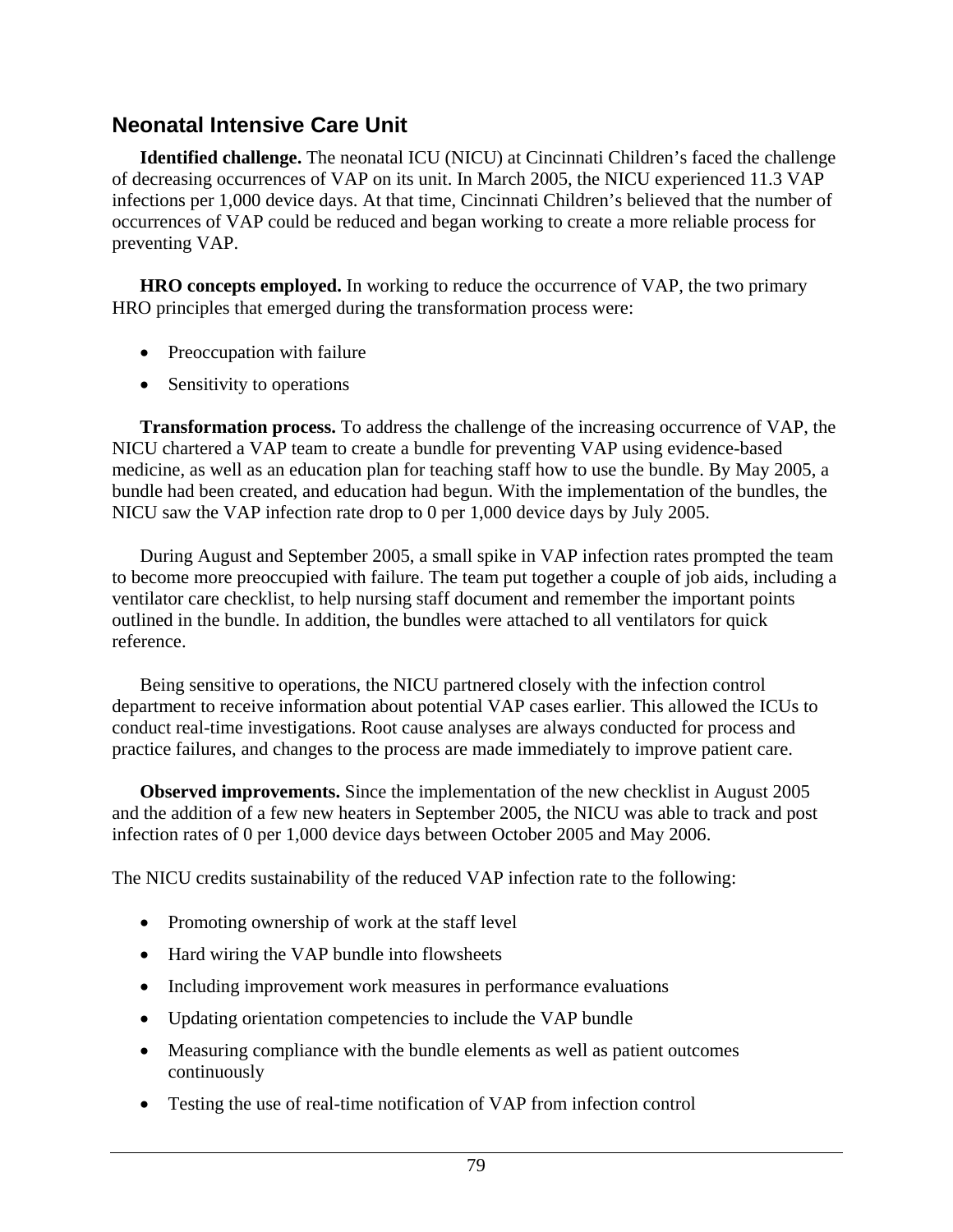## **Transitional Care Area**

 **Identified challenge.** The transitional care area at Cincinnati Children's is a stepdown unit. The challenge this unit, as well as other units in the hospital, faced was figuring out ways to involve families in the discussions about the care being provided in a way that was meaningful and made the families feel like part of the decisionmaking team.

 **HRO concepts employed.** In working to create ways for families to become more involved in the discussion about the care being provided to the patients, the primary HRO principle was:

• Preoccupation with failure

 **Transformation process.** Involving families in the discussions about the care being provided for the patients in the transitional care area has been done in two ways. The first is to ask families whether they would like to be present and involved during rounds so that they are up to date on the plan of care. Using the HRO principle of preoccupation with failure, staff in the transitional care area use a job aid in the form of a blue note card to cue them to the family's preference. This blue card is taped to the outside of the patient's door and indicates the family's preference to be present during rounds, to be woken up if they are asleep, to decline the opportunity to be present during rounds, and to just receive an update on the patient's condition at a later time. When rounding occurs, the caregivers simply refer to the blue card to determine whether the family would like to be involved.

 Families of children awaiting or who have had liver transplants are provided with a portal that allows them to see important information, such as the medication list, dosages, improvements in condition, and physician names. Families also can use the portal to send messages to the patients' caregivers and to track the patients' progress over time.

 **Observed improvements.** For more information about the observed improvements in the transitional care area, please feel free to contact a Cincinnati Children's representative. Contact information can be found at the end of this appendix.

# **High Fidelity Simulation Center**

 **Identified challenge.** High fidelity simulation is widely regarded as an important way to train staff to work as teams on patients experiencing the range of conditions observed in a busy emergency department. The simulation center at Cincinnati Children's wanted to maximize the value of the training for participants and demonstrate its value to other hospital departments and health care providers so that the costs of its operations could be spread as broadly as possible.

 **HRO concepts employed.** The simulation center emphasizes the creation of a realistic experience that will require teams to work together to successfully treat multiple patients at the same time and to respond to family members' concerns about their child's welfare. Effective teamwork presumes all of the aspects of a high reliability system, including:

• Preoccupation with failure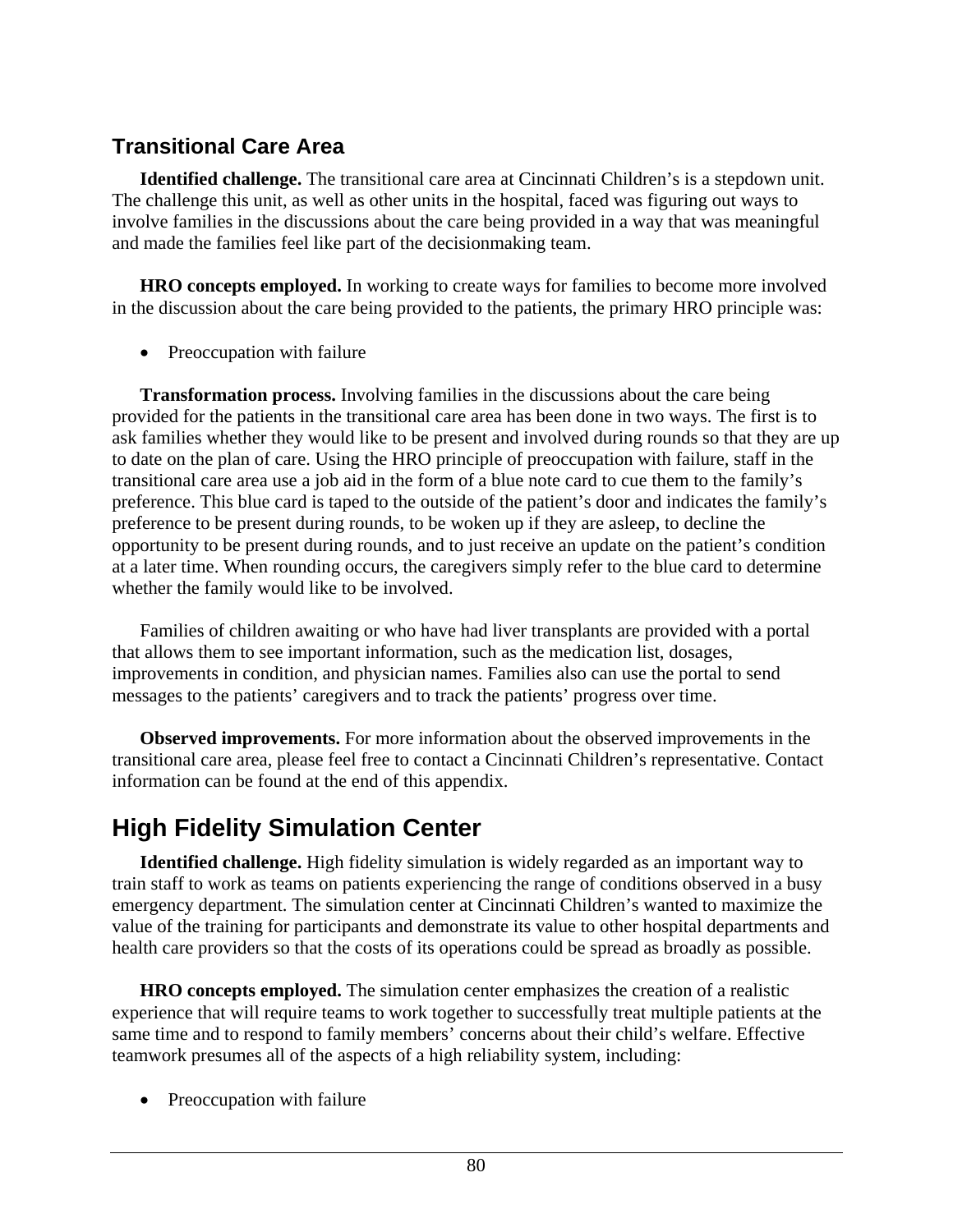- Deference to expertise
- Sensitivity to operations
- Reluctance to inappropriately simplify the care of a patient
- Resilience

 **Transformation process.** Several innovations make the simulation experience at Cincinnati Children's one of high perceived value for physicians, nurses, and other staff:

- Staffs are trained as multidisciplinary teams, which allow them to practice principles of effective teamwork and to receive feedback on what could allow their team to function more successfully.
- Patients experience complications that challenge participants to monitor and adapt to changes in the patient's condition, as reflected in real-time monitors of heart rate, pulse, and other vital signs. Beyond the clinical care of the patient, the teams also must address the concerns of parents and others in the room so that the experience matches the norm in many emergency departments.
- Participants receive immediate feedback on their performance as a team. Performances are scored so that progress can be trended over time and so that future training sessions can avoid duplicating experiences that the team handled effectively. The center has found that the impact of training tends to lessen after about 6 months, so continuous retraining is regarded as critical.

 **Observed improvements.** The center retains scores and videotapes for all simulation sessions. It uses multiple strategies for assessing the impact of this training. Evidence of impact includes:

- Improvements in simulation scores for teams that have more training
- Observation of videotapes to establish improvements in team performance following additional training and practice
- High levels of repeat and new business from departments other than the emergency department, from the nursing school, and from other health care providers outside Cincinnati Children's

 At present, the center gets some funding from the emergency department; some comes from the training budgets of other departments; and some support comes through an AHRQ grant. A major ongoing challenge of the center is the creation of a sustainable business model. Key to this model will be the ability to support not only the equipment required for high fidelity simulation, but also the staff who program the simulators to exhibit complications and medical conditions that meet the needs of the center's constituencies.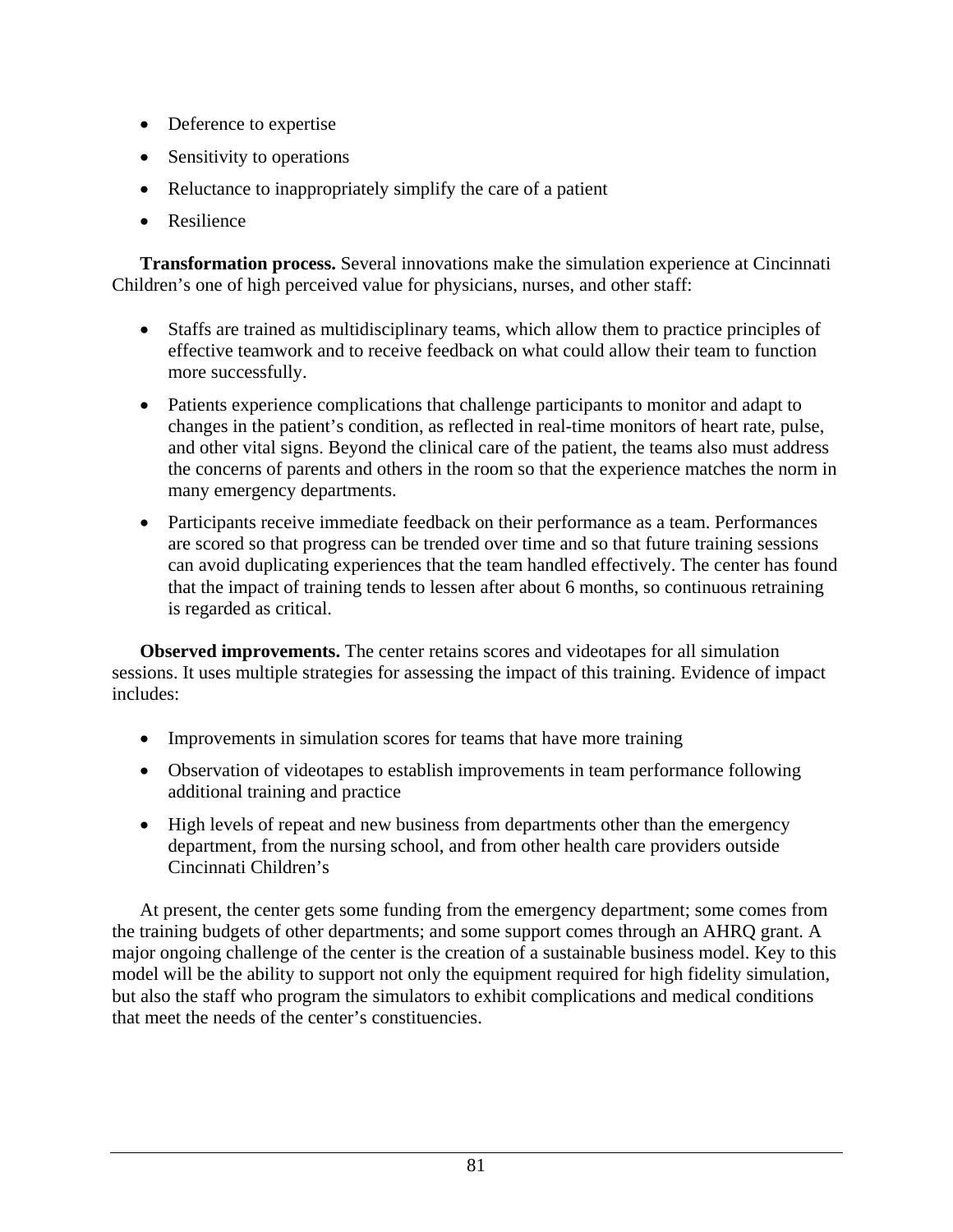# **Lessons Learned**

#### **What can be learned about how process redesign efforts can drive organizational transformation?**

 Many insights were shared at the site visit about organizational transformation. Following are a few key lessons that consistently emerged as critical knowledge for effective transformation:

- **Reducing resource investment in quality improvement initiatives during lean times is a mistake.** Optimally, dedicating resources to quality improvement initiatives should be a priority before an organization faces lean time. But if lean times are upon the organization, continuing to invest resources in quality improvement initiatives is imperative, especially if there is waste in the system. Additional savings and resources can be realized over time by eliminating wasteful practices and implementing more reliable, safer practices. Consider how efficiencies can be realized in all departments, not just in clinical areas. To determine which initiatives will make the best investments, one may use the DICE methodology and assess the initiatives on duration, integrity, capability, and effort.
- **Beware of bucketing errors into preventable and unpreventable categories.** Once errors fall into the unpreventable category, they often fall prey to the "out of sight, out of mind" phenomenon. Subscribe to the philosophy that all errors are preventable, but recognize that knowledge has yet to be created to prevent some errors. Invest research dollars and time in understanding how to make errors preventable.
- **Transformation requires ambitious targets and setting transformational versus incremental goals.** Pursuing perfection goals can help one to quickly identify serious system-level barriers that need to be addressed. Cincinnati Children's focuses on designing systems that will achieve 100 percent effectiveness and 0 percent defects and believes that it is not that much harder to strive for 100 percent effectiveness versus small incremental goals.
- **Start before you are ready.** Don't be paralyzed by the pursuit and creation of a perfect implementation plan. Much can be learned during the process of actually doing the work. If one is careful to prioritize initiatives ahead of time, then it is easier to strike a balance between working on what can be done now and slowly "peeling the onion."
- **Involving leadership at every level is critical.** Without engaged leadership, transformation is difficult to start and even more difficult to maintain. Leaders must take ownership for setting the climate and focusing the work. Cincinnati Children's believes that the role of leaders is to make the job easier for those at the department level.
- **Create a culture of accountability and responsibility.** Helping staff to recognize that quality is everyone's responsibility will help to create a platform for making systems more reliable.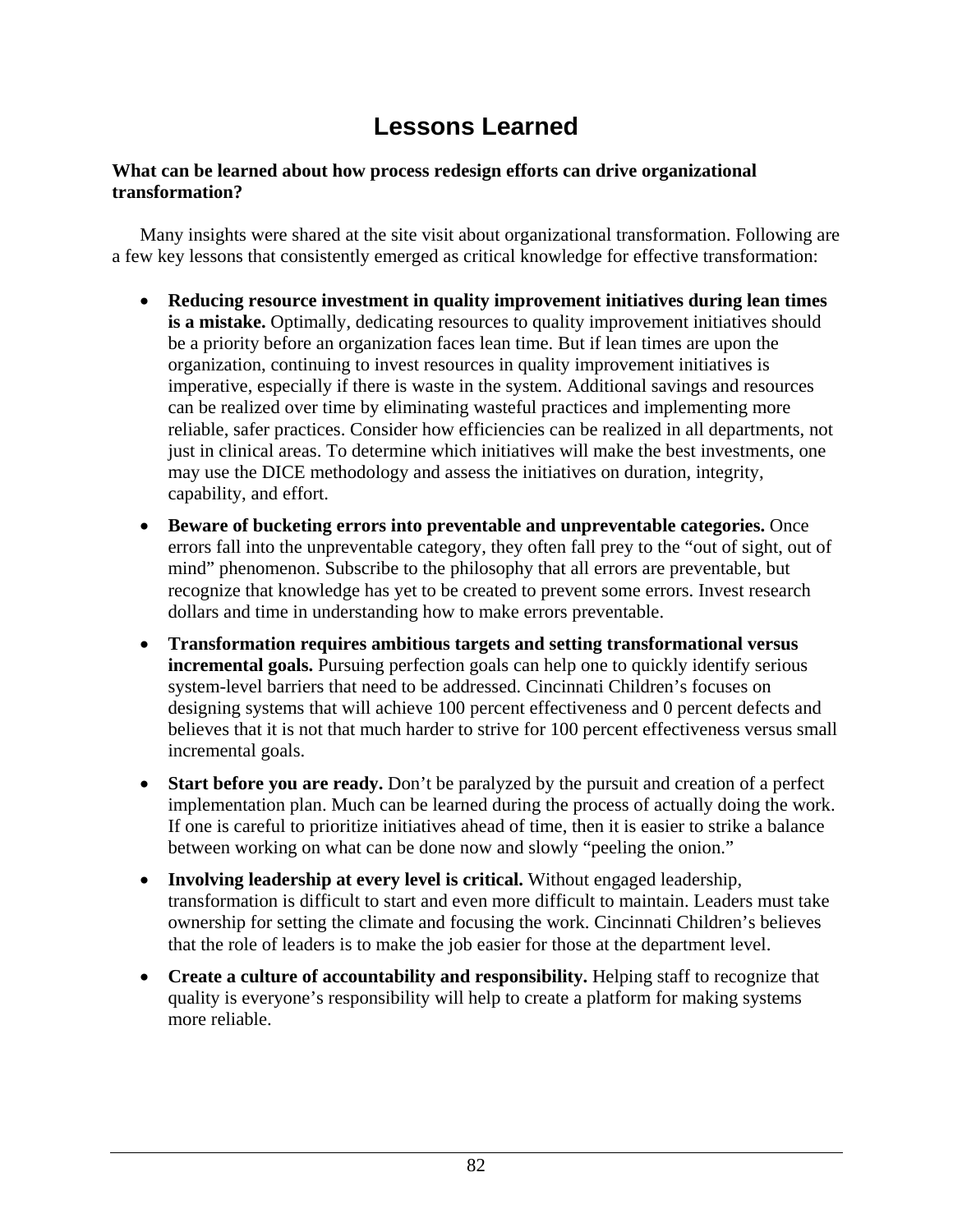# **Acknowledgements**

 A special thank you goes out to the leadership team at Cincinnati Children's for the time and energy they invested in hosting such a valuable site visit for the HRO Learning Network. Their commitment to excellence and remarkable transparency provided a forum for a more open, honest, and robust discussion among Network members at the site visit.

# **Contact Information**

 If you are interested in acquiring more details about any of the information provided in this appendix, please see the contact information below for representatives from Cincinnati Children's Hospital Medical Center.

**Uma Kotagal, MBBS, MSc**  Vice President, Quality and Transformation [uma.kotagal@cchmc.org](mailto:uma.kotagal@cchmc.org)

**Steve Muething, MD**  Associate Director, Clinical Services [stephen.muething@cchmc.org](mailto:stephen.muething@cchmc.org)

**Mindy Corcoran**  Quality Improvement Consultant [melinda.corcoran@cchmc.org](mailto:melinda.corcoran@cchmc.org)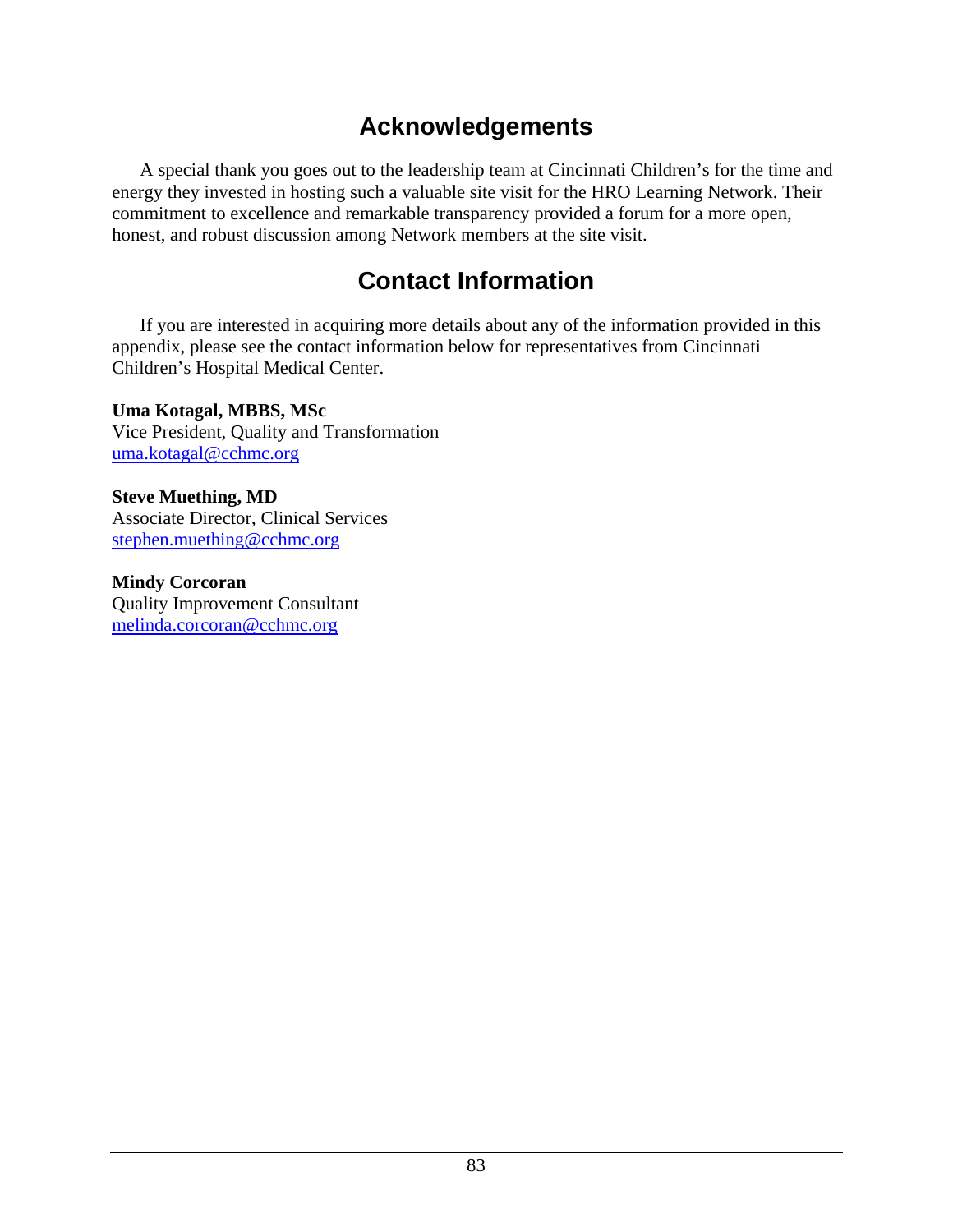**Appendix D: High Reliability Organization Learning Network Operational Advice from the Fairview Health Services and Allina Hospitals & Clinics Network Site Visit**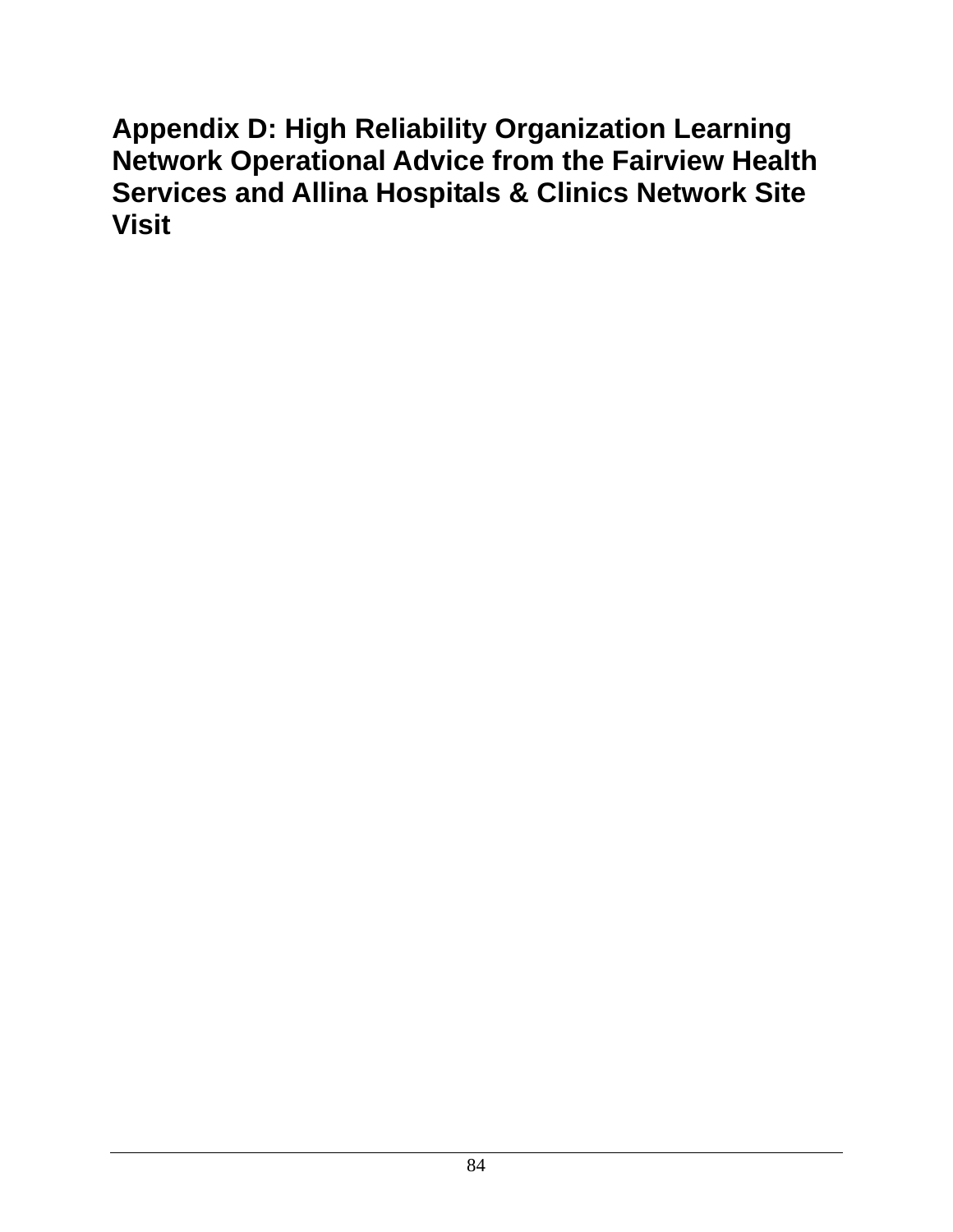## **Overview**

 This appendix summarizes practical suggestions on how to create a community-level infrastructure for supporting improvement initiatives aimed at making health care services provided within that community safer and more reliable. All ideas reflected in this document were suggested by representatives of Allina Hospitals and Clinics, Fairview Health Services, participants in the statewide collaboration that includes representatives from the Institute for Clinical Systems Improvement, the Minnesota Alliance for Patient Safety, the Minnesota Community Measurement Project, and Safest in America, as well other health care systems attending the meeting as part of the AHRQ-sponsored High Reliability Organization (HRO) Learning Network.

 Participants in the meeting were interested in how Allina and Fairview joined with other Minnesota health care organizations to work collaboratively toward improving quality, patient safety, and reliability at the community level, as well as how those efforts could be adapted for different communities across the Nation.

 This document synthesizes the meeting discussion to answer three key questions about community collaboration:

- Why is community collaboration a valuable strategy for enhancing patient safety and organizational reliability?
- How do you begin developing a successful model for community collaboration?
- What improvements in patient safety and organizational reliability can be achieved through community collaboration?

 The discussion of these questions will help illustrate how community-level collaboration can advance the use of high reliability organizing concepts to support health systems' efforts to improve patient safety and quality. Some specific examples are also provided to demonstrate how collaboration across a community can not only improve safety and reliability, but can also eliminate redundant work and create a more standardized approach to implementing new processes.

 Other materials that were shared at the site visit, including slides from the presentations and other examples of improvement materials, are available on the HRO Learning Network extranet and from AHRQ and [Delmarva](http://www.delmarvafoundation.org/) staff.

# **Value in Community Collaboration**

 The concepts of patient safety and organizational reliability typically focus on units, hospitals, or clinics within individual health care systems that are working to improve quality and reduce errors. These efforts are, however, often limited by factors at the environmental or community level. When recommended behaviors differ across systems or when regulations or other environmental factors make it harder to do the "right thing," efforts at the hospital and microsystem levels are more difficult to implement and sustain. Such barriers suggest that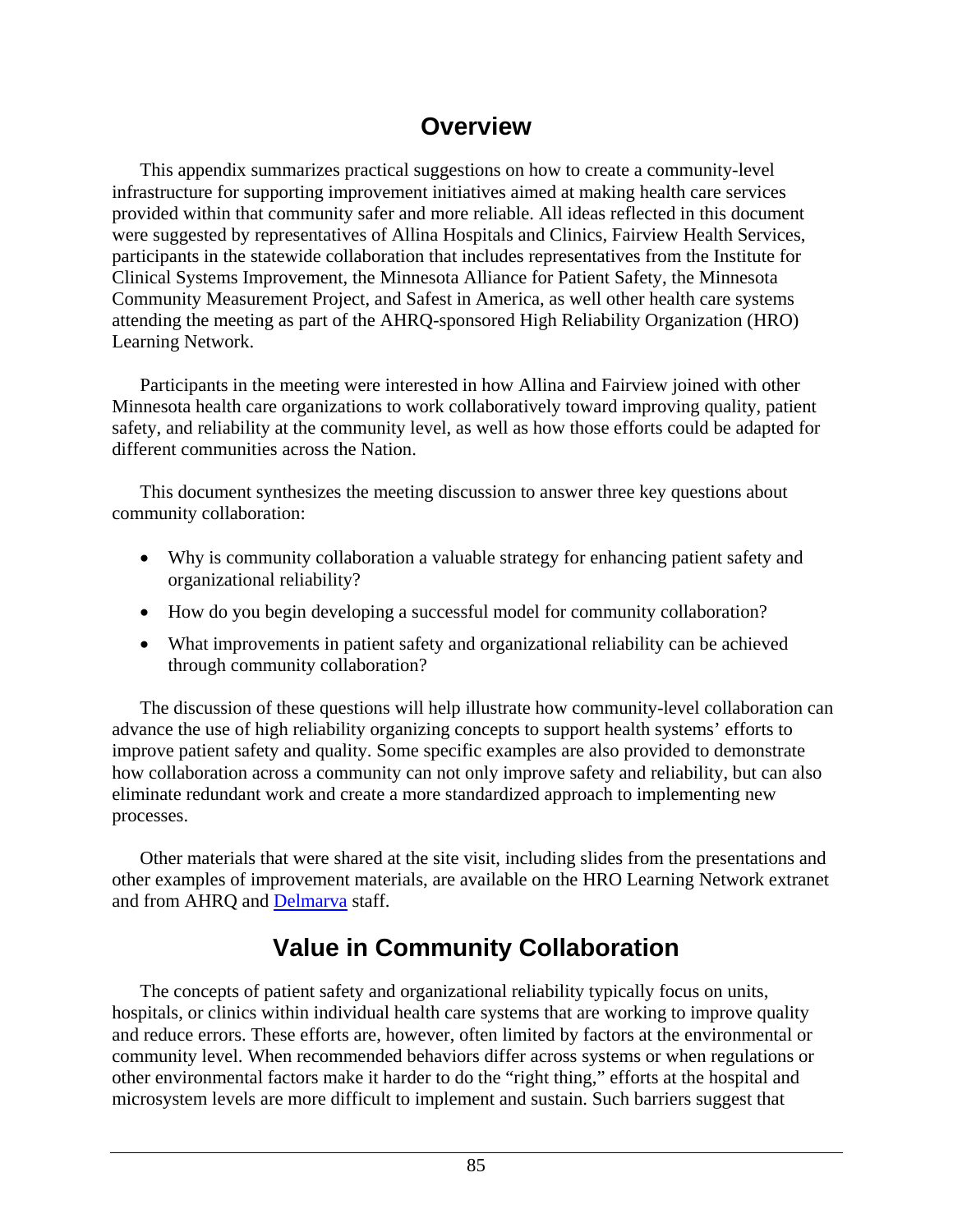collaborations between organizations in the same community can be a very effective and rewarding strategy in working toward improvement goals.

 Health care systems in the Minneapolis/St. Paul area began talking informally with each other and with other key stakeholders seeking to promote improvements in the quality and efficiency of health care. Over time, these discussions have led to a range of initiatives that have positively affected care. Looking back on these experiences, leaders of these initiatives could identify a range of benefits of working collaboratively on key issues, including:

- **Gaining new ideas and insights.** Engaging in community collaboration with other organizations with similar quality improvement goals creates a great resource and forum for dialogue about ideas and insights regarding regional issues that can help health care systems learn and grow from each other. Instead of facing the challenge of patient safety and organizational reliability independently, collaborations can offer support and ideas for organizations that are involved.
- **Addressing environmental barriers more effectively.** Collaborating on communitylevel barriers to improve safety and reliability is more likely to be successful than individual organizations' attempts to address the same barriers. By engaging all the key stakeholders within a community, organizations have more leverage to effect change on a larger scale. Without the power of community alignment, individual organizations may falter and be more at risk in their attempts toward community-level change. For example, cross-community collaborations can make it easier to work with legislative groups and occupational oversight boards to change policies needed for a culture of high reliability. Broad-based support is critical to efforts to develop an innovative and successful system for reporting near misses and errors.
- **Achieving standardization.** Sharing a workforce among hospitals, including nurses and specialists, is great motivation for standardizing forms and processes across all institutions. This strategy has reduced variations in work patterns, as well as the potential for errors and unnecessary rework. Additionally, community collaborations create opportunities for standardizing the measuring and reporting of quality issues. This has made it easier to more accurately set priorities, develop consistent requirements, and evaluate progress.
- **Building relationships.** Working collaboratively on patient safety and organizational reliability can result in strong connections between organizations in the same community. The stronger the community network, the more widespread the quality improvement efforts and those results may extend within that community.

# **Model for Community Collaboration**

## **Background**

 Some aspects of the current climate in Minnesota may have enabled leaders to more rapidly develop effective community collaborations. Although it is a very competitive marketplace, Minnesota does not have any for-profit HMOs or for-profit hospitals. It does have leaders for its health care organizations who know each other and are familiar with challenges that they and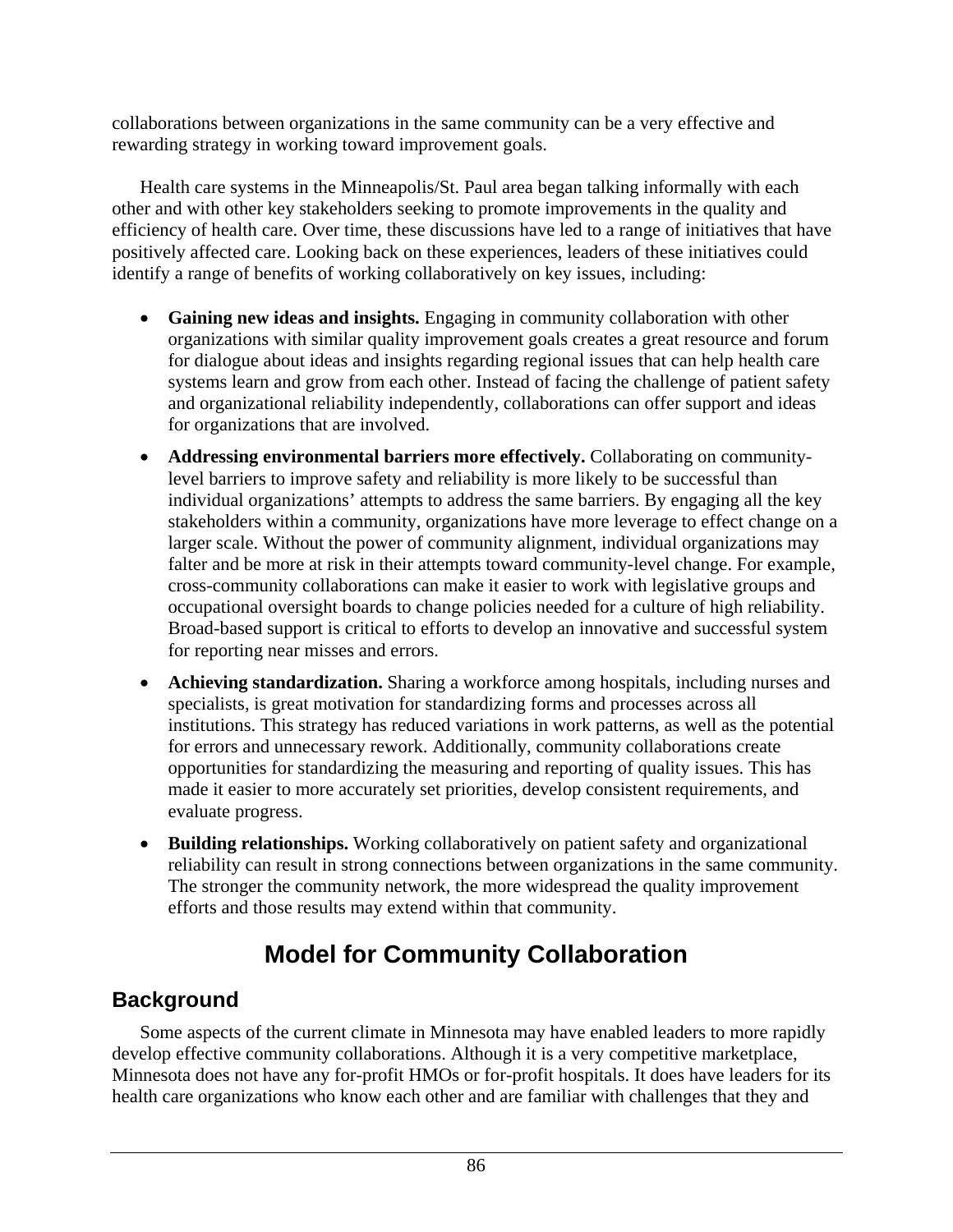their peers are facing. Although less than 10 years ago, collaboration between health care stakeholders was very limited, there has been growing awareness that it is possible to compete on aspects of care while still collaborating on safety and quality issues in mutually beneficial ways. This section offers insights into how Minnesota evolved into a market with appreciably more collaboration on quality and safety issues than exists virtually anyplace else. It addresses the following two questions:

- Which community organizations are involved in the collaborative network that has formed in Minnesota?
- What practical insights can be acquired from the work that has been done in Minnesota about how a successful model for community collaboration can be created?

### **Minnesota Collaborations**

 The past 5 to 6 years in Minnesota yielded an evolution in collaboration that was fueled by the Harvard Executive Session on Medical Error and Patient Safety. Harvard Executive Sessions bring together senior leaders to learn and act on a variety of issues through a series of dialogues to address a topic of significance. After the Harvard Executive Session on Medical Error and Patient Safety, leaders in Minnesota decided to form their own local version: The Minnesota Executive Session on Patient Safety. Once leaders were engaged, the next steps were to determine (1) which community health care providers and associations would be willing to collaborate; (2) how that collaboration would provide assistance to and be beneficial for hospitals; (3) how to define the role of the State; (4) how to design a measurement and reporting process; and (5) how to create a nonpunitive culture that breeds transparency. The diagram below illustrates the current structure of the Minnesota Collaborative Network.





Table 1 provides more detail about the four primary organizations shown above and their role in the Network.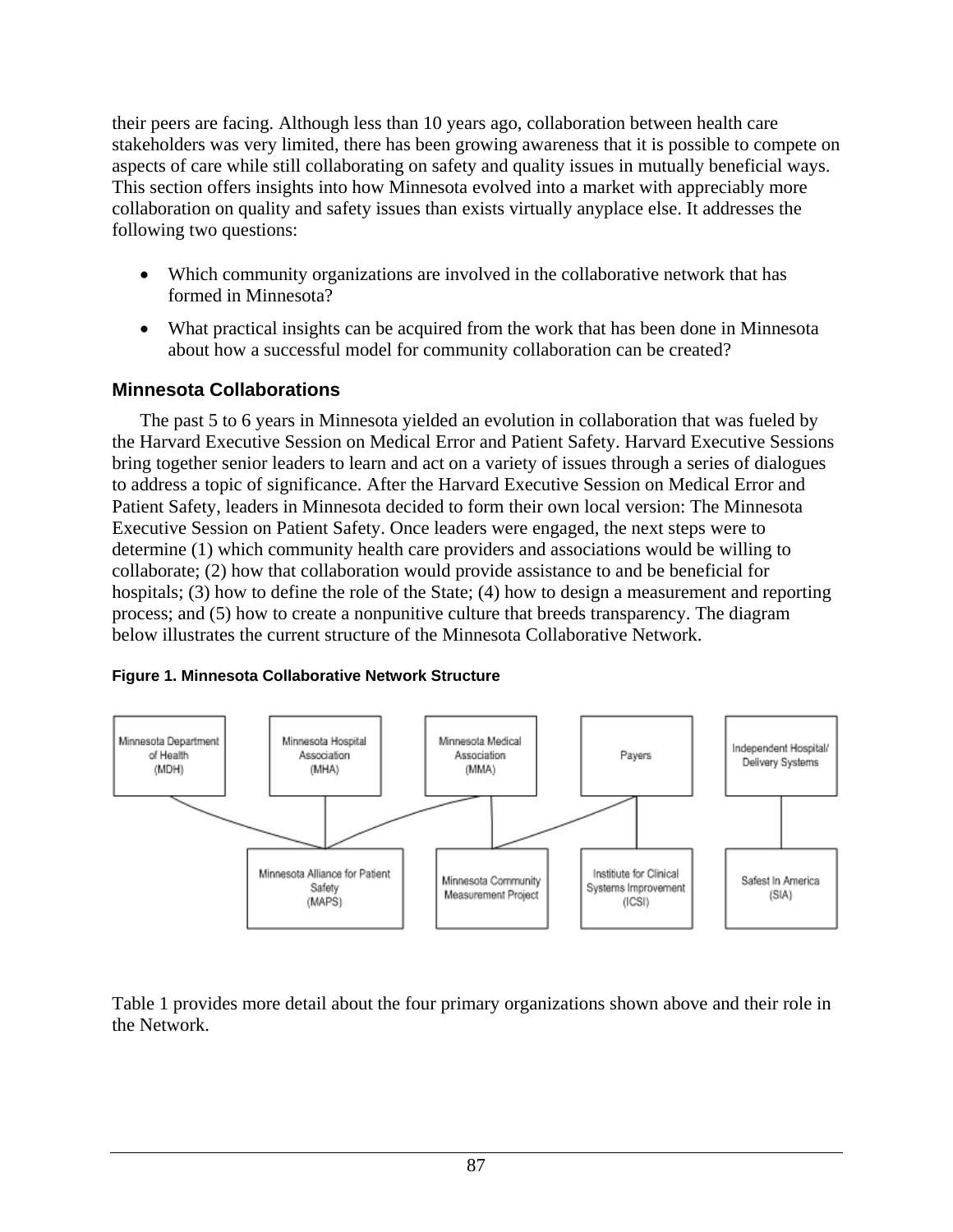| Table 1. Organizations' Role in the Minnesota Collaborative Network |  |  |
|---------------------------------------------------------------------|--|--|
|---------------------------------------------------------------------|--|--|

| Organization                                                      | <b>Description</b>                                                                                                                                                                                                                                                                                                                                                                                                                                                                                                                                                                                                                                                                                                                                                                                                                                                                                                                                                                                                                                                                                                                                                                                                       |
|-------------------------------------------------------------------|--------------------------------------------------------------------------------------------------------------------------------------------------------------------------------------------------------------------------------------------------------------------------------------------------------------------------------------------------------------------------------------------------------------------------------------------------------------------------------------------------------------------------------------------------------------------------------------------------------------------------------------------------------------------------------------------------------------------------------------------------------------------------------------------------------------------------------------------------------------------------------------------------------------------------------------------------------------------------------------------------------------------------------------------------------------------------------------------------------------------------------------------------------------------------------------------------------------------------|
| Minnesota<br>Alliance for<br><b>Patient Safety</b><br>(MAPS)      | MAPS is a partnership among the Minnesota Hospital Association, Minnesota<br>Medical Association, Minnesota Department of Health, and more than 50 other<br>public-private health care organizations working together to improve patient safety.<br>MAPS was formally announced at a press conference on November 1, 2000. Its<br>mission is to promote optimum patient safety through collaborative and supportive<br>efforts among all participants of the health care system in Minnesota. Its goal is to<br>improve the culture and to mobilize community resources for patient safety. MAPS<br>is governed by three structural bodies in order to make substantial change, share<br>leadership, engage a broad stakeholder group, and drive action: executive<br>committee, steering committee, and subcommittees and task forces. The MAPS<br>governing principles include leadership, membership, operations, expectations of<br>MAPS members, resources and support, and MAPS legislation review.                                                                                                                                                                                                                |
| Minnesota<br>Community<br>Measurement<br>Project (MNCM)           | The Minnesota Community Measurement Project (MNCM) is a nonprofit<br>community-based organization dedicated to accelerating the improvement of<br>health through public reporting. MNCM has a 16-member board of directors, with<br>representation from health plans, hospitals, physicians, employers, business<br>groups, and consumer organizations. The organization strives to share reliable<br>quality information that clinicians can use for improvement purposes and<br>consumers can use to make choices about their care; reduce reporting-related<br>expenses for medical groups, health plans, and regulators; and communicate<br>findings in a fair, usable, and reliable way to medical groups, regulators,<br>purchasers, and consumers. Since 2002, MNCM's collaborative community<br>approach has encouraged medical groups to improve health care quality by<br>publicly reporting on several measures. All seven of Minnesota's nonprofit health<br>insurance plans participated in developing the initial MNCM reports. MNCM is<br>involved in a national initiative funded by the Centers for Medicare and Medicaid<br>Services (CMS) and AHRQ to pool data to produce reliable quality measures. |
| Institute for<br><b>Clinical Systems</b><br>Improvement<br>(ICSI) | ICSI is an independent nonprofit organization, originally focused on developing<br>guidelines for improving quality of care. It now facilitates the collaboration of more<br>than 50 medical groups, hospital systems, and health plans in the State of<br>Minnesota and in adjacent areas of surrounding States. ICSI was founded in 1993<br>by Health Partners Medical Group, Mayo Clinic, and Park Nicollet Health Services.<br>Today, the combined medical groups and hospital systems represent more than<br>7,600 physicians. Over the years, the ICSI members realized that to improve care,<br>they needed to create more than standards and to help organizations understand<br>basic quality improvement principles. Since then, ICSI has become a very<br>successful organization for supporting improvements in quality and patient care at<br>the community level.                                                                                                                                                                                                                                                                                                                                          |
| Safest in America<br>(SIA)                                        | Safest in America is a collaboration of 10 Twin Cities and Rochester hospital<br>systems and ICSI. SIA works to improve patient safety by learning from the<br>aggregate experiences of all group members by sharing data, highlighting best<br>practices, and implementing evidence-based, community-tested solutions. SIA<br>committees are facilitated by ICSI. ICSI helps hospitals select topic areas, review<br>literature for best practices, select process and outcome measures, and monitor<br>progress. SIA's work is peer review protected, meaning each hospital is committed<br>to sharing data, maintaining each other's confidentiality, and refraining from<br>release of their own data for competitive purposes. Protocols developed during<br>SIA initiatives, including safe prescribing, safe site surgery, and prevention of<br>hospital-acquired infections, among other topics, are publicly available to any<br>interested hospital.                                                                                                                                                                                                                                                           |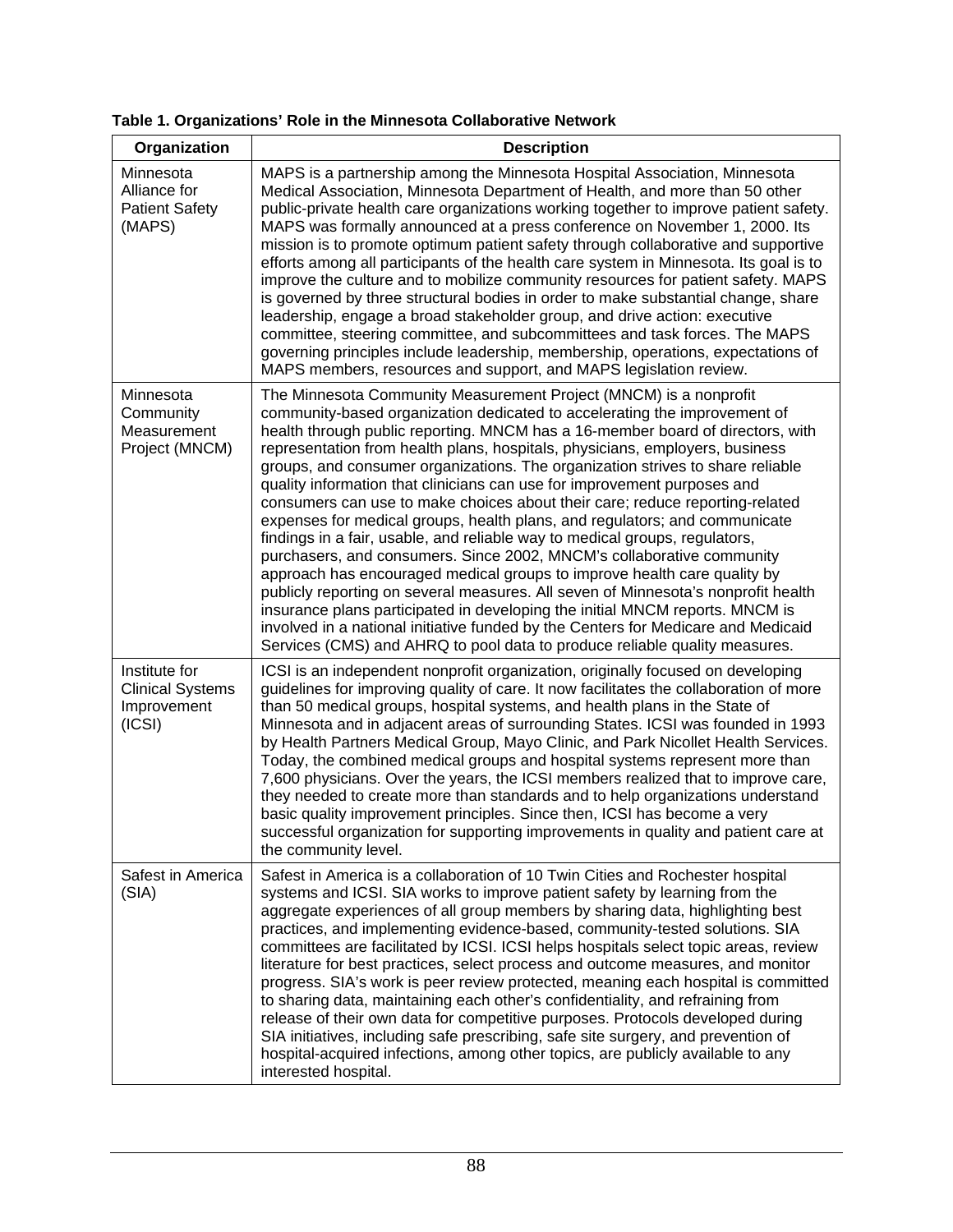#### **Minnesota's Model for Collaboration**

 While leaders were deliberate and thoughtful about setting the aim of improving patient safety and reliability, developing successful community collaboration in Minnesota did not happen overnight, nor was the path for developing a successful collaboration always apparent. Reflections at the HRO Network meeting on the formation of the collaborative network in Minnesota over the past few years resulted in valuable insights that others just beginning to explore community collaborations might consider:

- **Do not compete on patient safety.** A frequent barrier in the collaboration process is ensuring that organizations are willing to work together and share information, instead of being focused on or worried about competing with each other. Health care systems in the same community have the same market. When these organizations first come together to begin a collaboration, it is natural for them to be hesitant about sharing quality and operational information with their competitors. It is essential to agree at the beginning of any collaboration that the organizations involved will not compete on patient safety initiatives such as wrong site surgery and medication abbreviation errors. Competing on patient safety will both derail collaborative efforts toward improvement and misalign individual system focus with the wrong priority. Even in areas where hospitals do compete, there still may be grounds for collaborating with each other. In Minnesota, even though there is competition related to performance on quality measures, hospitals have worked collaboratively to develop common quality metrics that can be used to measure comparative performance.
- **Do not underestimate the value of incremental muddling.** Many of the successful collaborations began with informal conversations between relevant leaders about issues of potential interest. While some of these discussions did not progress, others evolved into more focused discussions and formal agreements to work together to achieve important goals. This approach to planning allows ideas to be explored without major commitments of time or resources and reduces the likelihood of a major investment in ideas that lack widespread support.
- **The importance of leadership cannot be overestimated.** Having the right people in the right place at the right time is only half the battle. Leaders must be willing to take small steps toward collaboration even when they are not sure where it is leading. Sometimes these discussions lead to clear proposals for collaboration; other times they lead to the decision that the idea being considered is not a high enough priority to pursue at that time.
- **Local community collaborations can be more powerful than national collaborations.** Geography is an important factor in collaboration because the people involved have a common understanding of the local conditions, such as the market, transportation, and money. National collaborations are sometimes scoped too broadly to be applicable to local health care systems and practitioners. Collaboration can be very effective at the local level for this reason.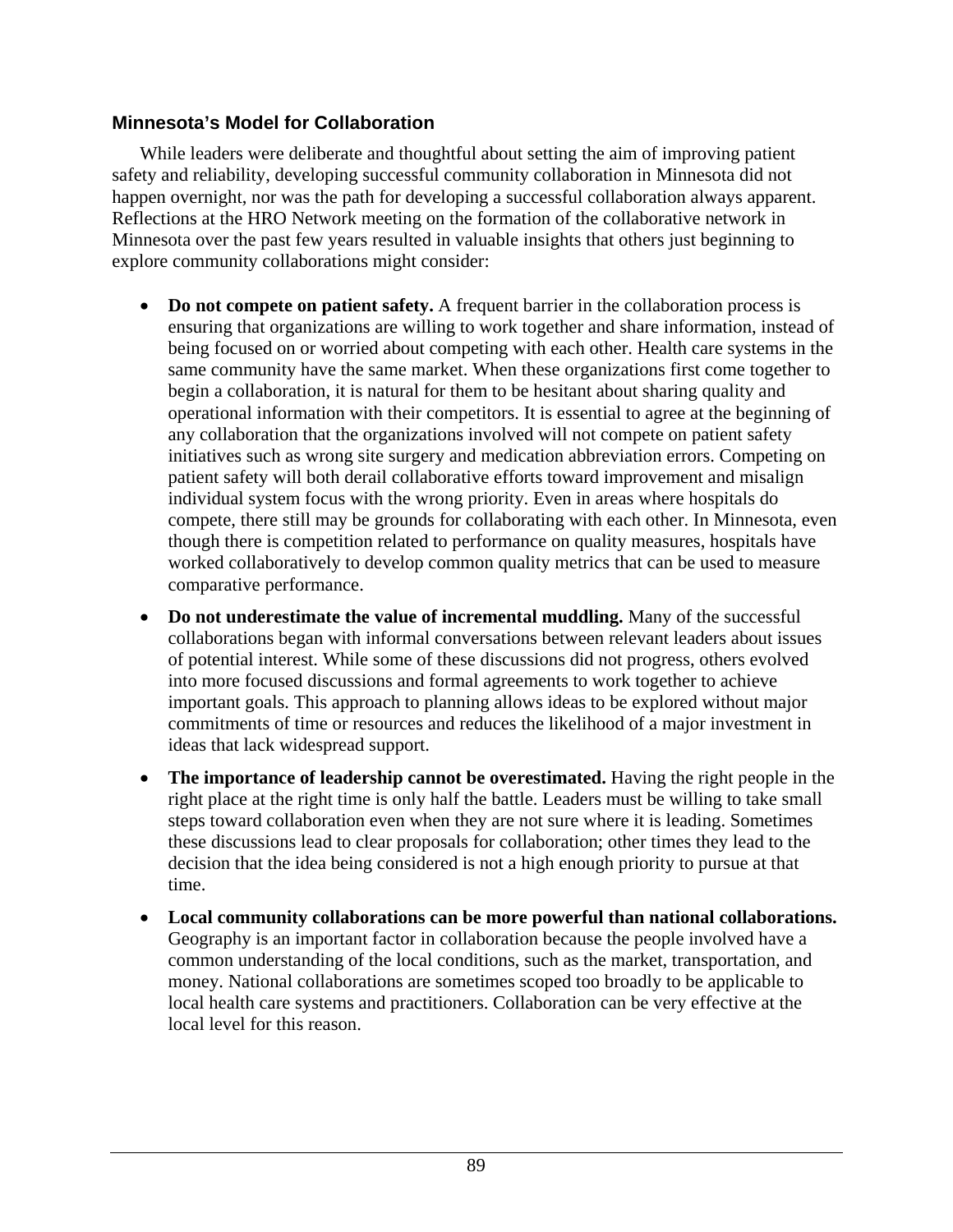- **Building community collaborations takes time.** One criticism of collaboration is that there are so many possible focuses of work. Rather than attempting to involve all the organizations and their leaders in all initiatives at the same time, Minnesota has been successful by developing collaborations one at a time and including only the relevant groups for specific initiatives. Trying to do too many things too quickly is always in tension with trying to make sure particular initiatives have enough traction to succeed. Building a coalition over time and bringing in different stakeholders with different needs at the appropriate time makes collaborative work more feasible.
- **Identify at the outset where the creative tensions are going to be among the key stakeholders.** Creative tensions are sure to exist in collaborations. Progress will not be stifled if you allow the group members to work through the tensions together and give these tensions the attention they deserve. The value of sharing and working together over a long period of time is that trust can be built.

## **Specific Improvements Through Community Collaboration**

 After organizations in a community have formed a structure and model for collaboration, the work of improving patient safety and reliability begins. The following are a few examples of types of improvement initiatives that are possible through community collaboration. The examples provided below were taken from discussion at the site visit and from work done by the collaborative in Minnesota that helped to make processes and systems more reliable in their community:

- Changing the punitive culture mindset and managing media presence
- Standardizing medication concentrations and eliminating medication abbreviations
- Standardizing surgical site marking
- Standardizing measurement processes and results reporting
- Creating systems to improve quality of care

#### **Changing the Punitive Culture Mindset and Managing Media Presence**

**Barrier: Punitive culture mindset.** A common barrier to improving transparency, and in turn reliability, in health care is having a punitive culture mindset when addressing errors. Historically, health care systems blamed individuals when errors occurred. Research has led to a mindset change at many health systems, which now prefer to use a learning perspective when trying to determine the reason for system-related errors. Most State boards, which are responsible for regulating health care professionals, however, are still operating under the previous mindset of shame and blame. In cases where the hospital believes that a system error, versus a staff error, has taken place and staff are unwilling to come forward with errors, this difference in approaches may ultimately lead to staff termination by the board.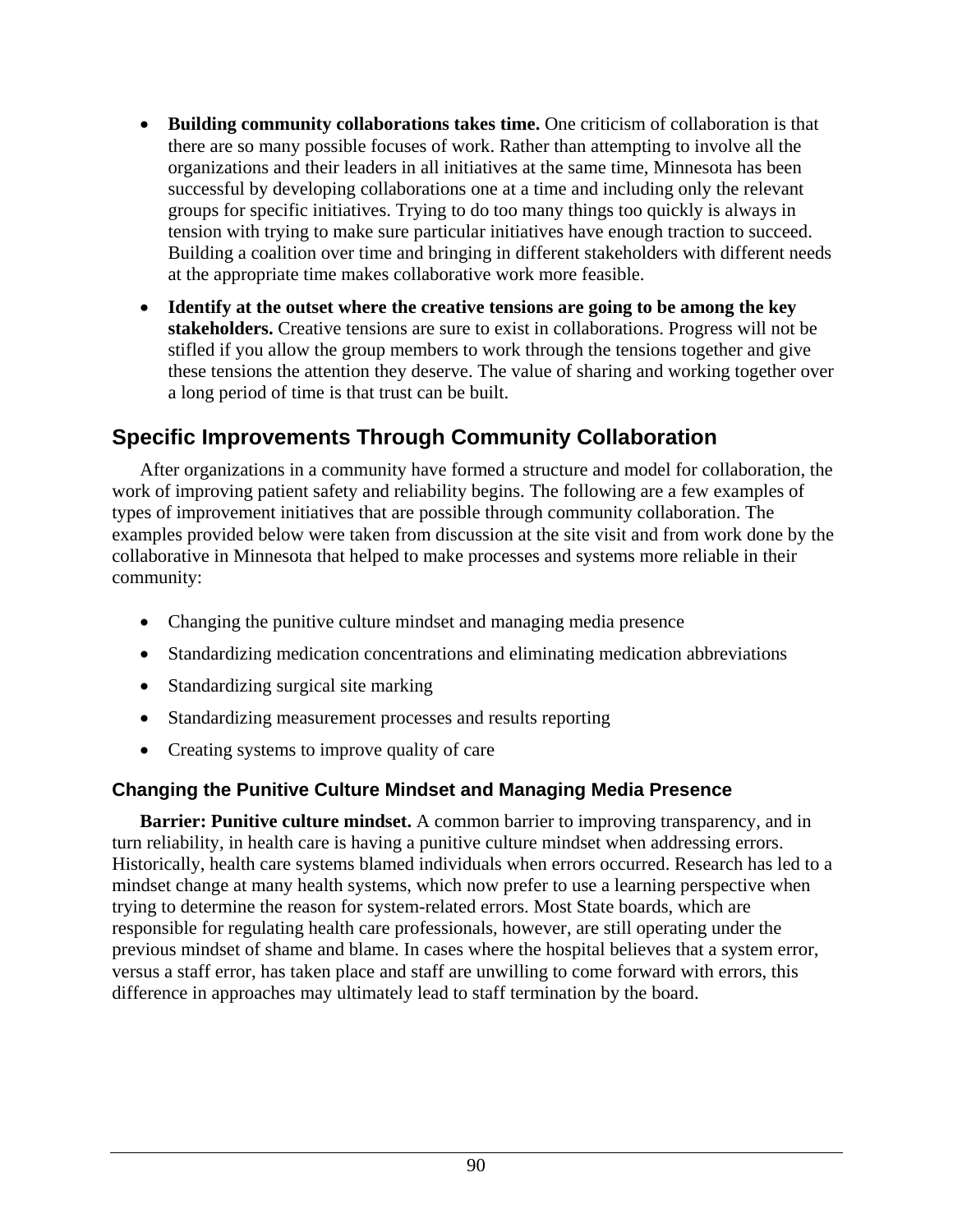**Collaborative approach.** A few specific ideas about how to use community collaboration to reduce punitive culture mindset are described below:

- Use leverage acquired through community collaboration to engage in discussions about reliability with State boards, as well as to advocate for improved board review and approaches toward errors.
	- Baylor Health Care System is working with the Texas Medical Association to improve the Board of Nursing's approach to review of medical errors. Recently, the board changed one of their policies to include as part of the review that consideration must be given to the environment in which the practice took place.
- Adopt improvement concepts that focus on transparency and accountability, such as Just Culture algorithms from David Marx and James Reason, to begin educating and changing the punitive mindset both internally and externally in the regulatory environment.
	- In Missouri, the State Board of Nursing is holding its annual meeting in conjunction with a program by David Marx that will educate the nursing board about just culture.
- Look for opportunities to interact with health occupation board members outside of crisis situations, to educate them about nonpunitive responses to errors and early identification of problematic processes. For example, the collaborative in Minnesota worked with the State boards to help them see that typical responses to errors from boards of nursing and medicine were based on outcomes, not on the error itself or the process through which the error was made. Thus, in the absence of adverse outcomes, boards were permitting flawed processes to go unchecked. Alternatively, when a flawed system produces an error that does not have a major adverse impact, it is much easier for these boards to focus on improving the systems rather than satisfying public pressure to penalize the person who is perceived to be responsible.

**Barrier: Managing media presence and consumer perception.** The media can have a huge impact on how consumers perceive an error. The presence of the media can create pressure from the community for health care systems to take more stringent action, instead of focusing on learning from the error and improving quality. Media attention and views of consumers can cause a system to worry more about their reputation than the best way to improve care. In a collaboration that involves sharing and transparency about quality issues, the presence of the media may also make members of the collaboration hesitant to disclose information that will make them look bad in the community.

 **Collaborative approach.** While no health care system can control the media, they can use the presence of the media as an opportunity to discuss quality improvement and efforts to become more reliable, which can help consumers understand that the system is actively trying to learn from mistakes. A collaborative network can support this discussion and education, as well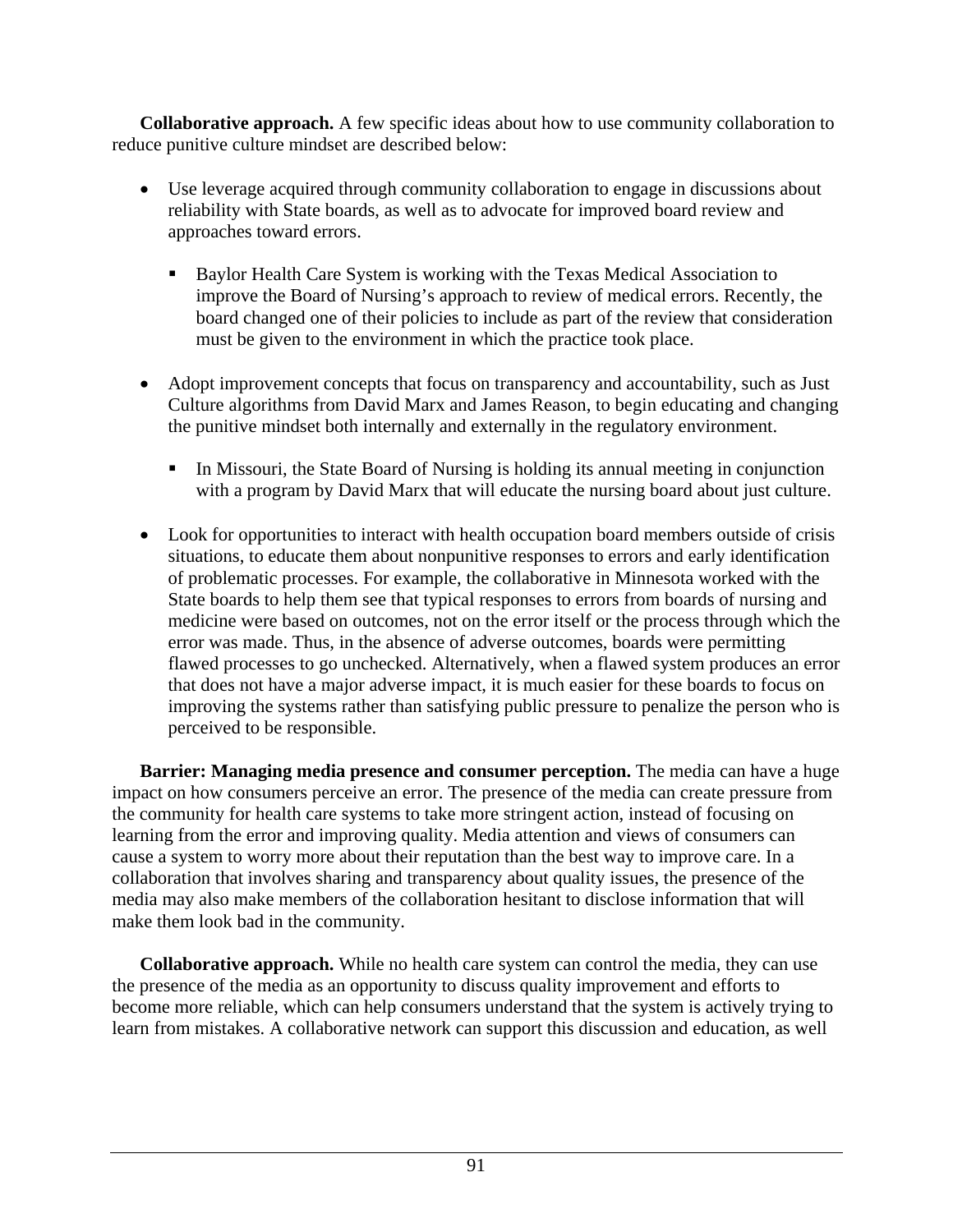as help systems not lose focus during a period of media scrutiny. A few ideas about how to work with the media based on lessons learned from the collaboration formed in Minnesota are below:

- Build strong relationships with the media. One-on-one personal education and mentoring with the media helps them to be more informed about the information being reported. Keep in mind that members of the media work at organizations with deadlines, but they are not always experts about what they are reporting on. They will be grateful when they can get expertise they can trust. Fairview now often gets calls from media members seeking to understand issues they are covering that do not involve crises or their health care system. This relationship makes it easier for Fairview to be trusted when media cover an error or other crisis.
- View those strong relationships with the media as a give and take. Calling a media representative first with a good story to report will help to build trust and will provide a forum for educating the public about important health information. Remember that a good relationship will not keep the media from asking tough questions when an error occurs but may make the reporter more likely to approach you first to understand what actually happened.
- Do not be afraid to invite media representatives to events. Most media coverage on events in Minnesota has been informative and benign. As media become more informed about the issues, however, their ability to ask fair but very challenging questions has grown. It is important to view efforts to inform the media as useful but not as a strategy for avoiding criticism. Such education can reduce unfair reporting, but good reporting can still be very critical if the criticism is warranted.

#### **Standardizing Medication Concentrations and Eliminating Medication Abbreviations**

 **Barrier: Nonstandardized medication concentrations.** In a community with multiple health care systems, patients may frequently be transferred between facilities to receive care. Critical information such as medication dosage must accompany the patient during the transfer. Because each hospital may dose medications differently, the potential for a medication dosing error exists for transferred patients.

 **Collaborative approach.** In Minnesota, the health care systems recognized the potential for error given the number of patients transferred between facilities and the differences in dosage at each facility. To help reduce the probability that a medication error of this type would occur, the health care systems, as members of the Safest in America collaboration, worked together to create standardized drug concentrations across all hospitals so that the dosage recorded in one hospital would be equivalent to that recorded in another hospital. Because personnel often shift between health care systems, this initiative also has reduced the risk of these personnel making errors due to differing practices across the systems.

 **Barrier: Medication abbreviations.** Substituting inappropriate medical abbreviations for drug names when prescribing a medication has been identified as one of the factors that may increase the risk of causing a serious medication error. In May 2005, the Joint Commission on Accreditation of Healthcare Organizations (JCAHO) affirmed its "do not use" list of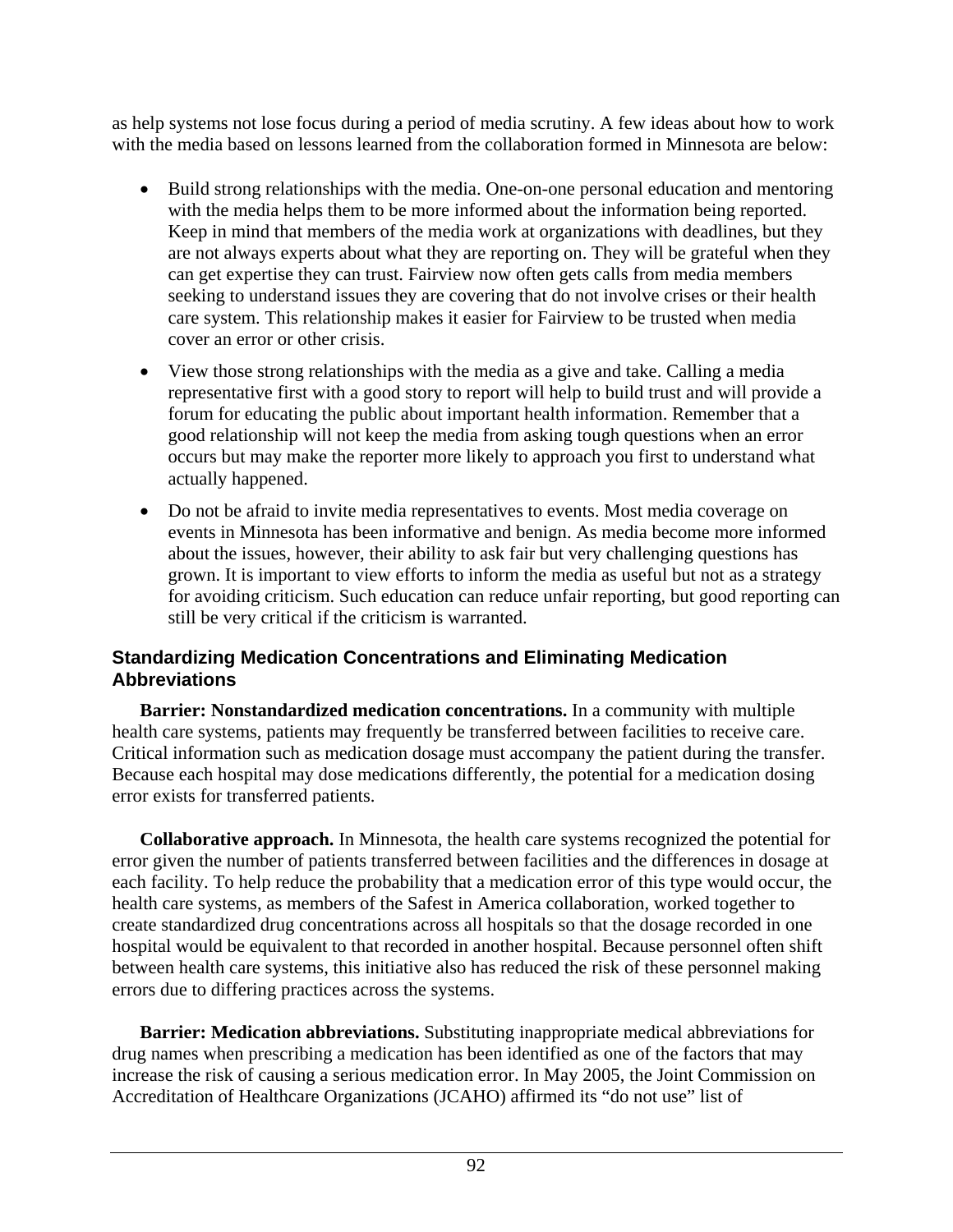abbreviations as part of the National Patient Safety Goals. While most health care systems agree that the use of inappropriate abbreviations should be eliminated, trying to change individual provider behavior can be difficult.

 **Collaborative approach.** In Minnesota, Safest in America hospitals have adopted a common procedure to enforce the use of safe abbreviations in handwritten prescriptions in the Twin Cities and Rochester communities. Nine unsafe abbreviations were targeted for elimination. Instead of gradually phasing out the use of unsafe abbreviations, all the hospitals in the community agreed on a "hard stop" approach in which certain abbreviations became prohibited on the same day in all the community hospitals. This Safest in America initiative actually preceded the JCAHO mandate by 3 years. This approach helped to signify the importance of eliminating abbreviations and is an effective way to reinforce staff behavior, especially when a great deal of the medical staff practices at multiple hospitals in the community.

### **Standardizing Surgical Site Marking Protocols**

 **Barrier: Wrong-site surgical marking.** Wrong-site surgeries are devastating errors that continue to occur because many providers rely on staff to ensure the accuracy of the surgical site, instead of providing tools and standard protocols that can be used to reduce risk of errors. Although these events do not happen often, when they do occur, they can generate negative publicity and result in large lawsuits.

 **Collaborative approach.** Through collaboration, hospitals in Minnesota have adopted a universal protocol to eliminate wrong-site surgeries and ensure that surgical site marking is occurring at the appropriate time and by the appropriate person. Through the Safest in America community, hospitals have implemented a common surgical site protocol to ensure the correct patient received the correct surgery at the correct site. The protocol requires the physician performing the surgery to mark the surgical site him or herself. Safest in America currently is working to expand the protocol to apply to outpatient procedures. Additionally, the Safest in America hospitals all implemented the protocol on the same day to help avoid confusion among staff who may work in multiple hospitals, thus improving reliability, and to emphasize the importance of the initiative.

### **Standardizing Measurement Processes and Results Reporting**

**Barrier: Inconsistent measurement processes.** A significant barrier to working in a collaboration to become more reliable is the multitude of definitions, measurements, and regulatory reporting requirements health care systems must deal with. Between internal reporting and regulatory reporting at the local and Federal levels, health care systems struggle with different definitions and measures of quality issues.

 **Collaborative approach.** Working together to standardize reporting will ensure health care systems in collaboration can compare relevant information and data, as well as help standardize reporting in the local regulatory environment. Standardized reporting principles across providers, insurers, and employers allow for substantial analysis of quality data, which can be the basis for becoming more reliable. In Minnesota, the Minnesota Community Measurement Project (MNCM) was created to focus on improving quality through public and standardized reporting. Between this project and a State law requiring reporting on the National Quality Forum's 27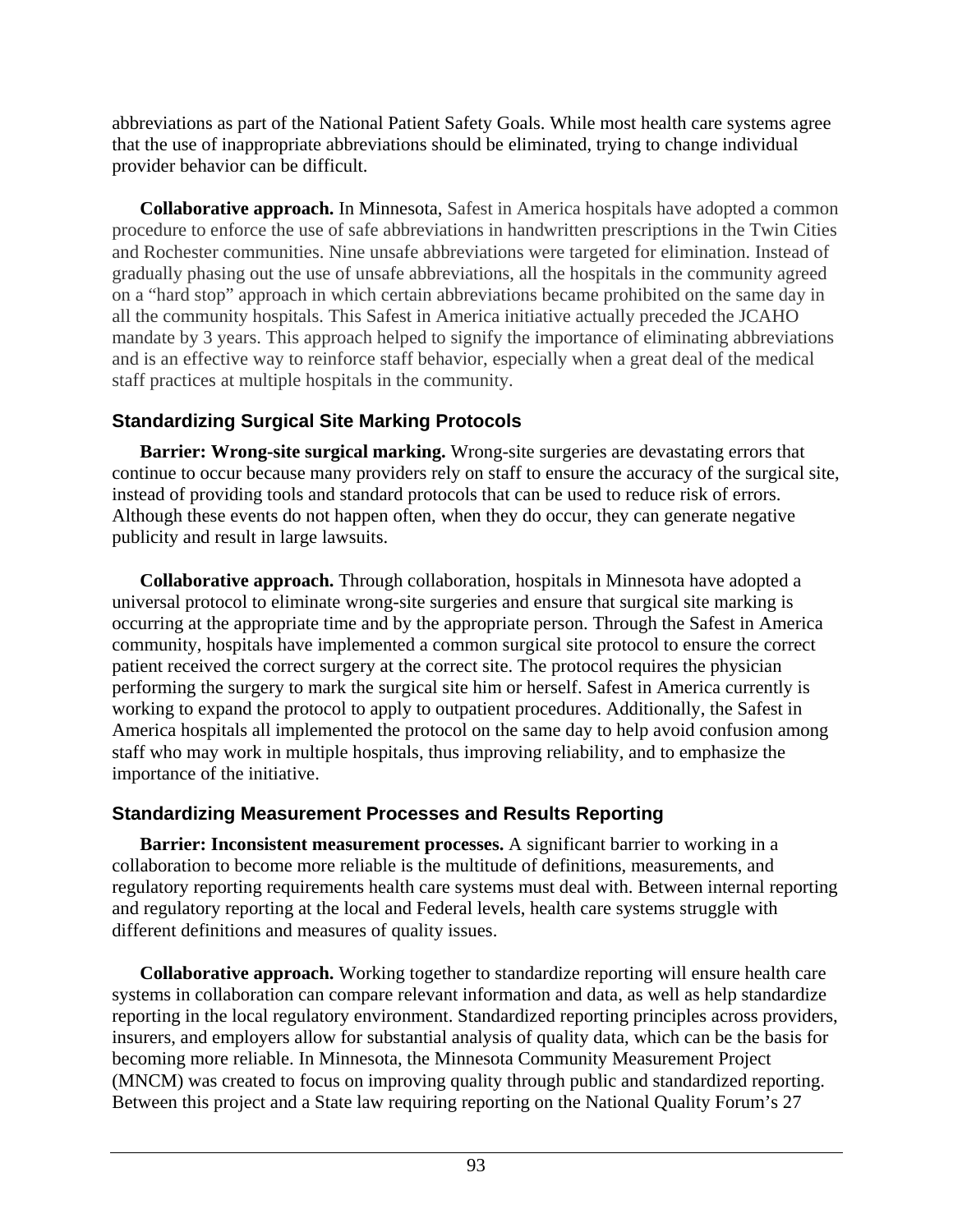"never events," Minnesota has been able to standardize measures and reporting, which has been crucial in their community efforts to improve the quality of care. A few lessons learned from the work done by MNCM include:

- Take deliberate steps and lay the appropriate groundwork. MNCM has been successful because each planning step has been deliberate. MNCM works with CMS to find additional ways in which standardized measurement protocols can be spread across the country. The key is to ensure that the focus of the work is around improvement, not competition.
- Don't wait for all measurements and reporting methods to be perfect before beginning. The measures outlined by MNCM were not perfect when the project began. The perfecting of the measure will occur over time and to get started the measures just need to be good enough for improvement to occur.
- Remember that building trust among stakeholders is critical. Sharing quality data can be a controversial topic for providers who are competing in the same market. To build trust among the health plans and providers, the groups were asked not to compete on quality, but rather to share data in a secure manner to help improve quality at the clinical levels. MNCM was established as a separate nonprofit organization to ensure that privacy, security, and trust could be established.

### **Creating Systems To Improve Quality of Care**

 **Barrier: Lack of organizations to help create and implement systems to improve quality of care.** In most communities, traditional collaborative work to improve health care focuses on creating standards or regulations that are imposed on hospitals and health care providers as a way to track quality and patient safety. While creating standards and regulations is often necessary, standards alone cannot improve care. It is also important to provide hospitals and health care providers with training and advice about how to carry out quality improvement initiatives, as well as strategies that will meet required standards and regulations.

 **Collaborative approach.** In Minnesota, the Institute for Clinical Systems Improvement (ICSI) serves as a major resource for quality improvement. ICSI is a voluntary collaboration of more than 50 medical groups, hospital systems, and health plans that was originally focused on developing guidelines for improving quality of care. Over the years, the ICSI members realized that to improve care, they needed to create more than standards and to help organizations understand basic quality improvement principles. Since then, ICSI has become very successful in supporting improvements in quality and patient care at the community level for the following reasons:

• ICSI views itself as a coach and mentor to its members, but not as an entity driving the measurement process. ICSI provides its members with quality improvement education, training, and coaching, thus serving as a valuable resource in quality improvement. Because the resources and training that they provide are in response to stated needs from the physician community, ICSI ensures that they are not attempting to "push" training onto unwilling participants. Instead, they have to deal with demand for their assistance that is exceeding their ability to provide it.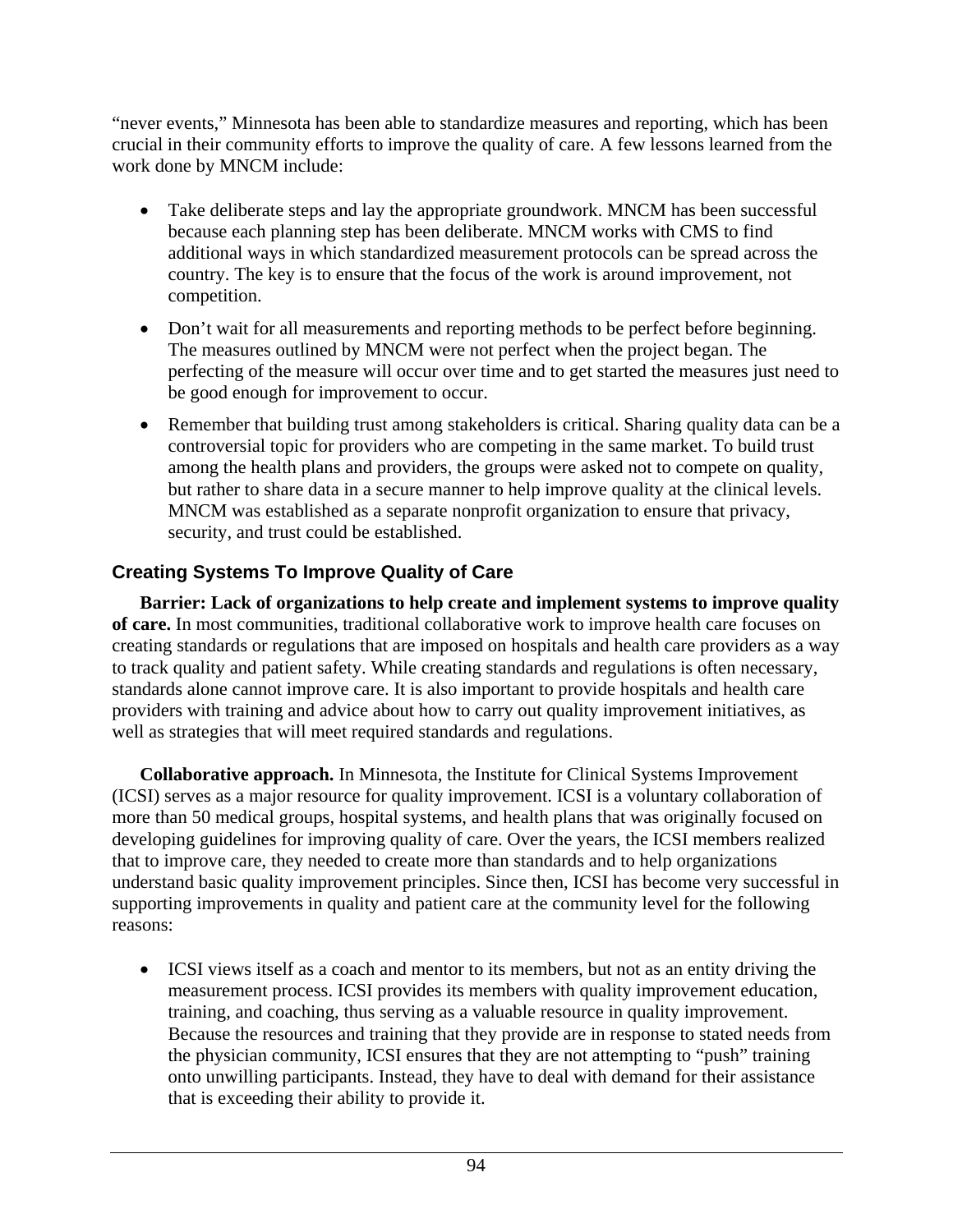- ICSI is funded by six health plans and there is no financial charge for providers or medical groups to participate. Organizations, however, must demonstrate a commitment to quality improvement as a condition of membership:
	- ICSI members are required to participate in an annual core commitment cycle. Member groups select four or more projects or topics where they commit significant time and energy to make improvements. Groups may select a combination of clinical and service-related topics to fulfill their core commitment requirement. All ICSI members provide annual reports of progress on their core commitment cycle topics, and the reports are shared with all ICSI groups as a way of sharing information and ideas.
	- Member organizations also choose four or more ICSI guidelines to be the focus of intensive improvement efforts annually, such as diabetes or waiting time for appointments. The members set their own goals and measures for these projects and then share the results of their work with one another.
- ICSI helps develop guidelines for prevention by having clinicians from member medical organizations survey scientific literature and draft health care guidelines based on the best available evidence. Having members develop their own guidelines facilitates greater buyin and acceptance versus adopting previously existing guidelines from other national organizations.

 ICSI welcomes diverse membership because it helps to foster relationships in the community that may not otherwise have been developed. The number of organizations that can participate in ICSI has to be limited to ensure that the value currently being provided is not lost as membership continues to expand.

# **Conclusion**

 The examples taken from the collaborative efforts made in Minnesota provide evidence that considerable progress can be made on key safety and quality efforts. But this progress will require persistent effort over an extended period of time that is supported by key opinion leaders in the marketplace. It also suggests that successful projects often begin small and informally, rather than requiring upfront agreement that a major initiative should be undertaken. Finally, the Minnesota collaborations reflect the value of focusing on joint efforts that address key concerns that are widely shared and that require collaboration in order to successfully be addressed. By focusing on these types of issues, Minnesota has been able to make substantial progress in improving the safety of health care in their market. The exact means to achieving similar ends will need to evolve in every market, as they have in Minnesota. But this document shows what is possible when key stakeholders in a given area work together on projects of mutual concern.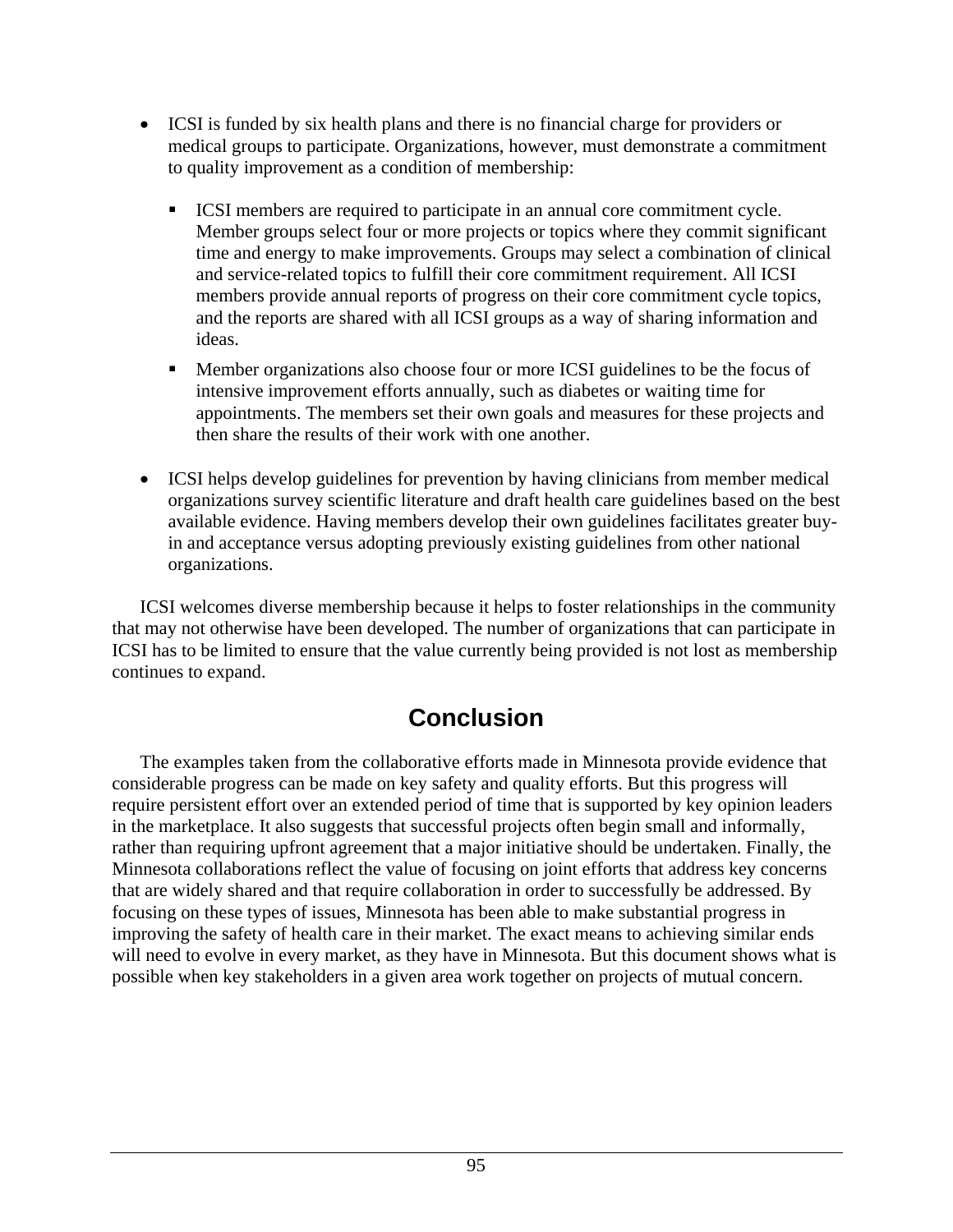# **Appendix E: Case Studies in High Reliability Applications: Medication Dispensing Machine Redesign and Executive Walkarounds at Sentara Leigh**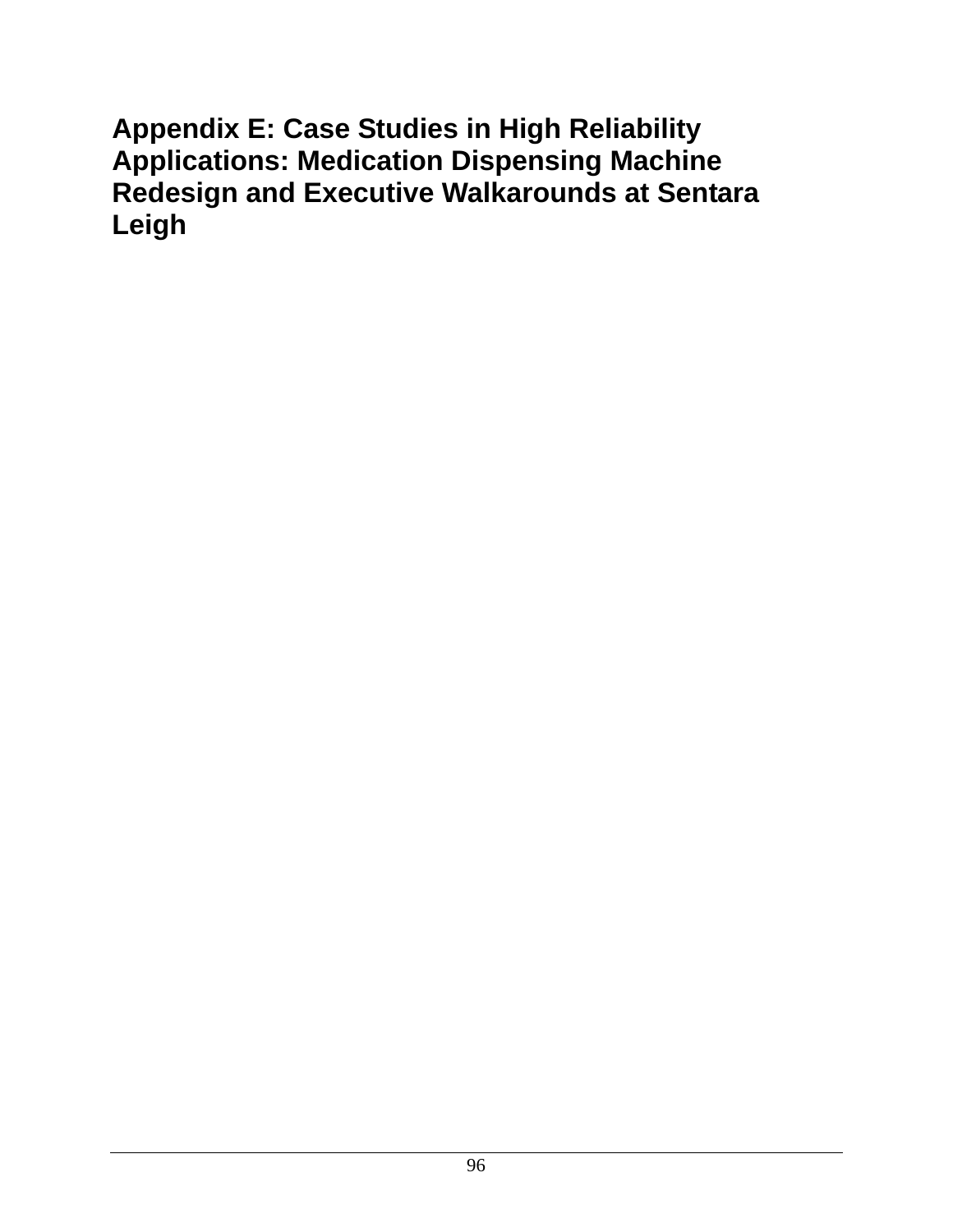## **Overview**

 Health care organizations have paid increasing attention to the concepts of high reliability organizing. Examples from other industries such as aviation and nuclear power are well known within health care and many organizations publicly embrace Weick and Sutcliffe's five principles of high reliability.<sup>[1](#page-107-0)</sup> Some organizations have gone well beyond awareness of these concepts and have used them to make concrete changes in behaviors and in their cultures. Sentara Leigh Hospital, a 250-bed community hospital in Norfolk, Virginia, applied high reliability concepts to create and sustain several innovations designed to increase patient safety. These included implementing "no interruption zones" around their medication dispensing machines and improving communication within and between teams through "check-in meetings," "nurse huddles," and "executive walkarounds." This appendix shares Sentara Leigh's experience. It has three goals:

- Document simple but important innovations designed to reduce medication errors and increase staff communication.
- Illustrate how high reliability concepts were used to develop and implement these innovations.
- Encourage leaders at every level within health care organizations to apply high reliability concepts to make their systems safer and better for their patients.

 The information in this appendix was acquired as part of a High Reliability Organization (HRO) Learning Network sponsored by the Agency for Healthcare Research and Quality (AHRQ). As one of the 20 participating health care systems, Sentara hosted a site visit for other participants in December 2006, where they discussed a number of applications of high reliability thinking to their operations. Sentara allowed AHRQ and its contractor to visit Sentara Leigh Hospital in January 2007 to talk more extensively with the administrators and staff members who conceived of these innovations and helped to implement them. AHRQ wants to express its deep appreciation to Sentara and its staff for their invaluable assistance in developing these resources.

# **Explanation of the Innovations**

### **Medication Dispensing Machines**

 $\overline{a}$ 

 As is the case in many hospitals, the medication dispensing machines had become "watering holes," where nurses, respiratory therapists, and other staff often waited to draw medications for their patients. While waiting, conversations were routine and often involved the person drawing the medications. Because physicians, nurse supervisors, and others knew that nurses could frequently be located at the medication dispensing machines, they often came to the area as well in order to ask nurses questions or share information with them.

 Although conversation around the medication dispensing machines was often useful, it also created a significant distraction for staff using the machines, as well as for people who needed to

<sup>&</sup>lt;sup>1</sup> Weick KE and Sutcliffe KM. Managing the unexpected: assuring high performance in an age of complexity. San Francisco: Jossey-Bass; 2001.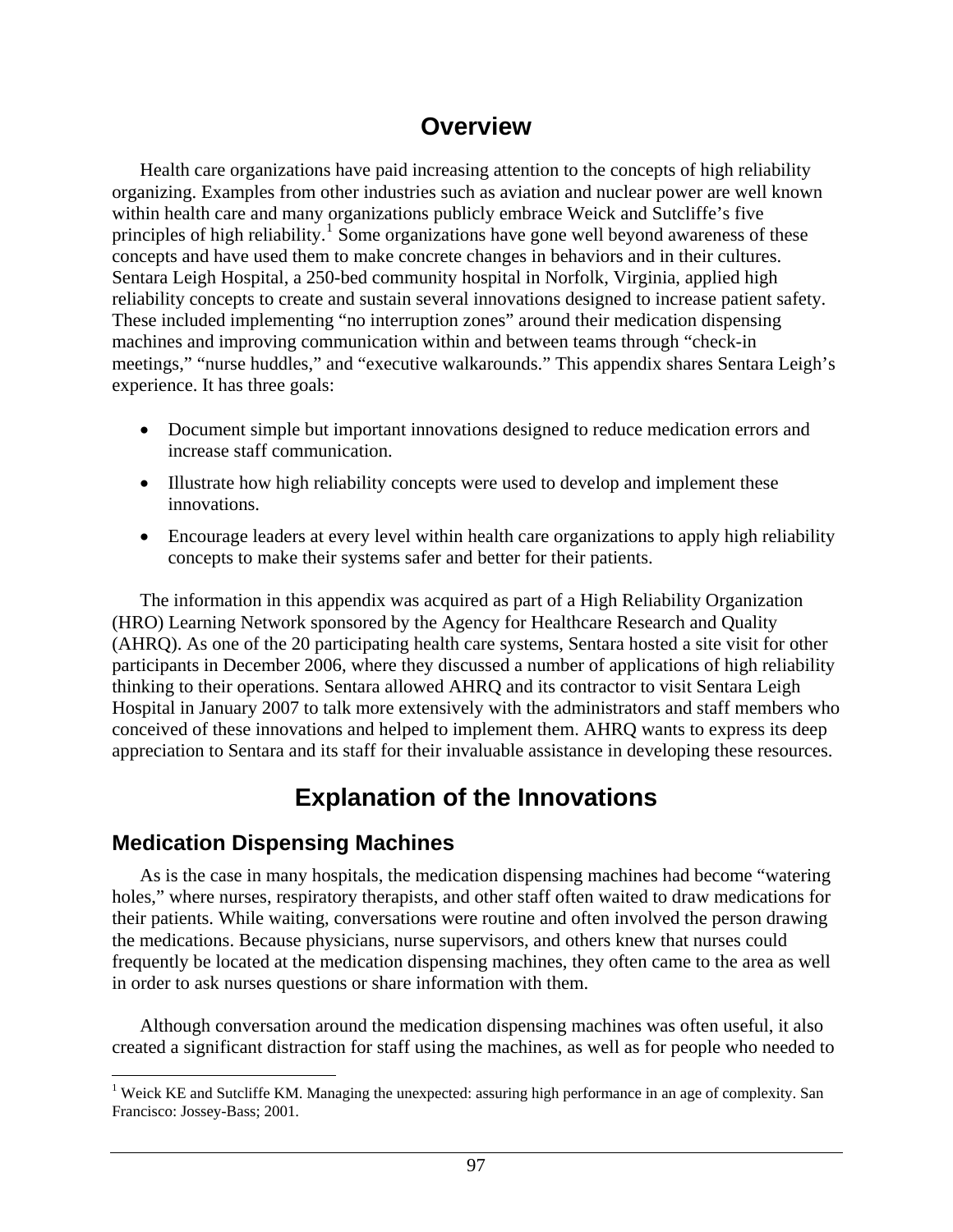stock them. These distractions sometimes contributed to medications being incorrectly stocked or restocked and sometimes resulted in nurses accidentally drawing the wrong medications or failing to get all the medications they needed. Although no major medication error was known to have been caused by people interrupting users of the medication dispensing machines, nurses who used the machines most recognized that the interruptions were increasing the risk of medication errors and patient harm.

 After discussions of this potential risk, the people who used these machines on several units decided to impose "no interruption zones" around the medication dispensing machines. When a staff member was inside the zone—either drawing medications or stocking the machine—they were not to be interrupted for any reason.

 Because conversations around the medication dispensing machines were an ingrained part of work life, staff leaders recognized that environmental changes would make it easier to enforce efforts to prevent interruptions. These included the following:

- Large signs were posted above each medication dispensing machine reminding staff of the "no interruption zones."
- When the flooring in units was replaced, a red tile border around the medication dispensing machines was installed to physically define the no interruption zone.
- When space was available, the medication dispensing machines were distributed around the unit, rather than having all the machines in a central location. Because this change reduced the number of staff waiting in line to use the machines, it both improved efficiency and reduced the number of conversations around the machines.
- Whenever possible, the machines were relocated away from nursing stations and other areas where distractions and interruptions were more likely.

 While these environmental changes were helpful, they would not have made "no interruptions" the norm without an effective communication strategy. Sentara Leigh used a blend of strategies to create awareness of, and compliance with, the "no interruption zones," including:

- Making announcements about the new behavioral practice in staff meetings and newsletters
- Introducing new staff to the "no interruption zones" in their orientation
- Including reminders from supervisory staff to people observed interrupting others at the medication dispensing machines

 Over time, stories became perhaps the most effective way of reinforcing the importance of avoiding interruptions around the medication dispensing machines. Stories were shared informally among staff and also more formally in staff meetings and newsletters. These included:

• Stories of supervisors apologizing to staff for interrupting them while drawing medications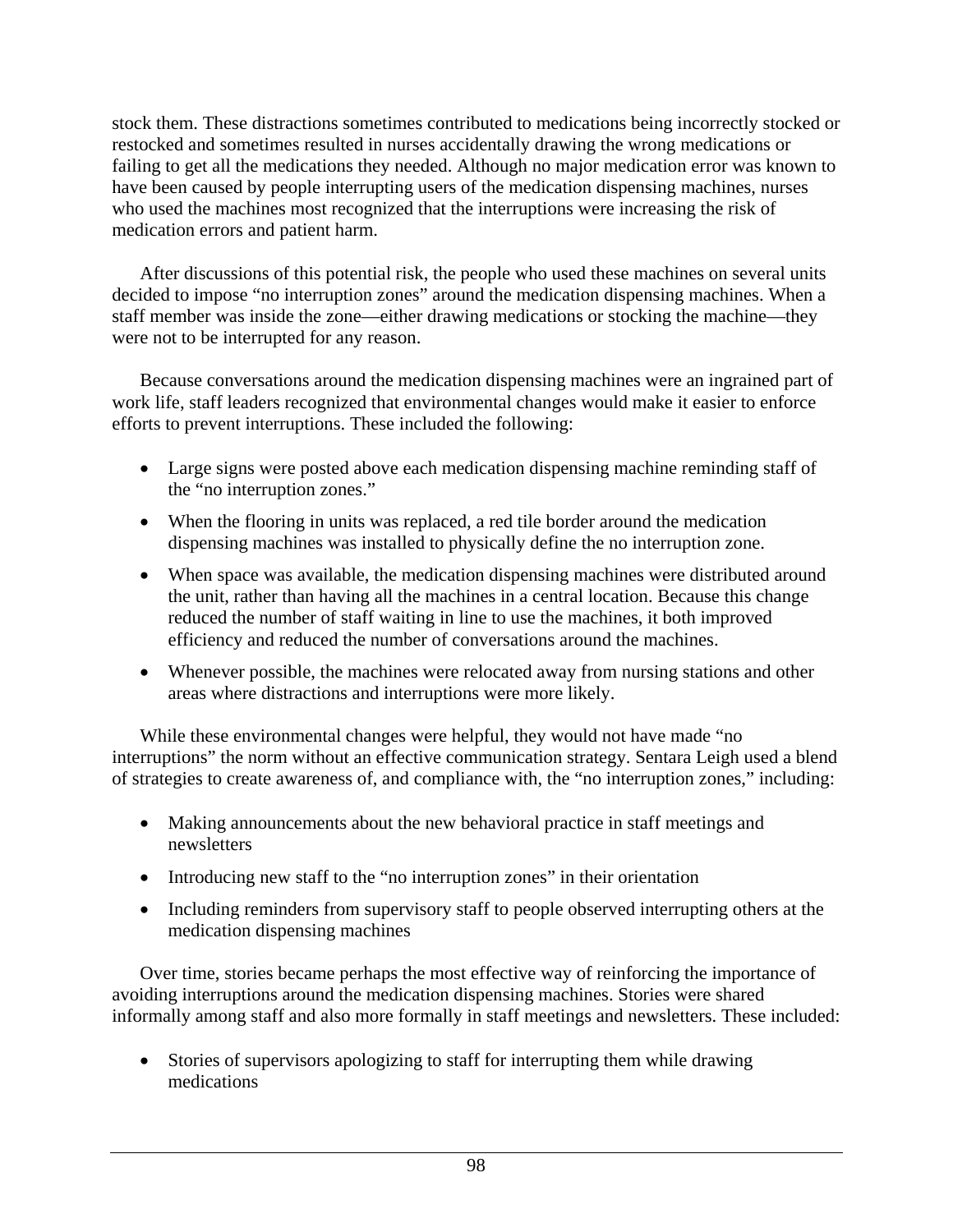- A story of the hospital chief executive officer who questioned two staff members about a conversation he observed them having inside the "no interruption zone"
- Stories of supervisors supporting junior staff who objected to being interrupted by physicians and others while drawing medications

 In less than 3 years, "no interruption zones" became an established part of Sentara Leigh's culture. The zones are known and respected by staff of all types and at all levels. Beyond the direct benefit of these zones to patient safety, the zones are regarded as a source of pride by staff who see them as a visible way in which their hospital is unique in its commitment to the safety of its patients. Sentara's commitment to safety was recognized publicly in 2005 when it received the John M. Eisenberg Patient Safety and Quality award from the Joint Commission on Accreditation of Healthcare Organizations (JCAHO) and the National Quality Forum.

### **Communication Improvements**

 A common challenge many hospitals face is an inability to ensure effective communication. Because safe, high-quality care requires coordination of many different staff types, effective communication within units, across different hospital departments, and between executives and clinical staff is essential. In addition to these challenges, shift changes and transitions of patients to different hospital units create a need for effective communication to ensure that patient care is not compromised.

 Sentara Leigh recognized the potential risks to patient safety associated with communication lapses between staff, administration, and work shifts. Administrators were at times unaware of patient care issues and the actions they could take to address them. Sometimes nurses and patient care staff experienced delays receiving necessary information at the beginning of their work shifts. Sentara Leigh knew that communication problems were a frequently cited cause of medical errors. To respond to these concerns, they implemented three different practices to strengthen internal communication related to patient care. These included:

- Check-ins
- Nurse huddles
- Executive walkarounds

 Daily check-in meetings allow nurse managers, facility managers, physician staff, and hospital administrators to coordinate on issues that affect each other. Sentara Leigh implemented these daily "check-ins" to ensure that each group would be informed about issues affecting it and to provide a forum to raise questions and issues that could then be addressed by the appropriate person.

While the daily "check-ins" facilitate coordination between different staff types, Sentara also recognized the importance of improving transitions of care between the nursing staff who care for patients on different shifts. Shift changes create risks that important patient information will be lost or that issues that require close attention will be neglected because the incoming shift is unaware of them. To reduce this risk, in a number of units Sentara Leigh has implemented "nurse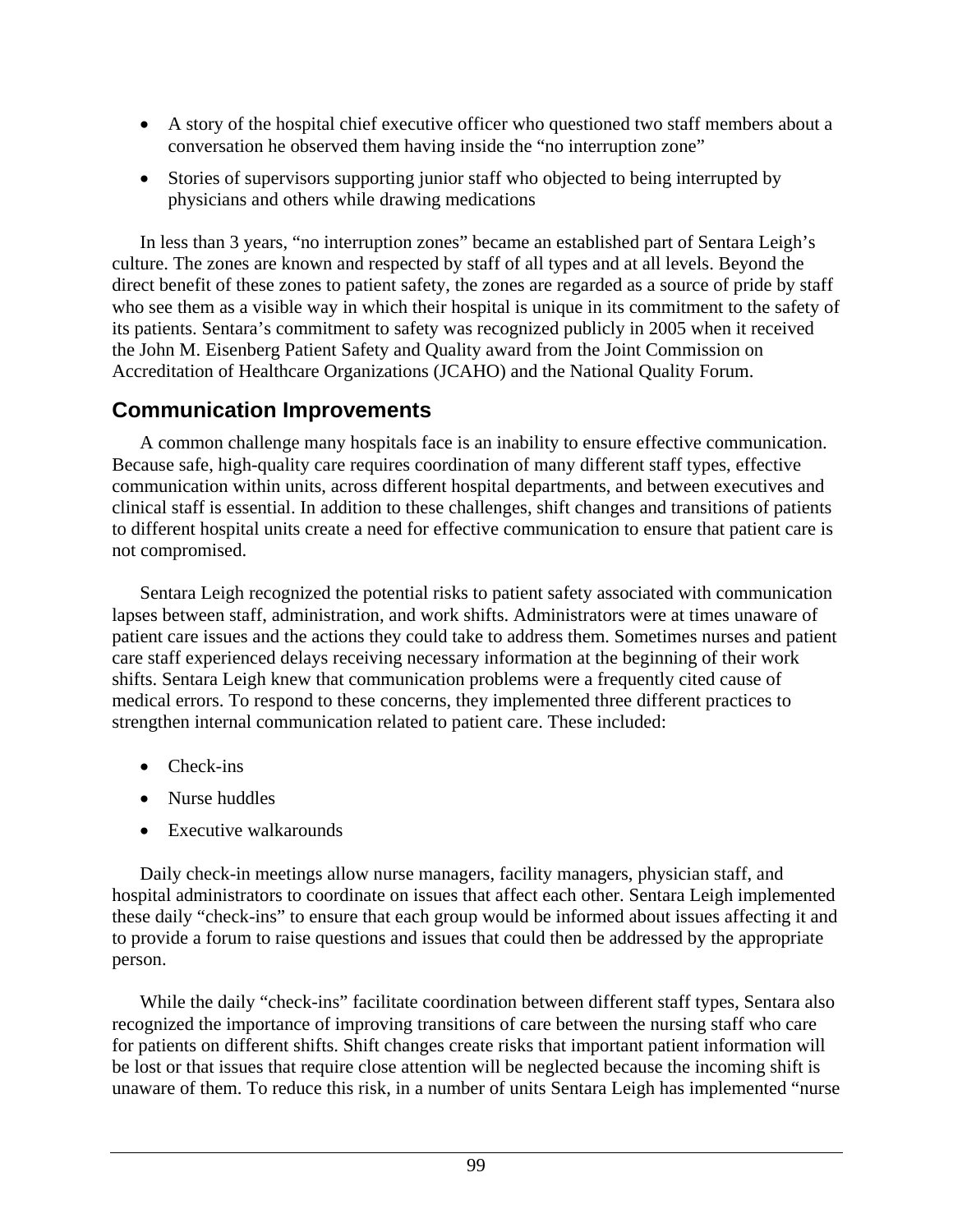huddles"—5- to 7-minute meetings at the beginning of each shift that allow personnel on the outgoing and incoming shifts to exchange information and ensure that there is no loss of situational awareness. With practice, nurses' abilities to provide concise updates have improved and key information can be exchanged quite efficiently.

 Sentara Leigh also realized the need for hospital executives and leaders to directly observe and communicate with staff providing direct patient care. Such opportunities would allow leaders to identify issues they needed to address. Of equal importance was the need to reflect the significance they placed on direct patient care and on understanding and supporting the staff who provide it. To address this need they implemented "executive walkarounds."

Each day at 8:00 a.m., a group of hospital executives meets and walks through the hospital observing patient care and informally talking with staff along the way. Participants in these walkarounds observe, ask questions, and note issues raised by staff, which they address after the walkaround ends. Consistency, approachability, and responsiveness to concerns that staff raise have enabled Sentara Leigh to break down communication barriers between leadership and staff that exist in many other hospitals.

 Each of the activities represented significant commitments to improving communication central to patient care. Although many hospitals may use one or more of these techniques, Sentara Leigh has succeeded in using them to create a culture in which staff believe that their concerns are taken seriously and in which staff and managers have better access to the information needed to perform their jobs effectively.

## **Application and Illustration of High Reliability Concepts**

 At one level, these innovations at Sentara Leigh might appear simple, obvious, and easy to replicate. But as anyone with experience in quality improvement knows, simple changes are never easy to make and are even harder to sustain. Why did these innovations emerge at Sentara Leigh rather than elsewhere? Why did hospital management take time out of their overbooked schedules to meet with clinical staff and why did they think this was integral to improving patient safety? Why did staff and leadership expend considerable energy to create "no interruption zones" when they had no proof that interruptions had ever seriously harmed a patient? And why was Sentara Leigh able to rapidly implement and sustain a change that has not even been made yet at some of the other hospitals in Sentara's highly regarded system? Weick and Sutcliffe's five principles of high reliability organizing help answer these questions and also provide ideas for increasing the reliability and safety of other systems in hospitals.<sup>[2](#page-110-0)</sup>

<u>.</u>

 $2^2$  Forest Service, Rocky Mountain Research Station. Managing the unexpected in prescribed fire and fire use operations: a workshop on the high reliability organization. Washington, DC: U.S. Department of Agriculture, 2004. General Technical Report RMRS-GTR-137. Available at: [http://www.wildfirelessons.net/documents/MTU\\_Santa\\_Fe\\_Workshop\\_rmrs\\_gtr137.pdf](http://www.wildfirelessons.net/documents/MTU_Santa_Fe_Workshop_rmrs_gtr137.pdf).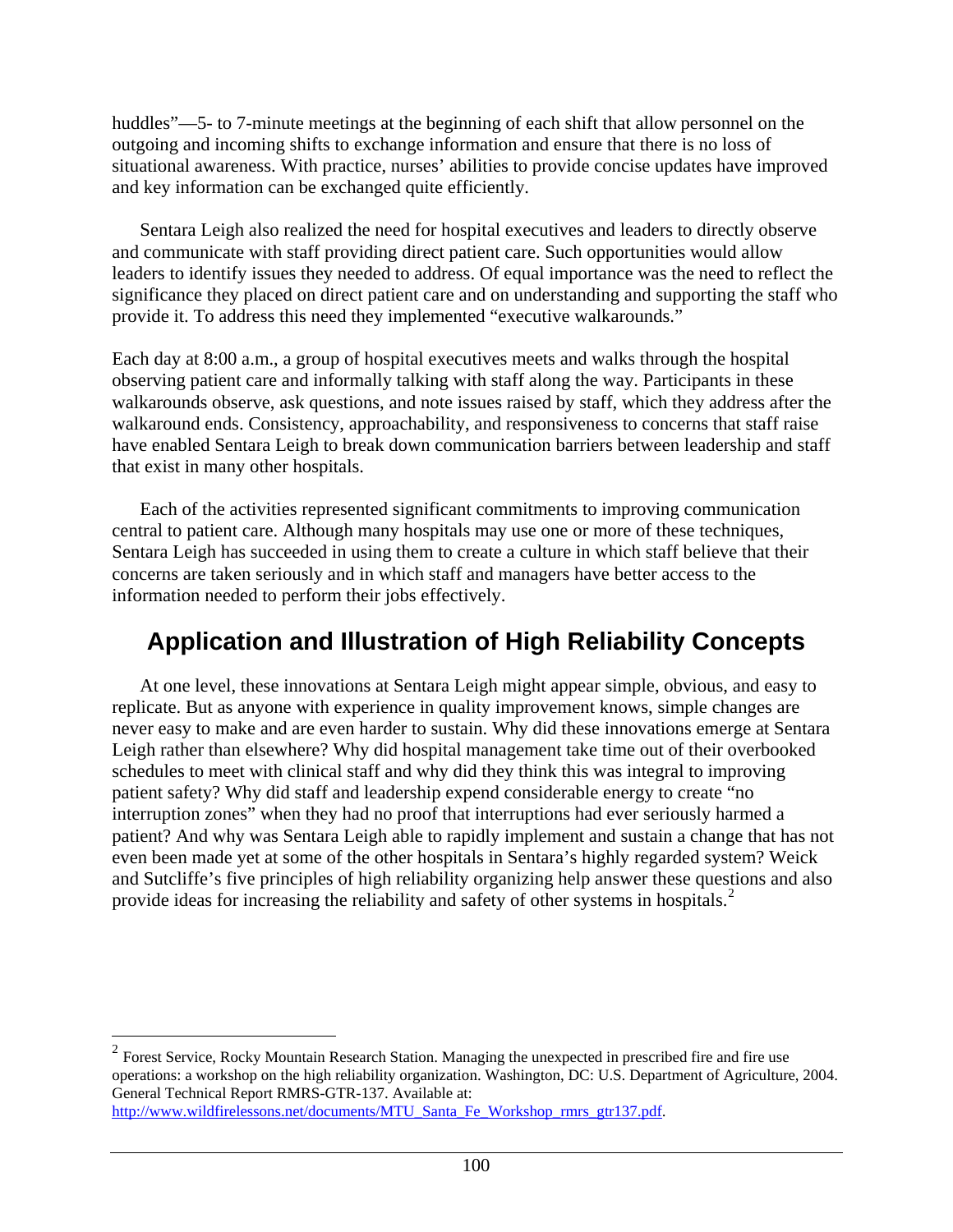#### <span id="page-107-0"></span>**Preoccupation With Failure**

 $\overline{a}$ 

 High reliability organizations require people at all levels to be constantly thinking about ways in which their systems may fail. This includes both attentiveness to major failures and an awareness of small breakdowns in the systems that increase the risk of larger failures. Weick and Sutcliffe describe this aspect of mindfulness as "preoccupation with failure."

 As part of Sentara's overall emphasis on patient safety, it developed a set of five behaviorbased expectations (BBEs) for all staff members, one of which was to have a constantly questioning attitude about their work and how it could be done better. Staff members with this mindset were reviewing applications of high reliability in the commercial aviation industry and were exposed to the notion of the "sterile cockpit." Because a plane is at greatest risk during takeoffs and landings, conversation in the cockpit during these periods is limited to the tasks required for the takeoff or landing to be successful.<sup>[3](#page-111-0)</sup> Other conversation or interruptions are explicitly prohibited.

 While people from many health care organizations were familiar with the sterile cockpit concept, the questioning attitude at Sentara Leigh may have contributed to their willingness to take the concept and consider what aspects of their work were placed at risk due to interruptions and poor communication. As staff discussed potential applications, the area around the medication dispensing machines came up repeatedly as one where interruptions were common and posed risks to patient safety. The most obvious risk was that an interruption could cause a nurse or respiratory therapist to draw an incorrect medication for a patient. As they discussed the issue, additional risks emerged, including:

- The potential for neglecting to draw a drug needed by a patient, leading to either additional work or the failure of a patient to receive an ordered drug
- The potential for accidentally drawing the wrong drug, realizing it had been drawn in error, and returning it to the wrong location in the machine
- The potential for the pharmacy tech to stock drugs in the wrong location, increasing the potential for a medication error

 Because Sentara's culture emphasizes communication across staff types, an issue that began as one only relevant to nurses became one of importance to pharmacy and respiratory therapy. This created a stronger consensus that interruptions at the medication dispensing machines increased the risk that medication errors would occur. Use of the team "check-ins" and "nurse huddles" quickly diagnosed the problem before negative outcomes were noticed. Sentara Leigh's preoccupation with failure was shared among all staff members, to share stories and prevent further problems from occurring elsewhere.

 $3$  Note: On August 26, 2006, a commuter plane crashed in Louisville, Kentucky, killing 49 of the 50 people on board. Cockpit conversations that violated the sterile cockpit rule have been identified as a potentially significant factor for why the plane took off on the wrong runway.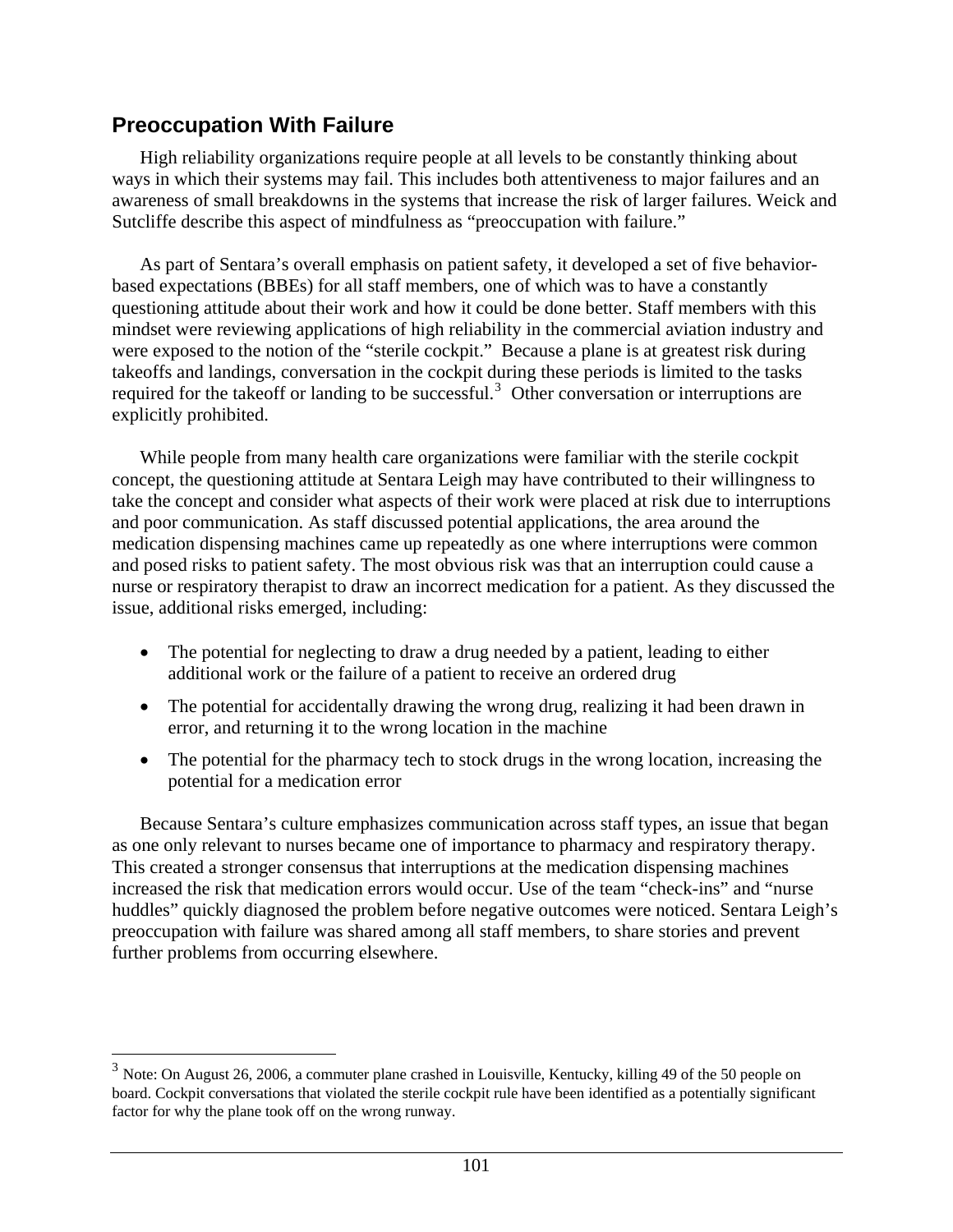Preoccupation with failure also affected how staff and leadership at Sentara Leigh responded once they became aware of the risks the interruptions were creating. Three important differences distinguished Sentara Leigh from many other organizations less preoccupied with potential breakdowns in their systems:

- They proactively addressed the risks, rather than waiting to respond until a patient had experienced serious harm. Many hospitals can tie their emphasis on patient safety to a tragic event, where a system breakdown led to a patient injury or death. In many organizations, a patient must experience serious harm before efforts to reduce risks are made a priority. Sentara Leigh's culture emphasizes mindfulness that encourages staff to reduce risks even before those risks are known to have caused a patient harm.
- They viewed small breakdowns in their processes for drawing medications and transitioning patients as signs of danger rather than as proof that the overall system was safe. Many staff could tell stories of how they had found a medication stocked in the wrong location and had put it back where it belonged. It was common for nurses to be interrupted when leaving their shift and to realize later that they had neglected to mention something about a patient to their counterpart on the incoming shift. In many organizations, these kinds of stories would be viewed as proof that the system was safe, since in each case the mistake was caught before the patient was harmed. In a system that is preoccupied with failure, these small breakdowns were correctly recognized as small events that ought to be addressed because they increased the likelihood of a major medication error.
- They promptly acted based on the information they had rather than attempting to collect data to establish the exact magnitude of the problem. Certainly organizations need data in order to set priorities and justify major investments. But in this case, the solutions did not require significant resources or justify waiting until a way of quantifying the risk could be developed and implemented. Staff were convinced that interruptions and poor communication were creating risks for their patients and that small changes in how they drew medications or communicated with each other could reduce those risks. This proactive approach to identifying and eliminating small risks is characteristic of cultures that are preoccupied with failure.

## **Sensitivity to Operations**

 More highly reliable organizations pay very close attention to operations and organize themselves to create and maintain situational awareness. They emphasize having the best information about the situation and using this information as the basis for making decisions.

 Sentara Leigh has made sensitivity to operations a major emphasis. Through daily "checkins" involving the hospital's senior staff and "executive walkarounds," the hospital leaders made a concerted effort to understand and address the concrete issues affecting the care patients receive. Currently, nursing leadership is working with nurses to answer a simple but very important care question: Who is the sickest patient on your unit? Knowing who the sickest patients are (as opposed to those who may be the most challenging families or be the most vocal or noncompliant) increases the likelihood that the sickest patients will receive the monitoring and care that their condition warrants.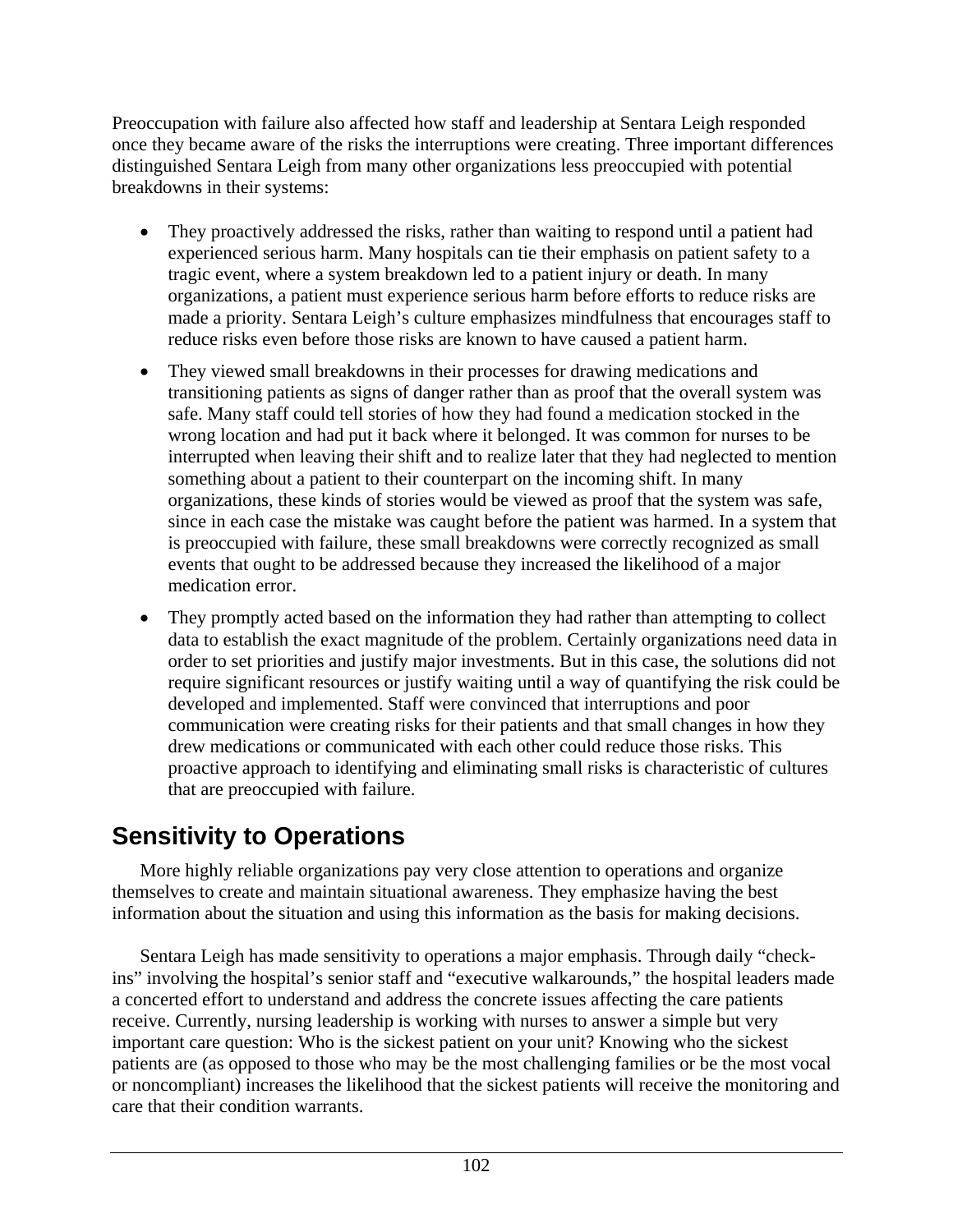Both staff and leaders also recognized that interruptions were creating a loss of situational awareness for staff members engaging in important activities. If interruptions cause a pharmacy technician to lose track of which medications have already been stocked or nurses to forget to share information about a patient with their replacement at the end of a shift, situational awareness has been lost and the risk of error has increased. Moreover, if executive leaders are not consistently out in the hospital interacting with staff and observing the provision of care, they will never have the situational awareness required for them to make effective management decisions.

 Because staff and leaders at Sentara Leigh recognized that losing situational awareness while performing critical tasks was problematic, they did not need to wait for a patient to be harmed in order to address the issue. "No interruption zones," executive walkarounds, and daily check-in meetings all increased situational awareness. That was sufficient reason for them to be implemented.

#### **Resilience**

 Resilience is a characteristic of systems that can experience one or more failures but still avoid a major failure. When unexpected events occur, resilient systems can improvise and quickly develop new plans to respond to the unanticipated.

 Responding quickly to situations is integral to resilience. Sentara Leigh's efforts to communicate more effectively have provided them with an ability to quickly and effectively collaborate to respond to unexpected potential threats. "Executive walkarounds" and daily "check-in" meetings have created forums in which staff work together to address problems; they also lay the groundwork for more effective responses when other unexpected events occur.

 Even though processes that hospitals use for ordering, drawing, and administering medications have many checks built into them, Sentara Leigh correctly recognized that interruptions of staff working at the medication dispensing machines reduced the resilience of their system by compromising checks that the system ought to include. Rather than assuming that other checks would prevent distractions from causing a patient harm, they actively worked to reduce factors that compromised the resilience within their system.

# **Deference to Expertise**

 Deference to expertise is a mindset that accepts insights and recommendations from the person or people most knowledgeable about a situation—even if those people have less seniority, organizational prestige, or rank in the organizational hierarchy. This mentality is illustrated in Sentara Leigh's "check-ins," "nurse huddles," and "executive walkarounds," where staff members meet as equals to address concerns and problems. Those who have relevant information about a threat to safety or quality have the opportunity to express their concerns, regardless of their position within the hospital. Traditionally, hospitals have been highly hierarchical on multiple dimensions (e.g., physicians-nurses-nonclinical staff; administrators, managers, care providers). By implementing executive walkarounds and daily check-in meetings in which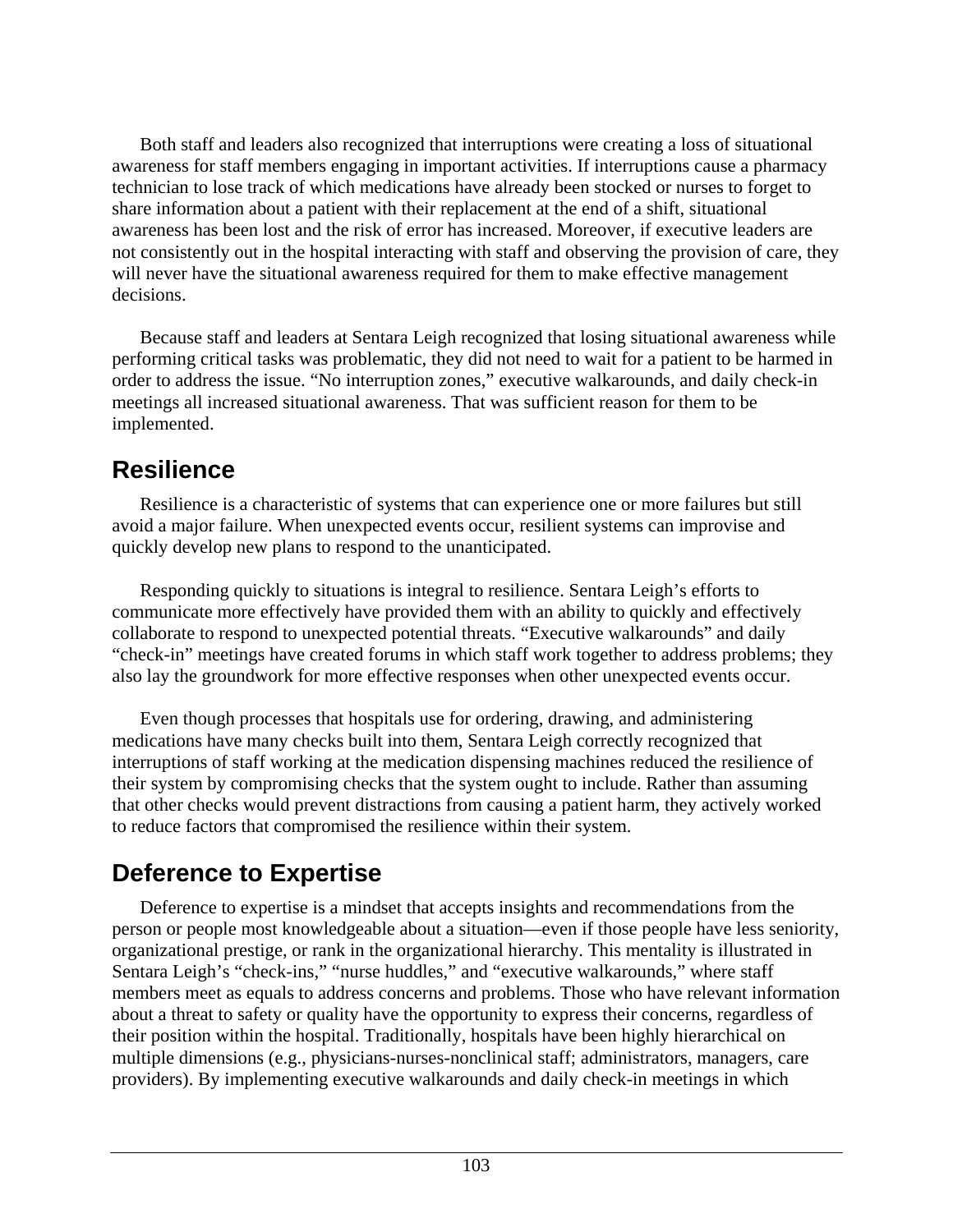different staff listen to and defer to each other, Sentara is working to overcome a difficult cultural challenge.

 Beyond these efforts, Sentara has emphasized the importance of a questioning attitude for all staff members and has been very deliberate in sharing stories that encourage staff to challenge inappropriate behaviors—even when the people engaging in them are higher in the hierarchy. These include stories about physicians being reminded to wash their hands by nurses, administrators being corrected by nonclinical staff for violating established rules on their units, and administrators strongly backing junior staff who appropriately corrected a more senior person who was violating one of the established Red Rules (rules that specify actions that must never or always occur). While Sentara Leigh still regards this type of questioning mindset as an aspect of their culture that needs considerable improvement, the development and implementation of the "no interruption zones" would have been much more difficult in an organization that had never emphasized a questioning mindset before.

 Because of a willingness to defer to expertise, Sentara has a history of empowering staff to examine issues and propose changes. Rather than limiting discussions about high reliability to senior leadership of the health care system or the hospitals, a range of staff members are included in improvement efforts. It is unlikely that senior staff were even aware of the interruptions frequently experienced by staff drawing medications. Once the issue was raised by the staff who used the machines, senior leaders were willing to defer to this expertise and support their recommendations for how to prevent interruptions. In a top-down organization where priorities are set by senior leaders, it is unlikely that unit staff would have felt empowered to recommend changes and even less likely they would have received organizational support.

# **Reluctance To Simplify**

 The final process that supports organizational mindfulness is a reluctance to simplify. This concept is often misunderstood or challenged by people who view simplifying work processes as critical to becoming more efficient and reliable. While simplifying work processes is highly desirable, it is risky to oversimplify *explanations* or *interpretations* of what has happened or what might happen in the future. Examples of oversimplifications related to medication dispensing errors that Sentara avoided include:

- Past mistakes when stocking or withdrawing medications from the machines have always been noticed and fixed before harming the patient. Therefore, we can assume that future mistakes will always be noticed and fixed before causing harm.
- We know all of the things that can go wrong when withdrawing medications from the machines, so we are sure we have checks to prevent those problems from harming the patient.

 At a broader level, Sentara also could have easily oversimplified key explanations for how processes worked in ways that made them insensitive to risks as well as how to address operational inefficiencies in the hospital. For example, they could have believed that communication problems were all the same and could be easily corrected by improved e-mail,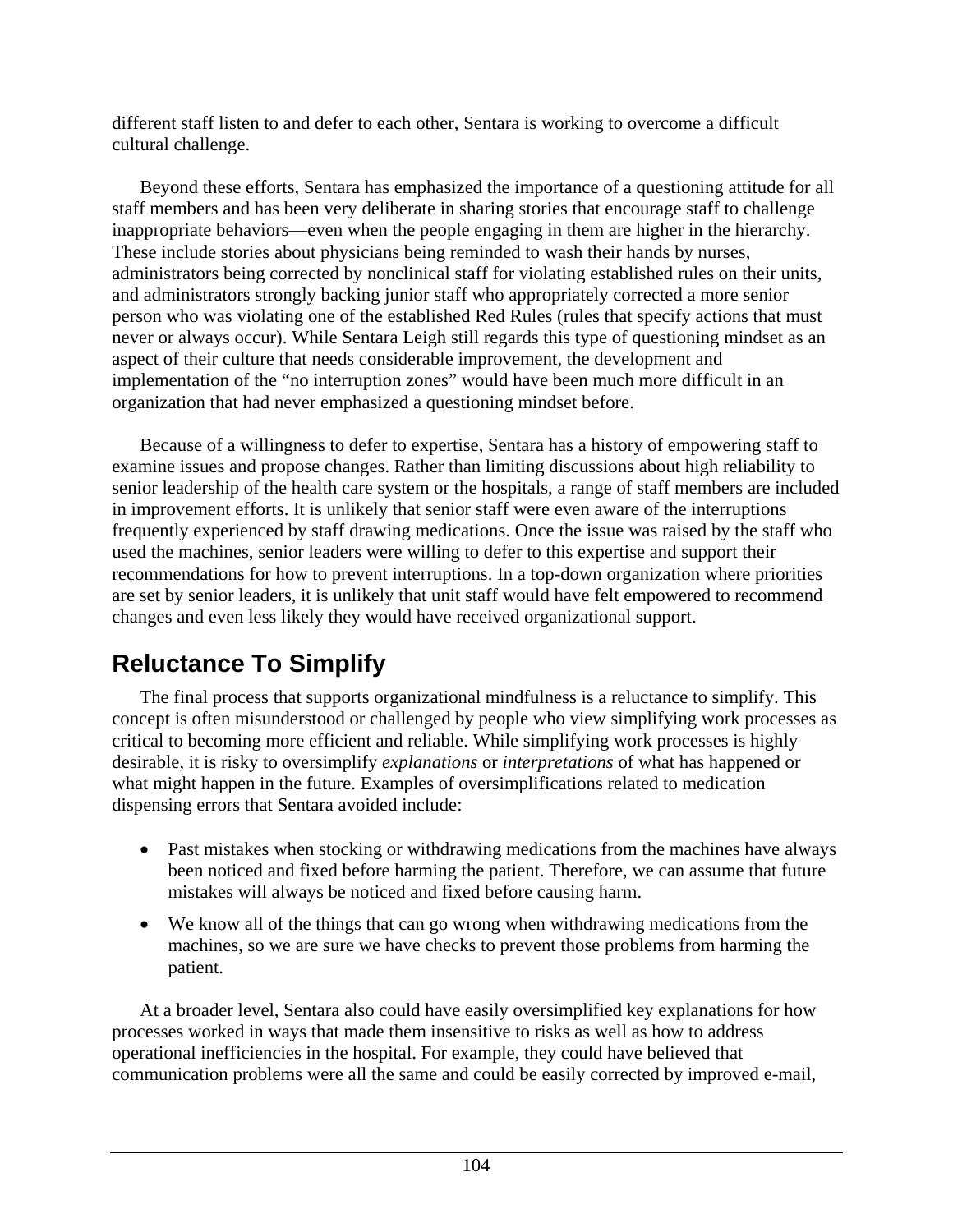staff announcements, or some other overly simplistic solution. Instead, they recognized that communication problems included:

- Lack of communication within hospital units
- Communication problems between different departments and administration
- Insufficient information about the current status of patients
- Lack of communication between work shifts and information being lost during transition times of patient care teams

 By refusing to oversimplify the communication problems that were placing patients at risk, Sentara Leigh was able to implement a range of activities designed to reduce these problems.

 A third example of a reluctance to simplify relates to Sentara Leigh's approach to reducing distractions at the medication dispensing machines. They resisted the temptation to assume that the problem was a simple one that could be fixed by imposing a rule forbidding people to distract staff withdrawing medications. Instead, they used a set of strategies, including:

- Clearly communicating the new work practice—something they did through announcements in staff meetings and newsletters.
- Creating environmental reminders of the new work practice. These reminders included large signs located above each medication dispensing machine, red tile borders around the machines, and, where possible, relocating the machines to areas where interruptions would be less likely.
- Having supervisors remind staff of the work practice and reprimand people who failed to comply with it. Without the other strategies and a culture that supported safety-based changes, enforcement by supervisors probably would have been insufficient to produce lasting change. But supervisor reminders did play an important role in the early stages of implementing the "no interruption zones."
- Using reinforcers to sustain the work practice over time. Reinforcers included:
	- Recognizing the immediate benefits of the "no interruption zones." When staff saw that the zones were allowing them to do their work more rapidly and accurately, they became advocates for, and enforcers of, the new work practice.
	- Retaining environmental cues reminding staff of the work practice.
	- Senior staff apologizing when they realized they were violating the zones.
	- Circulating stories that reinforced the importance of the "no interruption zones" and legitimated staff's ability to refuse to be interrupted.
	- Including a discussion of the work practice in the orientation of new employees.

 It would have been overly simplistic to assume that any one (or two) of these activities would produce lasting adherence to the "no interruption zones." Sentara avoided viewing the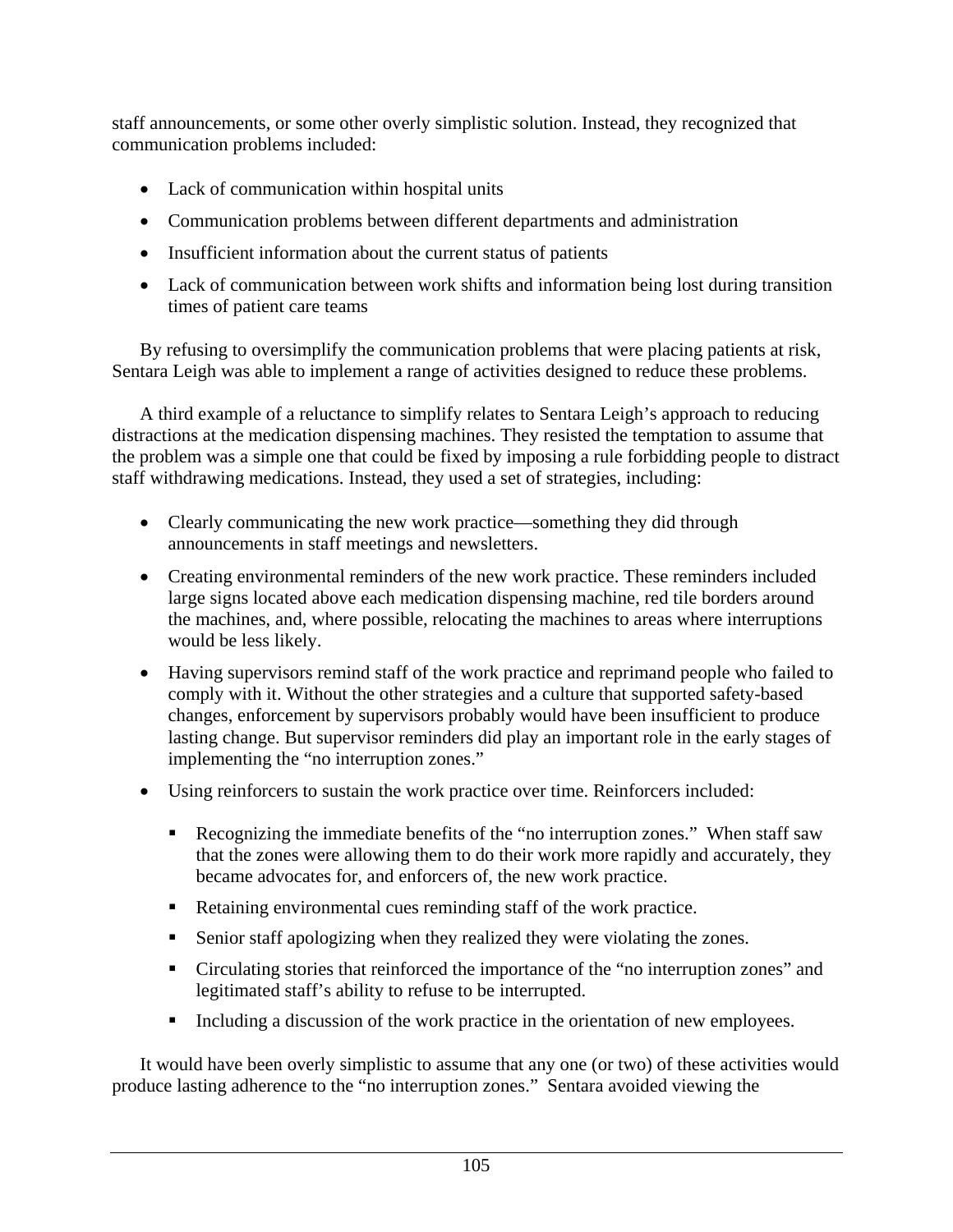implementation of a new work practice as "easy" or a "quick fix." Instead, they embraced a range of activities that were successful in producing their goal.

 A final example of reluctance to simplify is Sentara's recognition that other people are only one source of distractions when withdrawing medications. These included:

- Environmental distractions. Nearby nursing stations and other high-traffic areas represent distractions to people at the medication dispensing machines. Sentara is working to relocate machines away from each other, away from nursing stations, and in some cases, into rooms where distractions will be minimal.
- Communication devices. Pagers and cell phones can interrupt a person drawing medications as easily as another person can. Sentara is working to remind staff of the distraction risk these devices pose and to encourage them to avoid talking on cell phones while in the "no interruption" zone.

 It is possible for a patient safety initiative such as this to create a sense of complacency among staff who focus on how much safer the system now is and neglect to consider all the additional ways in which the system could still improve. Instead, Sentara has used their "no interruption zones" to encourage further thought about other aspects of patient care where interruptions and distractions may place patients at risk. New areas they are beginning to look at include:

- How to reduce distractions during patient charting, which can lead to errors and omissions. Sentara is using what they have learned in their "no interruption zone" effort to generate ideas for reducing interruptions while charting patients.
- How to decrease distractions and interruptions during patient handoffs. Various units at Sentara Leigh are experimenting with:
	- Doing handoffs during windows of time when neither person is responsible for patient care.
	- **Trying to do handoffs in areas removed from lots of distractions such as nurses** stations.
	- Delegating responsibility for handling calls and pages to another person so that the handoff is not interrupted.

 In a culture that works to avoid oversimplification, each improvement in patient care creates an awareness of new risks and a means for addressing them. Sentara's initiative illustrates this process and highlights the importance of constantly looking for information that may challenge current beliefs that systems are safe and reliable.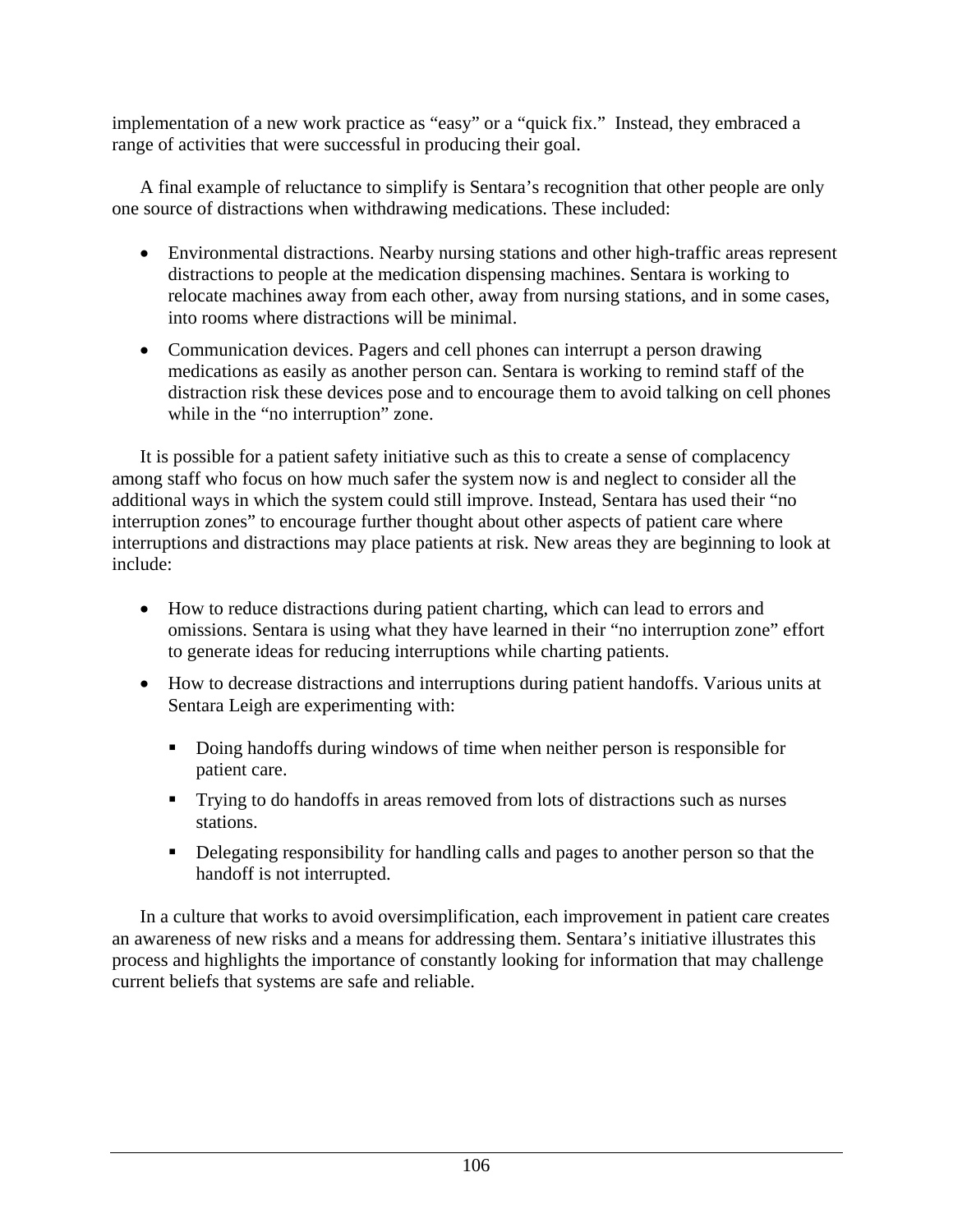## **Conclusion**

 Much can be learned about how "no interruption zones" and relatively simple communication interventions have made Sentara Leigh a safer place for its patients. But there are several broader implications that emerge from this initiative. These include the following:

- Organizational culture plays a key role in making it possible for an organization to quickly and successfully implement changes. At Sentara Leigh, each successful change reinforces the organization's willingness to make other changes. When organizations lack a culture and history supportive of improvement, change will be much harder. Once leaders begin to move toward high reliability, they gradually can create a culture and momentum for change that will make future efforts easier.
- Each aspect of mindfulness reinforces the other aspects. There is considerable overlap between the five processes, and an organization cannot be appropriately alert unless it embraces all of them. There is value in considering all five of these processes, so it may not be good strategy to focus on any one or two of the processes, to the neglect of the others.
- The organizational goal should be an ongoing process of high reliability organizing rather than to become a high reliability organization. The latter goal implies that high reliability is an end point that can be reached in which all risks are known and all processes are optimized to prevent these risks. But this view represents the exact sort of oversimplification a state of mindfulness is designed to prevent. As Sentara Leigh has improved its systems, it has become aware of more—not fewer—ways in which other systems can be improved. As a result, improvements are a continuous activity, not a phase that at some point will come to an end.
- Not all efforts to improve safety require a large investment of time and money. Many hospitals are weighing high-tech, high-cost safety initiatives such as electronic medical records, electronic intensive care units, and computerized physician order entry systems. Even for hospitals that lack the resources to pursue these initiatives, there are opportunities for changing processes and systems to enhance patient safety. We believe that hospitals who have successfully implemented smaller and less complex system changes will be better prepared to succeed in larger ones. Conversely, hospitals lacking the state of mindfulness required for high reliability organizing are unlikely to successfully implement complex improvements, regardless of the resources they possess.

 Every person working in a health care organization has the potential to identify and make changes that benefit their patients. Sentara Leigh's implementation of "no interruption zones" and strategies for enhancing communication are compelling examples of such initiatives. Our hope is that this discussion of their example and the high reliability processes on which it was based will encourage you to reflect on your opportunities to make care safer and to successfully work toward that end.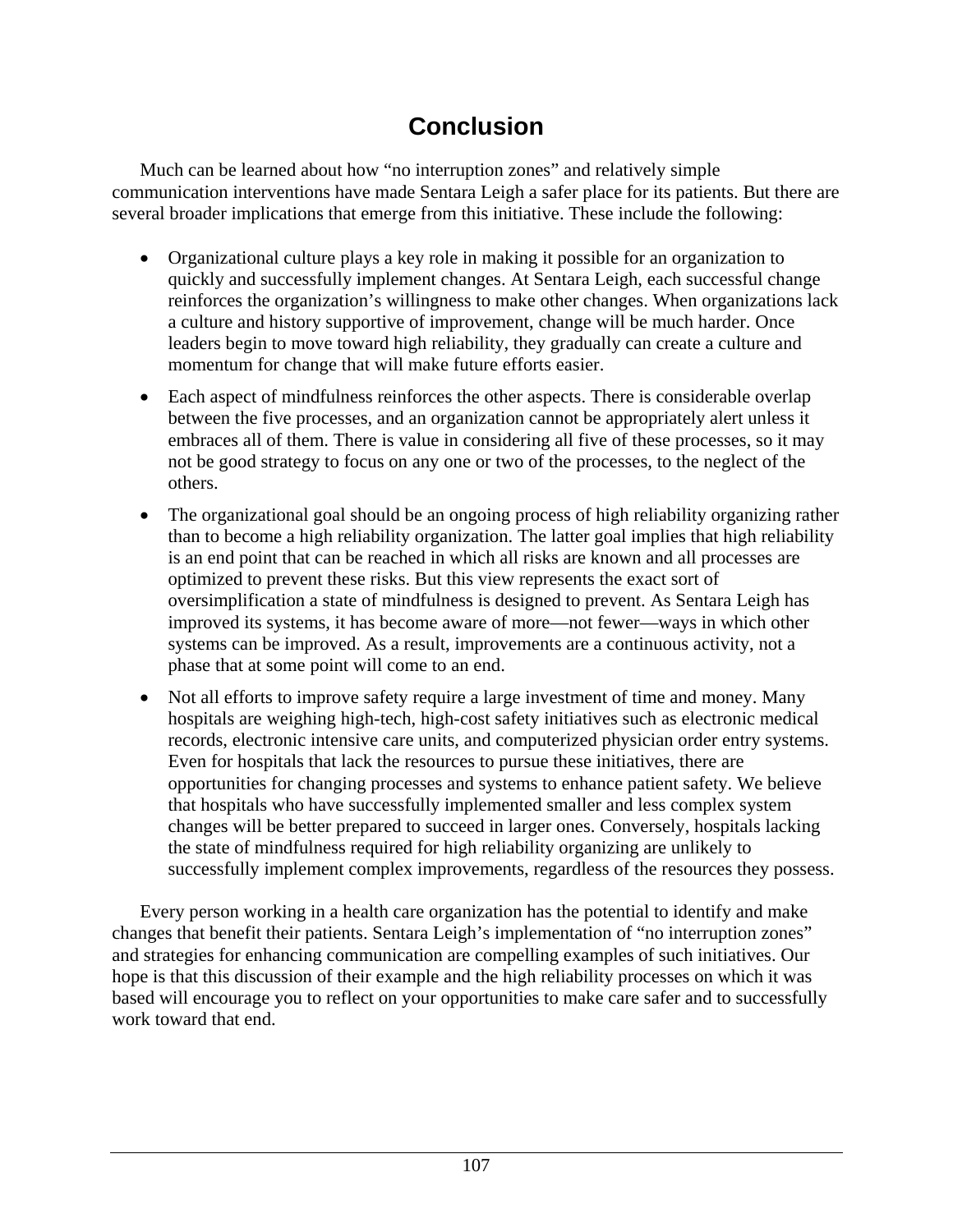# **Appendix F: Case Studies in High Reliability Applications: EICU and Sepsis Prevention at Christiana Care**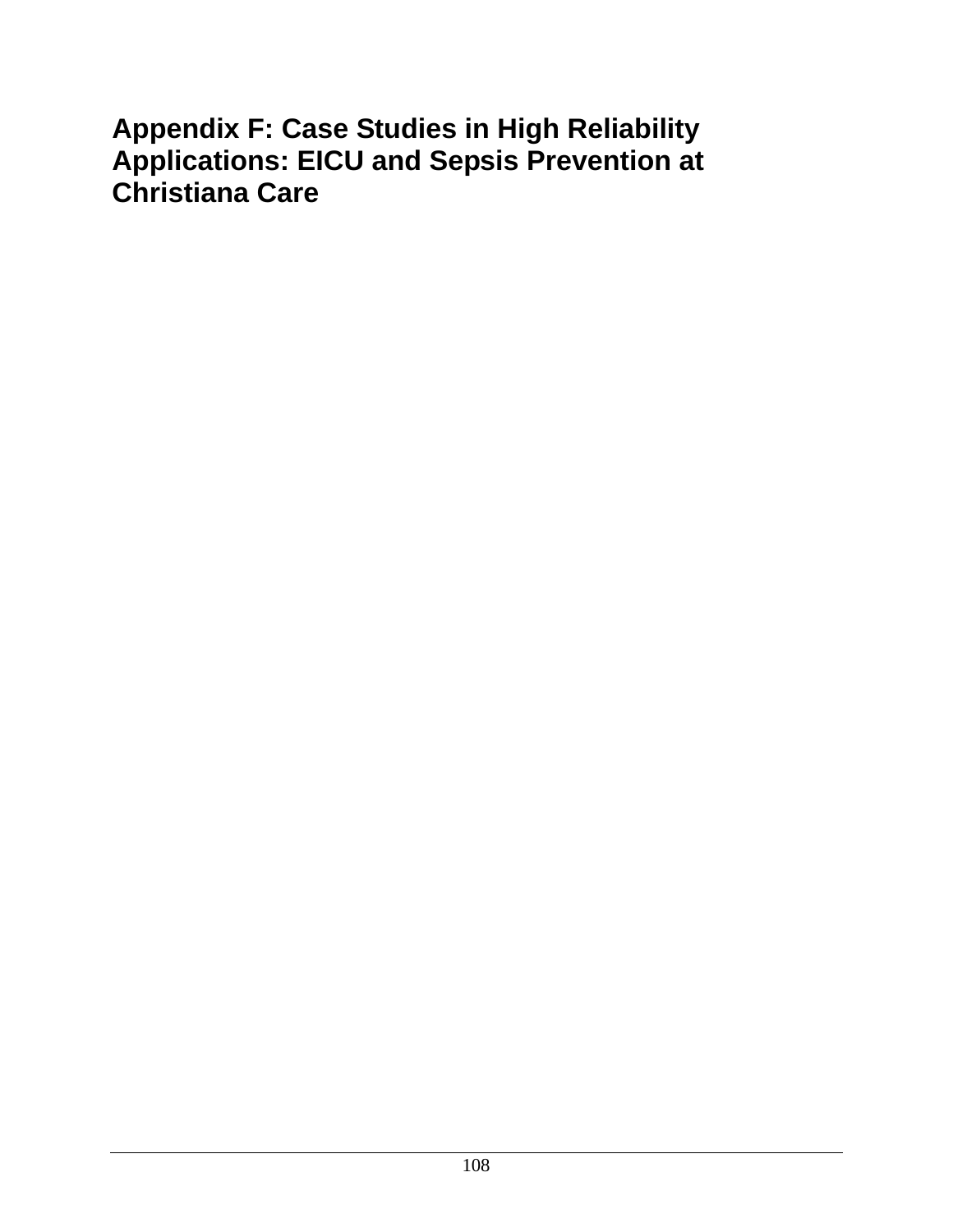#### **Overview**

 Health care organizations have become increasingly aware of the concepts of high reliability organizing. The aviation and nuclear power industries have already made strides toward applying high reliability concepts to quality and safety and serve as examples to other industries of how Weick and Sutcliffe's five principles of high reliability<sup>[4](#page-120-0)</sup> can be applied toward operational improvements. Some organizations have gone a step further and used them to make tangible changes in their organizational behavior and culture. Christiana Care Hospital, a 1,100-bed hospital system in Wilmington, Delaware, applied high reliability concepts to create and sustain a Safety Mentor Program, Sepsis Alert campaign, and eCare system that provides remote support for intensive care unit (ICU) staff. This appendix shares Christiana's experience. It has three goals:

- Demonstrate how the implementation of several process changes improved overall patient care, with a focus on sepsis and ICU patients.
- Illustrate how high reliability concepts were used to develop and implement these innovations.
- Encourage leaders at every level within health care organizations to apply high reliability concepts to make their systems safer and better for their patients.

 The information in this document was acquired as part of a High Reliability Organization (HRO) Learning Network sponsored by the Agency for Healthcare Research and Quality (AHRQ). Christiana allowed AHRQ and its contractor to visit Christiana Care Hospital in December 2006 to talk more extensively with the staff members who conceived of these innovations and helped to implement them.

# **Explanation of the Innovations**

#### **Safety Mentor Program**

 $\overline{a}$ 

 In large hospital systems, such as Christiana Care, it can be a challenge to effectively communicate across different medical units and hospital buildings. Staff members can be mindful of the patient safety events occurring in their own unit but may be unaware of events taking place in other units. This kind of "siloing" effect can prevent staff members from picking up patterns that occur across units.

 To facilitate communication between different medical units, Christiana developed the "Patient Safety Mentor" Program. This hospitalwide program is composed of the Patient Safety Mentor Committee, which holds bimonthly meetings and is attended by representatives from every clinical area. Safety mentors currently represent virtually all areas of the organization, including, but not limited to, all disciplines of nursing, respiratory therapy, laboratory, home care services, environmental services, pharmacy, infection control, dialysis center, laundry materials, management maintenance, occupational safety, and employee health. Each designated mentor is

<sup>&</sup>lt;sup>4</sup> Weick KE and Sutcliffe KM. Managing the unexpected: assuring high performance in an age of complexity. San Francisco: Jossey-Bass; 2001.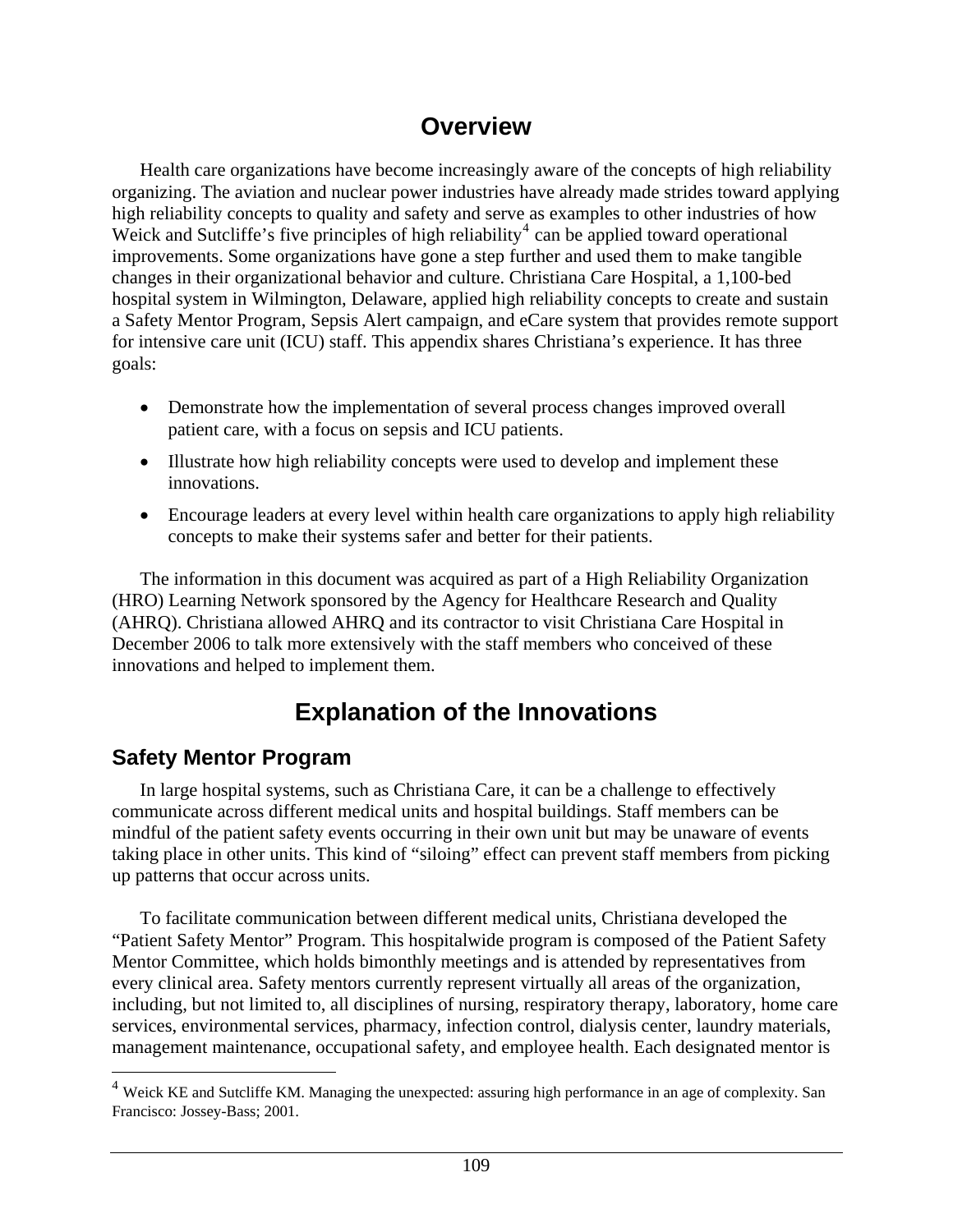responsible for measurement and reinforcement of safety practices and the National Patient Safety Goals for their department. They collect these measurements, provide peer-to-peer feedback, and bring the results to the meetings. The meeting agenda also includes:

- Discussing the results and best practices related to the Patient Safety Report Cards
- Sharing stories from recent patient safety events and suggesting strategies for improvement

 If committee members believe that a patient safety issue needs to be communicated immediately to hospital staff, a one-page "Safety Alert" is posted to the hospital intranet to call all staff members' attention to the issue.

 The "Patient Safety Mentor" program has been critical toward advancing Christiana's mission on improving patient care and safety by improving communication efforts among all disciplines.

#### **Sepsis Alert**

 Hospital staff at Christiana recognized the challenge of rapidly diagnosing and treating sepsis patients. Most patients with sepsis are unaware that they have the condition and enter the hospital exhibiting a range of symptoms. As a result, the sepsis is difficult to diagnose, and the patient fails to receive the rapid treatment that is needed.

 Leaders and staff at Christiana recognized that their current process for treating sepsis was problematic because it was linked to admitting the patient to the ICU. Trained staff and appropriate antibiotics were available in the ICU, but because ICU beds were often full, septic patients sometimes failed to receive care as quickly as Christiana wanted. As a result, the sepsis mortality rate was slightly higher than the national average.

 Christiana viewed this situation as an opportunity to improve the quality of care for sepsis patients. After discussions at a patient safety meeting, the hospital launched a "Surviving Sepsis" campaign. Its goal was to better facilitate the management and care of newly diagnosed sepsis patients, as well as decrease the hospital's sepsis mortality rate by 25 percent. They formed an interdisciplinary sepsis team to address three major areas of sepsis care: identification, resuscitation, and ICU management. The components of the "Sepsis Alert" system that they developed included:

- "Sepsis Alert" antibiotic packets and antibiotic guideline tables, which contained instructions on how to mix and administer sepsis antibiotics in a way that maximized their effectiveness
- Care management packets for emergency departments (EDs) and ICUs, which contained the sepsis protocol, recommended antibiotics for the suspected site of infection, and further recommended critical care therapy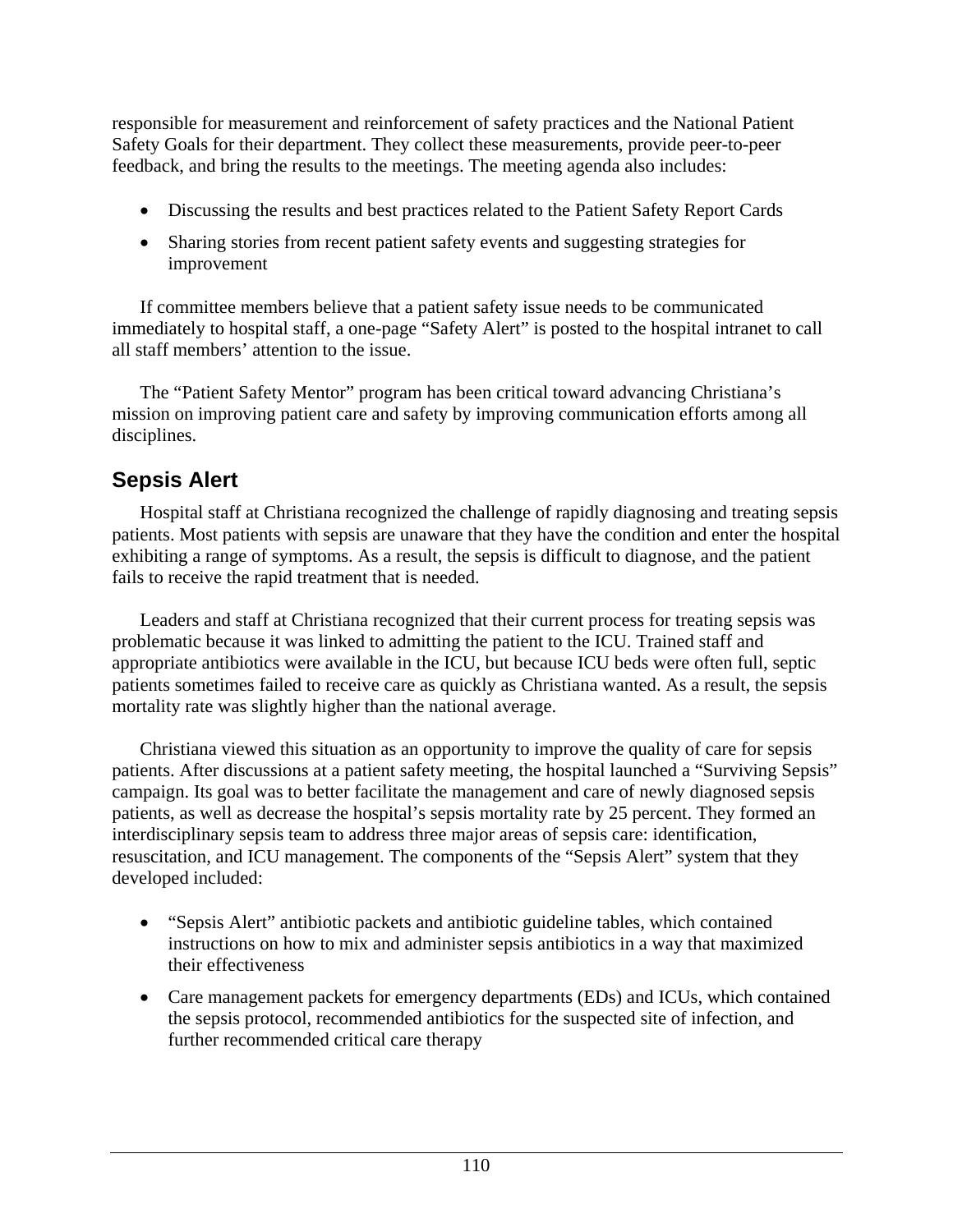- Outcome measures and processes for monitoring, including:
	- **Prospective chart review and data collection**
	- **•** Monthly "Sepsis Alert" performance improvement meeting
	- Quarterly "Sepsis Alert" data meeting
- Educational programs to physicians, nurses, pharmacists, and other health care providers, which included grand rounds, educational videos, and inservice sessions

 To expedite the process for treating sepsis patients, Christiana placed "rapid response carts" in central locations throughout the hospital. These carts contained sepsis antibiotic packets with an explanation of the sepsis algorithm to help remind nurses of the proper treatment steps. By placing sepsis medications in these strategic locations, Christiana could make sepsis treatments more portable and bring treatment to the patient instead of depending on ICU bed availability.

 Although these environmental and process changes were vital to achieving the "Surviving Sepsis" campaign's goals, Christiana wanted to ensure that staff members would practice the new sepsis patient care guidelines in the long term. Christiana leadership knew that one singular attempt at sepsis education would not be adequate to sustain long-term improvements. Therefore, they instituted ongoing educational efforts throughout the hospital system. Different examples of these educational efforts included:

- Posters featuring the "Sepsis Alert" treatment protocol
- Focus articles on treatment of septic shock
- Creation of pocket cards for staff use that explained the "Sepsis Alert" treatment protocol

 Since the implementation of this "Sepsis Alert" system, the original goal of 25 percent mortality rate reduction was achieved. In total, there has been a 46 percent reduction in mortality and a 22.3 percent reduction in the average ICU length of stay, which has resulted in a savings of almost \$200,000 for the hospital system. Other outcomes include a 197.2 percent increase in patients discharged to home, an important indicator of functional improvement; a 66.2 percent decrease in the incidence of acute respiratory distress syndrome; and a 22.5 percent decrease in acute renal failure.

 In addition to financial gains, the hospital system has experienced a shift in culture with regard to the hospital's approach to sepsis care. Because health care providers were educated on the importance of early, aggressive management of sepsis, sepsis is now viewed as an acute condition. Staff understand that it needs to be treated as soon and as aggressively as possible to ensure the highest level of patient care. Sepsis patients are now identified earlier and treated with the right medications in a more timely fashion.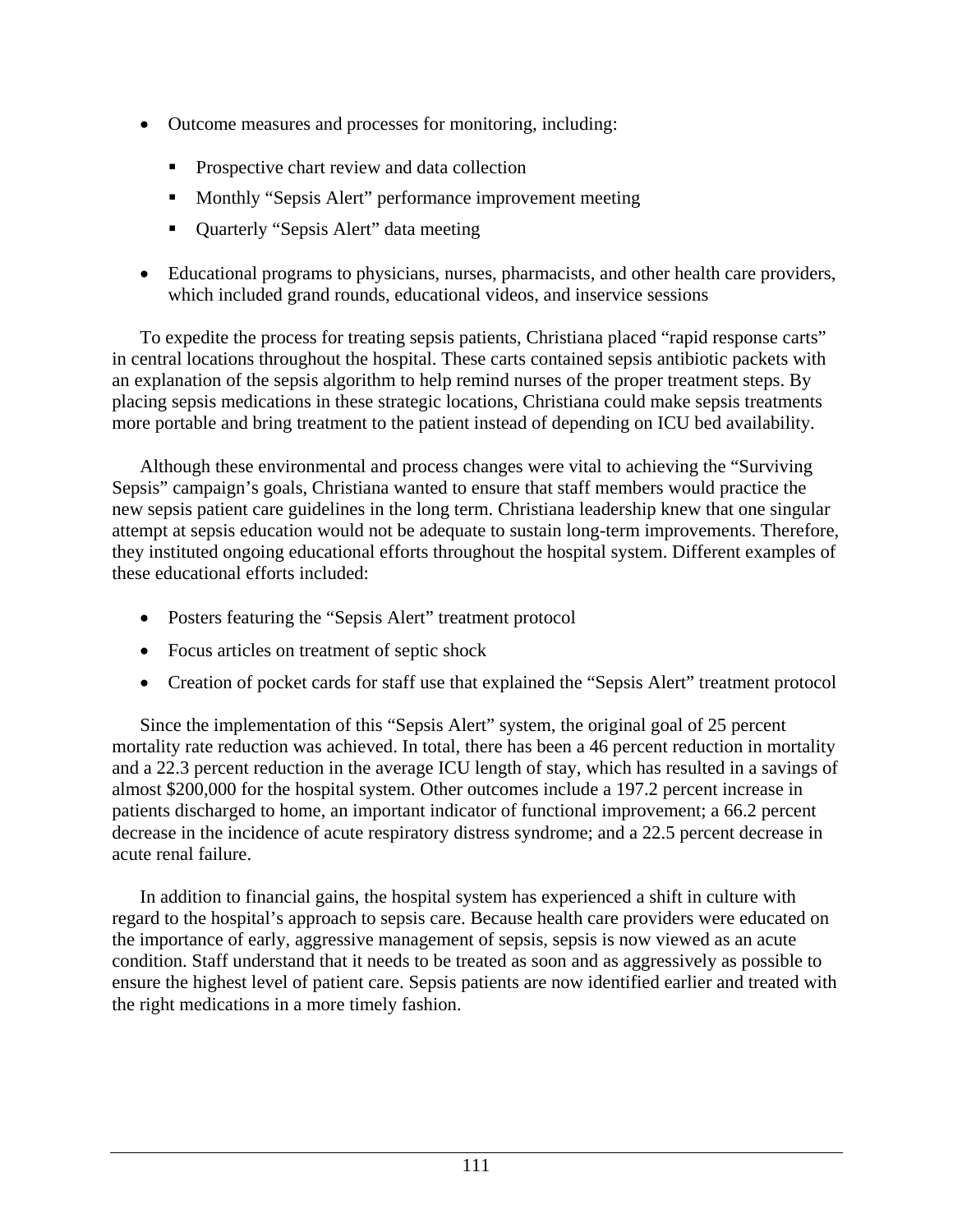#### **eCare**

 The ICU can be one of the most demanding units in the hospital. ICU patients often require ventilators and complex medications and must be constantly monitored to ensure that changes in their condition are quickly addressed. When the ICU is full, nursing staff are stretched, or one patient has a significant problem, the risk increases that this vulnerable patient population will not receive the best possible care.

 Christiana Care realized the demands they were placing on their ICU staff and the challenges they faced in ensuring that they received optimal care. After substantial investigation of options, they implemented "eCare"—an electronic monitoring and video surveillance system for individual ICU rooms. This allowed onsite patient care to be remotely monitored by an offsite team of physicians and nurses. It also created an additional resource to investigate issues such as potential medication interactions when the ICU staff were busy. The EICU was installed as a means to support ICU physicians and nurses by:

- Monitoring IV medications and infusion rates
- Tracking patient vital signs and medical records
- Providing 24-hour surveillance using camera and audio interaction between patients and eCare nurses and physicians

 eCare increased Christiana's ability to provide ICU patients with the constant monitoring and attention their medical conditions demanded. While onsite staff still have full responsibility and control of their patients, they receive collaborative support from the offsite eCare nurses and intensivists to enhance their ability to provide the best possible patient care.

 At first, physicians and nurses were skeptical of an innovation that they feared would be used to monitor their behavior and punish them for any observed mistakes. Christiana proactively addressed this concern, assuring ICU staff that eCare existed to support patient care and to provide an additional resource to them. Christiana allowed ICU staff to visit, and, in some cases, to work for a period of time in the remote eCare location so that they could more clearly understand how the process worked and develop relationships with the staff who worked there. Over time, nurses found it reassuring that the vital signs of all their patients were being constantly monitored, something they could not do themselves when caring for six or more patients. Physicians also began to view eCare as an integral member of the care team that contributed to efforts to ensure patient safety. Additionally, many patients and families were reassured that they were being constantly monitored and that they could speak with a member of the e-Care team whenever they had a question or concern.

 While these three innovations reflect only some of Christiana Care's safety and quality initiatives, they clearly have resulted in noticeable improvements in patient outcomes and in the creation of a culture that emphasizes quality and safety. Christiana received the 2007 HealthGrades Distinguished Hospital Award for Clinical Excellence and was the top ranked hospital in Delaware for Overall Critical Care Services in 2006 and 2007.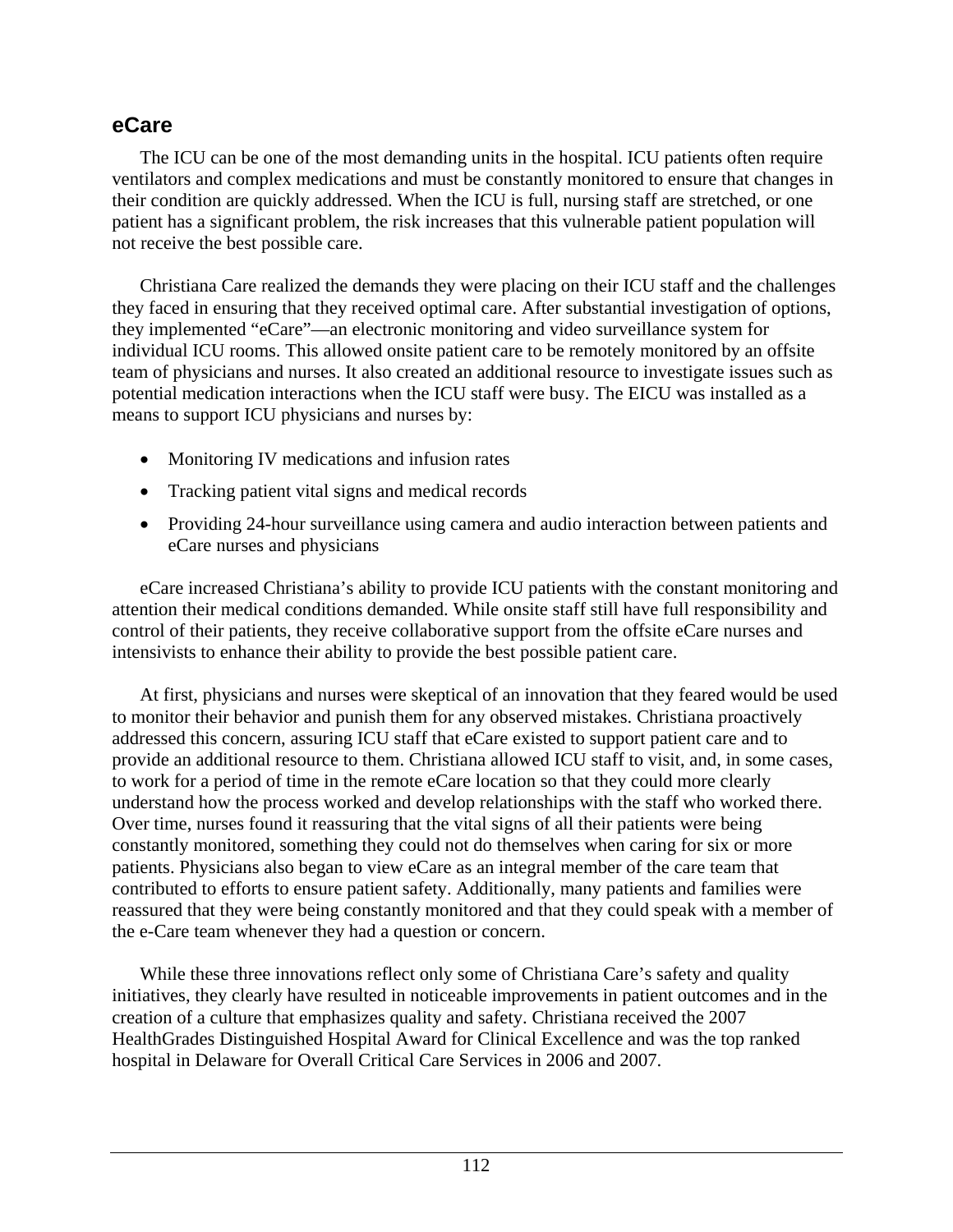## **Application and Illustration of High Reliability Concepts**

 Christiana Care's innovations for improving patient safety, while appearing straightforward and simple, are driven by their attention to operationalizing high reliability concepts. This section describes how Christiana applied the five concepts of high reliability to the three interventions described above.

#### **Preoccupation With Failure**

 High reliability organizing requires staff at all levels to be constantly thinking of ways their systems could fail. This includes both attentiveness to major failures and awareness of small breakdowns in the system that increase the risk of larger failures. Weick and Sutcliffe describe this aspect of mindfulness as "preoccupation with failure."

 In conversations with members of the Trauma Department, Christiana staff noticed how effective rapid resuscitation was for treating cardiac shock patients and felt that this method of care could be applied to the care they provided to sepsis patients. Even though their outcomes for sepsis were not much worse than average, Christiana recognized that there were opportunities for them to be better. In the interdisciplinary team Christiana assembled to discuss the problem, there was general agreement on three areas where sepsis patient care was less than ideal. These included:

- Identifying septic patients in the Emergency Room
- Obtaining and administering the proper antibiotics in a timely fashion
- Allowing septic patients to "slip through the cracks" and be transferred to an inpatient unit

 Identifying the specific failures that could affect the care of sepsis patients allowed staff at Christiana to develop solutions that addressed each of these problems. The solutions encompassed:

- Educating health care providers on early, more subtle, and varied presentations of sepsis and the importance of timely, aggressive management so that sepsis could be identified in the ER as well as in hospital units.
- Creating and distributing antibiotic kits throughout the ED and other hospital departments. These kits allowed clinicians to more rapidly administer antibiotics to sepsis patients since they didn't need to order them from the pharmacy.

 Christiana's preoccupation with failure also led them to focus on safety concerns before a patient was seriously harmed. Both the eCare initiative and the patient safety mentor program featured efforts to create awareness of risks that had been prevented by attentive staff.

• Inside of the eCare workspace the ICU staff has created a "catch of the day" wall. This wall is filled with cut-out fish that have stories of near misses written on them. These fish serve as a visual reminder to staff members of the unit's commitment to recognize and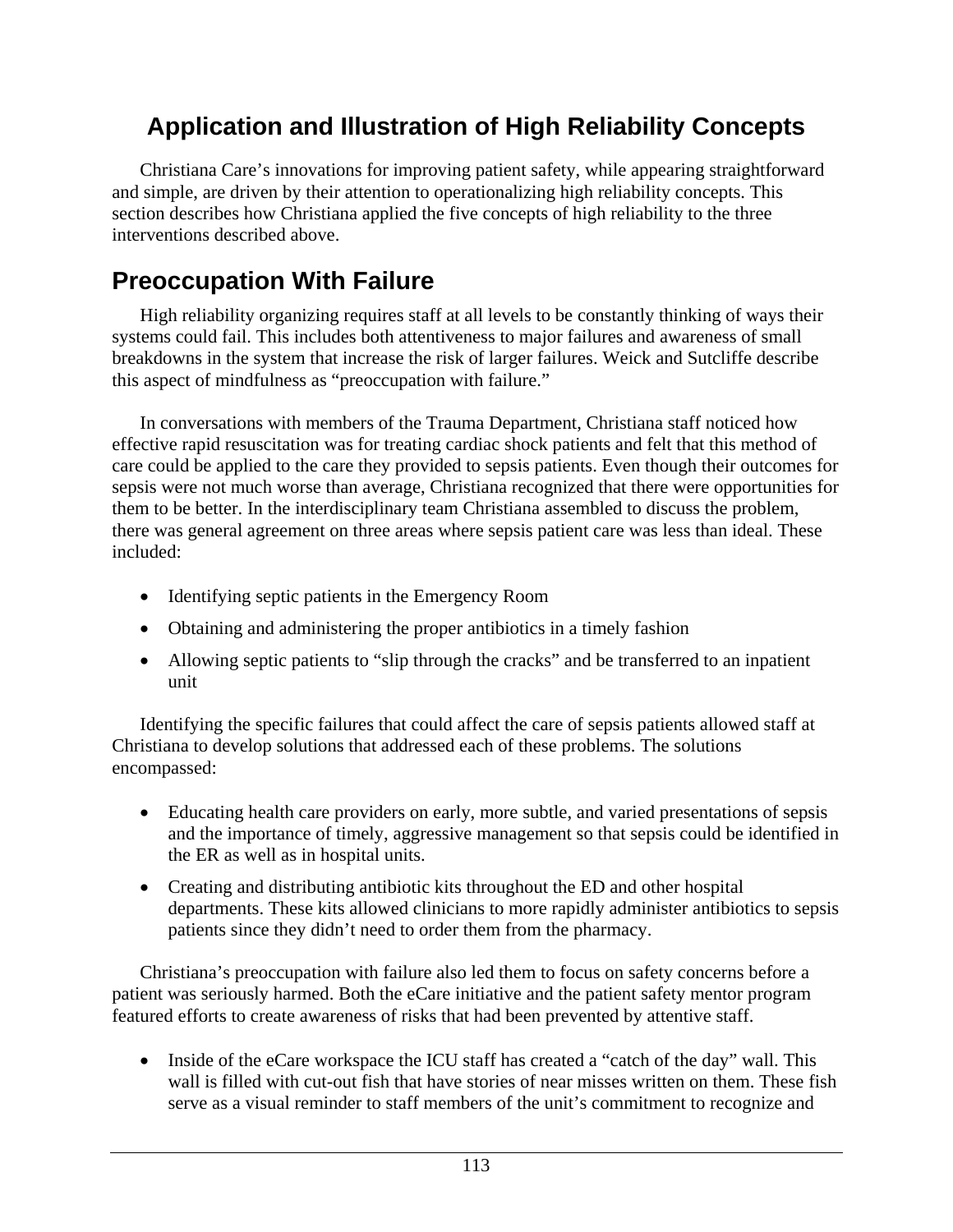<span id="page-120-0"></span>build awareness of patient safety. Instead of hiding these near misses, Christiana seizes the opportunity to openly display its near misses so that everyone can become more aware of potential vulnerabilities and sensitive to other risks patients may encounter.

• Members of the Patient Safety Mentor Program attribute its success to recognizing the individuals who are able to find "near misses" and "good catches" from events that never reach a patient. Recognition occurs by identifying the staff member who prevented an event and awarding them a "recognition diamond." The Patient Safety Committee emails the individual's immediate manager and each person up the senior chain of command so that senior leaders know about staff members who prevent errors.

 Beyond the direct impact of these activities, the positive recognition that accompanies calling attention to near misses and other patient risks is an integral part of building a culture in which staff at all levels are comfortable disclosing risks without fear of punishment.

## **Sensitivity to Operations**

 More highly reliable organizations also pay very close attention to operations and organize themselves to create and maintain situational awareness. There is an emphasis on having the best information about the situation and using this information as the basis for making decisions.

 Christiana has made sensitivity to operations a major priority. The implementation of the Patient Safety Mentor Program and the EICU have allowed staff members to maintain a strong understanding of patient needs and conditions.

 To keep all staff members informed of patient safety issues, Christiana elects a "Patient Safety Mentor" from each medical unit who is responsible for attending bimonthly meetings. During these meetings, mentors report on their unit's measurement of the national patient safety goals and communicate back to their individual units the issues discussed at the meeting. Committee members have the opportunity to share stories of recent patient safety events and hear strategies for improvement from other members. To ensure that all the information discussed at the meetings gets communicated to each member's medical unit, all the meeting information is placed in a public system. These meetings serve as a way for staff members from different medical units to build awareness of the kinds of patient safety issues occurring throughout the hospital. The meetings also help to detect patterns in events related to patient safety.

 eCare is another example of Christiana's application of sensitivity to operations. The eCare system is designed to support greater awareness by clinicians of the condition of some of the most sensitive patients. To support this effort, they developed a coding system that allows staff members to adjust the amount of attention they give to patients based on the patient's risk status (red, yellow, green). These measures have allowed Christiana staff to maintain the highest amount of situational awareness for their most critical patients.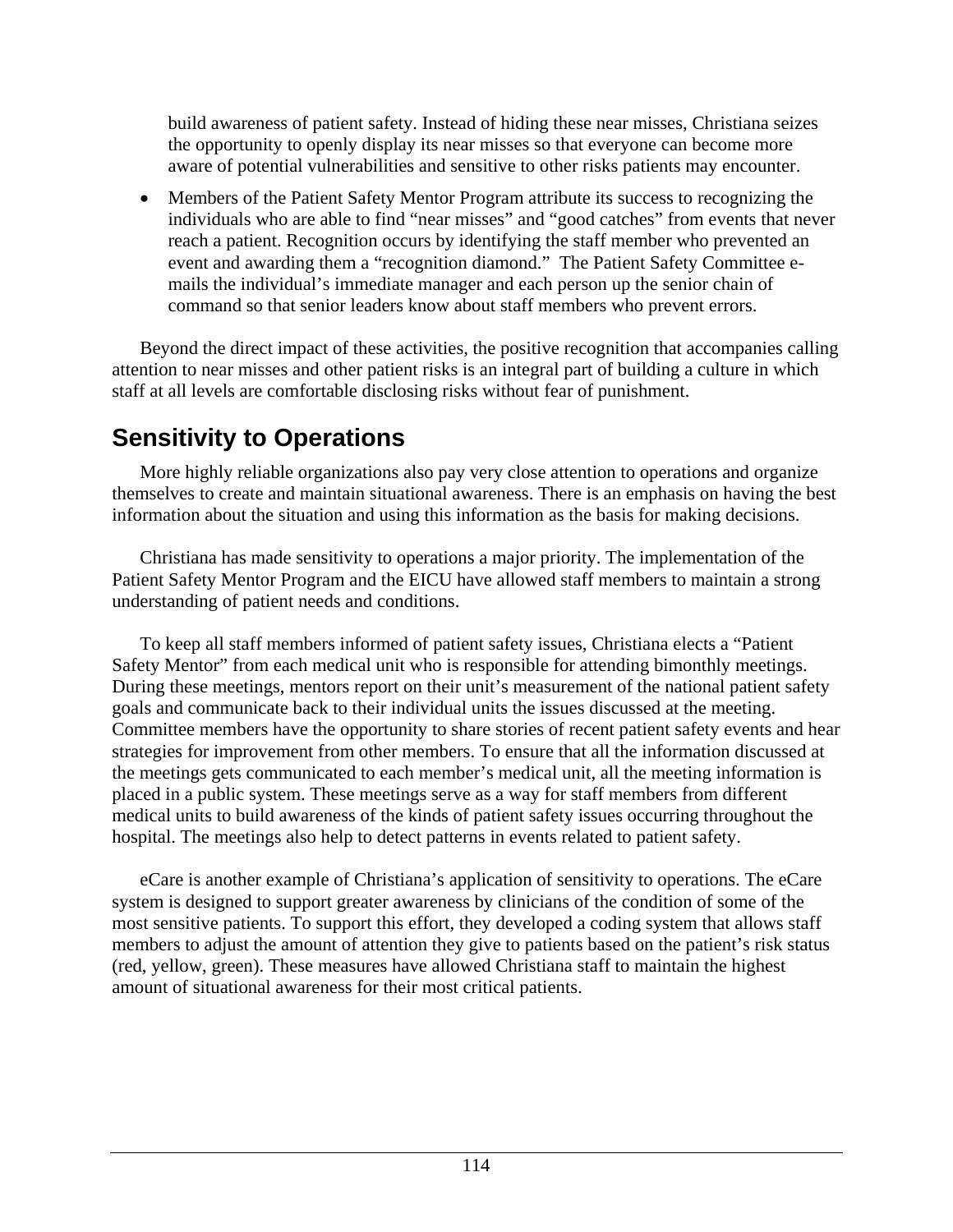#### **Resilience**

 Resilience is a concept that HROs exhibit when paying close and constant attention to their ability to quickly contain errors and improvise when difficulties occur. Hospitals exhibit resilience when they identify and respond to smaller system failures quickly before problems mushroom into more significant events. To accomplish this goal, they must be prepared to improvise quickly and to respond rapidly to unplanned events.

 Christiana Care's resilience is reflected in the design and use of their eCare unit. ICU patients can experience unexpected complications, dislodge medical equipment, and place themselves at risk of falling. The remote staff in the eCare unit provide greater capacity to respond to any of these unplanned events. Christiana Care realized the potential for eCare to help them respond quickly to challenges, including:

- Inadvertent misdiagnosis of patient status and prescription of incorrect medication amount
- Receipt of incorrect treatment and medication instructions by nurses due to inefficiencies in written and verbal orders
- Failures to update medical records, especially during shift changes and transitions in staff

 To increase the resiliency of ICU patient care, Christiana Care used the eCare system to help double-check medication and treatment orders. eCare staff also provided 24-hour situational assessment on physician medication and treatment orders, so that if there was a breakdown in the system, it could be quickly detected and fixed before larger medical failures occurred.

 Resilience is also a key characteristic of Christiana Care's "Surviving Sepsis" campaign. Rather than assuming that sepsis will always be detected when a patient is admitted and will always be treated in the ICU, Christiana trained staff to be alert for sepsis throughout the hospital. Moreover, by making treatment kits with needed antibiotics available throughout the hospital, Christiana Care created a system that could respond to patient needs even when a bed in the ICU was unavailable.

#### **Deference to Expertise**

 Hospitals that exhibit deference to expertise are systems that have developed a culture where organizational leaders listen to and support the judgments of the person with the most knowledge of the issue being discussed. Traditionally, the roles of administrators, physicians, nurses, and other staff are clearly defined and each group is reluctant to listen to the concerns or perspectives of other groups. Nonphysicians are socialized to defer to the views of physicians, even when they are concerned that the physician is incorrect or unaware of an important piece of information.

 Christiana Care sought to eliminate the communication barriers that made deference to expertise more difficult. During the Patient Safety Mentor Meetings, Christiana Care follows a shared governance model. All staff members are equally involved in patient safety discussions and actions to prevent similar risks to patients from occurring in the future. They do this because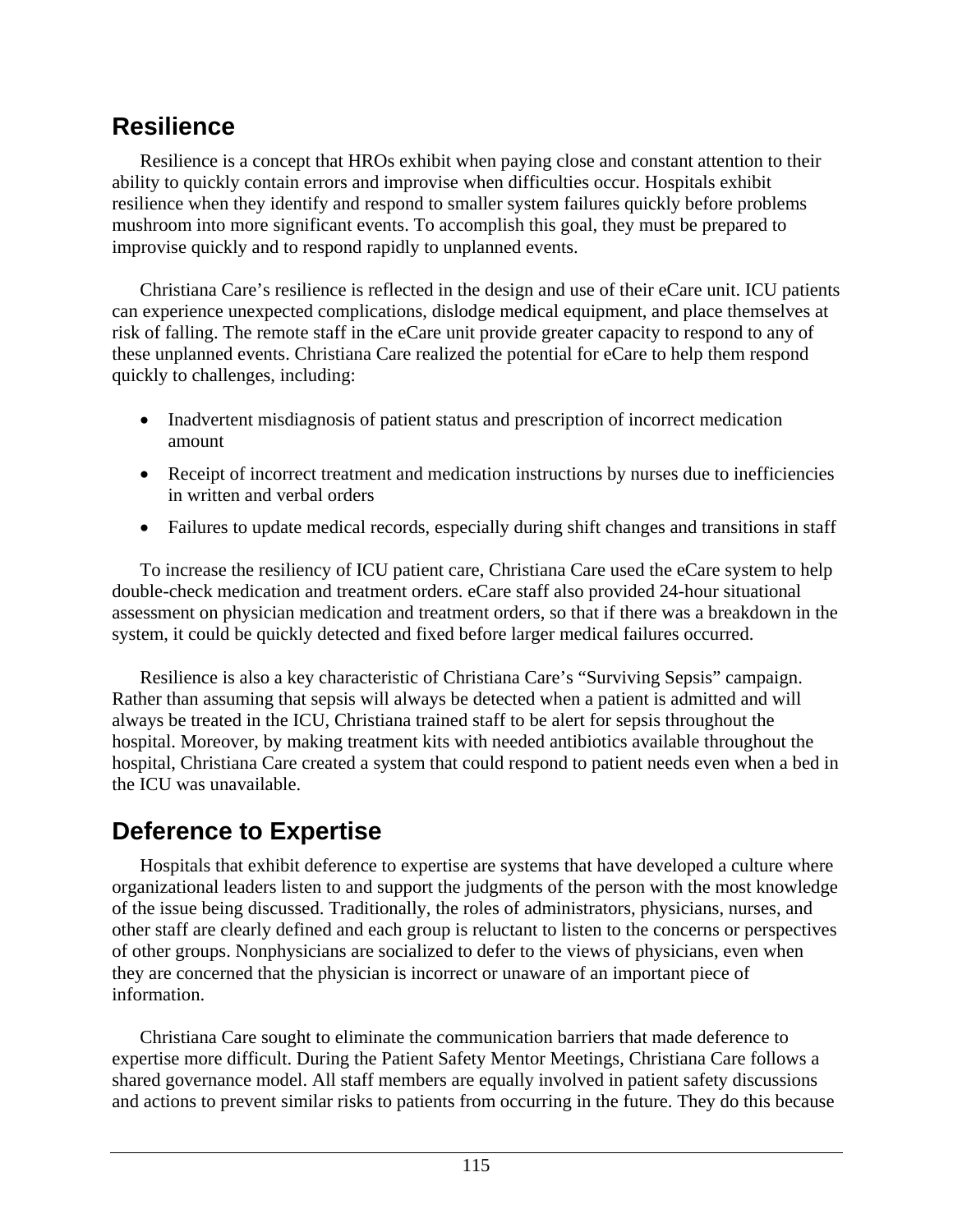they value perspectives from all levels of staff and realize that a safety practice is only effective if all relevant people are involved and concerns are addressed.

 Deference to expertise is also integral to the eCare innovation in Christiana Care's ICU departments. Physicians and nurses have established a culture where they are encouraged to ask questions and double-check instructions. Onsite and eCare staff have developed a collaborative relationship where questions and expressions of concern are viewed as desirable. This has enabled eCare nurses or physicians to correct ICU staff, even if they are not the ones who are with the patient. Because eCare staff are not judgmental and do not provide evaluations of the patient's care quality, they can openly raise concerns about medical errors or risks to patient safety without challenging the role of onsite staff in providing patient care. The ability of each member of the nursing and physician staff in the ICU and eCare sites to work together to doublecheck each other's actions without worry of penalty or punitive action is central to this initiative's success.

#### **Reluctance To Simplify**

 A final characteristic of high reliability hospitals is a reluctance to simplify. In a complex setting, there is always a desire to simplify the situation and solution, so that it can easily be applied and used across all departments of the hospital. This can be perceived as the most efficient way to solve a patient safety problem. But efficiency is not always the best way to maximize patient outcomes. Each unit and patient has different resources and needs from one another. An HRO is perceptive of such situations and never oversimplifies solutions to operational challenges.

 Christiana Care refused to simplify patient safety issues. When analyzing a particular patient safety problem, the Patient Safety Mentor Team could have simply blamed a physician or nurse for an incorrect order or practice and determined that an individual's error caused the problem. Instead, Christiana Care looked beyond the person directly involved in the error to examine the care processes and systems within which the error occurred.

 A reluctance to simplify has contributed to the success of each of their initiatives. By assembling an interdisciplinary team to explore septic shock, Christiana was able to identify multiple factors that contributed to poorer sepsis outcomes. When Christiana examined the safety of patients in their ICUs, they recognized that the solution was not merely a technical one. An electronic system for monitoring patients in the ICU was only part of what was necessary to enhance patient safety. Of equal importance was the need to introduce this technology and the staff who would support it in a way that addressed legitimate staff concerns about how eCare would be used and whether they should avoid it or integrate it into the care of their patients.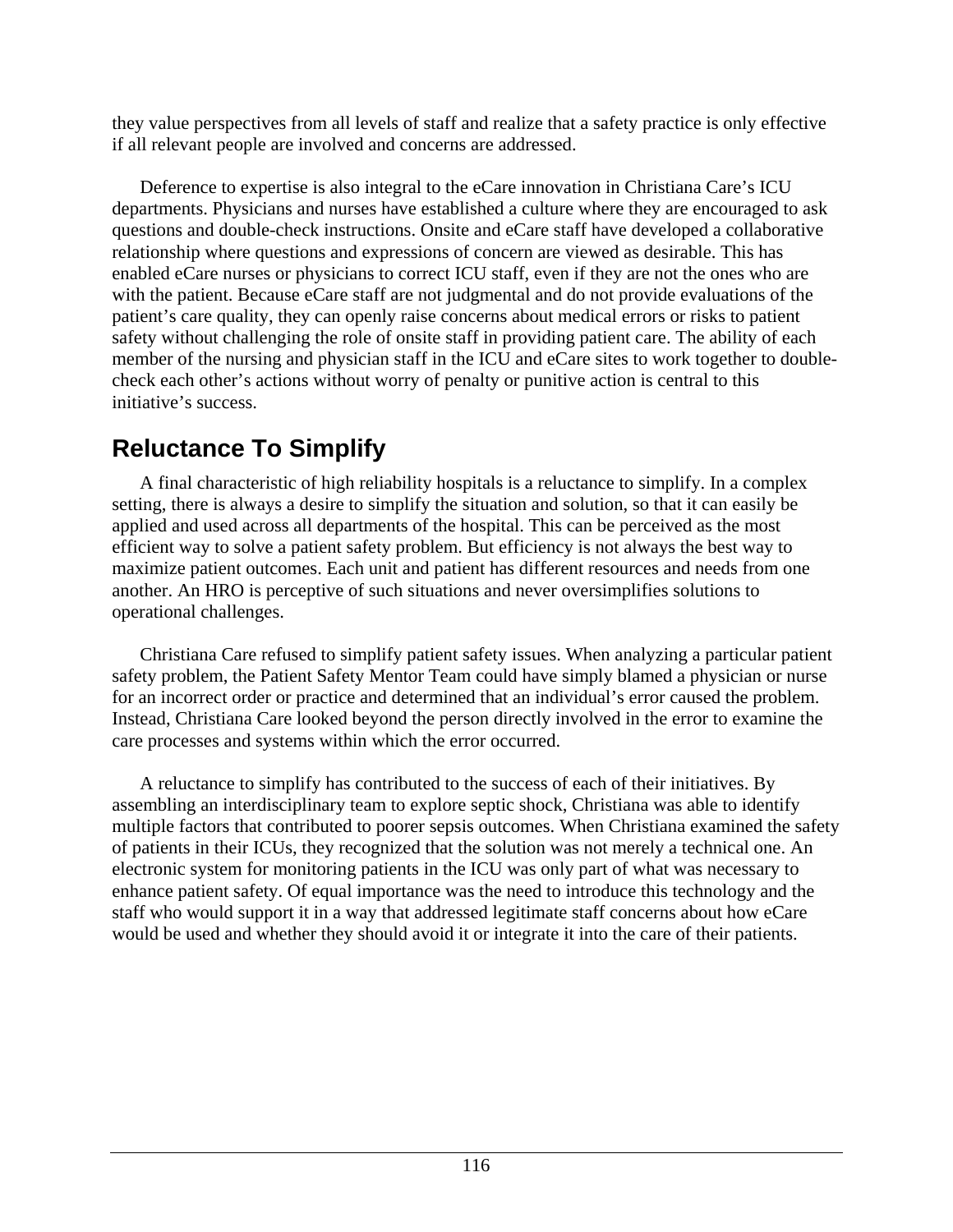## **Conclusion**

 There are many lessons to be learned from Christiana Care's patient safety innovations. Implementation of the Patient Safety Mentors, eCare, and Surviving Sepsis Campaign can give insights relevant to many other hospital quality and improvement efforts:

- Complete hospital staff buy-in is essential for implementing a new system, including nurses, physicians, and administrators. When all levels of staff are involved in the development of new innovations and realize that they are integral to the success of such an endeavor, the initiative is much more likely to succeed.
- Along with an effective systematic innovation, there needs to be a change in the staff culture. All people need to own a new patient safety initiative and be personally invested in its success. There needs to be a cultural change in addition to change in the operational system. Staff members need to be willing to change and provide a supportive and questioning environment for the benefit of patient safety.
- Education and awareness are integral to changing patient safety culture. Staff members should be constantly aware of hospital operations and constantly reminded of patient safety goals and objectives.
- Patient safety improvements should be an ongoing process. They need constant and continuous attention from staff members. Christiana Care's initiatives continue to evolve in response to the changing needs of their patients and a greater understanding of how those needs can be addressed. HRO is not a final state; it is a goal toward which the organization should be continuously moving.

 Every person working in a health care organization has the potential to identify and make changes that benefit patients. Christiana Care's initiatives are compelling examples of how HRO concepts can lead to tangible actions that make patient care safer and of higher quality. Our hope is that this discussion of their example and the high reliability processes on which it was based will encourage you to reflect on your opportunities to make care safer and to successfully work toward that end.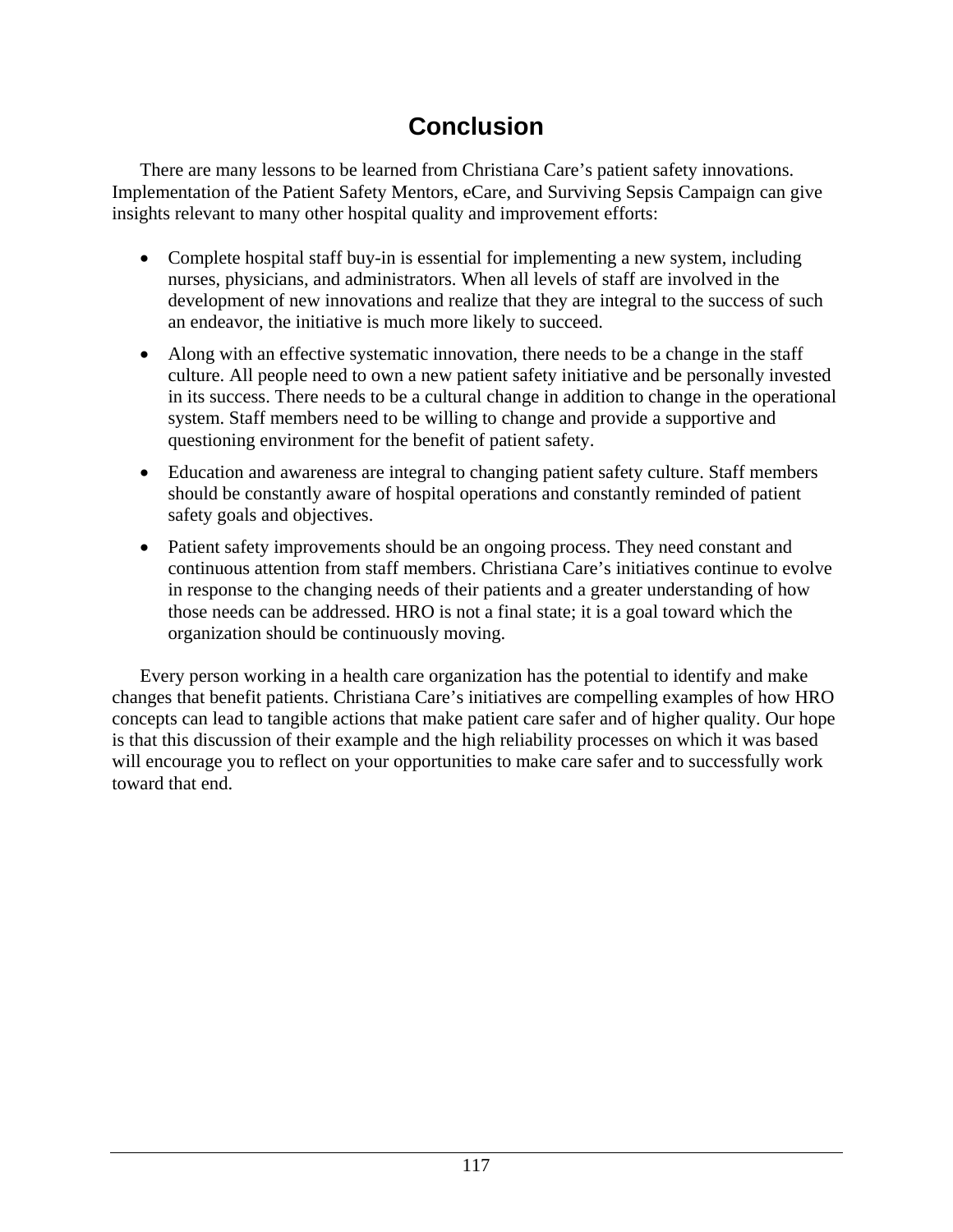# **Appendix G: About the High Reliability Organization Learning Network: An Explanation**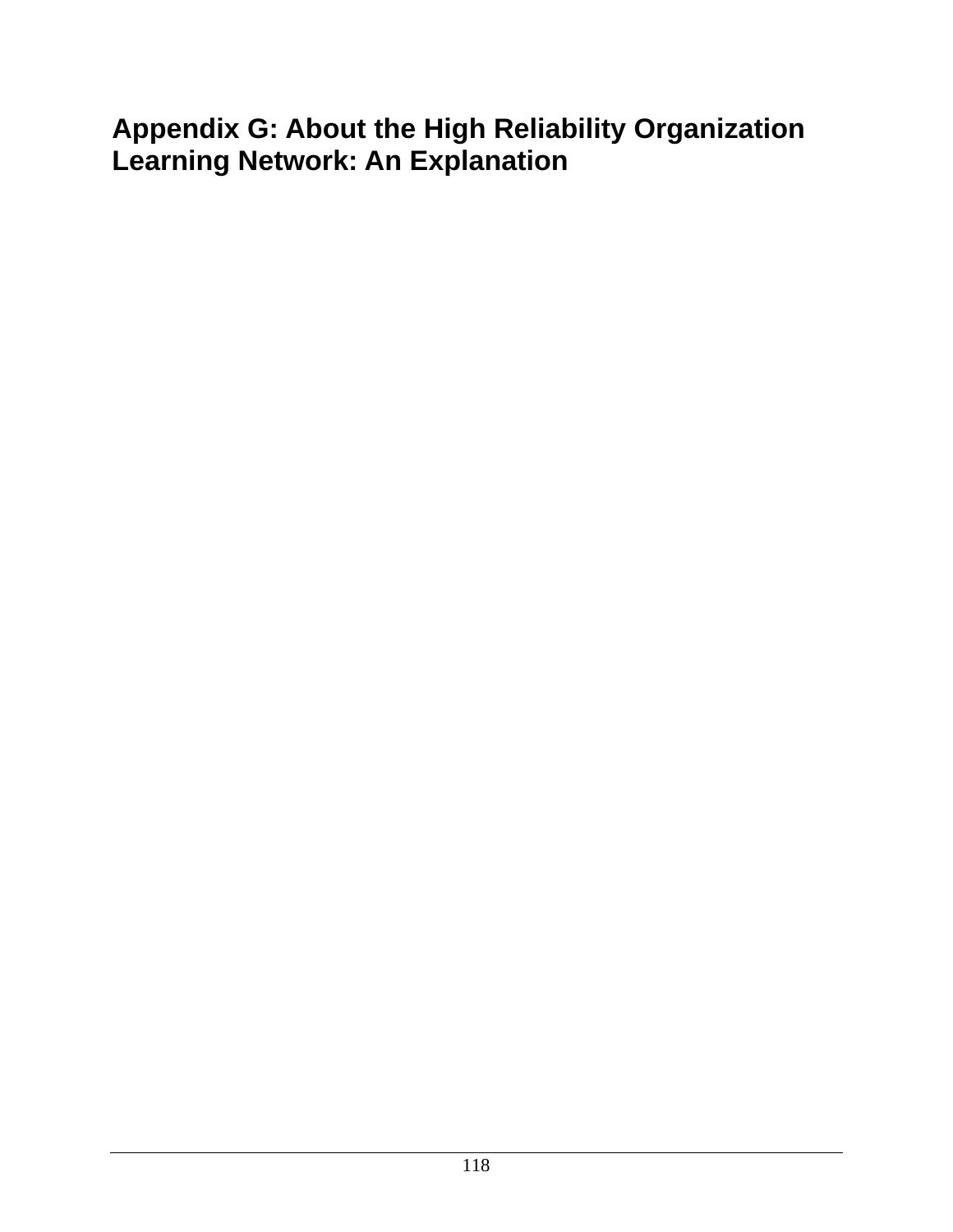In March 2005, AHRQ authorized the formation and support for a learning network that would focus on applications of high reliability organizing in health care. Participants would be organizational leaders from health care systems attempting to make these applications who wanted to learn from each other and from the emerging research in this area sponsored by AHRQ and others. From that point until spring 2007, AHRQ sponsored a range of activities designed to support this initiative. These activities included:

- A kickoff meeting in Chicago that discussed the goals and potential activities of the Network
- A site visit to Sentara Healthcare
- A site visit to Exempla
- A site visit to Cincinnati Children's Hospital
- A site visit to Allina/Fairview
- A Web event focused on setting priorities for improvement initiatives
- A Web event focused on engaging physicians in improvement initiatives

 AHRQ and its contractors would organize and facilitate the events; network members would cover the time and costs required to attend. These activities were somewhat different from other projects sponsored by AHRQ. Members helped to choose the events and facilitated each event. The events tried to avoid extended presentations in favor of a much more interactive format where participants could ask questions about the things that mattered most to them.

 Twenty systems ultimately participated in the Network. Most systems had multiple participants, all of whom shared an interest in the application of high reliability theory to their organization. One goal of the Network from its outset was to share both what has been learned and what has been achieved by the systems working to apply these concepts. This manual brings together many of those insights but cannot hope to capture the remarkable passion and perspectives of the Network members (see table).

#### **HRO Learning Network members**

Allina Hospitals & Clinics Ascension Health Baylor Health Care System Brigham and Women's/Faulkner Hospital Christiana Care Health System Cincinnati Children's Hospital Exempla Healthcare Fairview Health Services Johns Hopkins Medicine Kaiser Permanente – California Lahey Clinic

New York-Presbyterian Healthcare Network & **System** OSF Healthcare System Sentara Healthcare SSM Health Care Trinity Health University of California, San Francisco Medical **Center** University of Mississippi Medical Center University of Rochester Medical Center - Strong **Health** Wishard Health Services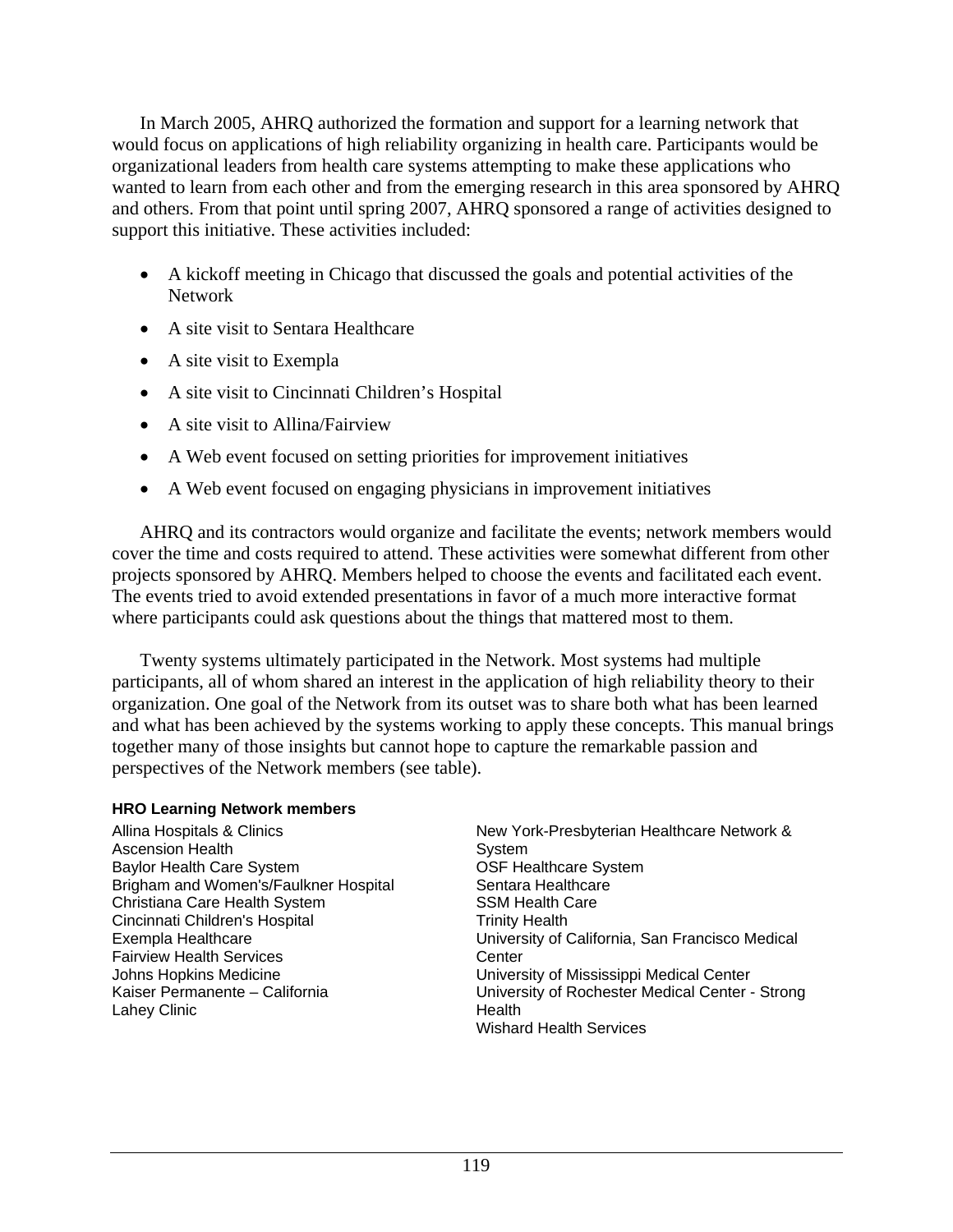# **Index One: Topic References**

| Behavior Based Expectations (BBEs) 15, 17, 19, 20, 30, 31, 33, 34, 37, 40, 101 |                                                                  |
|--------------------------------------------------------------------------------|------------------------------------------------------------------|
|                                                                                |                                                                  |
|                                                                                |                                                                  |
|                                                                                |                                                                  |
|                                                                                |                                                                  |
|                                                                                |                                                                  |
|                                                                                |                                                                  |
|                                                                                |                                                                  |
|                                                                                |                                                                  |
|                                                                                |                                                                  |
|                                                                                |                                                                  |
|                                                                                |                                                                  |
|                                                                                | 97, 98, 99, 100, 101, 102, 104, 105, 106, 107                    |
|                                                                                |                                                                  |
|                                                                                |                                                                  |
|                                                                                |                                                                  |
|                                                                                |                                                                  |
| CPOE 23, 76                                                                    |                                                                  |
|                                                                                |                                                                  |
|                                                                                |                                                                  |
|                                                                                | 44, 45, 46, 47, 60, 61, 62, 65, 66, 82, 86, 87, 90, 97, 99, 100, |
|                                                                                |                                                                  |
|                                                                                | 101, 102, 104, 105, 106, 107, 109, 111, 112, 114, 115, 116, 117  |
|                                                                                |                                                                  |
|                                                                                |                                                                  |
|                                                                                |                                                                  |
|                                                                                |                                                                  |
|                                                                                |                                                                  |
|                                                                                |                                                                  |
|                                                                                |                                                                  |
|                                                                                |                                                                  |
|                                                                                |                                                                  |
|                                                                                |                                                                  |
|                                                                                |                                                                  |
|                                                                                |                                                                  |
|                                                                                |                                                                  |
|                                                                                |                                                                  |
|                                                                                |                                                                  |
|                                                                                |                                                                  |
|                                                                                |                                                                  |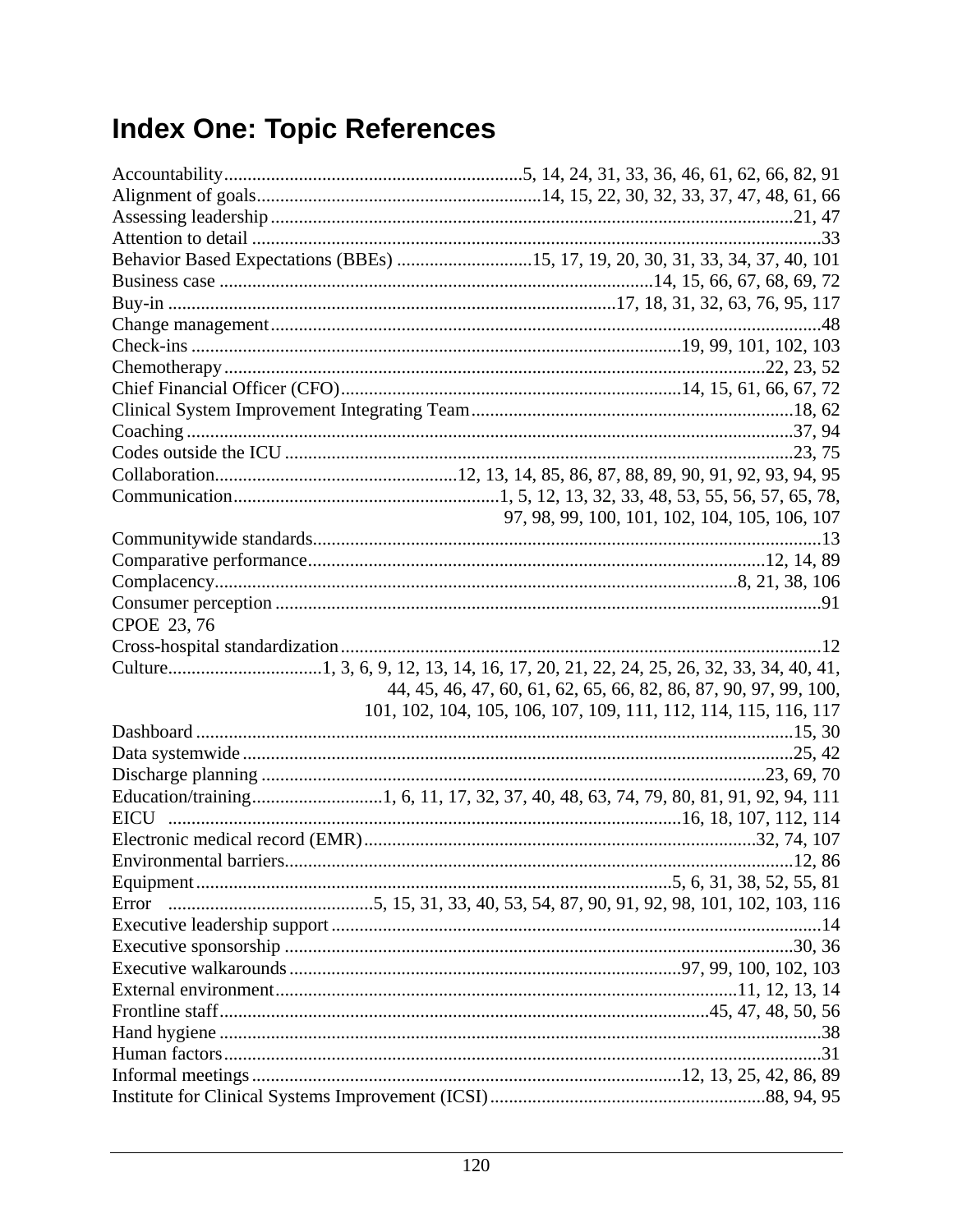| 51, 61, 62, 65, 66, 67, 82, 88, 89, 100, 102, 104, 111                                          |
|-------------------------------------------------------------------------------------------------|
|                                                                                                 |
|                                                                                                 |
|                                                                                                 |
|                                                                                                 |
|                                                                                                 |
|                                                                                                 |
|                                                                                                 |
|                                                                                                 |
|                                                                                                 |
|                                                                                                 |
|                                                                                                 |
|                                                                                                 |
|                                                                                                 |
| Medication dispensing machines 18, 23, 32, 38, 54, 55, 97, 98, 101, 103, 105, 106               |
|                                                                                                 |
|                                                                                                 |
|                                                                                                 |
|                                                                                                 |
|                                                                                                 |
|                                                                                                 |
|                                                                                                 |
|                                                                                                 |
|                                                                                                 |
|                                                                                                 |
|                                                                                                 |
|                                                                                                 |
|                                                                                                 |
|                                                                                                 |
|                                                                                                 |
| Physician 13, 18, 23, 25, 34, 42, 48, 56, 62, 66, 74, 76, 77, 78, 80, 93, 94, 99, 107, 115, 116 |
|                                                                                                 |
|                                                                                                 |
|                                                                                                 |
|                                                                                                 |
|                                                                                                 |
|                                                                                                 |
|                                                                                                 |
| 62, 63, 64, 66, 68, 72, 73, 82, 88, 89, 94, 97, 102, 107, 116                                   |
|                                                                                                 |
|                                                                                                 |